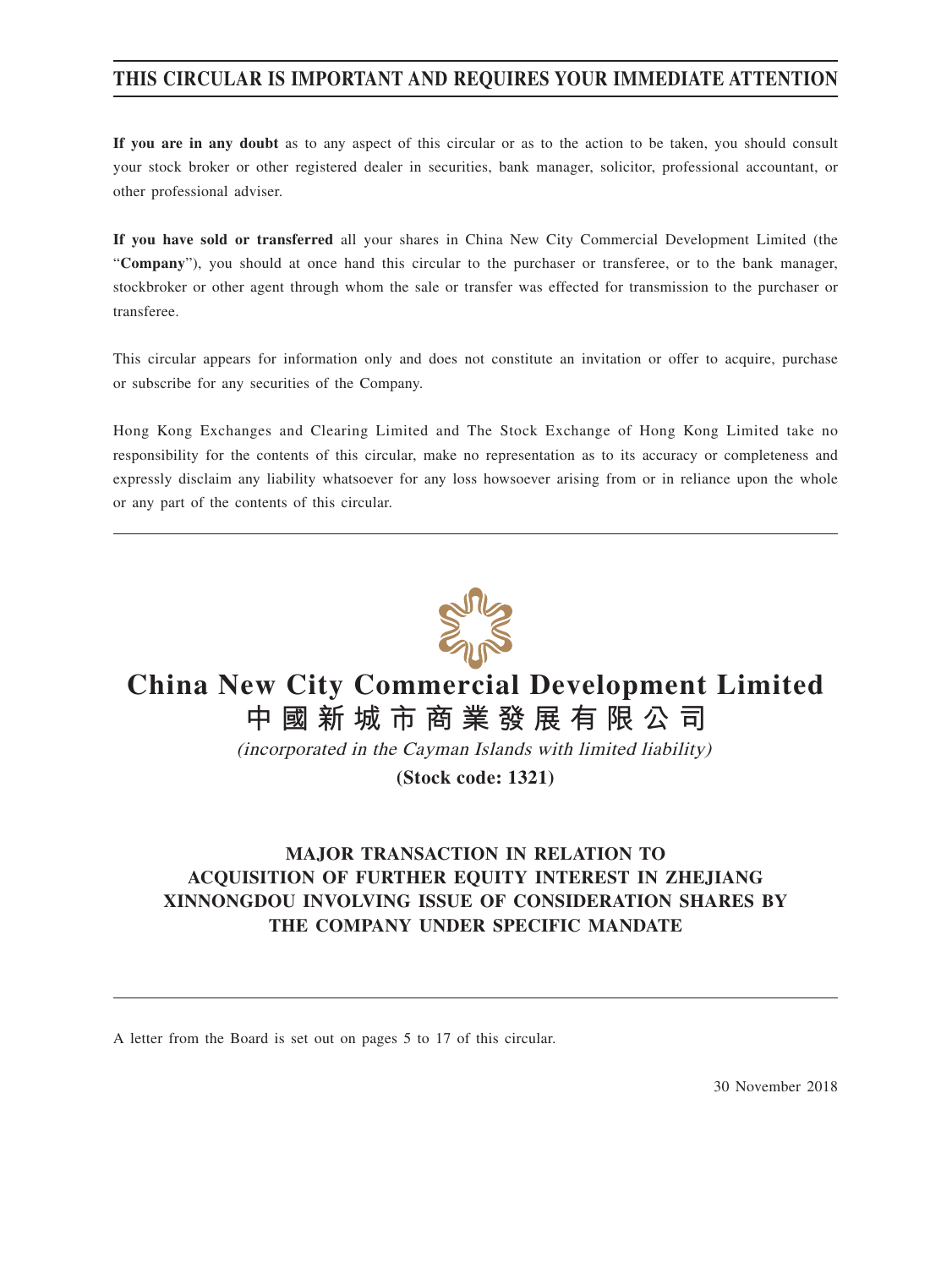# **CONTENTS**

### *Page*

| Appendix III – Unaudited Pro Forma Financial Information of the Enlarged Group  97 |  |
|------------------------------------------------------------------------------------|--|
|                                                                                    |  |
|                                                                                    |  |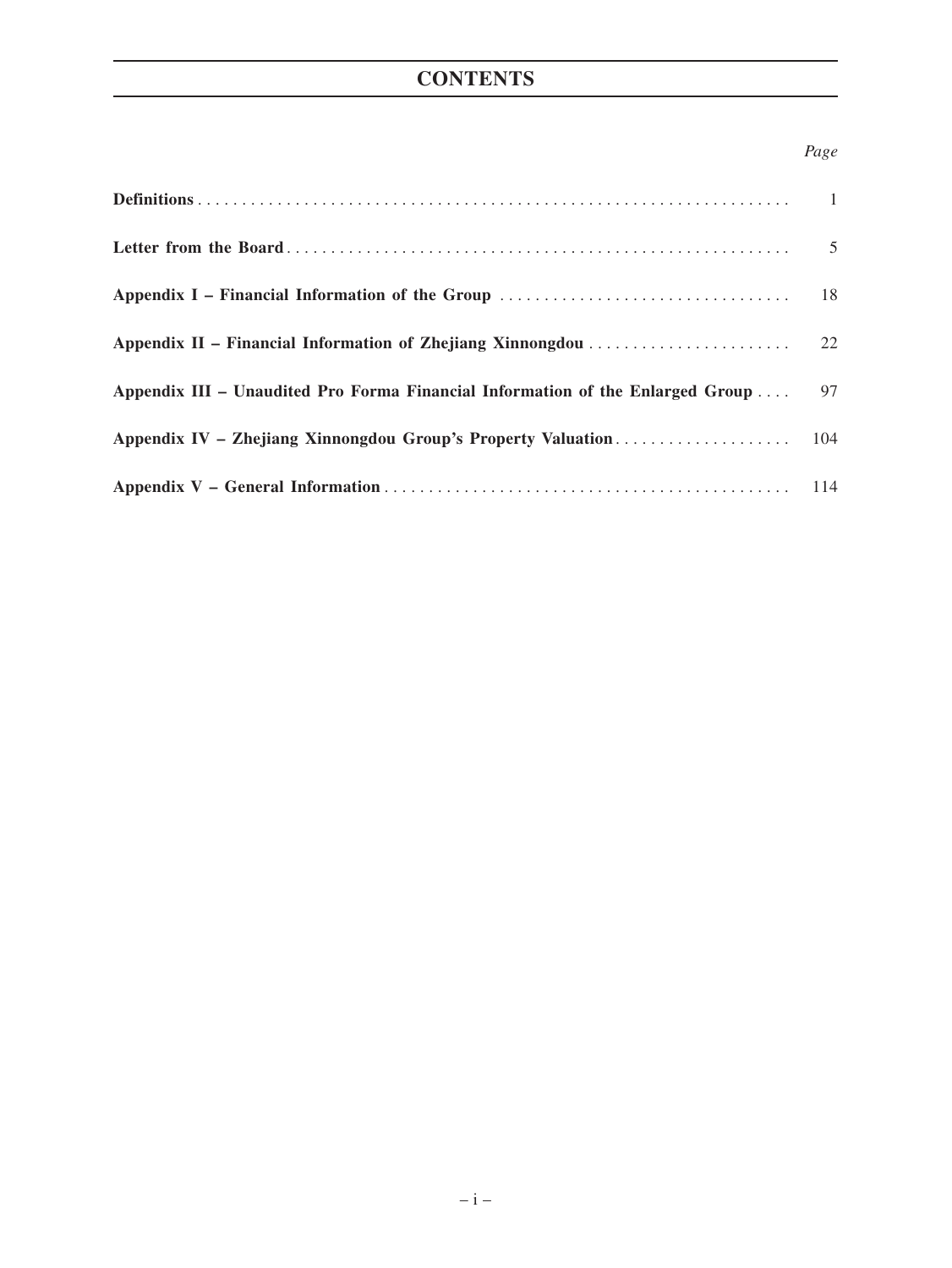# **DEFINITIONS**

*In this circular, the following expressions have the following meanings, unless the context otherwise requires:–*

| "Acquisition"             | the acquisition by Zhong An Shenglong of the Sale Interest<br>from Hangzhou Oriental subject to and upon the terms and<br>conditions of the Equity Transfer Agreement                                                            |
|---------------------------|----------------------------------------------------------------------------------------------------------------------------------------------------------------------------------------------------------------------------------|
| "associates"              | shall have the same meaning as ascribed to it under the<br><b>Listing Rules</b>                                                                                                                                                  |
| "Board"                   | the board of Directors                                                                                                                                                                                                           |
| "Business Day"            | a day other than a Saturday, Sunday or public holiday, on<br>which banks in Hong Kong are open for business generally                                                                                                            |
| "close associate"         | has the meaning given to it in the Listing Rules                                                                                                                                                                                 |
| "Company"                 | China New City Commercial Development Limited (中國新<br>城市商業發展有限公司), an exempted company incorporated<br>in the Cayman Islands with limited liabilities, whose issued<br>shares are listed on the main board of the Stock Exchange |
| "Completion"              | completion of the Equity Transfer Agreement in accordance<br>with its terms                                                                                                                                                      |
| "connected person(s)"     | has the meaning given to it in the Listing Rules                                                                                                                                                                                 |
| "Consideration"           | the consideration payable by Zhong An Shenglong to<br>Hangzhou Oriental pursuant to the Equity Transfer Agreement                                                                                                                |
| "Consideration Shares"    | the 178,280,000 new Shares to be allotted and issued by the<br>Company at the issue price of HK\$2.47 per Consideration<br>Share, credited as fully paid, for the purpose of settling the<br>Consideration                       |
| "controlling shareholder" | has the meaning given to it in the Listing Rules                                                                                                                                                                                 |
| "Director(s)"             | director(s) of the Company                                                                                                                                                                                                       |
| "Enlarged Group"          | the Group as enlarged by the acquisition of Zhejiang<br>Xinnongdou                                                                                                                                                               |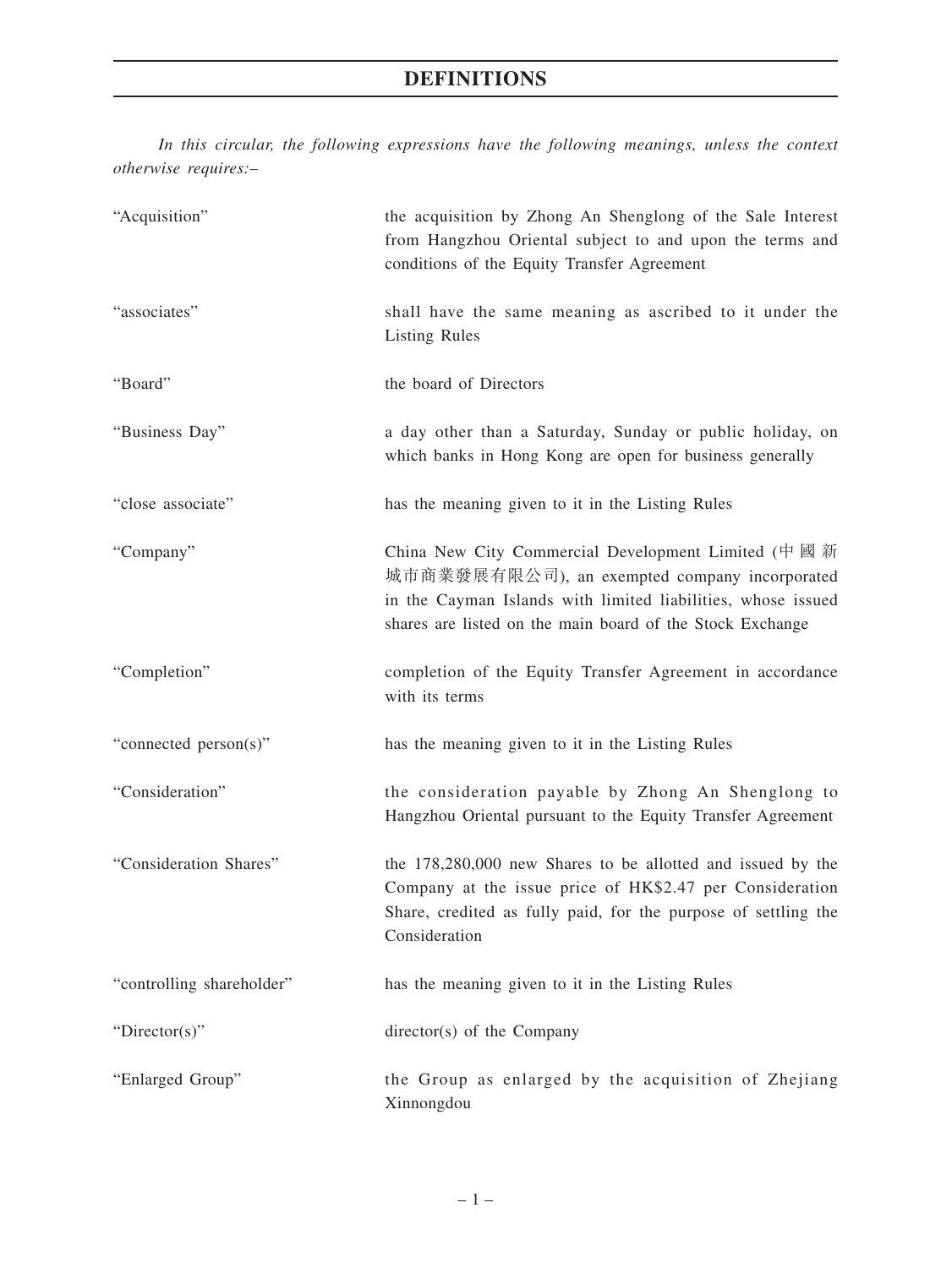# **DEFINITIONS**

| "Equity Transfer Agreement"             | the conditional equity transfer agreement dated 20 July 2018<br>entered into between Hangzhou Oriental as vendor and Zhong<br>An Shenglong as purchaser in relation to the Acquisition                                                                                                                                                     |
|-----------------------------------------|--------------------------------------------------------------------------------------------------------------------------------------------------------------------------------------------------------------------------------------------------------------------------------------------------------------------------------------------|
| "Group"                                 | the Company and its subsidiaries                                                                                                                                                                                                                                                                                                           |
| "Hangzhou Oriental"                     | Hangzhou Oriental Culture Tourism Group Co., Ltd* (杭州<br>東方文化園旅業集團有限公司), a limited liability company<br>established in the PRC                                                                                                                                                                                                             |
| "Hong Kong"                             | The Hong Kong Special Administrative Region of the PRC                                                                                                                                                                                                                                                                                     |
| "Ideal World"                           | IDEAL WORLD INVESTMENTS LIMITED, a company<br>incorporated in the British Virgin Islands with limited liability<br>and the controlling shareholder of the Company                                                                                                                                                                          |
| "independent third party(ies)"          | party which is not a connected person of the Company and<br>"independent third parties" shall be construed accordingly                                                                                                                                                                                                                     |
| "Last Trading Date"                     | 19 July 2018, being the last trading day immediately prior to<br>the signing of the Equity Transfer Agreement                                                                                                                                                                                                                              |
| "Latest Practicable Date"               | 26 November 2018, being the latest practicable date prior to<br>the printing of this circular for the purpose of ascertaining<br>certain information contained herein                                                                                                                                                                      |
| "Listing Committee"                     | the listing sub-committee of the board of directors of the<br>Stock Exchange                                                                                                                                                                                                                                                               |
| "Listing Rules"                         | the Rules Governing the Listing of Securities on the Stock<br>Exchange                                                                                                                                                                                                                                                                     |
| "PRC"                                   | the People's Republic of China                                                                                                                                                                                                                                                                                                             |
| "Previous Equity Transfer<br>Agreement" | the equity transfer agreement dated 21 August 2017 entered<br>into between Hangzhou Oriental as vendor and Zhong An<br>Shenglong as purchaser in relation to the acquisition by<br>Zhong An Shenglong of 19.85% of the entire equity interests<br>in Zhejiang Xinnongdou from Hangzhou Oriental (which was<br>completed on 29 August 2017) |
| "RMB"                                   | Renminbi, the lawful currency of the PRC                                                                                                                                                                                                                                                                                                   |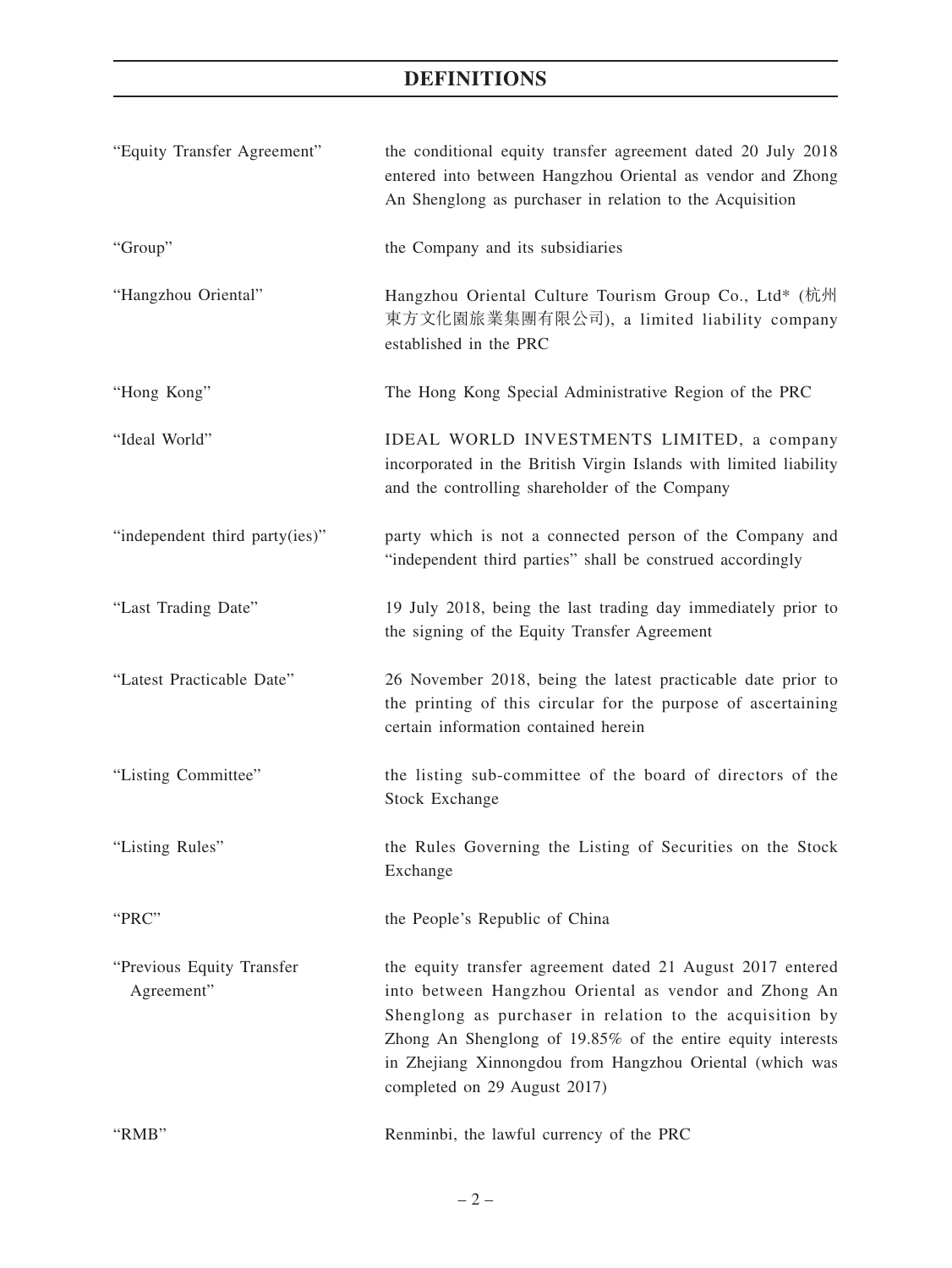# **DEFINITIONS**

| "Sale Interest"             | the 22.65% of the entire equity interests in Zhejiang<br>Xinnongdou held by Hangzhou Oriental                                                                                                                                          |
|-----------------------------|----------------------------------------------------------------------------------------------------------------------------------------------------------------------------------------------------------------------------------------|
| "SFO"                       | the Securities and Futures Ordinance (Chapter 571 of the<br>Laws of Hong Kong) as amended, supplemented or otherwise<br>modified from time to time                                                                                     |
| "Shares"                    | ordinary share(s) of $HK$0.10$ each in the share capital of the<br>Company                                                                                                                                                             |
| "Shareholder(s)"            | $holder(s)$ of the Share $(s)$                                                                                                                                                                                                         |
| "Specific Mandate"          | the specific mandate sought from the Shareholders as set<br>out in "Written Shareholders' Approval" in this circular<br>for the allotment and issue of the Consideration Shares in<br>contemplation of the Acquisition upon Completion |
| "Stock Exchange"            | The Stock Exchange of Hong Kong Limited                                                                                                                                                                                                |
| "subsidiary(ies)"           | has the meaning given to it in the Listing Rules                                                                                                                                                                                       |
| "Whole Good"                | Whole Good Management Limited (全好管理有限公司), a<br>company incorporated in the British Virgin Islands and wholly<br>owned by Mr. Shi Kancheng, the chairperson of the Board<br>and a non-executive Director                                |
| "Zhejiang Xinnongdou"       | Zhejiang Xinnongdou Industrial Co., Ltd* (浙江新農都實業有<br>限公司), a limited liability company established in the PRC                                                                                                                         |
| "Zhejiang Xinnongdou Group" | Zhejiang Xinnongdou and its direct or indirect subsidiaries,<br>associated companies and branch offices                                                                                                                                |
| "Zhong An"                  | Zhong An Real Estate Limited (眾 安 房 產 有 限 公 司), an<br>exempted company incorporated in the Cayman Islands with<br>limited liability, the shares of which are listed on the main<br>board of the Stock Exchange                         |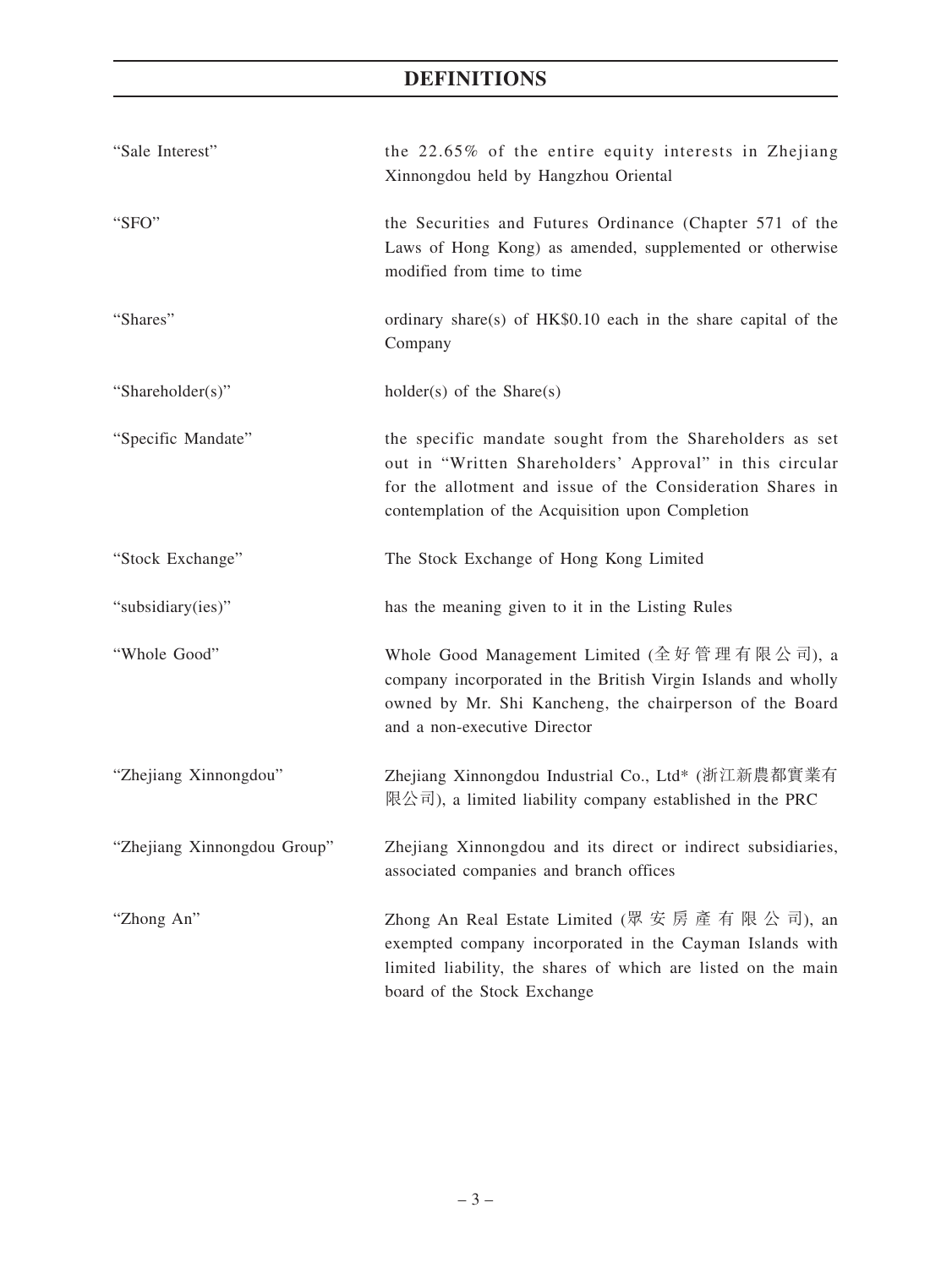"Zhong An Shenglong" Zhejiang Zhongan Shenglong Commercial Co., Ltd.\* (浙 江眾安盛隆商業有限公司), an indirect non-wholly owned subsidiary of the Company established in the PRC

"%" per cent.

*\* For identification purpose only. The English translation of Chinese names or words in this circular, where indicated, are included for identification purpose only and should not be regarded as the official English translation of such Chinese names or words.*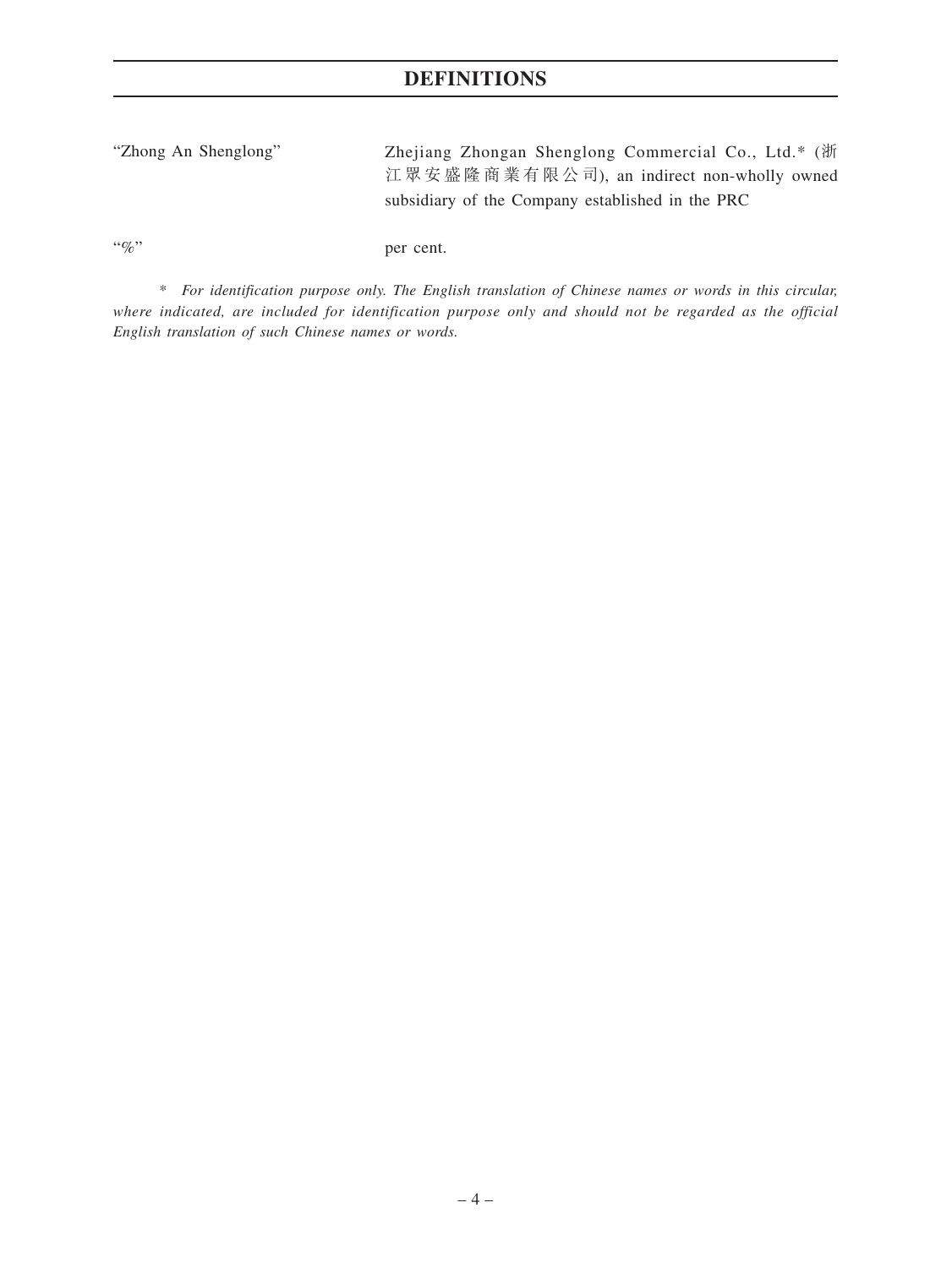

# **China New City Commercial Development Limited**

**中國新城市商業發展有限公司**

(incorporated in the Cayman Islands with limited liability)

**(Stock code: 1321)**

*Executive Directors: Registered Office:* Mr. Dong Shuixiao Cricket Square Ms. Jin Ni Hutchins Drive Ms. Tang Yiyan PO Box 2681

*Non-executive Director:* Cayman Islands Mr. Shi Kancheng

*Independent Non-executive Directors:* Room 4003-4, 40th Floor Mr. Ng Sze Yuen, Terry China Resources Building Mr. Xu Chengfa 26 Harbour Road Mr. Yim Chun Leung Wanchai

Grand Cayman, KY1-1111

*Principal place of business in Hong Kong:* Hong Kong

30 November 2018

*To the Shareholders,*

Dear Sir/Madam,

# **MAJOR TRANSACTION IN RELATION TO ACQUISITION OF EQUITY INTERESTS IN ZHEJIANG XINNONGDOU INVOLVING ISSUE OF CONSIDERATION SHARES BY THE COMPANY UNDER SPECIFIC MANDATE**

#### **INTRODUCTION**

Reference is made to the joint announcements of Zhong An and the Company dated 21 August 2017 and 29 August 2017 in relation to the acquisition by Zhong An Shenglong (an indirect non-wholly owned subsidiary of the Company) of 19.85% of the entire equity interest in Zhejiang Xinnongdou from Hangzhou Oriental and the joint announcement of Zhong An and the Company dated 20 July 2018 in relation to the acquisition by Zhong An Shenglong of an additional 22.65% of the entire equity interest in Zhejiang Xinnongdou from Hangzhou Oriental. Subject to Completion taking place, Zhong An Shenglong will own an aggregate of 42.5% of the entire equity interest in Zhejiang Xinnongdou.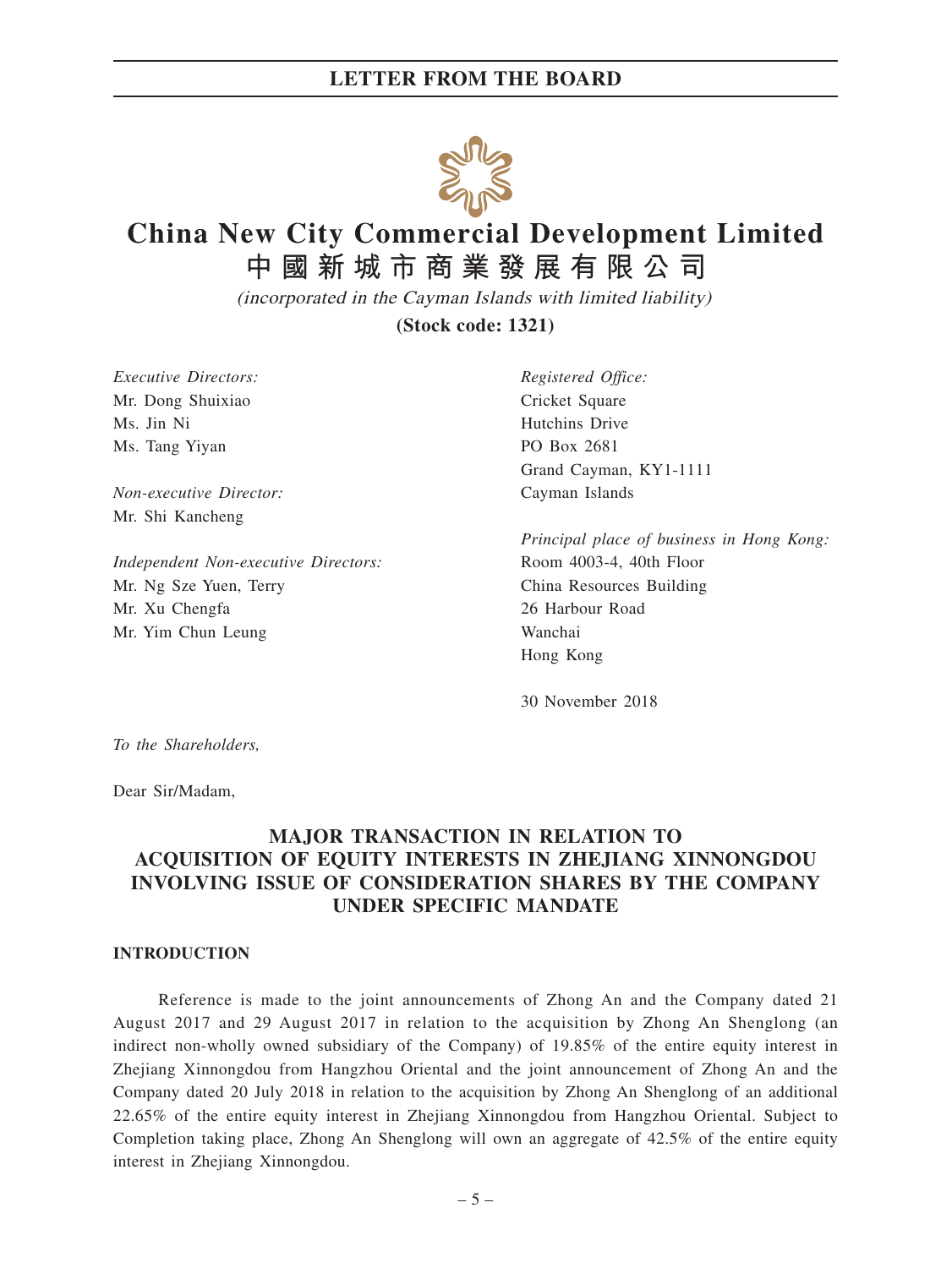The main purpose of this circular is to provide you with, among other things, (i) details of the transactions contemplated under the Equity Transfer Agreement; (ii) financial information of the Group; (iii) financial information of Zhejiang Xinnongdou; (iv) unaudited pro forma financial information of the Enlarged Group; and (v) valuation report on the property interests held by the Zhejiang Xinnongdou's Group.

#### **THE EQUITY TRANSFER AGREEMENT**

| Date:                                             | 20 July 2018                                                                                                                                                                                                                                                                                                                                                                     |
|---------------------------------------------------|----------------------------------------------------------------------------------------------------------------------------------------------------------------------------------------------------------------------------------------------------------------------------------------------------------------------------------------------------------------------------------|
| <b>Parties:</b>                                   | Zhong An Shenglong, as purchaser<br>(1)                                                                                                                                                                                                                                                                                                                                          |
|                                                   | Hangzhou Oriental, as vendor<br>(2)                                                                                                                                                                                                                                                                                                                                              |
|                                                   | To the best of the knowledge, information and belief of the<br>Directors and having made all reasonable enquiry, save for<br>Hangzhou Oriental's equity interest in Zhejiang Xinnongdou<br>(which is an associated company of the Company), Hangzhou<br>Oriental and its ultimate beneficial owner(s) are third parties<br>independent of the Company and its connected persons. |
| Assets to be acquired:                            | 22.65% of the entire equity interest in Zhejiang Xinnongdou<br>held by Hangzhou Oriental                                                                                                                                                                                                                                                                                         |
| Consideration for the Acquisition: RMB352,994,400 |                                                                                                                                                                                                                                                                                                                                                                                  |
|                                                   | The Consideration was determined after arm's length<br>negotiations between Zhong An Shenglong and Hangzhou<br>$\bigcap_{i=1}^{n}$ and $i=1,\ldots,n$ and $\bigcap_{i=1}^{n}$ are $i=1,\ldots,n$ . The contract of $i=1,\ldots,n$                                                                                                                                                |

Oriental, with reference to the appraised asset value of all investment properties (with and without proper title certificates) of Zhejiang Xinnongdou as at 31 December 2017 as appraised by an independent qualified valuer in the PRC and the unaudited consolidated financial statements of Zhejiang Xinnongdou for the year ended 31 December 2017. The appraised asset value of all investment properties of Zhejiang Xinnongdou as at 31 December 2017 as appraised by the independent qualified valuer in the PRC amounted to approximately RMB4,119.2 million out of which the appraised asset value of the investment properties with proper title certificates amounted to approximately RMB3,045.3 million.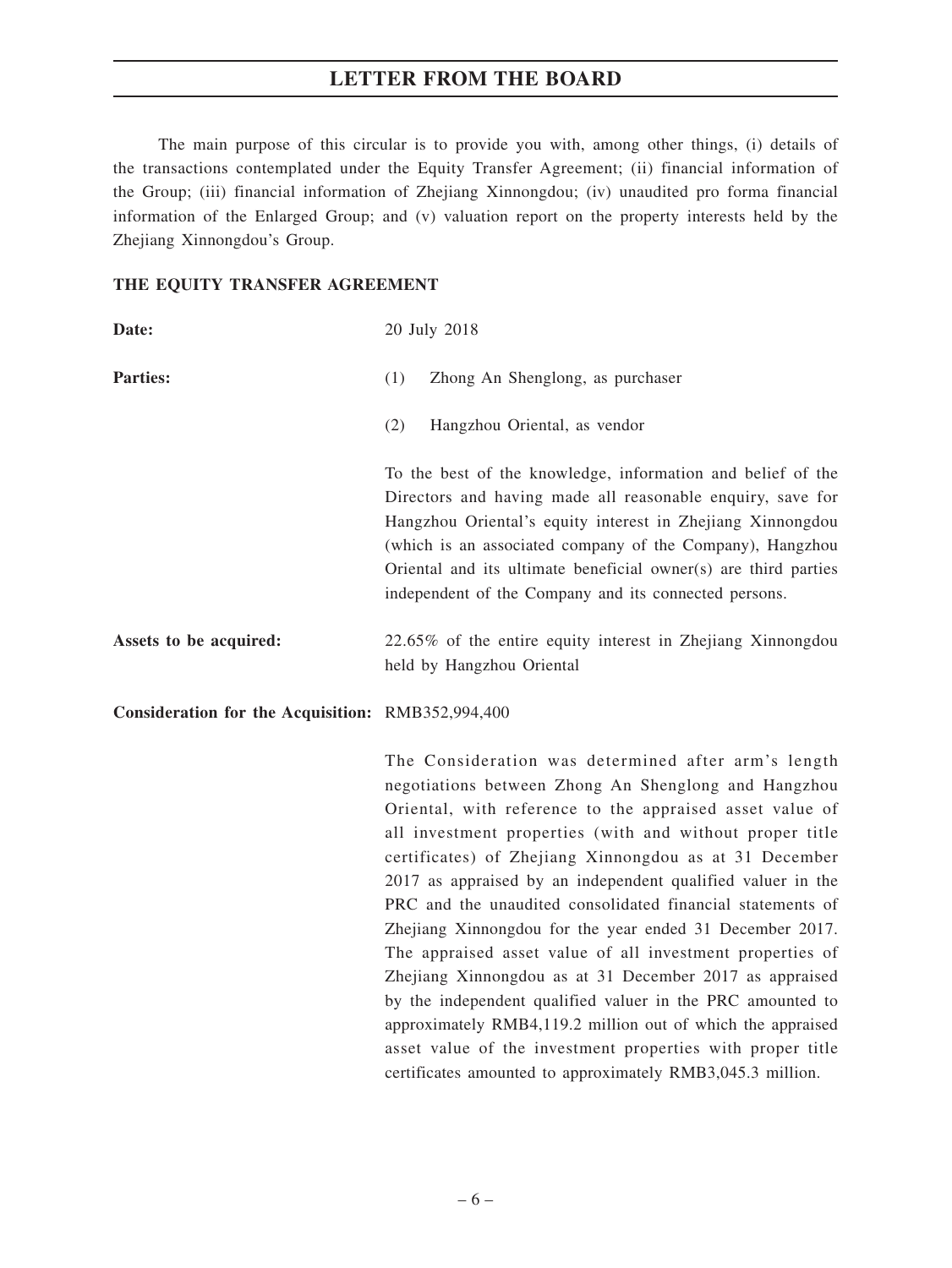The Consideration shall be settled by the allotment and issue of an aggregate of 178,280,000 the Consideration Shares by the Company at the issue price of HK\$2.47 each to Hangzhou Oriental or its designated nominee (which must be an independent third party) (the "**Allottee**").

The Consideration Shares represent (i) approximately 9.72% of the existing issued share capital of the Company as at the Latest Practicable Date; and (ii) based on the assumption as set out in the table under "Effects on the Shareholding Structure of the Company" below, approximately 8.86% of the issued share capital of the Company as enlarged by the allotment and issue of the Consideration Shares.

The Consideration Shares will be issued pursuant to the Specific Mandate sought from the Shareholders. The Consideration Shares will rank equally with the Shares in issue on the date of their allotment and issue.

The issue price of HK\$2.47 per Consideration Share represents:

- (i) a premium of approximately 123% over the closing price of HK\$1.11 per Share as quoted on the Stock Exchange on 20 July 2018, being the date of the Equity Transfer Agreement;
- (ii) a premium of approximately 113% over the average closing price of approximately HK\$1.16 per Share as quoted on the Stock Exchange for the last five consecutive trading days up to and including the Last Trading Day;
- (iii) a premium of approximately 115% over the average closing price of approximately HK\$1.15 per Share as quoted on the Stock Exchange for the last 10 consecutive trading days up to and including the Last Trading Day; and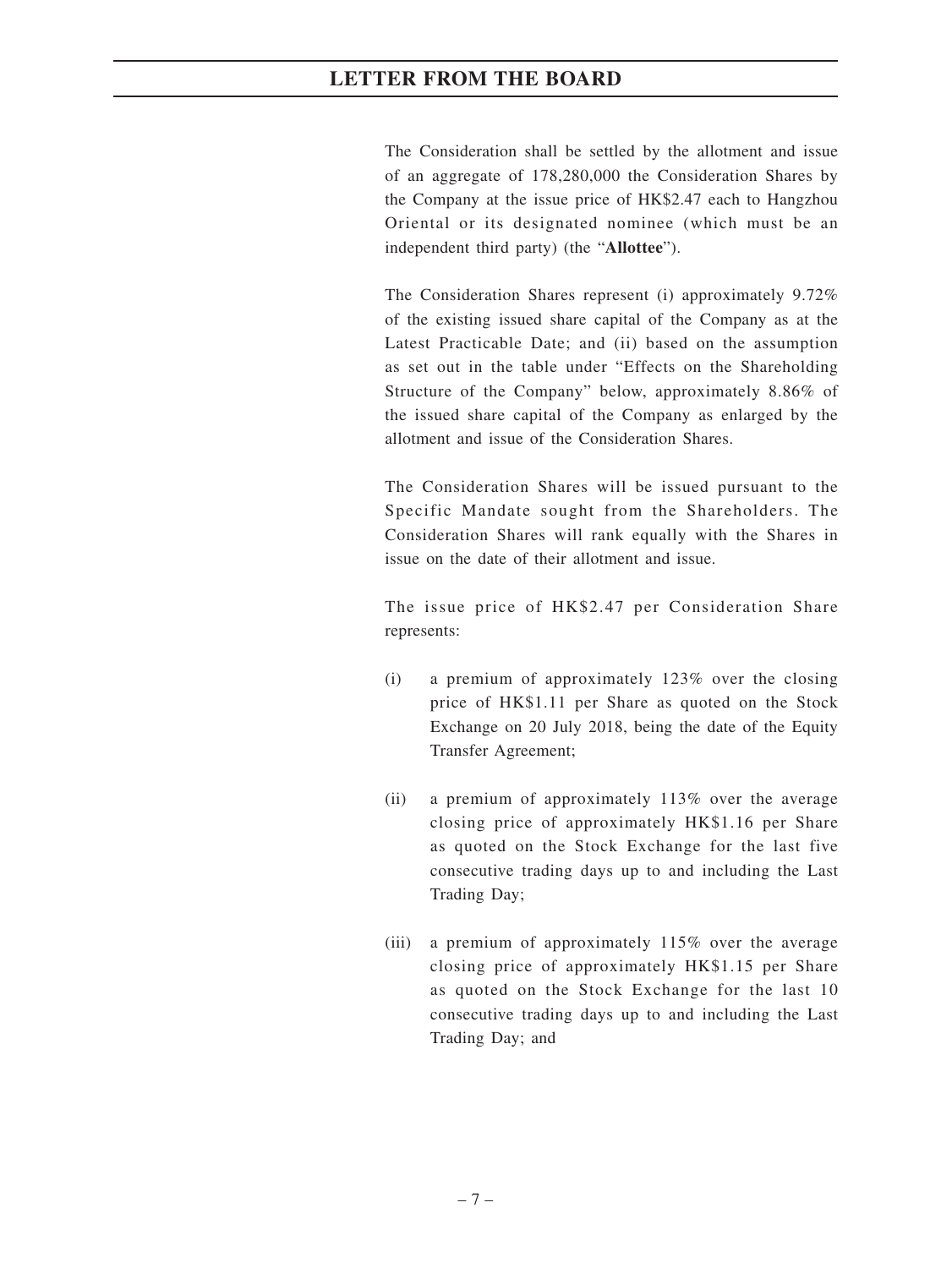(iv) a premium of approximately 93% over the average closing price of approximately HK\$1.28 per Share as quoted on the Stock Exchange for the last 30 consecutive trading days up to and including the Last Trading Day.

The issue price of HK\$2.47 per Consideration Share was arrived at by the Company and Hangzhou Oriental after arm's length negotiation and taking into account the prevailing trading prices of the Shares.

Application has been made by the Company to the Listing Committee for the listing of, and permission to deal in, the Consideration Shares.

The Consideration Shares, which will be issued upon Completion, are subject to the conditions as set out in the paragraph headed "The Equity Transfer Agreement – Conditions" below having been fulfilled and Completion having taken place.

**Conditions:** Completion of the Equity Transfer Agreement is subject to the fulfillment of, among others, the following conditions precedent:

- (i) (if required) Zhong An and the Company having obtained the approval by their respective shareholders at extraordinary general meetings in respect of the transactions contemplated under the Equity Transfer Agreement;
- (ii) the Listing Committee granting the listing of, and permission to deal in, the Consideration Shares;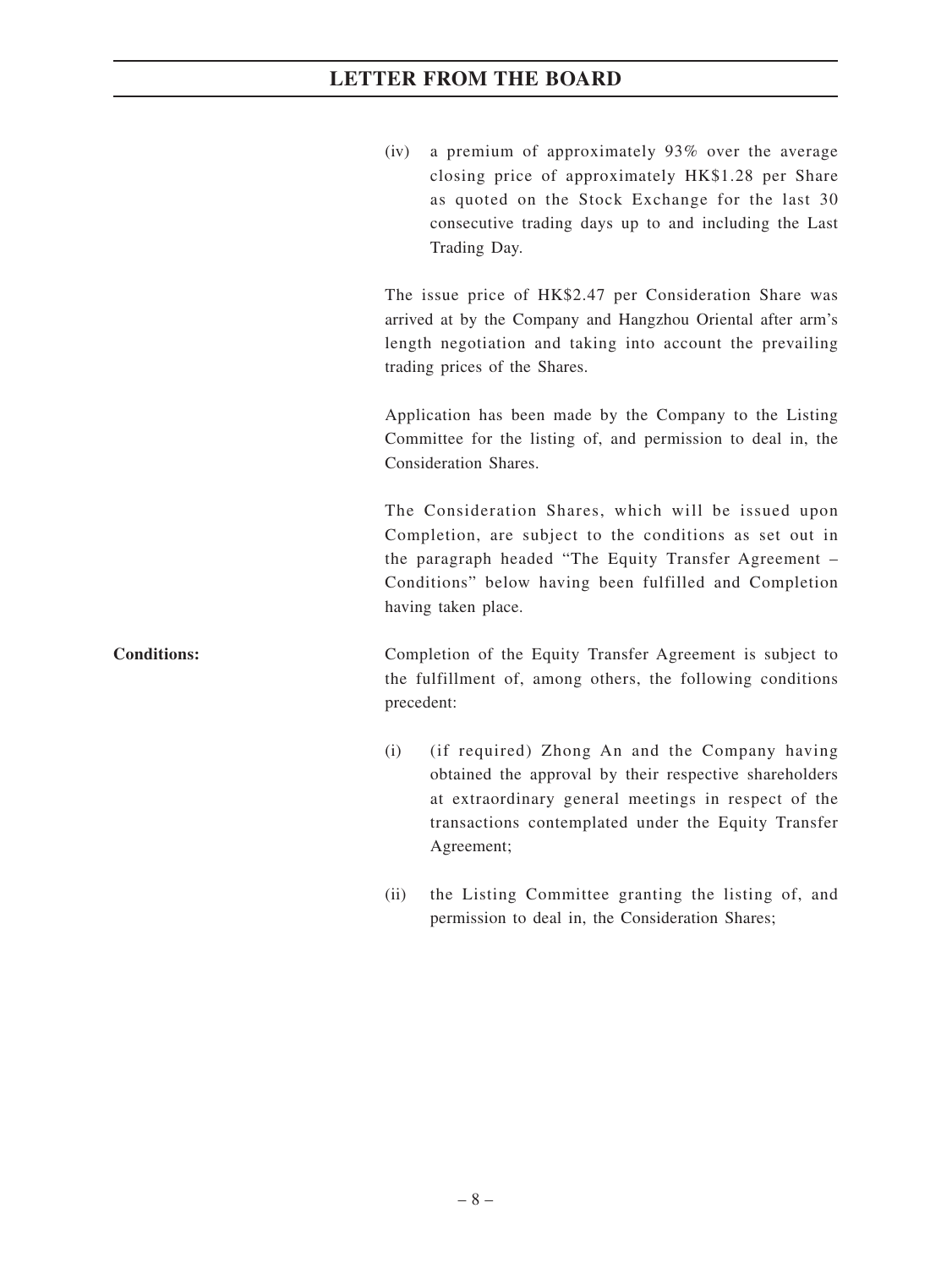- (iii) Zhong An Shenglong having notified all other shareholders of Zhejiang Xinnongdou in respect of the Acquisition and the transactions contemplated under the Equity Transfer Agreement, and all necessary approval by the respective boards of directors and shareholders of Zhong An Shenglong and Zhejiang Xinnongdou and the relevant government approval authority(ies) for the transfer of the Sale Interest to Zhong An Shenglong (including but not limited to the waiver of pre-emptive rights by the other shareholders of Zhejiang Xinnongdou over the Sale Interest) having been obtained by Zhong An Shenglong and Zhejiang Xinnongdou; and
- (iv) Zhong An Shenglong being satisfied with the results of its due diligence review on the assets, liabilities, financial, tax and business of the Zhejiang Xinnongdou Group and the Sale Interest.

In the event that any of the above conditions are not fulfilled or waived by Zhong An Shenglong (other than conditions precedent (i) to (iii) above which may not be waived by Zhong An Shenglong) on or before 31 December 2018 (or such other period as mutually agreed by the parties), the Equity Transfer Agreement shall lapse and cease to have effect. Save as otherwise provided in the Equity Transfer Agreement, neither party shall have any obligations and liabilities against each other except for any antecedent breaches of the provisions of the Equity Transfer Agreement.

- **Other principal terms:** (i) If any representations, warranties or undertakings provided by Hangzhou Oriental under the Equity Transfer Agreement are false, inaccurate or concealed, or any material information in relation to the Zhejiang Xinnongdou Group has not been accurately disclosed to Zhong An Shenglong, Zhong An Shenglong shall have the right to terminate the Equity Transfer Agreement.
	- (ii) the Company will have the right to appoint three directors on to the board of directors of Zhejiang Xinnongdou, as well as the general manager and deputy general manager of the Zhejiang Xinnongdou Group.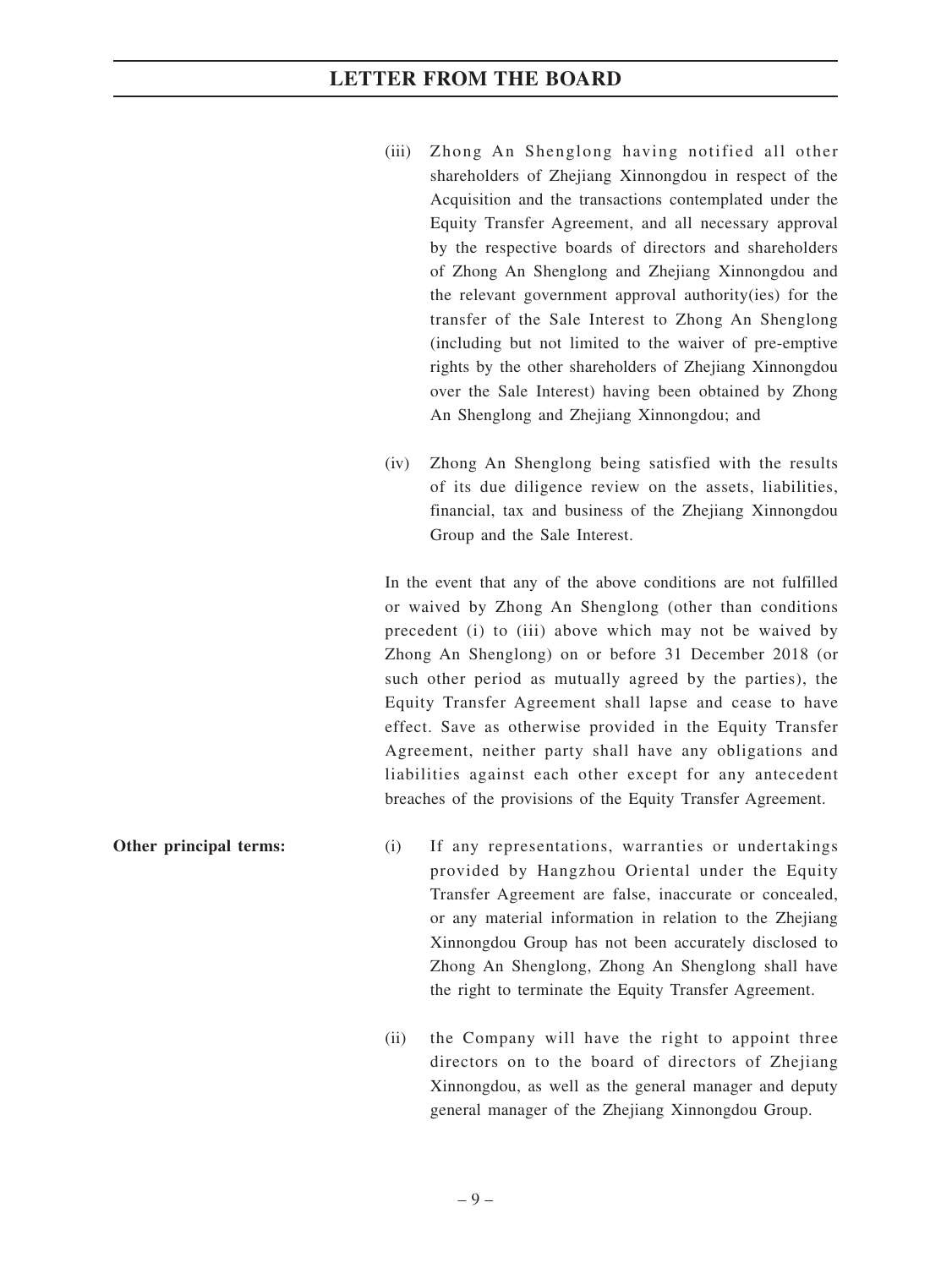#### **COMPLETION**

Subject to the fulfilment (and/or waiver as the case maybe) of all the conditions precedent mentioned above, Completion shall take place on the 10th Business Day thereafter.

#### **EFFECTS ON THE SHAREHOLDING STRUCTURE OF THE COMPANY**

Set out below is the shareholding structure of the Company (i) as at the Latest Practicable Date; and (ii) immediately upon the allotment and issuance of all the Consideration Shares, for illustration purpose only:

|                           |                              |                               | Immediately after the    |               |  |
|---------------------------|------------------------------|-------------------------------|--------------------------|---------------|--|
|                           | As at the Latest Practicable | allotment and issuance of all |                          |               |  |
|                           | Date                         |                               | the Consideration Shares |               |  |
|                           | Number of                    | Number of                     |                          |               |  |
| Shareholder               | <b>Shares</b>                | $\%$                          | <b>Shares</b>            | $\%$          |  |
| Connected persons         |                              |                               |                          |               |  |
| Ideal World (Note 1)      | 1,270,000,000                | 69.21                         | 1,270,000,000            | 63.08         |  |
| Whole Good (Note 1)       | 31,303,594                   | 1.71                          | 31, 303, 594             | 1.55          |  |
| Public                    |                              |                               |                          |               |  |
| Allottee ( <i>Note</i> 2) |                              |                               | 178,280,000              | 8.86          |  |
| Other public Shareholders | 533,664,406                  | 29.08                         | 533,664,406              | 26.51         |  |
| Sub-total:                | 533,664,406                  | 29.08                         | 711,944,406              | 35.37         |  |
| <b>Total:</b>             | 1,834,968,000                | 100.00                        | 2,013,248,000            | <b>100.00</b> |  |

*Notes:*

- 1. Ideal World is a wholly owned subsidiary of Zhong An. The entire issued shares of Zhong An are owned as to about 56.15% by Whole Good, which is wholly owned by Mr. Shi Kancheng, the chairperson of the Board and a non-executive Director.
- 2. According to the Equity Transfer Agreement, the Allottee to which the Consideration Shares are to be allotted and issued shall be Hangzhou Oriental or its designated nominee, which must be an independent third party (that is, the Allottee is not expected to be connected to the Company and its connected persons).
- 3. The above chart assumes that there is no change to the issued share capital of, and the shareholding in, the Company from the Latest Practicable Date and up to the day on which the Consideration Shares are issued.
- 4. All percentages as shown in the above chart are approximate figures.
- 5. As disclosed in the above shareholding table, immediately after completion of the allotment and issuance of the Consideration Shares, a minimum of 25% of the issued share capital of the Company will be in public hands.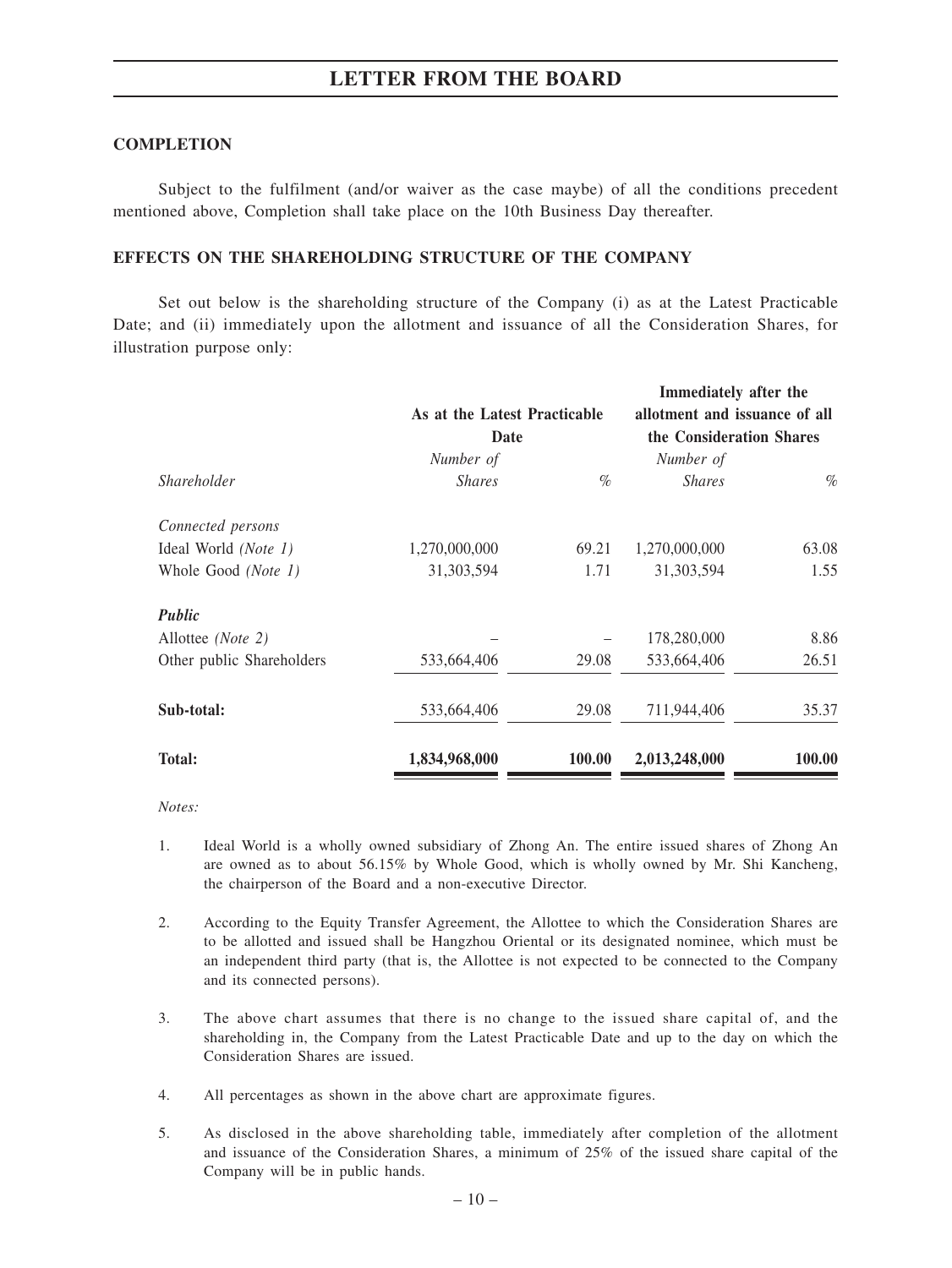#### **INFORMATION ON THE PARTIES TO THE EQUITY TRANSFER AGREEMENT**

#### **The purchaser**

Zhong An Shenglong is an indirect non-wholly owned subsidiary of the Company and is principally engaged in property management.

#### **The vendor**

Hangzhou Oriental is a limited liability company established in the PRC on 18 January 2000 and is principally engaged in investment holding.

#### **INFORMATION ON ZHEJIANG XINNONGDOU**

Zhejiang Xinnongdou is a limited liability company established in the PRC on 8 May 2008 and is principally engaged in investment holding, trading of agricultural products, market operation and management.

As at 20 July 2018, the entire equity interest in Zhejiang Xinnongdou is owned as to 19.85% by Zhong An Shenglong, 22.65% by Hangzhou Oriental, and the remaining equity interest in Zhejiang Xinnongdou is held by two Independent Third Parties which are both ultimately owned by State-owned Assets Supervision and Administration Commission of Zhejiang Provincial People's Government\* (浙江省人民政府國有資 監督管理委員會). The principal activities of the Zhejiang Xinnongdou Group are trading of agricultural products, market operation and management.

#### **Financial Information of Zhejiang Xinnongdou**

Based on the audited consolidated financial statements of Zhejiang Xinnongdou for the year ended 31 December 2016, the net asset value of Zhejiang Xinnongdou was approximately RMB1,415.1 million as at 31 December 2016, while the net profit before and after taxation and extraordinary items attributable to Zhejiang Xinnongdou for the year ended 31 December 2016 amounted to approximately RMB158.0 million and RMB89.7 million, respectively. Based on the audited consolidated financial statements of Zhejiang Xinnongdou for the year ended 31 December 2017, the net asset value of Zhejiang Xinnongdou was approximately RMB1,773.1 million as at 31 December 2017, while the net profit before and after taxation and extraordinary items attributable to Zhejiang Xinnongdou for the year ended 31 December 2017 amounted to approximately RMB90.0 million and RMB37.0 million, respectively.

Please refer to Appendix II of this circular for further financial information of Zhejiang Xinnongdou.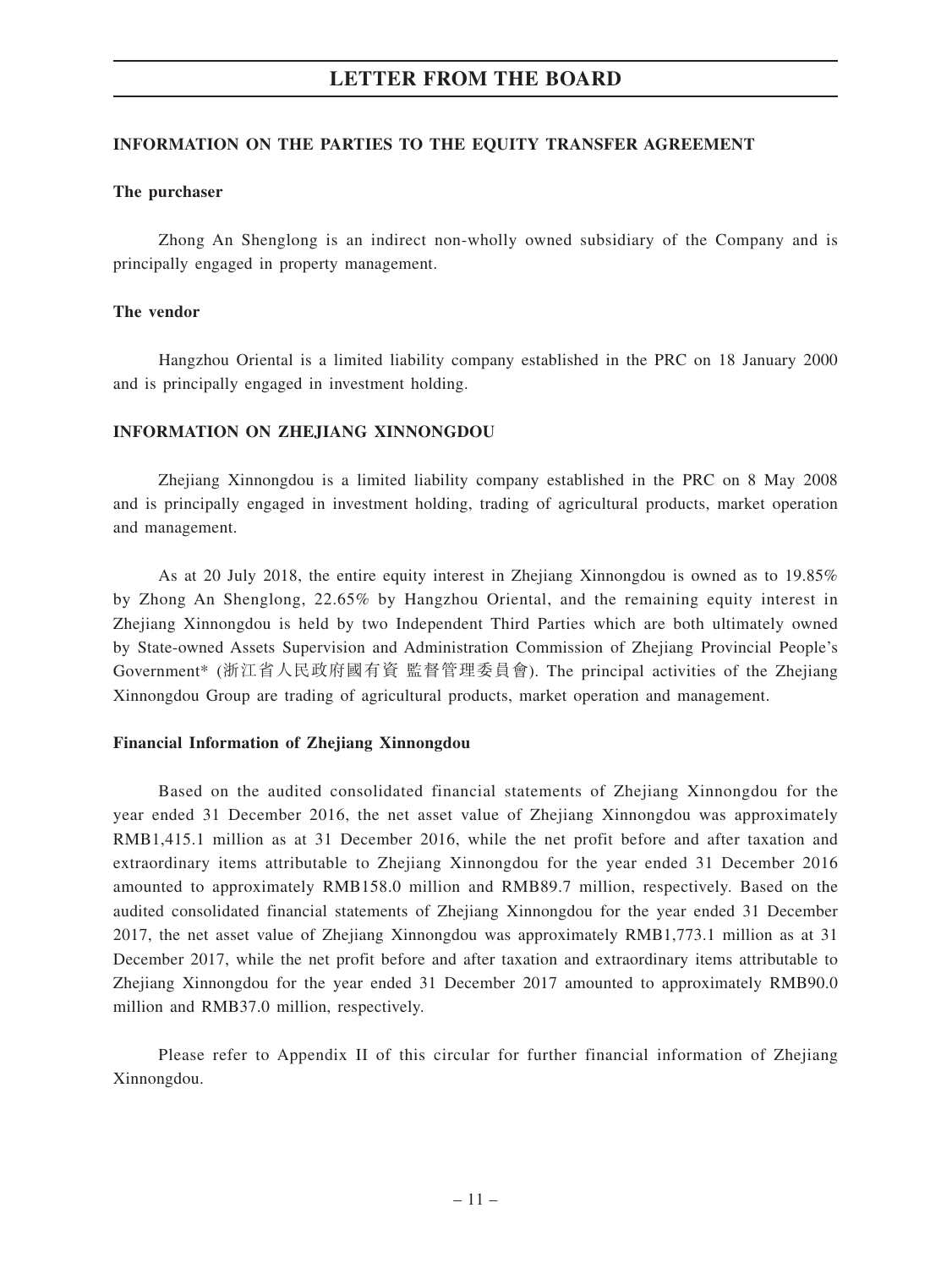#### **PROPERTY VALUE RECONCILIATION**

Ravia Global Appraisal Advisory Limited, an independent property valuer, has valued Zhejiang Xinnongdou Group's property interests with proper title certificates as at 31 August 2018 and is of the opinion that the market value of such properties in aggregate amounted to RMB3,320,000,000. The full text of the letter, summary of valuation and valuation certificates with respect to such property interests with proper title certificates are set out in Appendix IV to this circular.

Disclosure of the reconciliation of the valuation of Zhejiang Xinnongdou Group's property interests as required under Rule 5.07 of Listing Rules is set out below:

*RMB'000*

| Net book value of Zhejiang Xinnongdou Group's investment property interests<br>as at 30 June 2018 as set out in accountant's report included in Appendix II                                 | 3,988,633 |
|---------------------------------------------------------------------------------------------------------------------------------------------------------------------------------------------|-----------|
| Add: Net book value of Zhejiang Xinnongdou Group's construction in progress<br>under property and equipment as at 30 June 2018 as set out in accountant's<br>report included in Appendix II | 217,949   |
| Less: Net book value of Zhejiang Xinnongdou Group's investment property<br>interests without proper title certificates as at 30 June 2018*                                                  | (952,070) |
| Less: Disposal of Zhejiang Xinnongdou Group's investment properties during<br>the period from 30 June 2018 to 31 August 2018 (unaudited)                                                    | (27, 563) |
| Add: Valuation surplus                                                                                                                                                                      | 93,051    |
| Valuation of Zhejiang Xinnongdou Group's property interests with proper title<br>certificates as at 31 August 2018 as set out in the valuation report included<br>in Appendix IV            | 3,320,000 |

\* Ravia Global Appraisal Advisory Limited is unable to perform valuation for investment property interests without proper title certificates as there is no proper title certificates and they cannot be transferred in the open market. Such properties can be transferred after proper title certificate or pre-sale certificate can be granted.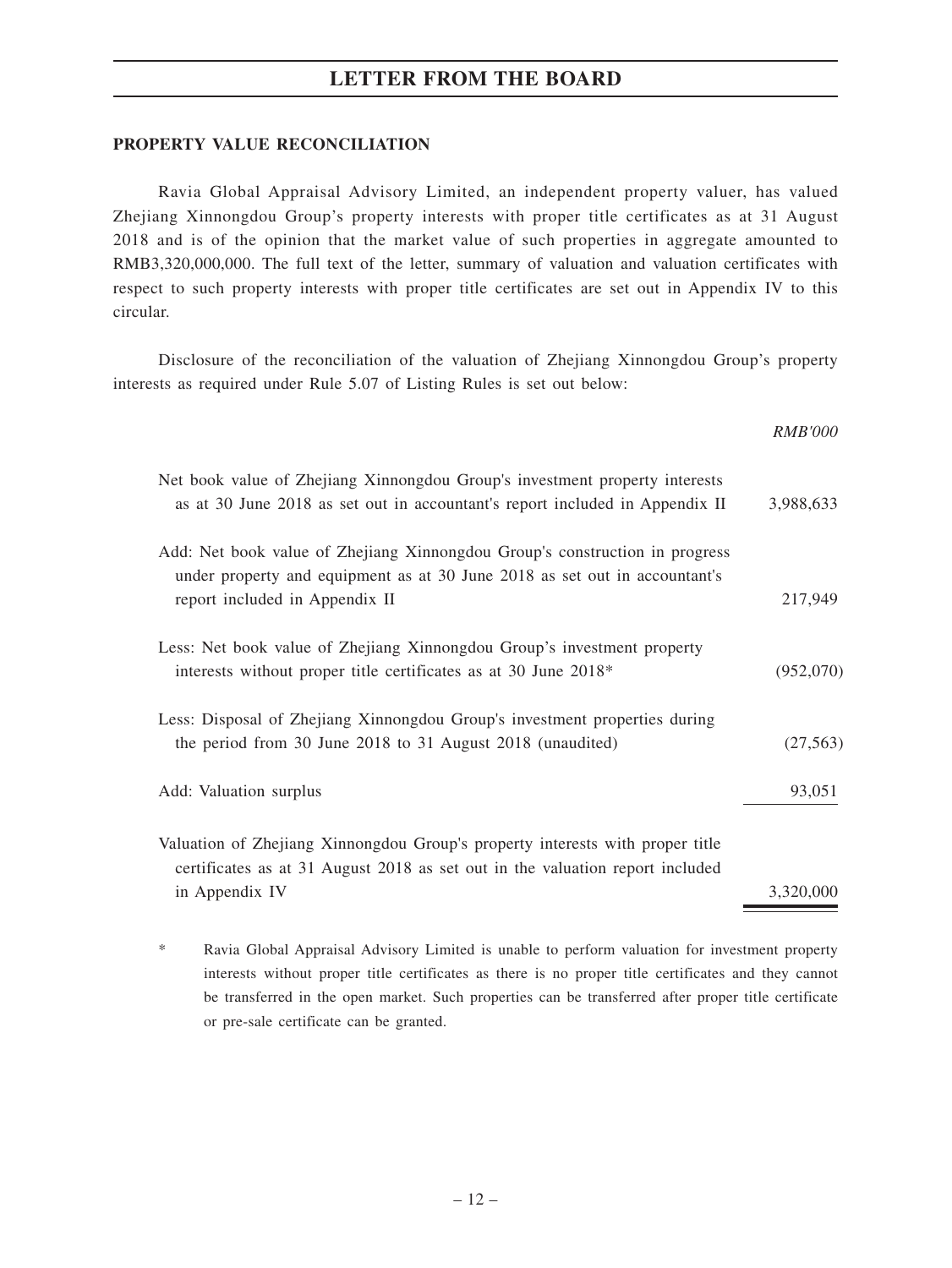#### **REASONS FOR, AND BENEFITS OF, THE ACQUISITION**

The Acquisition envisaged under the Equity Transfer Agreement would allow the Group to capture the business and development opportunities arising from, among others, the investment properties and construction in progress owned by Zhejiang Xinnongdou Group and the modern logistics platform for agricultural products. Modern logistics platform for agricultural products refers to an electronic commerce website that facilitates sourcing, trading (whether wholesale or retail), management and distribution of agricultural products with retail stores and/or for customer consumption, which can therefore enhance the efficiency of agricultural products circulation and the minimisation of costs.

Zhejiang Xinnongdou Group currently mainly operates four agricultural product logistics centres, including Hangzhou Xinnongdou Logistics Centre\* (杭州市新農都物流中心)("**Hangzhou Xinnongdou Logistics Centre**") in Hangzhou, Zhejiang Province, the PRC, which commenced operation in January 2013, Zhejiang Xinnongdou Quzhou Wholesale Market\* (浙江新農都衢州批發 市場) ("**Quzhou Wholesale Market**") in Quzhou, Zhejiang Province, the PRC, which commenced operation in December 2016, Zhejiang Xinnongdou Zhuji Logistics Centre\* (浙江新農都諸暨物流中 心) ("**Zhuji Logistics Centre**") in Zhuji, Zhejiang Province, the PRC, which commenced operation in May 2017, and Zhejiang Xinnongdou Changxing Logistics Centre\* (浙江新農都長興物流中心) ("**Changxing Logistics Centre**") in Changxing, Zhejiang Province, the PRC, which commenced operation in December 2017. In addition, Zhejiang Xinnongdou Group has certain undeveloped land in Changxing, Zhejiang Province, which will be developed into phase II of Changxing Logistics Centre. The investment properties and construction in progress owned by the Zhejiang Xinnongdou Group amounted to approximately RMB3,988.6 million and RMB217.9 million as at 30 June 2018, respectively, and in aggregate represent approximately 80.3% of Zhejiang Xinnongdou Group's total assets as at 30 June 2018.

All the properties owned (i.e. the Hangzhou Xinnongdou Logistics Centre, Quzhou Wholesale Market, Zhuji Logistics Centre and Changxing Logistics Centre) or undeveloped land of Zhejiang Xinnongdou Group are located within Zhejiang Province. Furthermore, all of such logistics centres are equipped with hotels. The Group is a renowned commercial property developer and operator in Yangtze River Delta region with headquarters in Hangzhou, Zhejiang Province, the PRC. The Group also owns and operates a number of major shopping malls and hotels in Zhejiang Province, the PRC.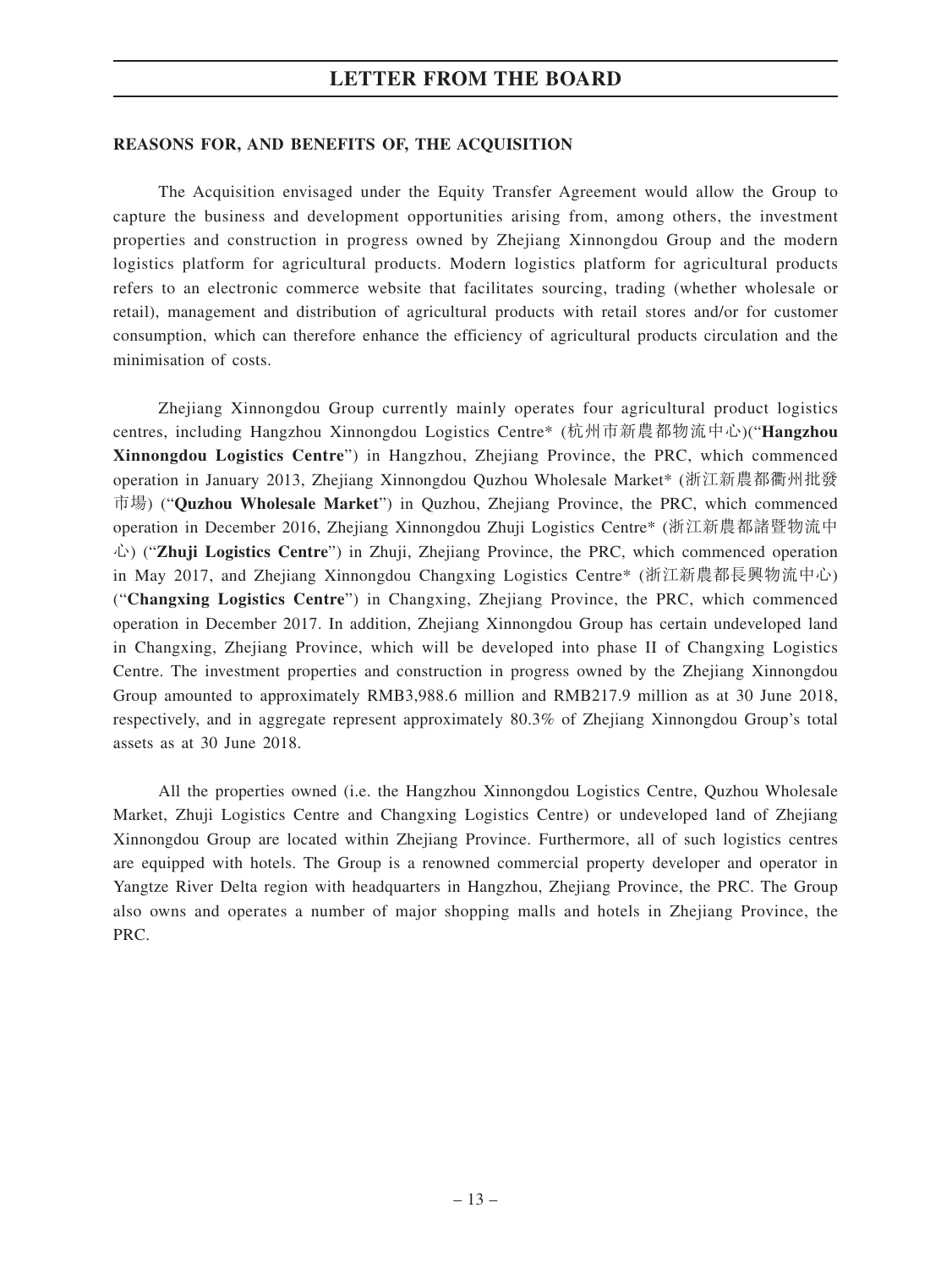The Acquisition will be beneficial to the Group's business in the long run due to: (1) (in respect of undeveloped land of Zhejiang Xinnongdou Group) the Group's experience in design, development and sales of commercial properties will strengthen Zhejiang Xinnongdou Group's property development capability, reduce construction cost, increase the efficiency and speed of the property development and improve the overall property values. Furthermore, the Group's experience in sales of commercial properties will also improve the ability of the developed properties for sale in the future; (2) (in respect of existing investment properties) the Group could help promote the sales of, and strengthen the confidence of property investors in, the Hangzhou Xinnongdou Logistics Centre, Quzhou Wholesale Market, Zhuji Logistics Centre and Changxing Logistics Centre, which in turn will gain from the Zhejiang Xinnongdou Group's property sales; (3) as set out above all logistics centres of Zhejiang Xinnongdou Group are equipped with hotel, the Group's hotel management team could assist in the management of such hotel business, which in turn improve the cost efficiency of the operation of such hotel business, improve the performance of the hotels and thereby increase revenue of the Zhejiang Xinnongdou Group; (4) the Group's experience in operation and management of properties, shopping malls and hotels could enhance the operational efficiency and performance of logistics centres of Zhejiang Xinnongdou Group and increase the revenue from rent and management fees generated from the logistics centres. The Group has over 1,000 employees in Zhejiang Province, who may assist in the business operation of the logistics centres, which will generate synergies for both parties. The Group initially plans to allocate about 10 employees to each logistics centres and the headquarters of Zhejiang Xinnongdou Group; (5) Zhejiang Xinnongdou Group modern logistic platform which could source agricultural product at competitive prices for wholesale may supplement the Group's hotel business by supplying cheaper agricultural products for the hotels' catering business, which will reduce food procurement cost. The agricultural products may also be sold to all residents living in the service apartments and tenants of the Group's commercial properties which are under the management of the Group, which will expand the value-added services provided to the residents and increase the sales revenue of agricultural products of the Zhejiang Xinnongdou Group and on the other hand allow the Group to gain the ability to introduce, provide or offer customer-oriented, wide-variety services, which in turn, helps strengthen the Group's corporate brand name and management; and (6) Zhejiang Xinnongdou, as a company controlled by State-owned Assets Supervision and Administration Commission of Zhejiang Provincial People's Government\* (浙江省人民政府國有資 監督管理委員會), has advantages over private enterprises in terms of obtaining land. As such, the Group's commercial land portfolio for development may enhance in the long run through Zhejiang Xinnongdou Group given such advantages.

As disclosed in the section headed "Appendix I – Financial Information of the Group – 5. Financial and Trading Prospectus of the Group" of this circular, it is one of the Group's business plan to develop diversified new property projects and actively respond to the development opportunities brought by the urbanization in the PRC. The Acquisition will promote or supplement the Group's business due to the reasons set out above. As such, the Acquisition will allow the Group to diversify and expand its revenue source and can generate synergies for both the Group and Zhejiang Xinnongdou Group. All of these are conducive to the long term growth and sustainable development of the Group as a whole, and enhancing shareholder value in the long run.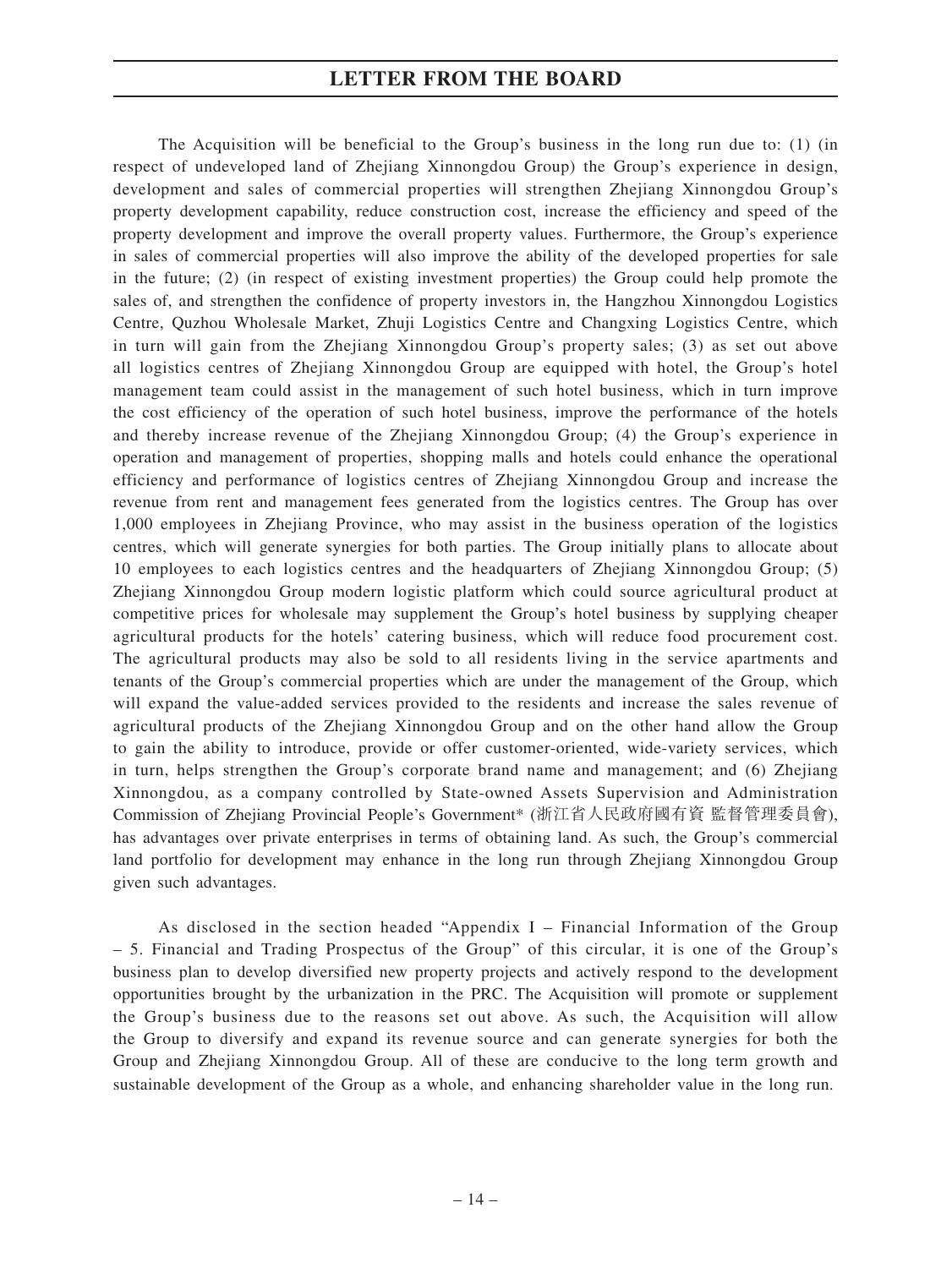Accordingly, the Directors consider that the terms of the Equity Transfer Agreement for the Acquisition are fair and reasonable and in the interests of the Shareholders as a whole.

### **FINANCIAL EFFECT OF THE TRANSACTIONS CONTEMPLATED UNDER THE EQUITY TRANSFER AGREEMENT**

Upon Completion, Zhejiang Xinnongdou will become an associated company of the Company, and its financial results will not be consolidated into the accounts of the Company.

Based on the unaudited pro forma statement of assets and liabilities of the Group as set out in Appendix III to this circular, it is expected that upon Completion of the Acquisition, there will be (a) an increase in total assets of approximately RMB353.0 million, comprising investment in an associate. The details of the financial effect of the Acquisition on the financial position of the Group together with the bases and assumptions taken into account in preparing the unaudited pro forma financial information of the Enlarged Group are set out, for illustration purpose only, in Appendix III to this circular.

The results and assets and liabilities of Zhejiang Xinnongdou will be accounted for as an associate in the Company's consolidated financial statements using the equity method of accounting. Under the equity method of accounting, interest in an associate is initially recognised at cost and adjusted thereafter for the change in the Group's share of net assets of Zhejiang Xinnongdou. Dividend received from Zhejiang Xinnongdou will reduce the carrying value of the Group's investment in an associate. The earnings of the Group will include share of the profit and loss of Zhejiang Xinnongdou, which will depend on the actual financial performance of Zhejiang Xinnongdou. Given that it is expected there will not be any material transaction cost or administrative expense to be incurred for the Acquisition and save for the aforesaid effects from the Acquisition, the Company considers that there will not be any material effect on the earnings of the Group immediately upon the Acquisition.

In view of the established business network and the profitable financial performance of Zhejiang Xinnongdou in the previous years, it is anticipated that the Acquisition will improve the Group's financial and trading prospects in the future. For details of the unaudited pro forma financial information of the Enlarged Group immediately following completion of the Acquisition, please refer to Appendix III to this circular.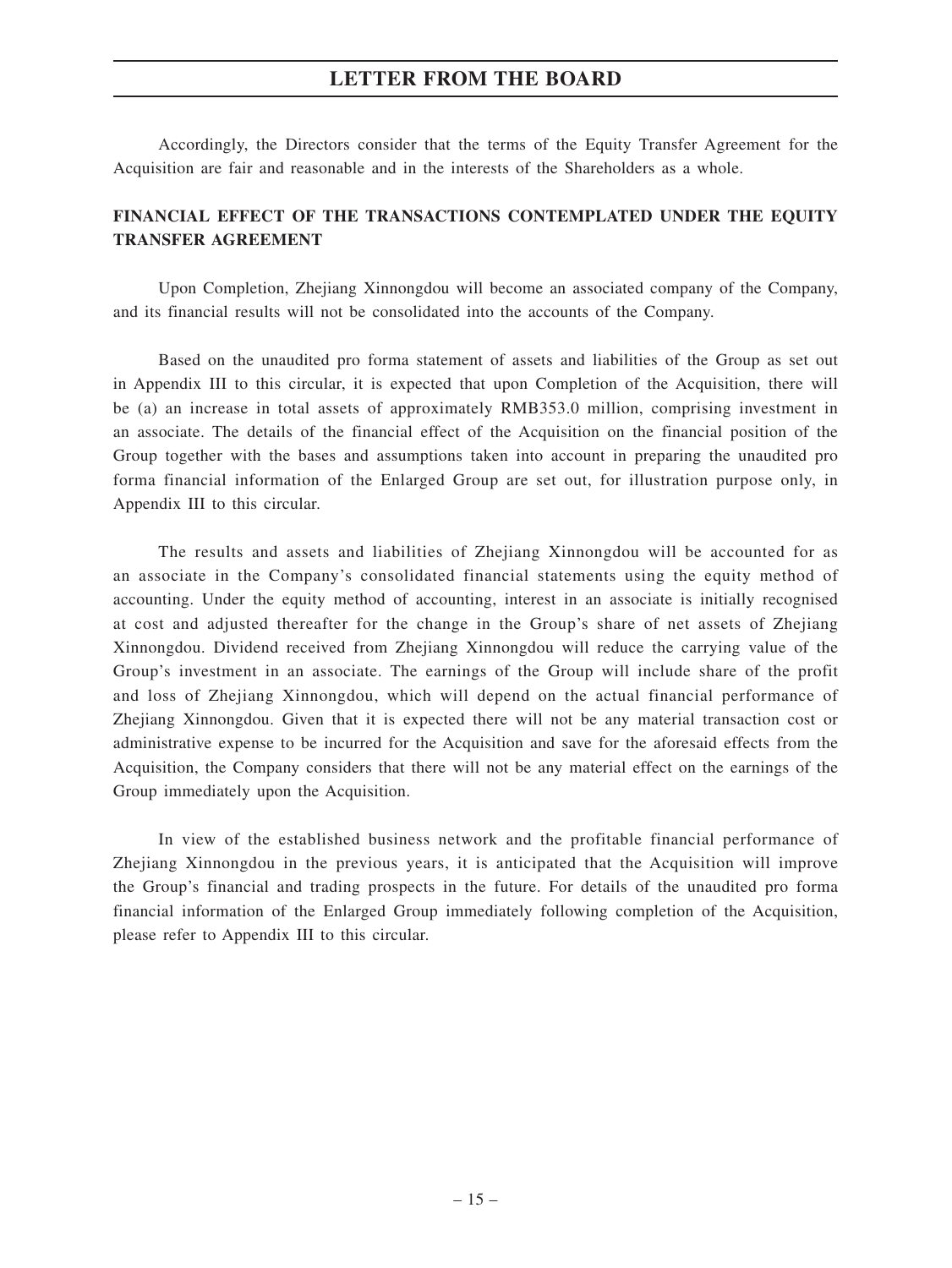#### **IMPLICATION UNDER THE LISTING RULES**

As one of the applicable percentage ratios in respect of the transaction contemplated under the Equity Transfer Agreement, when aggregated with the transaction under the Previous Equity Transfer Agreement pursuant to Rule 14.22 of the Listing Rules, are more than 25% but below 75% for the Company, the transaction contemplated under the Equity Transfer Agreement will constitute a major transaction of the Company and be subject to the reporting, announcement and Shareholders' approval requirements under Chapter 14 of the Listing Rules.

#### **WRITTEN SHAREHOLDERS' APPROVAL**

Under Rule 14.44 of the Listing Rules, Shareholders' approval for the Acquisition may be obtained by written Shareholders' approval without the need of convening a general meeting if:

- (a) no Shareholder is required to abstain from voting if the Company were to convene a general meeting for the approval of the Acquisition; and
- (b) written approval has been obtained from a Shareholder or a closely allied group of Shareholders who together hold more than 50% of the voting rights at the general meeting to approve the Acquisition.

To the best of the Directors' knowledge, information and belief, after having made all reasonable enquiries, none of the Shareholders has any material interest in the Equity Transfer Agreement and the transactions contemplated thereby and therefore no Shareholder is required to abstain from voting if the Company were to convene an extraordinary general meeting for the approval of the Equity Transfer Agreement and the transactions contemplated thereby.

Pursuant to Rule 14.44 of the Listing Rules, a written shareholder's approval for the Acquisition was obtained by the Company from Ideal World, which held approximately 69.21% of the issued share capital of the Company as at the Latest Practicable Date. Accordingly, no extraordinary general meeting of the Company will be convened for the purposes of approving the Equity Transfer Agreement and the transactions contemplated thereby.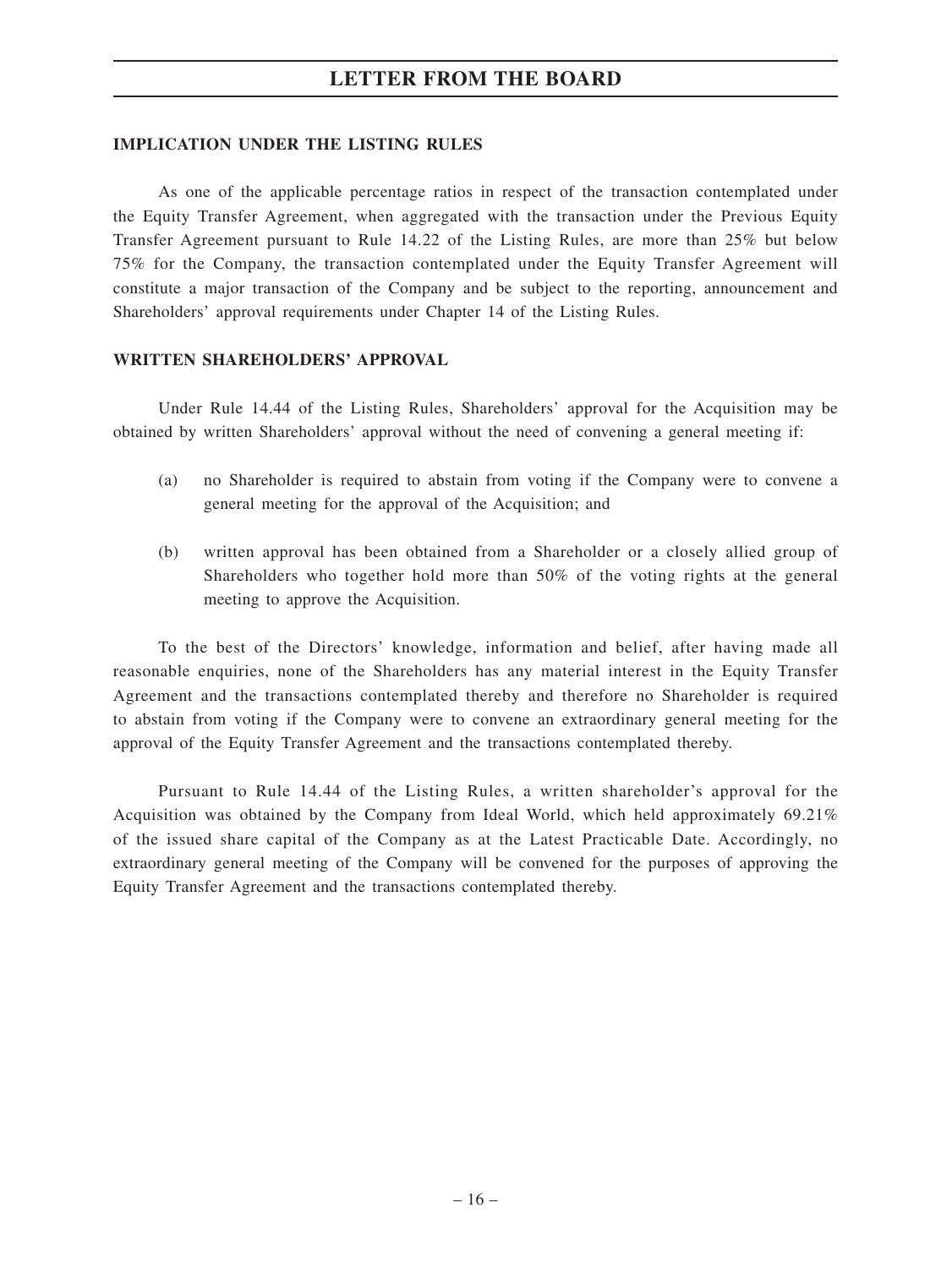Further and as required under Rule  $14.41(a)$  of the Listing Rules, if a transaction (in the present case, the Acquisition) is approved or is to be approved by way of written shareholders' approval from a shareholder or a closely allied group of shareholders under Rule 14.44 of the Listing Rules, the circular for the transaction must be despatched to the shareholders within 15 business days after publication of the relevant announcement. The announcement for the Acquisition was issued by the Company jointly with Zhong An on 20 July 2018. The Company's circular containing information regarding, among others, the Acquisition should have been despatched by 10 August 2018. Due to the reasons as disclosed in the two announcements issued jointly by the Company and Zhong An on 9 August 2018 and 2 October 2018 (collectively, the "**Delay Announcements**"), the despatch of this circular was delayed. The delay was mainly caused by the delay in the provision of information by Zhejiang Xinnongdou to the Company's reporting accountants for compiling the accountants' report on Zhejiang Xinnongdou, the finalisation of the valuation report for the property interests held by Zhejiang Xinnongdou, and such delay has in turn resulted in the need of the Company to update the accountants' report on Zhejiang Xinnongdou to include its financial information for an extended stub period so as to comply with Rule  $14.67(6)(a)(i)$ of the Listing Rules and other information of the Group (including the indebtedness statement) for inclusion in this circular. In order to allow sufficient time for the Company to finalise this circular, the Company has applied for, and the Stock Exchange has granted to the Company, waiver from strict compliance with the requirements under Rule 14.41(a) of the Listing Rules on condition that this circular must be despatched by 30 November 2018. Please refer to the Delay Announcements for details.

If the Company was to convene an extraordinary general meeting for the approval of the Equity Transfer Agreement and the transactions contemplated thereby and voting was required, the Directors would have recommended the Shareholders to vote in favour of such resolutions based on the reasons set out in this letter.

#### **GENERAL INFORMATION**

Your attention is drawn to the additional information set out in the appendices to this circular.

> By order of the Board **China New City Commercial Development Limited 中國新城市商業發展有限公司 Shi Kancheng** *Chairperson*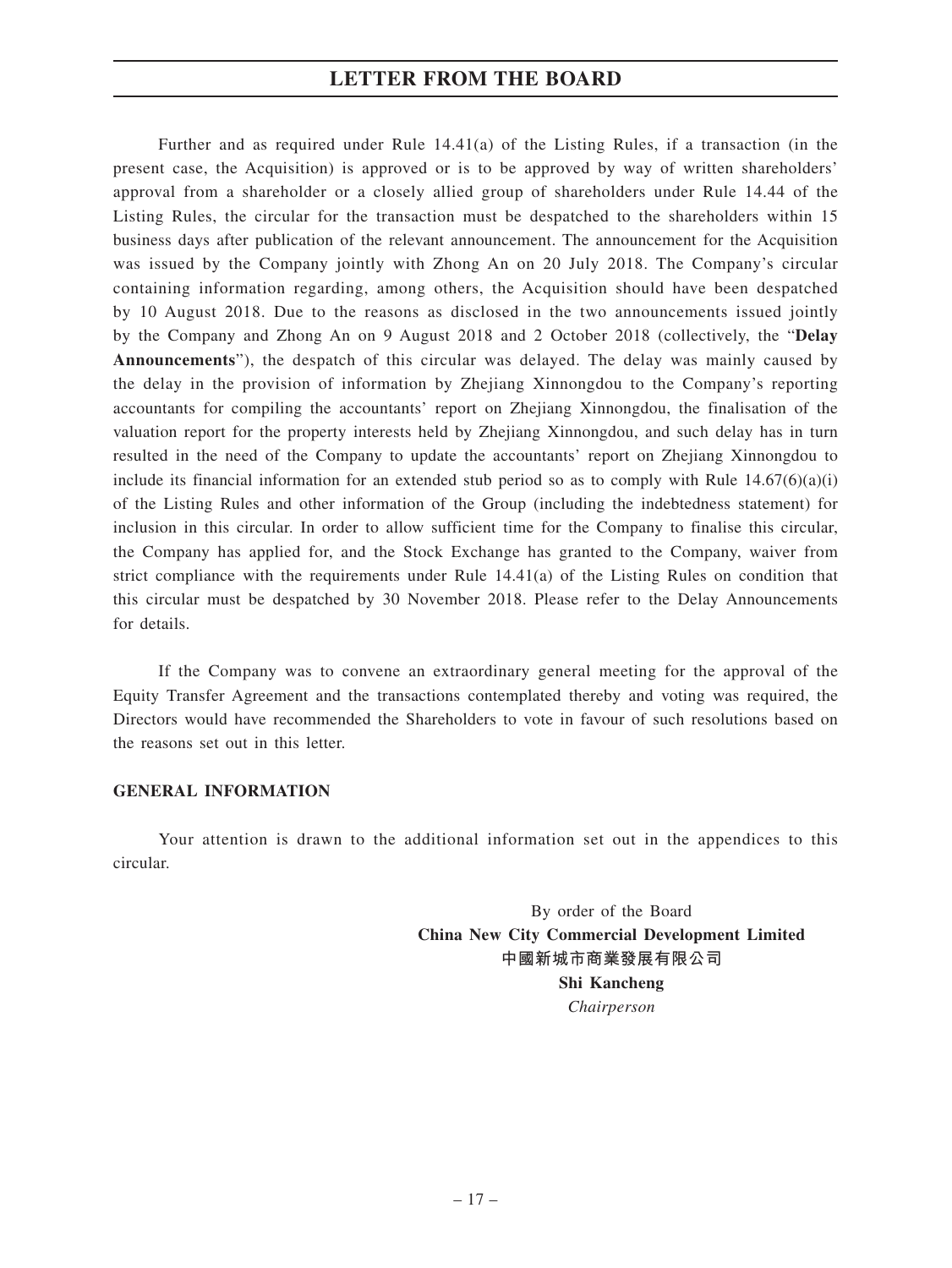### **1. FINANCIAL INFORMATION OF THE GROUP**

Financial information of the Group for each of the three financial years ended 31 December 2015, 2016 and 2017 and the six months ended 30 June 2018 were set out in the relevant annual reports and interim report of the Company published on the website of the Stock Exchange at **www.hkexnews.hk** and on the website of the Company at **www.chinanewcity.com.cn**. Please also see below quick links to the relevant annual reports and interim report:

• Interim report of the Company for the six months ended 30 June 2018 published on 20 September 2018 (pages 20 to 82):

### **http://www3.hkexnews.hk/listedco/listconews/SEHK/2018/0920/LTN20180920339.pdf**

• Annual report of the Company for the year ended 31 December 2017 published on 25 April 2018 (pages 95 to 243):

### **http://www.hkexnews.hk/listedco/listconews/SEHK/2018/0425/LTN20180425365.pdf**

• Annual report of the Company for the year ended 31 December 2016 published on 27 April 2017 (pages 98 to 247):

#### **http://www.hkexnews.hk/listedco/listconews/SEHK/2017/0427/LTN20170427411.pdf**

• Annual report of the Company for the year ended 31 December 2015 published on 12 April 2016 (pages 102 to 245):

### **http://www.hkexnews.hk/listedco/listconews/SEHK/2016/0412/LTN20160412252.pdf**

Each of the said consolidated financial statements of the Group is incorporated by reference to this circular and forms part of this circular.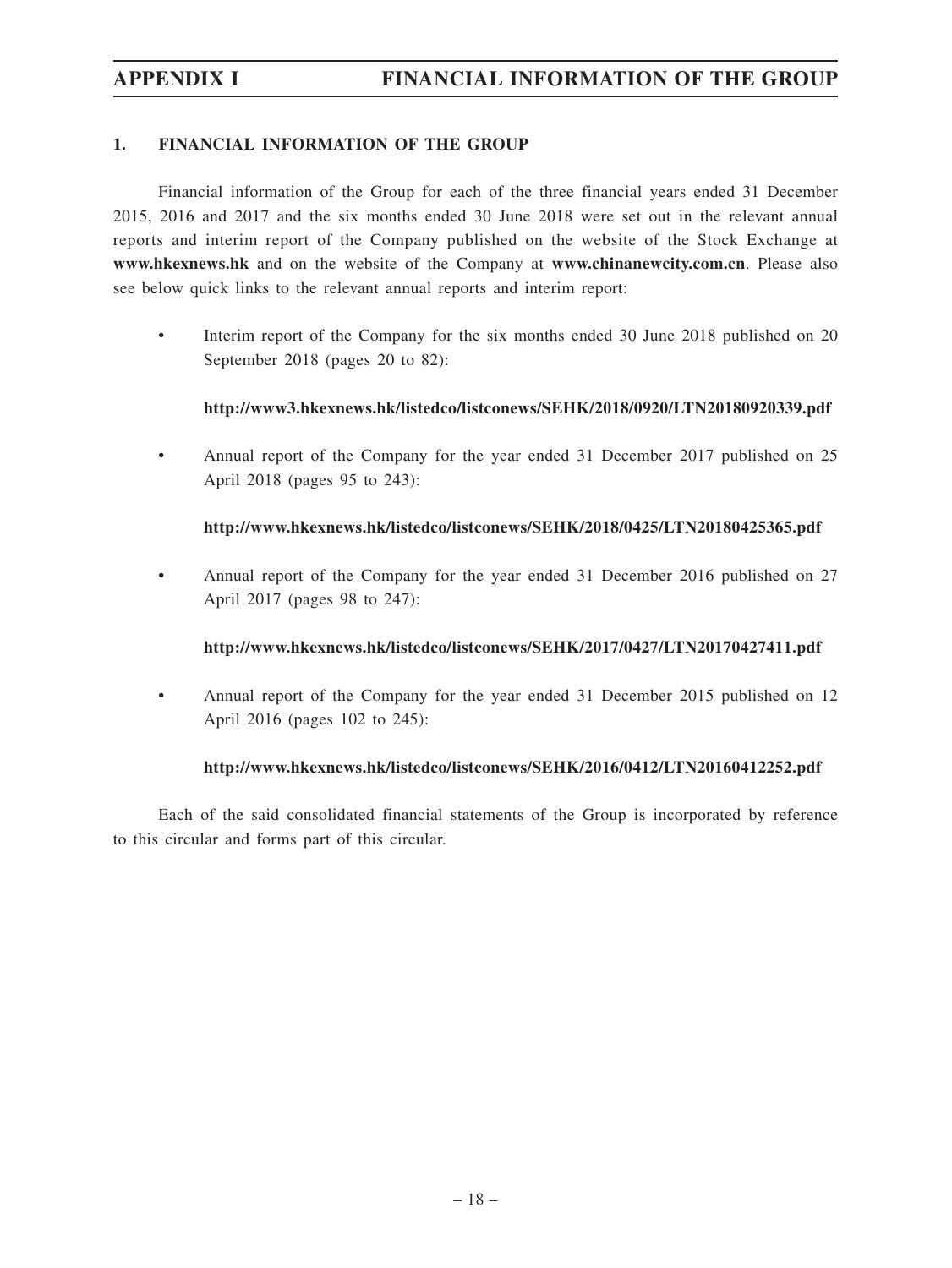### **2. INDEBTEDNESS**

#### **Borrowings**

As at 30 September 2018, being the latest practicable date for the purpose of ascertaining certain information contained in this indebtedness statement, the Group had outstanding indebtedness of approximately RMB3,175 million, consisting of current borrowings of approximately RMB1,993 million and non-current borrowings of approximately RMB1,182 million. Details of which are set out below:

|                   |                 | Secured and Unsecured but Unguaranteed Unsecured and |                 |                 |                 |
|-------------------|-----------------|------------------------------------------------------|-----------------|-----------------|-----------------|
|                   | guaranteed      | guaranteed                                           | but secured     | unguaranteed    | <b>Total</b>    |
|                   | <i>RMB' 000</i> | <i>RMB' 000</i>                                      | <i>RMB' 000</i> | <i>RMB' 000</i> | <i>RMB' 000</i> |
| <b>Borrowings</b> |                 |                                                      |                 |                 |                 |
| - Bank loans      | 97,960          |                                                      | 2,267,800       |                 | 2,365,760       |
| - Other loans     |                 |                                                      | 810,000         |                 | 810,000         |
| <b>Total</b>      | 97,960          |                                                      | 3,077,800       |                 | 3,175,760       |

#### **Contingent liabilities**

As at 30 September 2018, the contingent liabilities of the Group was approximately RMB330.4 million, which was mainly the guarantee given by the Group in favour of certain banks for the grant of mortgage facilities to purchasers of the Group's properties.

### **Disclaimer**

Save as disclosed above and apart from intra-group liabilities, the Group did not, as at the close of business on 30 September 2018, have any loan capital issued and outstanding or agreed to be issued, bank overdrafts, loans or other similar indebtedness, liabilities under acceptance debentures, mortgages, charges, finance lease commitments, guarantees or other material contingent liabilities.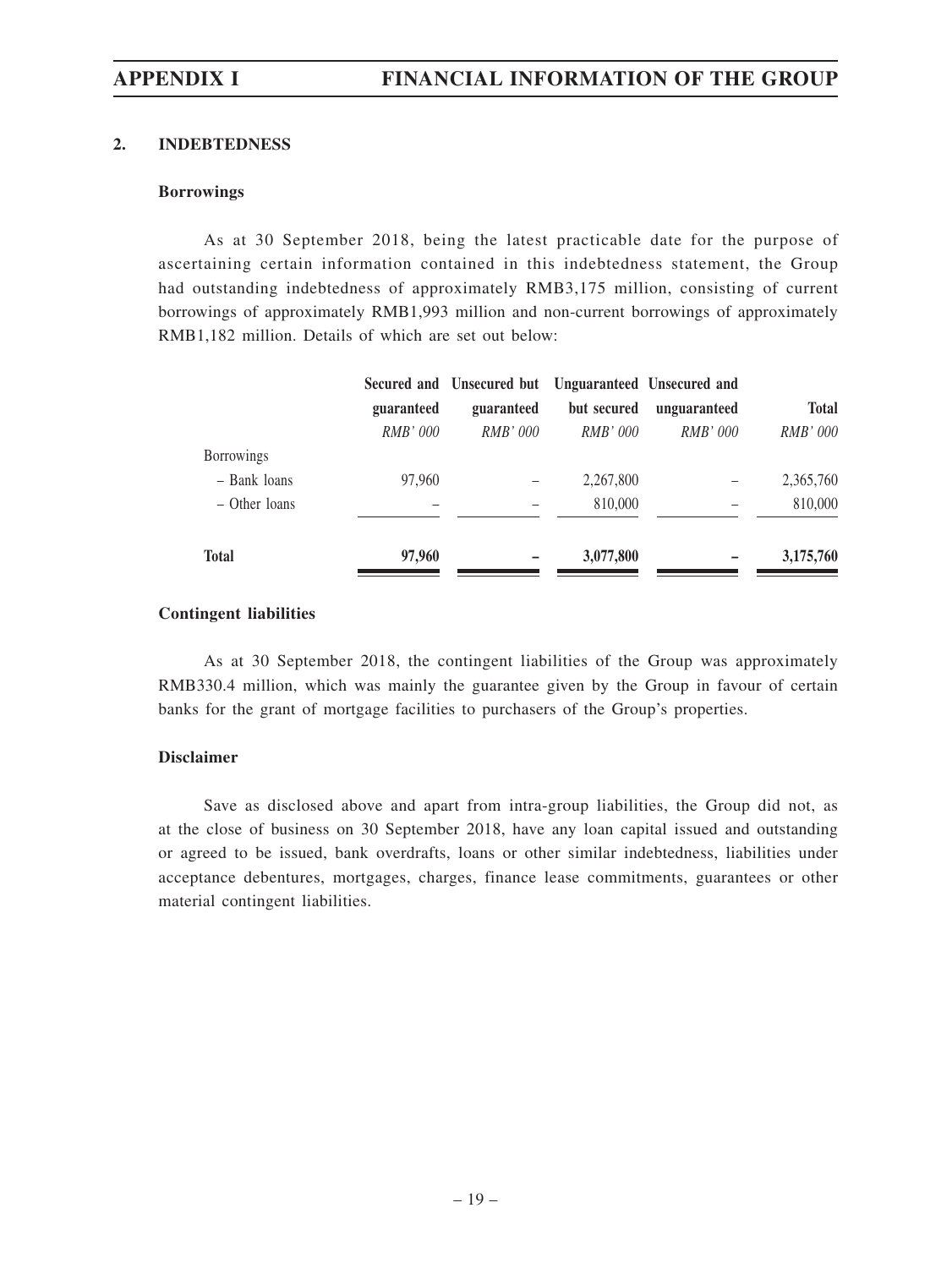# **APPENDIX I FINANCIAL INFORMATION OF THE GROUP**

### **3. WORKING CAPITAL**

The Directors are of the opinion that taking into account the Group's internal resources and the available banking facilities of the Group, the Group has sufficient working capital for its present requirements for at least the next 12 months from the date of this circular.

### **4. NO MATERIAL ADVERSE CHANGE**

The Directors confirm that there has not been any material adverse changes in the financial or trading position of the Group since 31 December 2017, being the date to which the latest published audited financial statements of the Group were made up.

### **5. FINANCIAL AND TRADING PROSPECTS OF THE GROUP**

The principal activity of the Company is investment holding, and through its subsidiaries, commercial property investment for leasing, commercial property development for sale and leasing and commercial property management in the PRC.

For the financial year ended 31 December 2017, the Group recorded an audited consolidated net profits after taxation of approximately RMB466.4 million and the audited consolidated net assets of the Group as at 31 December 2017 was approximately RMB6,008.4 million.

For the six months ended 30 June 2018, the Group recorded an unaudited consolidated net loss after taxation of approximately RMB70.7 million and the unaudited consolidated net assets of the Group as at 30 June 2018 was approximately RMB6,008.0 million.

Looking ahead into the second half of 2018, in light of the persistent control measures on the overall real estate market, protecting reasonable housing demand under the principle of "differentiated control" will be a major trend. It is expected that government supervision will be further strengthened, the real estate market will regain rationality. With the upgrading of consumption pattern, commercial real estate enterprises are seeking for development transformation with everemerging business models. The Group is rooted in the financially strong Yangtze River Delta Region with numerous advantages such as low-cost lands and segmented layout under the privileged policies, thus the Group strongly believe that its products will continue to be well received by the market.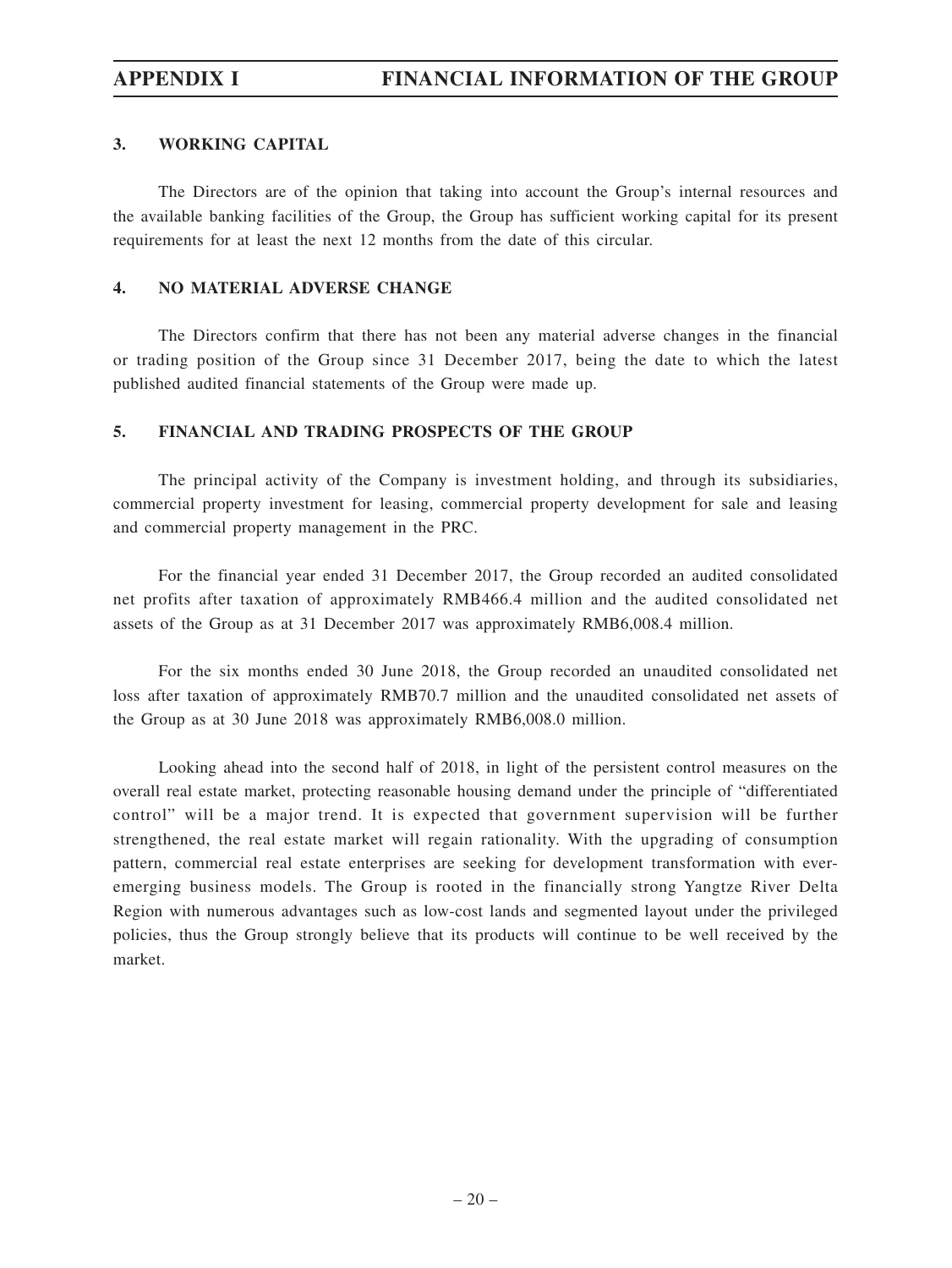# **APPENDIX I FINANCIAL INFORMATION OF THE GROUP**

The International Office Center ("IOC") project is still the major development project of the Group. Benefiting from its strategic layout and low-cost lands that the Group had acquired in early years, the IOC project of the Group enjoys absolute geographical advantage and development potential in this segment. Qianjiang Century City(錢江世紀城), where IOC is located, and Qianjiang New Town(錢江新城)across the river are the new main city centers in Hangzhou. For the Qianjiang Century City segment, this project enjoys a spectacular river view with superior geographical advantages. The Hangzhou Olympic Sports Stadium which is adjacent to the project will host the 2022 Asian Games in future, which will fuel the further increase of the project value. The Group is of full confidence about the development prospect of the overall IOC project. With the gradual completion of IOC A3 project, the Group has commenced to prepare the development of Plot A2 of IOC, the construction of which will create sustainable impetus to property sales.

Highlong Plaza and Yintai shopping mall in Yuyao will continue to provide steadily increasing cash flow for the property leasing segment of the Group in the second half of the year. The business invitation of Xixi Manhattan, which is under construction, is expected to be launched in the second half of the year, which will further provide impetus to the property leasing segment of the Group. With the brand of Bright Hotel gradually established, the operation of hotel segment of the Group will witness steady improvement and it is expected that Qiandao Lake Bright Hotel and Huaibei Bright Hotel will continually contribute to the growth of revenue and profit of such segment in the second half of the year.

For new businesses, the Group will continue to explore and aim to achieve the development strategy of transforming into the asset-light, and management and operation-based enterprise, actively respond to the development opportunities brought by the urbanization in the PRC, promote and deepen industry internetization, and develop diversified new property projects. While controlling the stable development of the existing investment size of commercial complexes effectively, the Group will actively develop emerging industries such as leisure tourism, healthcare services, cultural and entertainment and modern agriculture.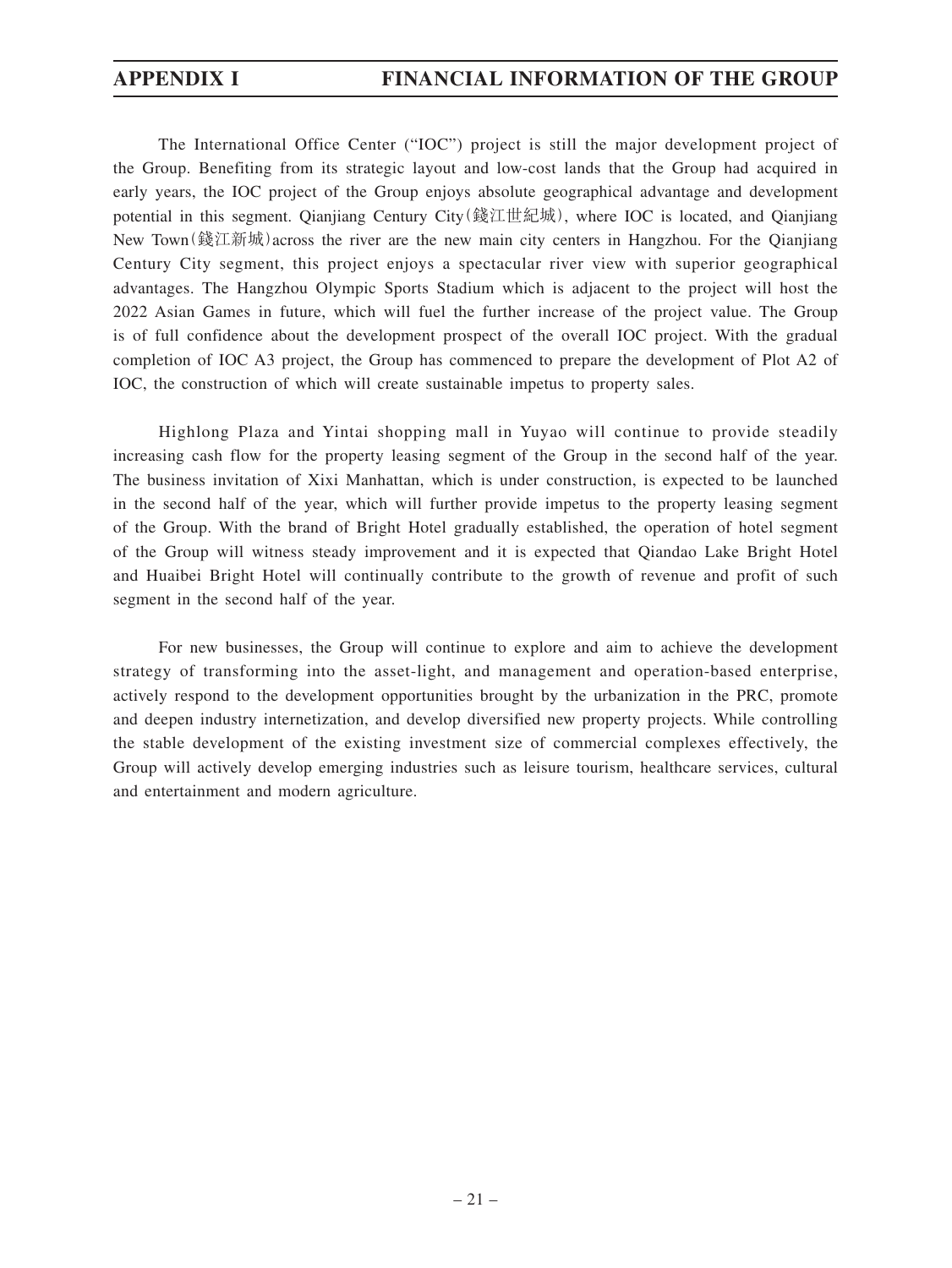#### **PART A. ACCOUNTANTS' REPORT ON ZHEJIANG XINNONGDOU**

*The following is the text of a report received from the Company's reporting accountants, Ernst & Young, Certified Public Accountants, Hong Kong, for the purpose of incorporation in this circular.*

The Directors China New City Commercial Development Limited Room 4003-4, 40/F., China Resources Building, 26 Harbour Road Wanchai, Hong Kong

22/F, CITIC Tower 1 Tim Mei Avenue Central, Hong Kong

Dear Sirs,

We report on the historical financial information of Zhejiang Xinnongdou Industrial Co., Ltd\* (浙江新農都實業有限公司, the "**Target Company**") and its subsidiaries (collectively referred to as the "**Target Group**") set out on pages II-25 to II-89, which comprises the consolidated statements of profit or loss and other comprehensive income, statements of changes in equity and statements of cash flows of the Target Group for each of the years ended 31 December 2015, 2016 and 2017, and the six months ended 30 June 2018 (the "**Relevant Period**"), and the consolidated statements of financial position of the Target Group and the statements of financial position of the Target Company as at 31 December 2015, 2016 and 2017, and 30 June 2018 and a summary of significant accounting policies and other explanatory information (the "**Historical Financial Information**"). The Historical Financial Information set out on pages II-25 to II-89 forms an integral part of this report, which has been prepared for inclusion in the circular of China New City Commercial Development Limited (the "**Company**") dated 30 November 2018 (the "**Circular**") in connection with the proposed acquisition by Zhong An Shenglong Commercial Co., Ltd, a subsidiary of the Company, of 42.5% of the entire equity interests in the Target Company from Hangzhou Oriental Culture Tourism Group Co., Ltd.

#### **Directors' Responsibility for the Historical Financial Information**

The directors of the Target Company are responsible for the preparation of the Historical Financial Information that gives a true and fair view in accordance with the basis of preparation set out in note 2.1 to the Historical Financial Information, and for such internal control as the directors determine is necessary to enable the preparation of the Historical Financial Information that is free from material misstatement, whether due to fraud or error.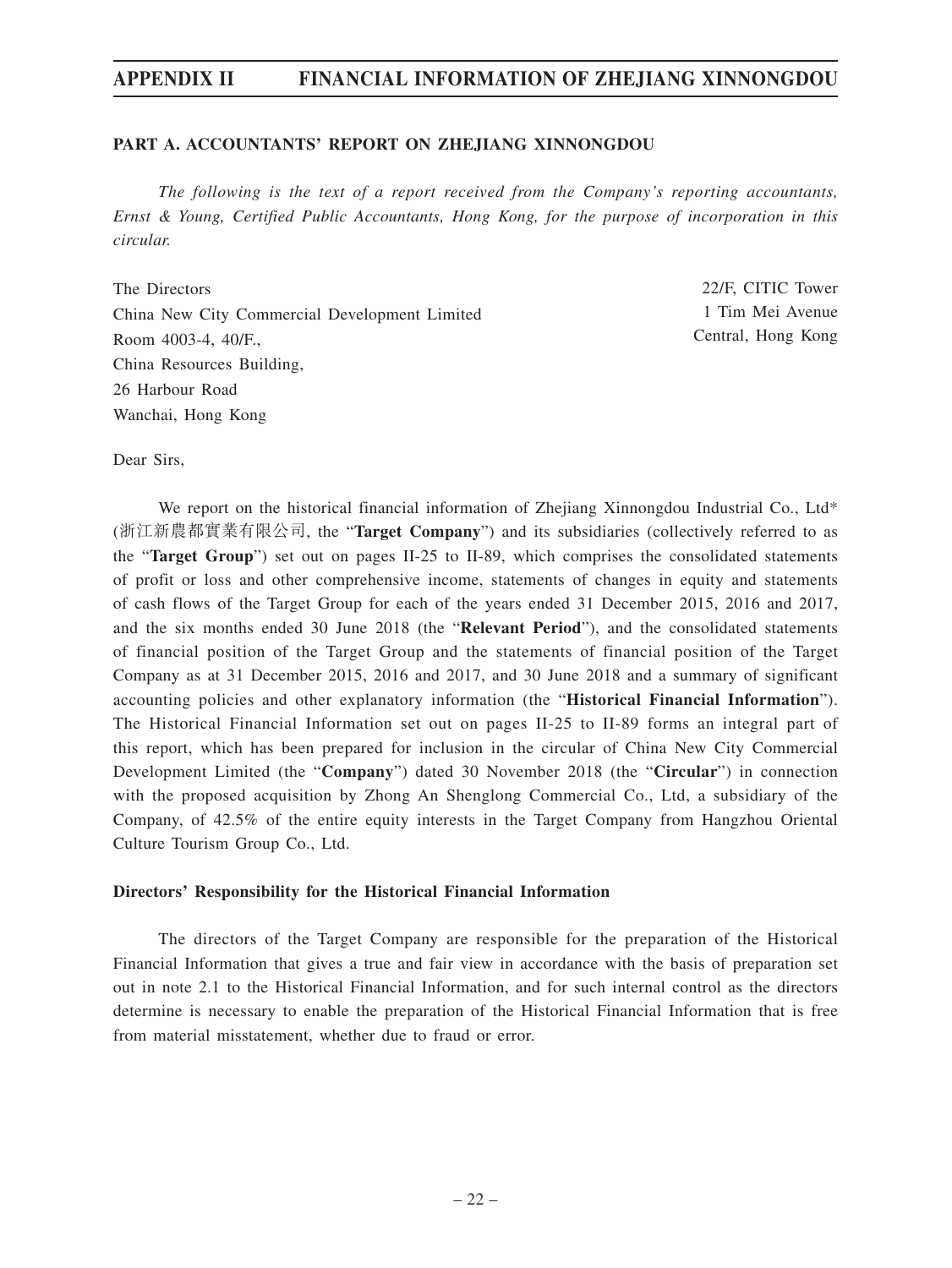#### **Reporting Accountants' Responsibility**

Our responsibility is to express an opinion on the Historical Financial Information and to report our opinion to you. We conducted our work in accordance with Hong Kong Standard on Investment Circular Reporting Engagements 200 "Accountants' Reports on Historical Financial Information in Investment Circulars" issued by the Hong Kong Institute of Certified Public Accountants ("HKICPA"). This standard requires that we comply with ethical standards and plan and perform our work to obtain reasonable assurance about whether the Historical Financial Information is free from material misstatement.

Our work involved performing procedures to obtain evidence about the amounts and disclosures in the Historical Financial Information. The procedures selected depend on the reporting accountants' judgement, including the assessment of risks of material misstatement of the Historical Financial Information, whether due to fraud or error. In making those risk assessments, the reporting accountants consider internal control relevant to the entity's preparation of the Historical Financial Information that gives a true and fair view in accordance with the basis of preparation set out in note 2.1 to the Historical Financial Information in order to design procedures that are appropriate in the circumstances, but not for the purpose of expressing an opinion on the effectiveness of the entity's internal control. Our work also included evaluating the appropriateness of accounting policies used and the reasonableness of accounting estimates made by the directors, as well as evaluating the overall presentation of the Historical Financial Information.

We believe that the evidence we have obtained is sufficient and appropriate to provide a basis for our opinion.

#### **Opinion**

In our opinion, the Historical Financial Information gives, for the purposes of the accountants' report, a true and fair view of the financial position of the Target Group and the Target Company as at 31 December 2015, 2016 and 2017, and 30 June 2018 and of the financial performance and cash flows of the Target Group for the Relevant Periods in accordance with the basis of preparation set out in note 2.1 to the Historical Financial Information.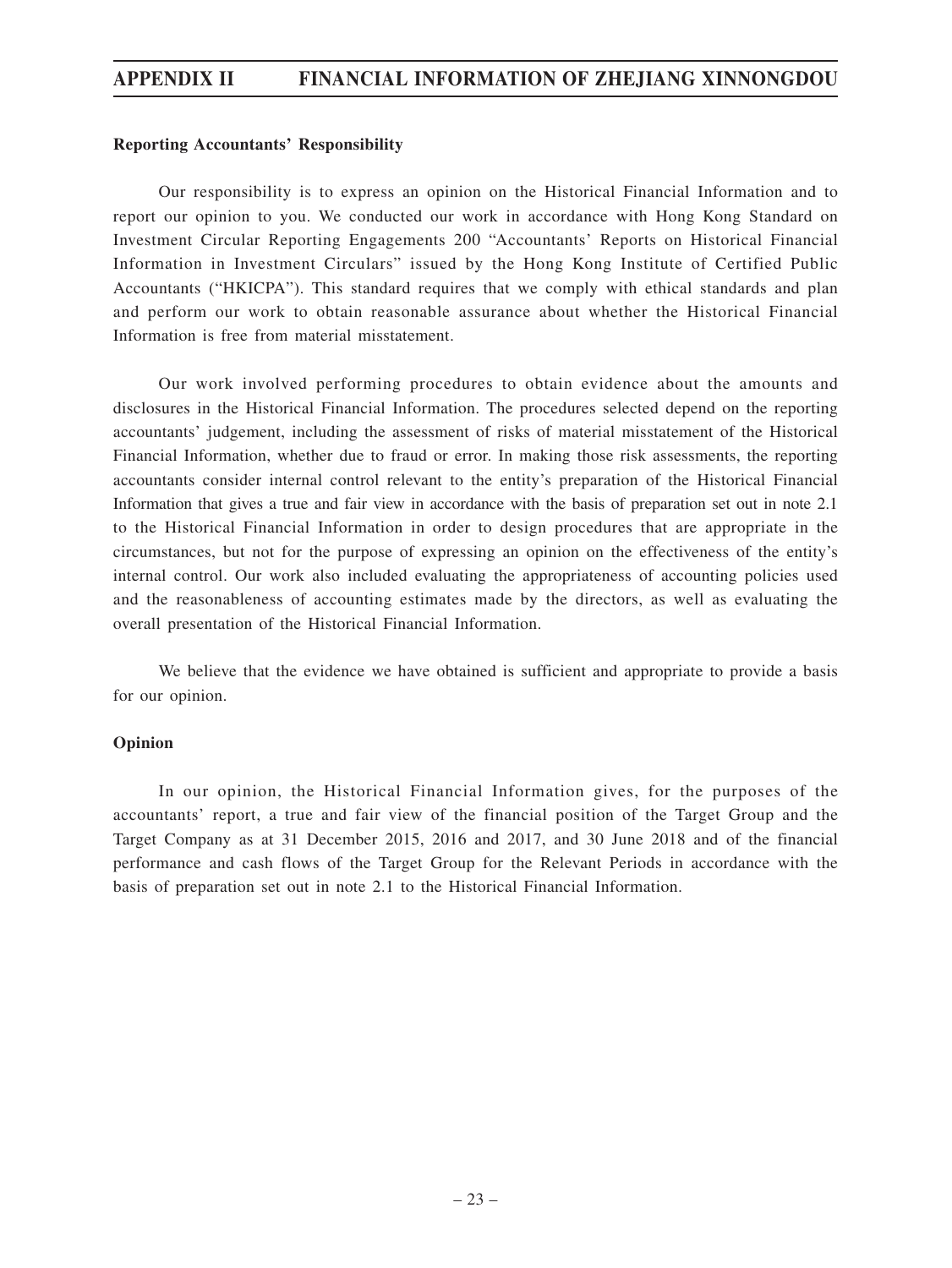#### **Review of Interim Comparative Financial Information**

We have reviewed the interim comparative financial information of the Target Group which comprises the consolidated statement of profit or loss and other comprehensive income, statement of changes in equity and statement of cash flows for the six months ended 30 June 2017 and other explanatory information (the "Interim Comparative Financial Information"). The directors of the Target Company are responsible for the preparation and presentation of the Interim Comparative Financial Information in accordance with the basis of preparation set out in note 2.1 to the Historical Financial Information. Our responsibility is to express a conclusion on the Interim Comparative Financial Information based on our review. We conducted our review in accordance with Hong Kong Standard on Review Engagements 2410 *Review of Interim Financial Information Performed by the Independent Auditor of the Entity* issued by the HKICPA. A review consists of making inquiries, primarily of persons responsible for financial and accounting matters, and applying analytical and other review procedures. A review is substantially less in scope than an audit conducted in accordance with Hong Kong Standards on Auditing and consequently does not enable us to obtain assurance that we would become aware of all significant matters that might be identified in an audit. Accordingly, we do not express an audit opinion. Based on our review, nothing has come to our attention that causes us to believe that the Interim Comparative Financial Information, for the purposes of the accountant's report, is not prepared, in all material respects, in accordance with the basis of preparation set out in note 2.1 to the Historical Financial Information.

### **REPORT ON MATTERS UNDER THE RULES GOVERNING THE LISTING OF SECURITIES ON THE STOCK EXCHANGE AND THE COMPANIES (WINDING UP AND MISCELLANEOUS PROVISIONS) ORDINANCE**

#### **Adjustments**

In preparing the Historical Financial Information, no adjustments to the Underlying Financial Statements as defined on page II-25 have been made.

#### **Dividends**

We refer to note 11 to the Historical Financial Information which contains information about the dividends paid by the Target Company in respect of the Relevant Periods.

Yours faithfully,

**Ernst & Young** *Certified Public Accountants* Hong Kong

30 November, 2018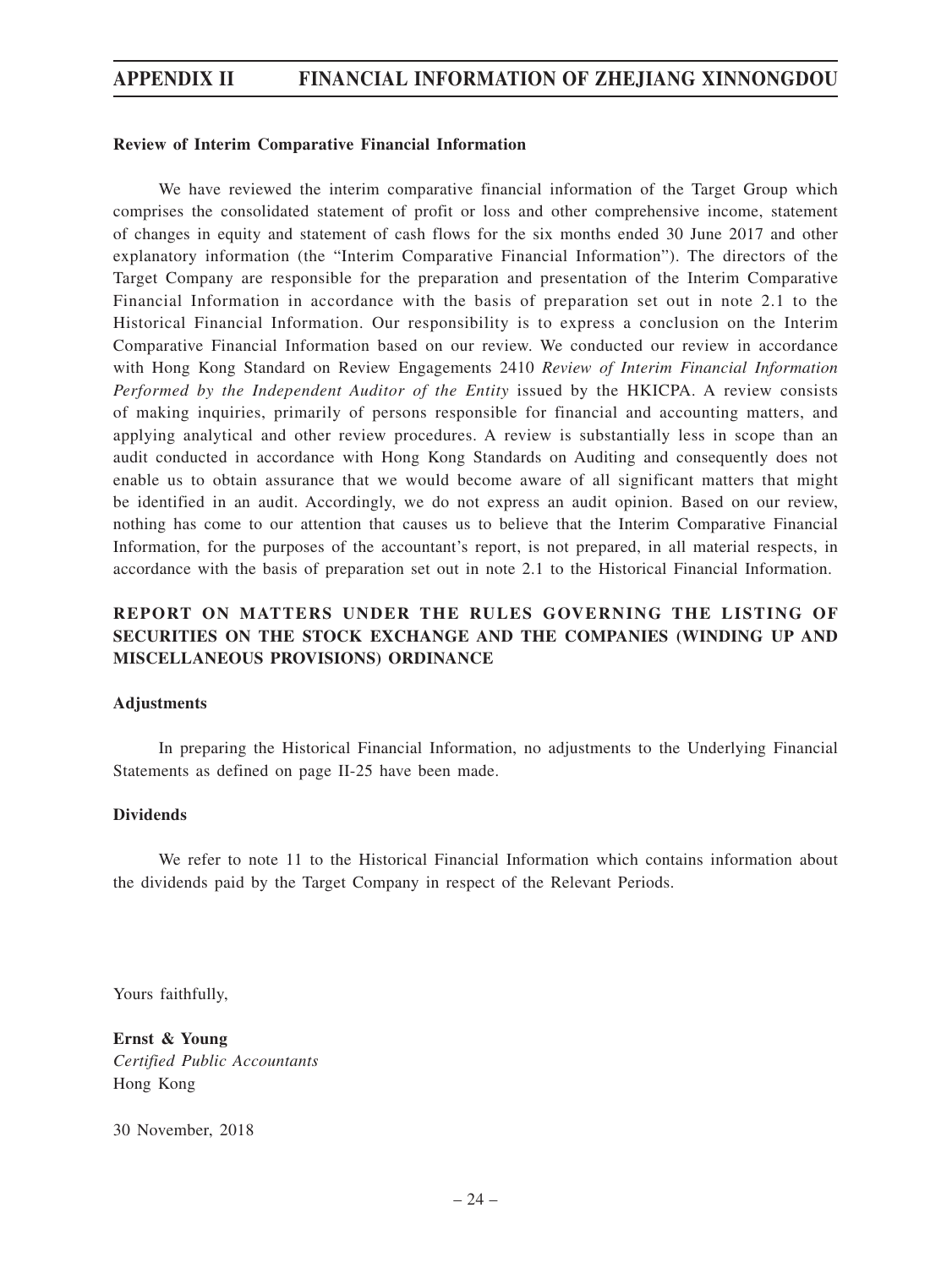### **PART A. CONSOLIDATED STATEMENTS OF PROFIT OR LOSS AND OTHER COMPREHENSIVE INCOME**

*For the period ended 31 December 2015, 31 December 2016, 31 December 2017 and 30 June 2018*

#### **I. HISTORICAL FINANCIAL INFORMATION**

#### **Preparation of Historical Financial Information**

Set out below is the Historical Financial Information which forms an integral part of this accountant's report.

The financial statements of the Target Company for the Relevant Periods, on which the Historical Financial Information is based, were audited by Ernst & Young in accordance with Hong Kong Standards on Auditing issued by the HKICPA (the "Underlying Financial Statements").

The Historical Financial Information is presented in Renminbi and all values are rounded to the nearest thousand (RMB'000) except when otherwise indicated.

#### **(A) Consolidated Statements of Profit or Loss and Other Comprehensive Income**

|                                     |              | Year ended 31 December |           |                | Six months ended 30 June |           |
|-------------------------------------|--------------|------------------------|-----------|----------------|--------------------------|-----------|
|                                     | <b>Notes</b> | 2015                   | 2016      | 2017           | 2017                     | 2018      |
|                                     |              | RMB'000                | RMB'000   | <i>RMB'000</i> | RMB'000                  | RMB'000   |
|                                     |              |                        |           |                | (Unaudited)              |           |
| Revenue                             | 5            | 128,401                | 136,949   | 169,074        | 54,062                   | 94,860    |
| Cost of sales                       | 7            | (54,096)               | (42,004)  | (60, 498)      | (17,300)                 | (25,518)  |
| Gross profit                        |              | 74,305                 | 94,945    | 108,576        | 36,762                   | 69,342    |
| Other income and gains              | 5            | 26,948                 | 256,427   | 285,018        | 88,376                   | 121,898   |
| Selling and distribution expenses   |              | (47,618)               | (57,960)  | (99,806)       | (58, 405)                | (62, 354) |
| Administrative expenses             |              | (70,674)               | (80, 632) | (92,000)       | (45,190)                 | (41, 417) |
| Other expenses                      |              | (1,282)                | (1,347)   | (1,825)        | (207)                    | (130)     |
| Finance costs                       | 6            | (88,627)               | (73,514)  | (119,253)      | (59,390)                 | (54, 452) |
| Changes in fair value of investment |              |                        |           |                |                          |           |
| properties                          |              | 171,315                | 20,092    | 9,241          | (51)                     | 48,155    |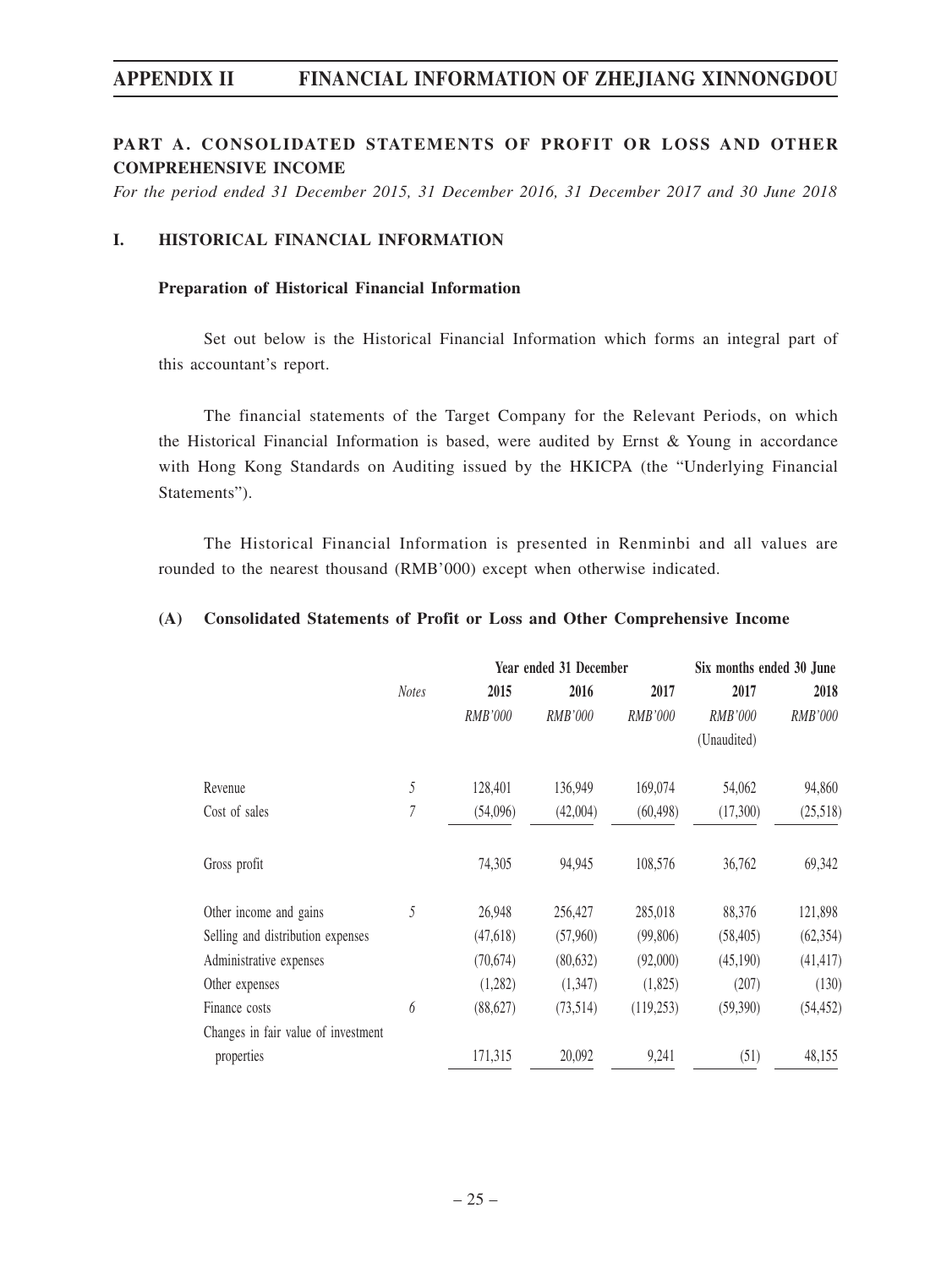|                                                                                                  |              | Year ended 31 December |           |          | Six months ended 30 June |           |
|--------------------------------------------------------------------------------------------------|--------------|------------------------|-----------|----------|--------------------------|-----------|
|                                                                                                  | <b>Notes</b> | 2015                   | 2016      | 2017     | 2017                     | 2018      |
|                                                                                                  |              | RMB'000                | RMB'000   | RMB'000  | RMB'000                  | RMB'000   |
|                                                                                                  |              |                        |           |          | (Unaudited)              |           |
| PROFIT/(LOSS)                                                                                    |              |                        |           |          |                          |           |
| <b>BEFORE TAX</b>                                                                                |              | 64,367                 | 158,011   | 89,951   | (38,105)                 | 81,042    |
| Income tax expense                                                                               | $10\,$       | (32, 913)              | (68, 341) | (52,988) | (8,461)                  | (47, 113) |
| PROFIT/(LOSS) FOR                                                                                |              |                        |           |          |                          |           |
| THE YEAR/PERIOD                                                                                  |              | 31,454                 | 89,670    | 36,963   | (46, 566)                | 33,929    |
| Attributable to:                                                                                 |              |                        |           |          |                          |           |
| Owners of the parent                                                                             |              | 37,832                 | 43,161    | (20,088) | (32,953)                 | 27,351    |
| Non-controlling interests                                                                        |              | (6,378)                | 46,509    | 57,051   | (13,613)                 | 6,578     |
|                                                                                                  |              | 31,454                 | 89,670    | 36,963   | (46, 566)                | 33,929    |
| <b>EARNINGS PER SHARE</b><br><b>ATTRIBUTABLE TO</b><br>ORDINARY EQUITY HOLDERS<br>OF THE COMPANY |              |                        |           |          |                          |           |
| Basic and diluted                                                                                | 12           | N/A                    | N/A       | N/A      | N/A                      | N/A       |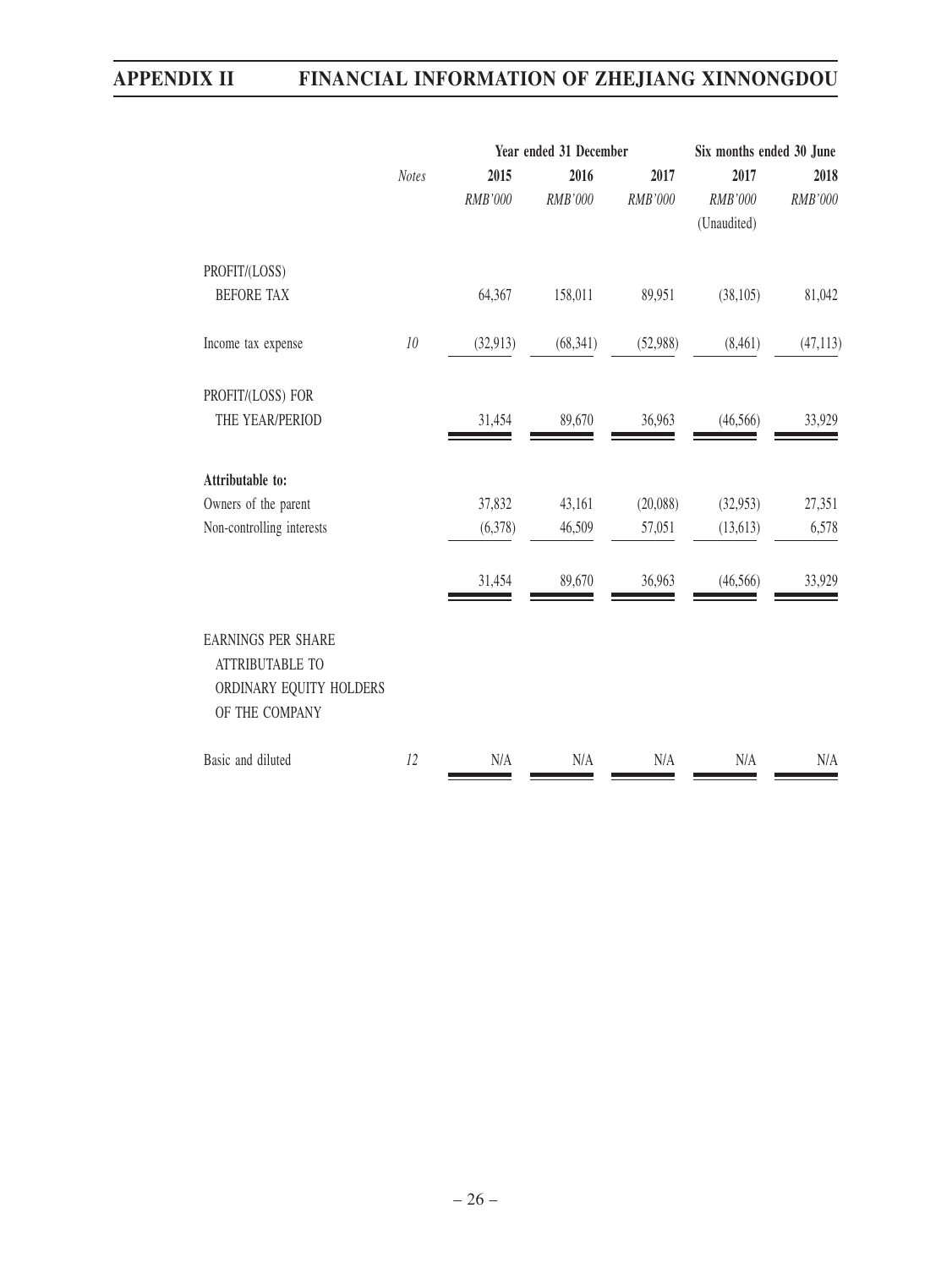| Year ended 31 December |         | Six months ended 30 June |                |           |
|------------------------|---------|--------------------------|----------------|-----------|
| 2015                   | 2016    | 2017                     | 2017           | 2018      |
| RMB'000                | RMB'000 | <b>RMB'000</b>           | <b>RMB'000</b> | RMB'000   |
|                        |         |                          | (Unaudited)    |           |
|                        |         |                          |                |           |
| 31,454                 | 89,670  | 36,963                   | (46, 566)      | 33,929    |
|                        |         |                          |                |           |
|                        |         |                          |                |           |
|                        |         |                          |                |           |
|                        | 199,966 | 187,095                  | (78, 420)      | (25, 817) |
|                        |         |                          |                |           |
|                        |         |                          |                |           |
| 31,454                 | 289,636 | 224,058                  | (124, 986)     | 8,112     |
|                        |         |                          |                |           |
|                        |         |                          |                | 29,698    |
| (6,378)                | 126,379 | 113,842                  | (44,980)       | (21, 586) |
| 31,454                 | 289,636 | 224,058                  | (124, 986)     | 8,112     |
|                        | 37,832  | 163,257                  | 110,216        | (80,006)  |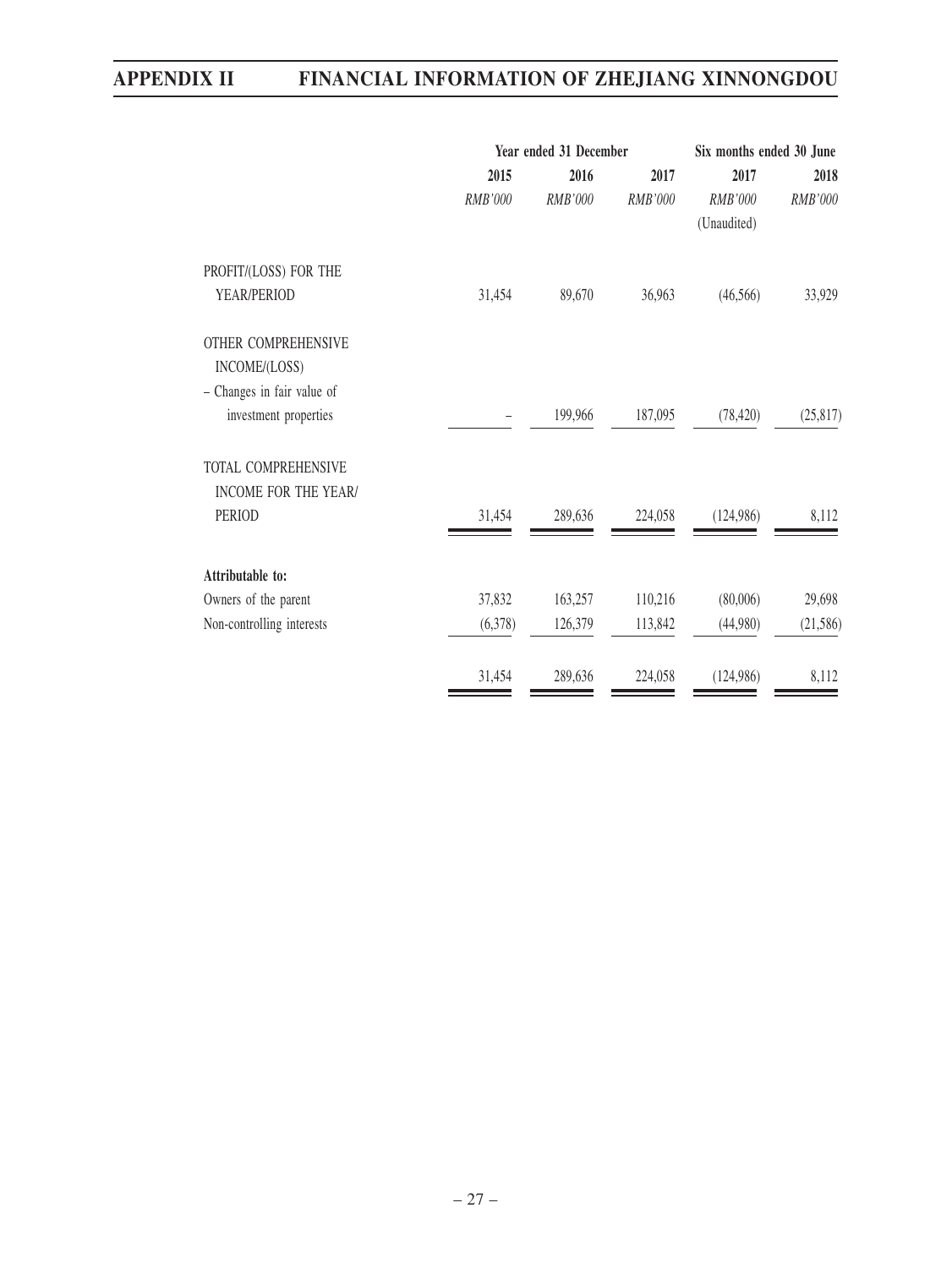# **(B) Consolidated Statements of Financial Position**

|                                                       |                   |           |           |           | As at     |
|-------------------------------------------------------|-------------------|-----------|-----------|-----------|-----------|
|                                                       | As at 31 December |           |           | 30 June   |           |
|                                                       | <b>Notes</b>      | 2015      | 2016      | 2017      | 2018      |
|                                                       |                   | RMB'000   | RMB'000   | RMB'000   | RMB'000   |
| <b>NON-CURRENT ASSETS</b>                             |                   |           |           |           |           |
| Property and equipment                                | 13                | 928,363   | 1,268,910 | 204,761   | 227,373   |
| Investment properties                                 | 14                | 2,155,505 | 2,803,858 | 4,119,170 | 3,988,633 |
| Intangible assets                                     | 15                | 587       | 437       | 2,513     | 2,497     |
| Financial assets at fair value through profit or loss | 17                | 10,000    | 10,000    | 10,000    | 10,000    |
| Deferred tax assets                                   | 16                | 15,470    | 19,067    | 5,278     | 5,278     |
| Other non-current assets                              |                   | 49,287    | 50,937    | 51,515    | 49,279    |
| Total non-current assets                              |                   | 3,159,212 | 4,153,209 | 4,393,237 | 4,283,060 |
| <b>CURRENT ASSETS</b>                                 |                   |           |           |           |           |
| Inventories                                           | 18                | 6,423     | 7,100     | 8,156     | 4,589     |
| Trade and bills receivables                           | 19                | 927       | 6,773     | 8,440     | 3,910     |
| Prepayments, deposits and other receivables           | 20                | 369,151   | 588,199   | 576,106   | 505,654   |
| Pledged deposits                                      | 21                | 120       | 6,927     | 127,107   | 78,660    |
| Cash and cash equivalents                             | 21                | 286,313   | 418,375   | 597,520   | 359,158   |
| Total current assets                                  |                   | 662,934   | 1,027,374 | 1,317,329 | 951,971   |
| <b>CURRENT LIABILITIES</b>                            |                   |           |           |           |           |
| Trade and bills payables                              | 22                | 30,159    | 165,635   | 283,251   | 295,089   |
| Other payables and accruals                           | 23                | 548,224   | 844,508   | 871,320   | 610,514   |
| Interest-bearing bank and other borrowings            | 24                | 606,509   | 761,014   | 812,232   | 570,000   |
| Tax payable                                           |                   | 3,021     | 61,872    | 41,989    | 15,897    |
| Total current liabilities                             |                   | 1,187,913 | 1,833,029 | 2,008,792 | 1,491,500 |
| NET CURRENT LIABILITIES                               |                   | 524,979   | 805,655   | 691,463   | 539,529   |
| TOTAL ASSETS LESS CURRENT LIABILITIES                 |                   | 2,634,233 | 3,347,554 | 3,701,774 | 3,743,531 |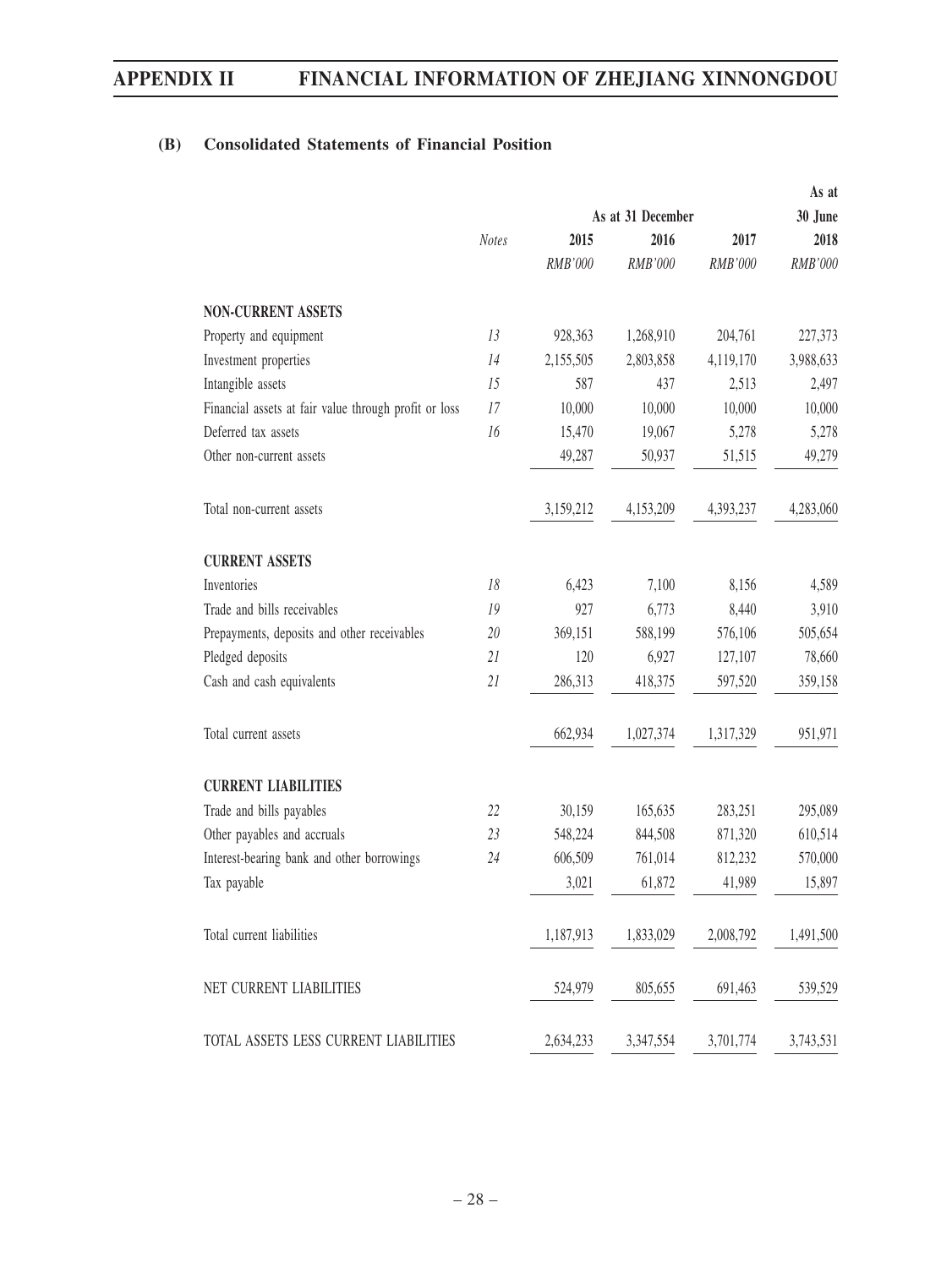|                                             |              |                   |           |           | As at     |
|---------------------------------------------|--------------|-------------------|-----------|-----------|-----------|
|                                             |              | As at 31 December | 30 June   |           |           |
|                                             | <b>Notes</b> | 2015              | 2016      | 2017      | 2018      |
|                                             |              | RMB'000           | RMB'000   | RMB'000   | RMB'000   |
| <b>NON-CURRENT LIABILITIES</b>              |              |                   |           |           |           |
| Interest-bearing bank and other borrowings  | 24           | 1,261,842         | 1,617,562 | 1,531,956 | 1,550,628 |
| Other long term liabilities                 |              | 75,399            | 68,634    | 106,099   | 93,892    |
| Deferred tax liabilities                    | 16           | 171,504           | 246,234   | 290,570   | 280,839   |
| Total non-current liabilities               |              | 1,508,745         | 1,932,430 | 1,928,625 | 1,925,359 |
| Net assets                                  |              | 1,125,488         | 1,415,124 | 1,773,149 | 1,818,172 |
| <b>EQUITY</b>                               |              |                   |           |           |           |
| Equity attributable to owners of the parent |              |                   |           |           |           |
| Issued capital                              | 25           | 300,000           | 300,000   | 300,000   | 300,000   |
| Reserves                                    | 26           | 703,770           | 867,027   | 1,104,115 | 1,170,724 |
|                                             |              | 1,003,770         | 1,167,027 | 1,404,115 | 1,470,724 |
| Non-controlling interests                   |              | 121,718           | 248,097   | 369,034   | 347,448   |
| Total equity                                |              | 1,125,488         | 1,415,124 | 1,773,149 | 1,818,172 |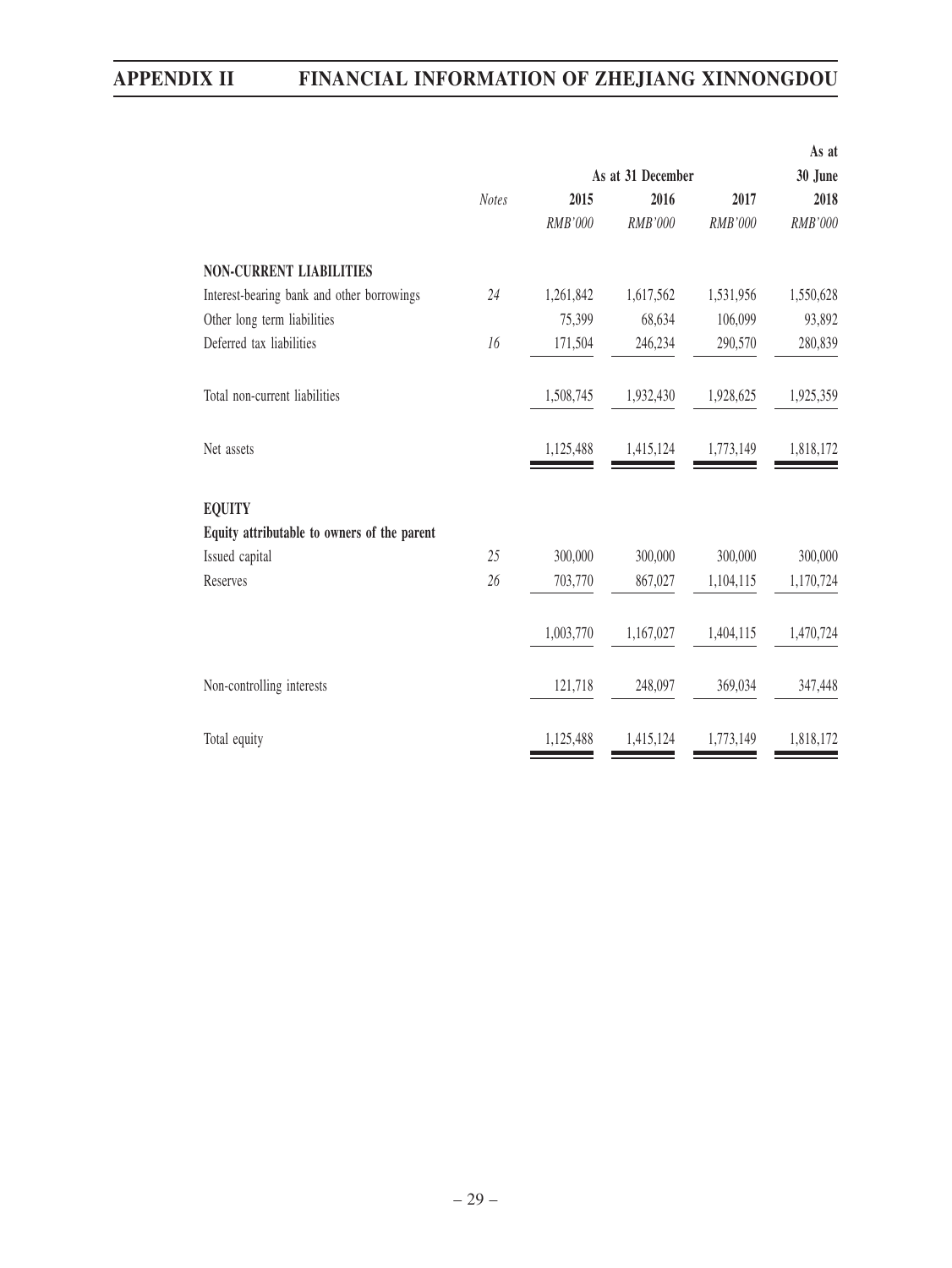|                                                                             | Attributable to owners of the parent |          |                 |               |              |                |              |  |
|-----------------------------------------------------------------------------|--------------------------------------|----------|-----------------|---------------|--------------|----------------|--------------|--|
|                                                                             | <b>Statutory</b>                     |          | <b>Other</b>    |               |              | Non-           |              |  |
|                                                                             | <b>Issued</b>                        | surplus  | <b>Retained</b> | comprehensive |              | controlling    |              |  |
|                                                                             | capital                              | reserves | earnings        | income        | <b>Total</b> | interests      | Total equity |  |
|                                                                             | RMB'000                              | RMB'000  | RMB'000         | RMB'000       | RMB'000      | <b>RMB'000</b> | RMB'000      |  |
| As at 1 January 2015<br>Profit/(loss) and other<br>comprehensive income for | 300,000                              | 78,519   | 587,419         |               | 965,938      | 128,096        | 1,094,034    |  |
| the year                                                                    |                                      |          | 37,832          |               | 37,832       | (6,378)        | 31,454       |  |
| Appropriation for reserve funds                                             |                                      | 9,977    | (9,977)         |               |              |                |              |  |
| As at 31 December 2015 and<br>1 January 2016                                | 300,000                              | 88,496   | 615,274         |               | 1,003,770    | 121,718        | 1,125,488    |  |
| Profit and other comprehensive                                              |                                      |          |                 |               |              |                |              |  |
| income for the year                                                         |                                      |          | 43,161          | 120,096       | 163,257      | 126,379        | 289,636      |  |
| Appropriation for reserve funds                                             |                                      | 1,777    | (1,777)         |               |              |                |              |  |
| As at 31 December 2016 and<br>1 January 2017                                | 300,000                              | 90,273   | 656,658         | 120,096       | 1,167,027    | 248,097        | 1,415,124    |  |
| Profit/(loss) and other<br>comprehensive income for                         |                                      |          |                 |               |              |                |              |  |
| the year                                                                    |                                      |          | (20,088)        | 130,304       | 110,216      | 113,842        | 224,058      |  |
| Appropriation for reserve funds                                             |                                      | 1,596    | (1,596)         |               |              |                |              |  |
| Capital injection                                                           |                                      |          |                 |               |              | 7,095          | 7,095        |  |
| Others                                                                      |                                      |          | 126,872         |               | 126,872      |                | 126,872      |  |
| As at 31 December 2017                                                      | 300,000                              | 91,869   | 761,846         | 250,400       | 1,404,115    | 369,034        | 1,773,149    |  |

# **(C) Consolidated Statements of Changes in Equity**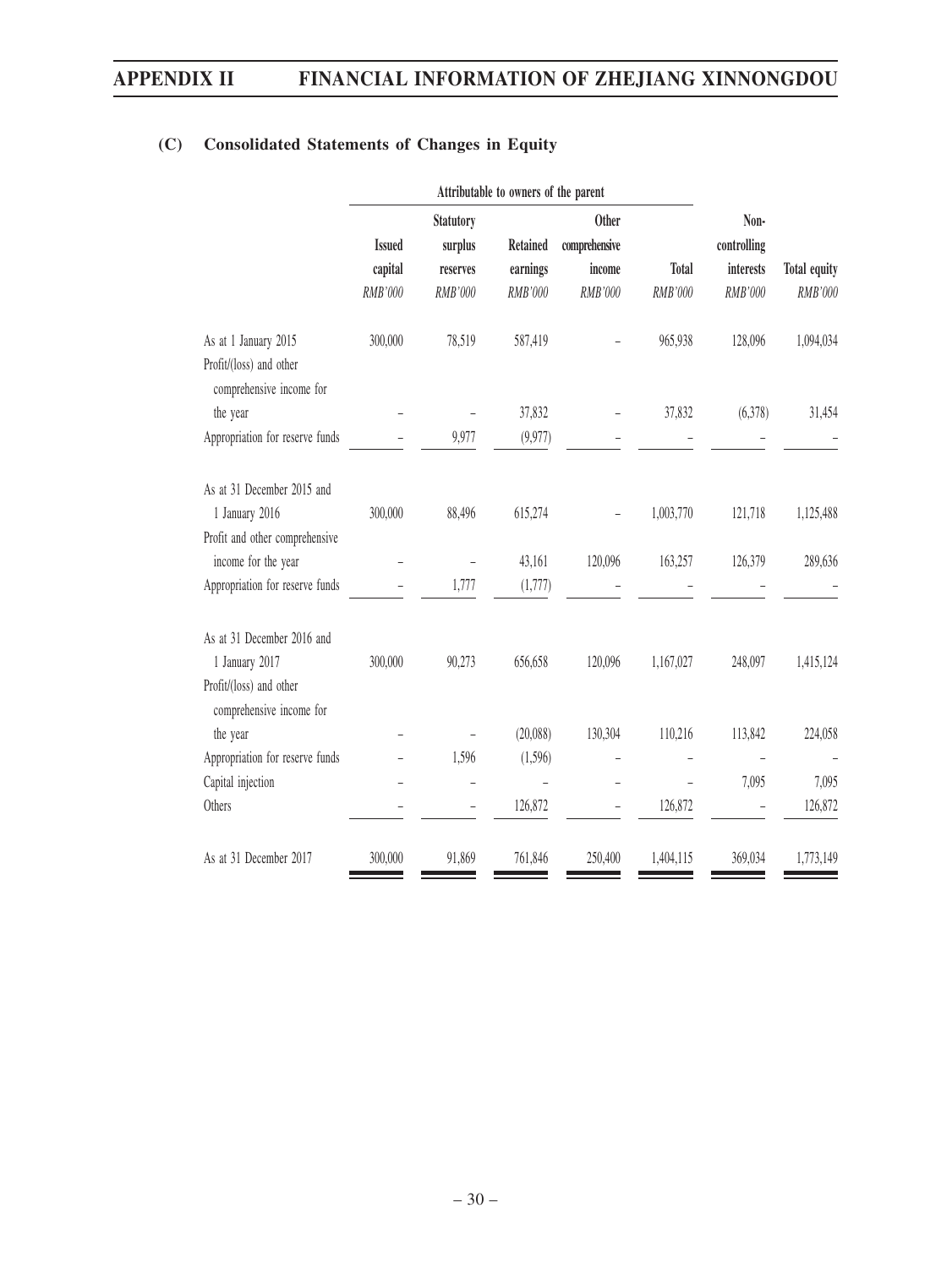|                                                     | Attributable to owners of the parent         |          |                                                  |          |              |                     |                     |  |
|-----------------------------------------------------|----------------------------------------------|----------|--------------------------------------------------|----------|--------------|---------------------|---------------------|--|
|                                                     | <b>Statutory</b><br><b>Issued</b><br>surplus |          | <b>Other</b><br><b>Retained</b><br>comprehensive |          |              | Non-<br>controlling |                     |  |
|                                                     | capital                                      | reserves | earnings                                         | income   | <b>Total</b> | interests           | <b>Total equity</b> |  |
|                                                     | RMB'000                                      | RMB'000  | RMB'000                                          | RMB'000  | RMB'000      | RMB'000             | RMB'000             |  |
| As at 31 December 2017 and                          |                                              |          |                                                  |          |              |                     |                     |  |
| 1 January 2018                                      | 300,000                                      | 91,869   | 761,846                                          | 250,400  | 1,404,115    | 369,034             | 1,773,149           |  |
| Profit/(loss) and other<br>comprehensive income for |                                              |          |                                                  |          |              |                     |                     |  |
| the period                                          |                                              |          | 27,351                                           | 2,347    | 29,698       | (21, 586)           | 8,112               |  |
| Dividends paid to shareholders                      |                                              |          | (20,000)                                         |          | (20,000)     |                     | (20,000)            |  |
| Others                                              |                                              |          | 56,911                                           |          | 56,911       |                     | 56,911              |  |
| As at 30 June 2018                                  | 300,000                                      | 91,869   | 826,108                                          | 252,747  | 1,470,724    | 347,448             | 1,818,172           |  |
| As at 31 December 2016 and                          |                                              |          |                                                  |          |              |                     |                     |  |
| 1 January 2017                                      | 300,000                                      | 90,273   | 656,658                                          | 120,096  | 1,167,027    | 248,097             | 1,415,124           |  |
| Loss and other comprehensive                        |                                              |          |                                                  |          |              |                     |                     |  |
| income for the period                               |                                              |          | (32,953)                                         | (47,053) | (80,006)     | (44,980)            | (124,986)           |  |
| Capital injection                                   |                                              |          |                                                  |          |              | 4,094               | 4,094               |  |
| Others                                              |                                              |          | 78,420                                           |          | 78,420       |                     | 78,420              |  |
| As at 30 June 2017 (unaudited)                      | 300,000                                      | 90,273   | 702,125                                          | 73,043   | 1,165,441    | 207,211             | 1,372,652           |  |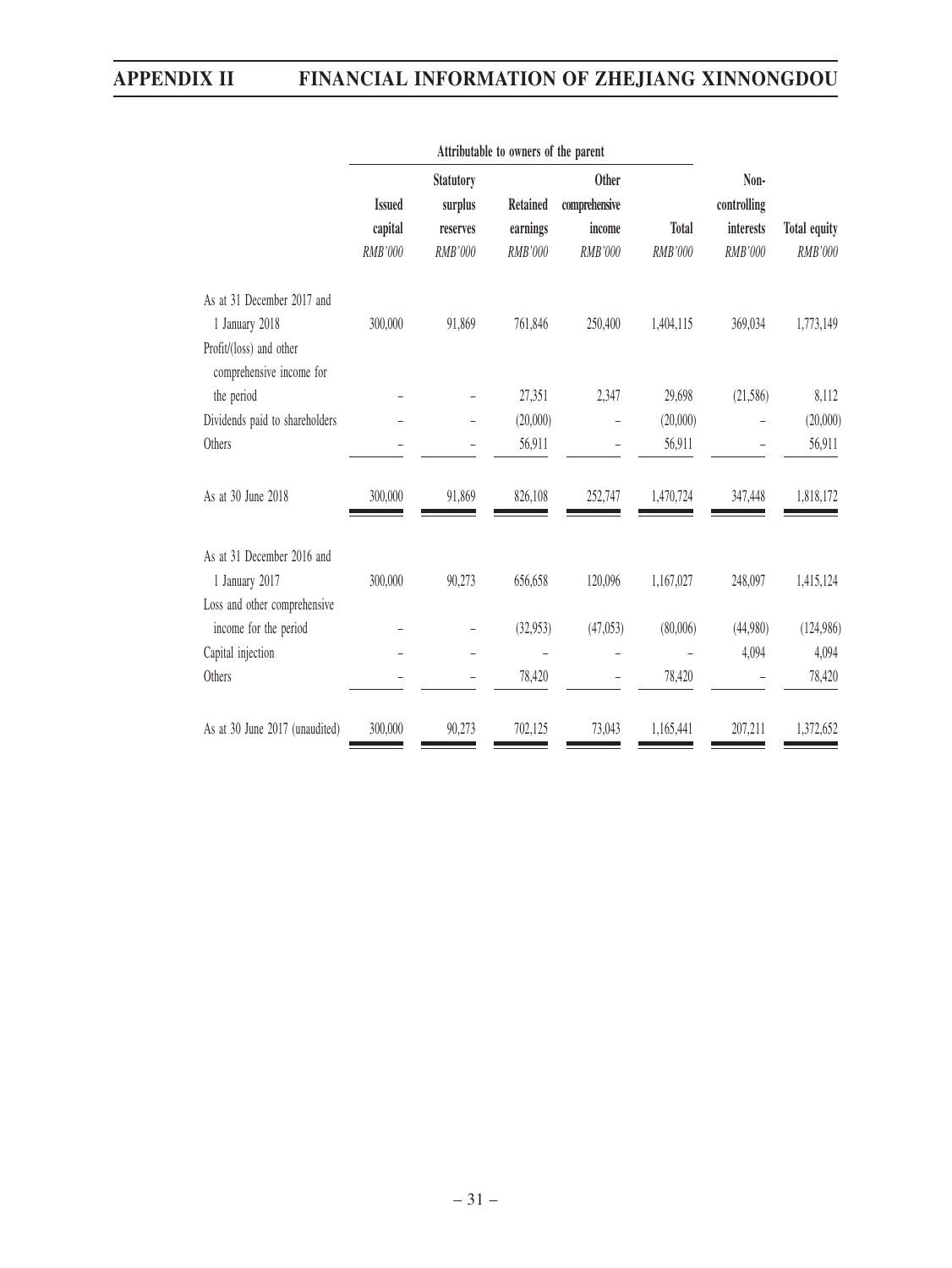# **(D) Consolidated Statements of Cash Flows**

|                                                                       |                 | Year ended 31 December |                 |                                | Six months ended 30 June |  |  |
|-----------------------------------------------------------------------|-----------------|------------------------|-----------------|--------------------------------|--------------------------|--|--|
|                                                                       | 2015<br>RMB'000 | 2016<br>RMB'000        | 2017<br>RMB'000 | 2017<br>RMB'000<br>(Unaudited) | 2018<br>RMB'000          |  |  |
| CASH FLOWS FROM OPERATING<br><b>ACTIVITIES</b>                        |                 |                        |                 |                                |                          |  |  |
| Profit/(loss) before tax:                                             | 64,367          | 158,011                | 89,951          | (38,105)                       | 81,042                   |  |  |
| Adjustments for:                                                      |                 |                        |                 |                                |                          |  |  |
| Amortisation of intangible assets                                     | 234             | 280                    | 434             | 217                            | 228                      |  |  |
| Depreciation of items of property and                                 |                 |                        |                 |                                |                          |  |  |
| equipment                                                             | 3,744           | 4,036                  | 3,899           | 1,950                          | 1,566                    |  |  |
| Interest income                                                       | (2,687)         | (4,100)                | (6, 464)        | (3,048)                        | (3,326)                  |  |  |
| Interest expense                                                      | 88,627          | 73,514                 | 119,253         | 59,390                         | 54,452                   |  |  |
| Changes in fair value of investment                                   |                 |                        |                 |                                |                          |  |  |
| properties                                                            | (171, 315)      | (20,092)               | (9,241)         | 51                             | (48, 155)                |  |  |
| Gain on disposal of investment properties                             | (4,293)         | (249, 287)             | (270, 020)      | (78, 469)                      | (116,355)                |  |  |
| Gain on disposal of a subsidiary                                      | $\overline{a}$  | $\overline{a}$         | (4, 428)        | (4, 428)                       |                          |  |  |
| Amortisation of long-term deferred assets                             | 1,625           | 2,096                  | 2,116           | 1,058                          | 1,102                    |  |  |
|                                                                       | (19,698)        | (35,542)               | (74, 500)       | (61, 384)                      | (29, 446)                |  |  |
| Decrease/(increase) in inventories                                    | 6,055           | 677                    | 1,056           | (1,209)                        | (3,567)                  |  |  |
| Decrease/(increase) in trade and bills<br>receivables                 | 5,287           | (5,846)                | (1,667)         | 3,933                          | 4,530                    |  |  |
| Decrease/(increase) in other non-current<br>assets                    |                 | (1,650)                | (578)           | 44,605                         | 2,236                    |  |  |
| (Increase)/decrease in prepayments,<br>deposits and other receivables | (19,962)        | (219,048)              | 12,093          | 39,093                         | 70,452                   |  |  |
| (Decrease)/increase in trade and bills                                |                 |                        |                 |                                |                          |  |  |
| payables                                                              | (8,895)         | 135,476                | 117,616         | (36,888)                       | 11,838                   |  |  |
| Increase/(decrease) in other payables and                             | 133,596         | 300,809                | 224,884         | 305,760                        |                          |  |  |
| accruals                                                              |                 |                        |                 |                                | (352, 103)               |  |  |
|                                                                       | 116,081         | 210,418                | 353,404         | 355,294                        | (266, 614)               |  |  |
| Cash generated from/(used in) operations                              | 96,383          | 174,876                | 278,904         | 293,910                        | (296,060)                |  |  |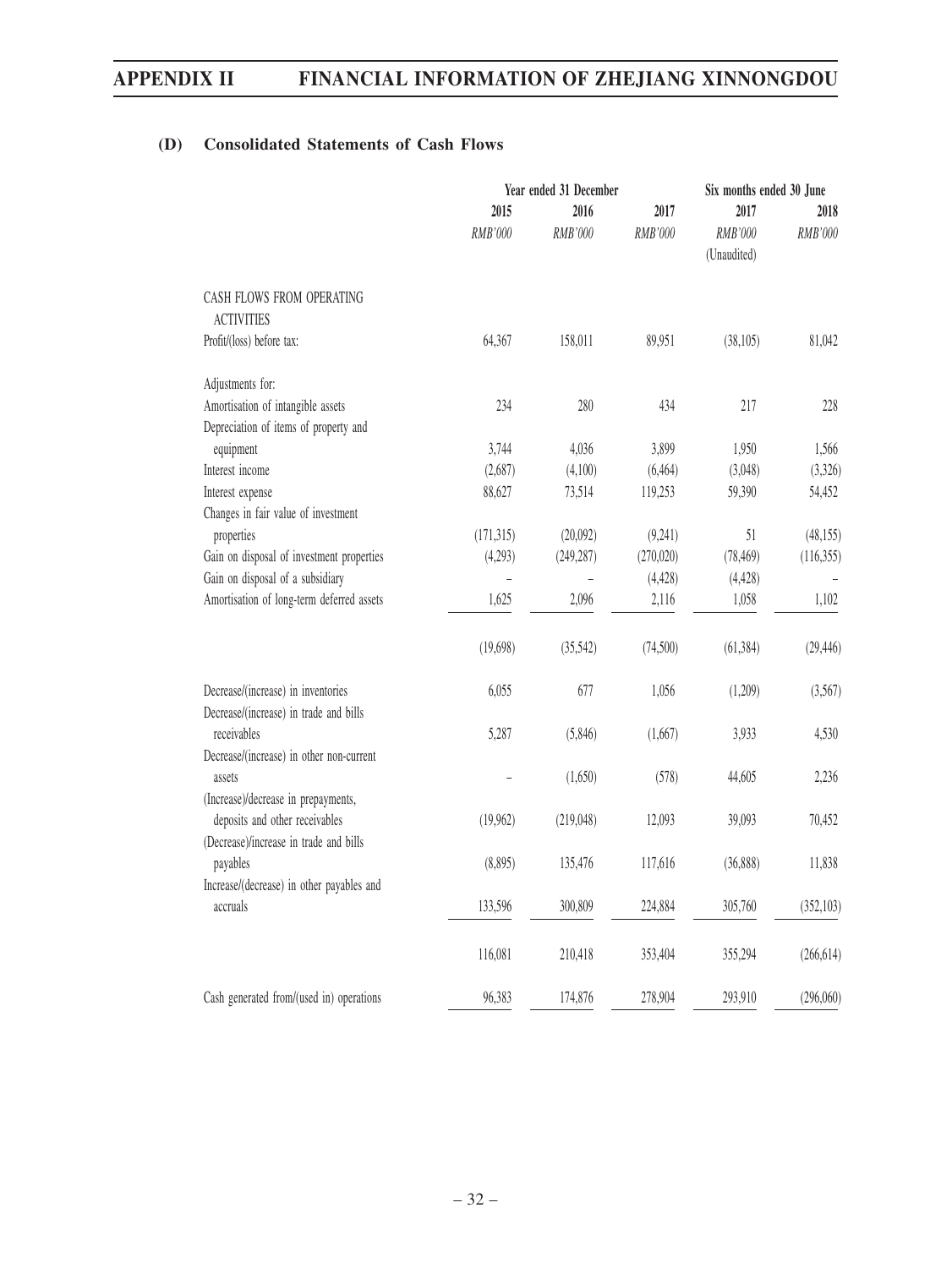|                                                                 |            | Year ended 31 December | Six months ended 30 June |                        |            |
|-----------------------------------------------------------------|------------|------------------------|--------------------------|------------------------|------------|
|                                                                 | 2015       | 2016                   | 2017                     | 2017                   | 2018       |
|                                                                 | RMB'000    | RMB'000                | RMB'000                  | RMB'000<br>(Unaudited) | RMB'000    |
| Income tax paid                                                 | (12,169)   | (5,077)                | (64,896)                 | (23,502)               | 35,823     |
| Net cash flows generated from/(used in)                         |            |                        |                          |                        |            |
| operating activities                                            | 84,214     | 169,799                | 214,008                  | 270,408                | (260, 237) |
| CASH FLOWS FROM INVESTING<br><b>ACTIVITIES</b>                  |            |                        |                          |                        |            |
| Purchase of property and equipment                              | (349, 407) | (1,019,589)            | (491,310)                | (244, 934)             | (17,298)   |
| Purchase of intangible assets                                   | (327)      | (130)                  | (2,510)                  | (168)                  | 212        |
| Purchase of financial assets                                    | (10,000)   |                        |                          |                        |            |
| (Increase)/decrease in pledged deposits                         |            | (6,807)                | (120, 180)               | (120, 180)             | 48,447     |
| Proceeds from disposal of property and                          |            |                        |                          |                        |            |
| equipment                                                       | 70         |                        | 129                      |                        |            |
| Proceeds from disposal of investment                            |            |                        |                          |                        |            |
| properties                                                      | 71,574     | 627,519                | 766,935                  | 222,875                | 295,047    |
| Proceeds from disposal of a subsidiary                          |            |                        | 9,368                    |                        |            |
| Interest received                                               | 2,973      | 4,415                  | 1,647                    |                        |            |
| Net cash flows (used in)/generated from<br>investing activities | (285, 117) | (394, 592)             | 164,079                  | (142, 407)             | 326,408    |
| CASH FLOWS FROM FINANCING<br><b>ACTIVITIES</b>                  |            |                        |                          |                        |            |
| Interest paid                                                   | (122,053)  | (153,370)              | (171, 649)               | (119, 469)             | (60, 973)  |
| New bank loans                                                  | 1,026,451  | 1,500,497              | 856,269                  | 365,122                | 92,000     |
| Repayment of bank loans                                         | (609,000)  | (990, 272)             | (890, 657)               | (252,800)              | (315,560)  |
| Dividends paid to shareholders                                  |            |                        |                          |                        | (20,000)   |
| Contribution from non-controlling                               |            |                        |                          |                        |            |
| shareholders                                                    |            |                        | 7,095                    |                        |            |
| Net cash flows generated from/(used in)                         |            |                        |                          |                        |            |
| financing activities                                            | 295,398    | 356,855                | (198, 942)               | (7, 147)               | (304, 533) |
| NET INCREASE/(DECREASE) IN                                      |            |                        |                          |                        |            |
| CASH AND CASH EQUIVALENTS                                       | 94,495     | 132,062                | 179,145                  | 120,854                | (238, 362) |
| Cash and cash equivalents at beginning                          |            |                        |                          |                        |            |
| of year/period                                                  | 191,818    | 286,313                | 418,375                  | 418,375                | 597,520    |
| CASH AND CASH EQUIVALENTS AT                                    |            |                        |                          |                        |            |
| END OF YEAR/PERIOD                                              | 286,313    | 418,375                | 597,520                  | 539,229                | 359,158    |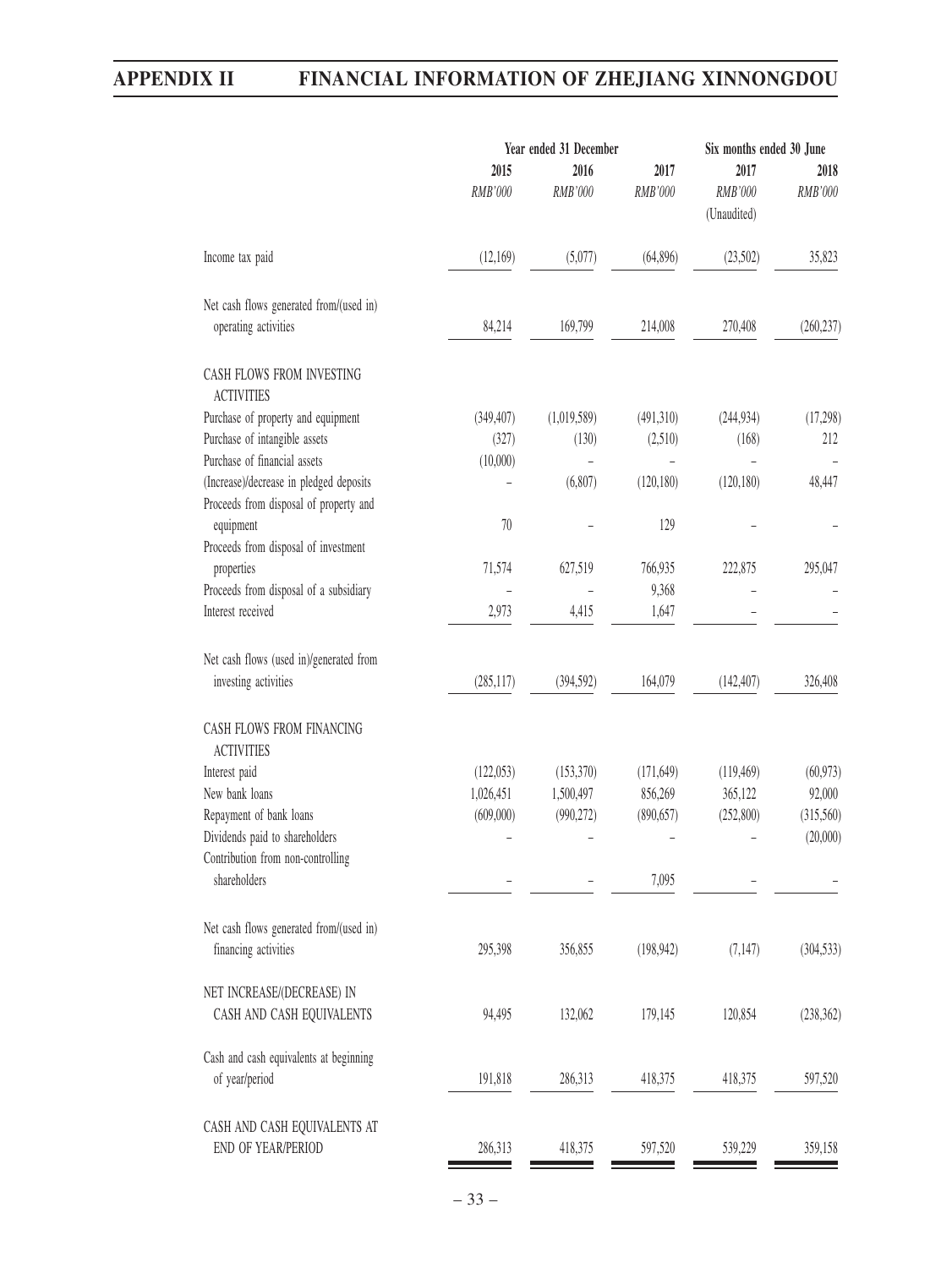# **(E) Statements of Financial Position**

|                                                       |              |                   |           |            | As at     |
|-------------------------------------------------------|--------------|-------------------|-----------|------------|-----------|
|                                                       |              | As at 31 December |           |            | 30 June   |
|                                                       | <b>Notes</b> | 2015              | 2016      | 2017       | 2018      |
|                                                       |              | RMB'000           | RMB'000   | RMB'000    | RMB'000   |
| <b>NON-CURRENT ASSETS</b>                             |              |                   |           |            |           |
| Property and equipment                                | 13           | 2,677             | 2,294     | 1,414      | 1,276     |
| Investment properties                                 | 14           | 2,155,505         | 1,966,271 | 1,843,510  | 1,845,884 |
| Intangible assets                                     | 15           | 147               | 92        | 37         |           |
| Financial assets at fair value through profit or loss | 17           | 10,000            | 10,000    | 10,000     | 10,000    |
| Investments in subsidiaries                           |              | 213,644           | 215,644   | 228,400    | 227,950   |
| Deferred tax assets                                   | 16           | 15,470            | 14,416    | 4,683      | 4,683     |
| Other Non-current assets                              |              | 45,947            | 47,481    | 47,247     | 46,708    |
| Total non-current assets                              |              | 2,443,390         | 2,256,198 | 2,135,291  | 2,136,501 |
| <b>CURRENT ASSETS</b>                                 |              |                   |           |            |           |
| Trade and bills receivables                           | 19           | 9,160             |           | 2,091      |           |
| Prepayments, deposits and other receivables           | 20           | 468,102           | 742,361   | 829,623    | 522,156   |
| Pledged deposits                                      | 21           |                   |           | 2,300      | 2,300     |
| Cash and cash equivalents                             | 21           | 159,827           | 114,514   | 143,002    | 174,748   |
| Total current assets                                  |              | 637,089           | 856,875   | 977,016    | 699,204   |
| <b>CURRENT LIABILITIES</b>                            |              |                   |           |            |           |
| Trade and bills payables                              | 22           | 9,987             | 23,102    | 10,953     | 8,848     |
| Other payables and accruals                           | 23           | 232,025           | 231,399   | 246,669    | 116,016   |
| Interest-bearing bank and other borrowings            | 24           | 578,500           | 630,600   | 520,100    | 520,000   |
| Tax payable                                           |              |                   |           | 6,124      |           |
| Total current liabilities                             |              | 820,512           | 885,101   | 783,846    | 644,864   |
| NET CURRENT LIABILITIES/(ASSETS)                      |              | 183,423           | 28,226    | (193, 170) | (54, 340) |
| TOTAL ASSETS LESS CURRENT LIABILITIES                 |              | 2,259,967         | 2,227,972 | 2,328,461  | 2,190,841 |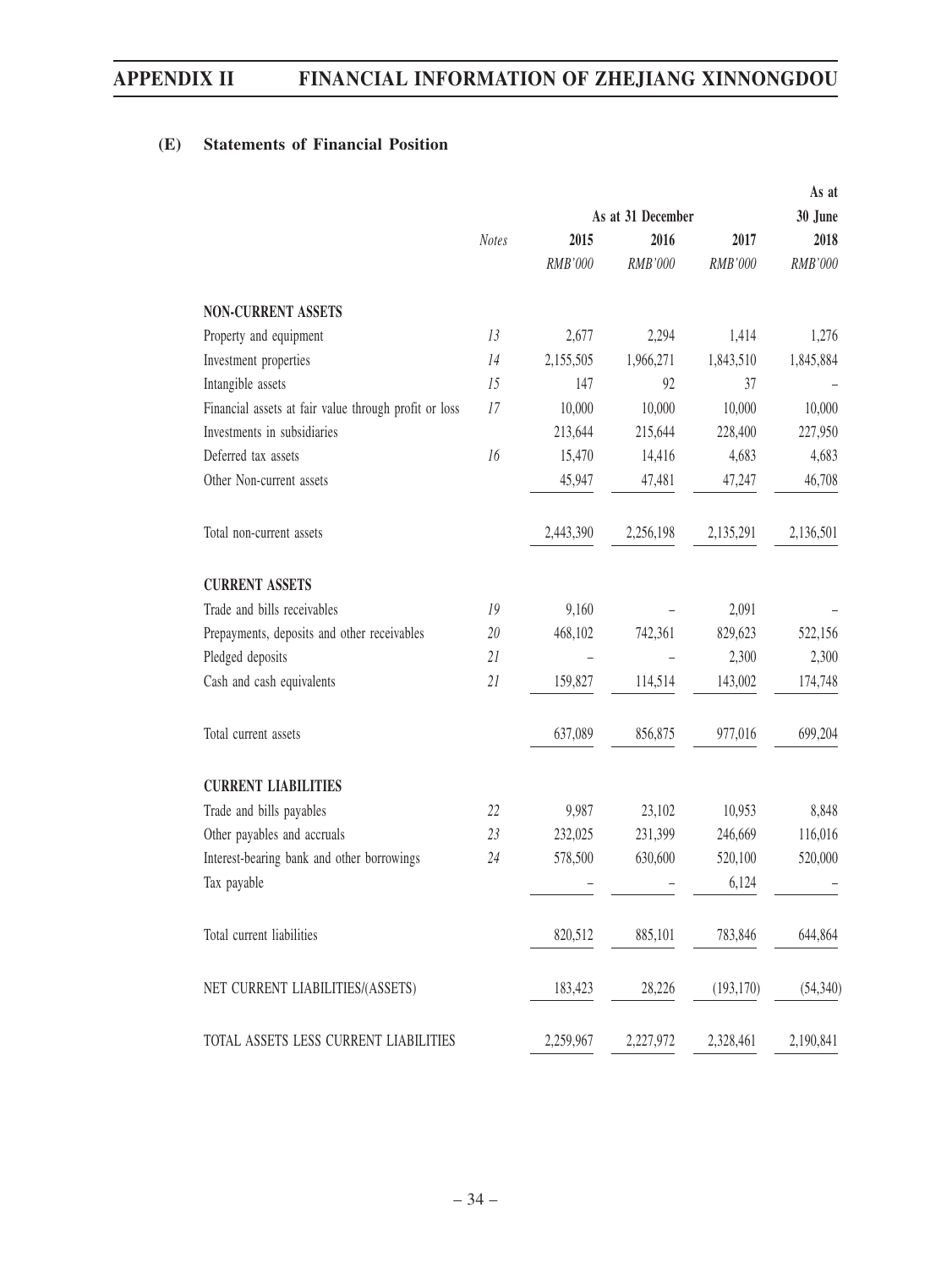|                                            |                   |           |           |           | As at     |  |  |
|--------------------------------------------|-------------------|-----------|-----------|-----------|-----------|--|--|
|                                            | As at 31 December |           |           |           |           |  |  |
|                                            | <b>Notes</b>      | 2015      | 2016      | 2017      | 2018      |  |  |
|                                            |                   | RMB'000   | RMB'000   | RMB'000   | RMB'000   |  |  |
| <b>NON-CURRENT LIABILITIES</b>             |                   |           |           |           |           |  |  |
| Interest-bearing bank and other borrowings | 24                | 929,900   | 880,800   | 975,700   | 835,700   |  |  |
| Other long term liabilities                |                   | 65,055    | 56,384    | 63,398    | 46,464    |  |  |
| Deferred tax liabilities                   | 16                | 171,504   | 179,514   | 162,134   | 162,512   |  |  |
| Total non-current liabilities              |                   | 1,166,459 | 1,116,698 | 1,201,232 | 1,044,676 |  |  |
| Net assets                                 |                   | 1,093,508 | 1,111,274 | 1,127,229 | 1,146,165 |  |  |
| <b>EQUITY</b>                              |                   |           |           |           |           |  |  |
| Issued capital                             | 25                | 300,000   | 300,000   | 300,000   | 300,000   |  |  |
| Reserves                                   | 26                | 793,508   | 811,274   | 827,229   | 846,165   |  |  |
| Total equity                               |                   | 1,093,508 | 1,111,274 | 1,127,229 | 1,146,165 |  |  |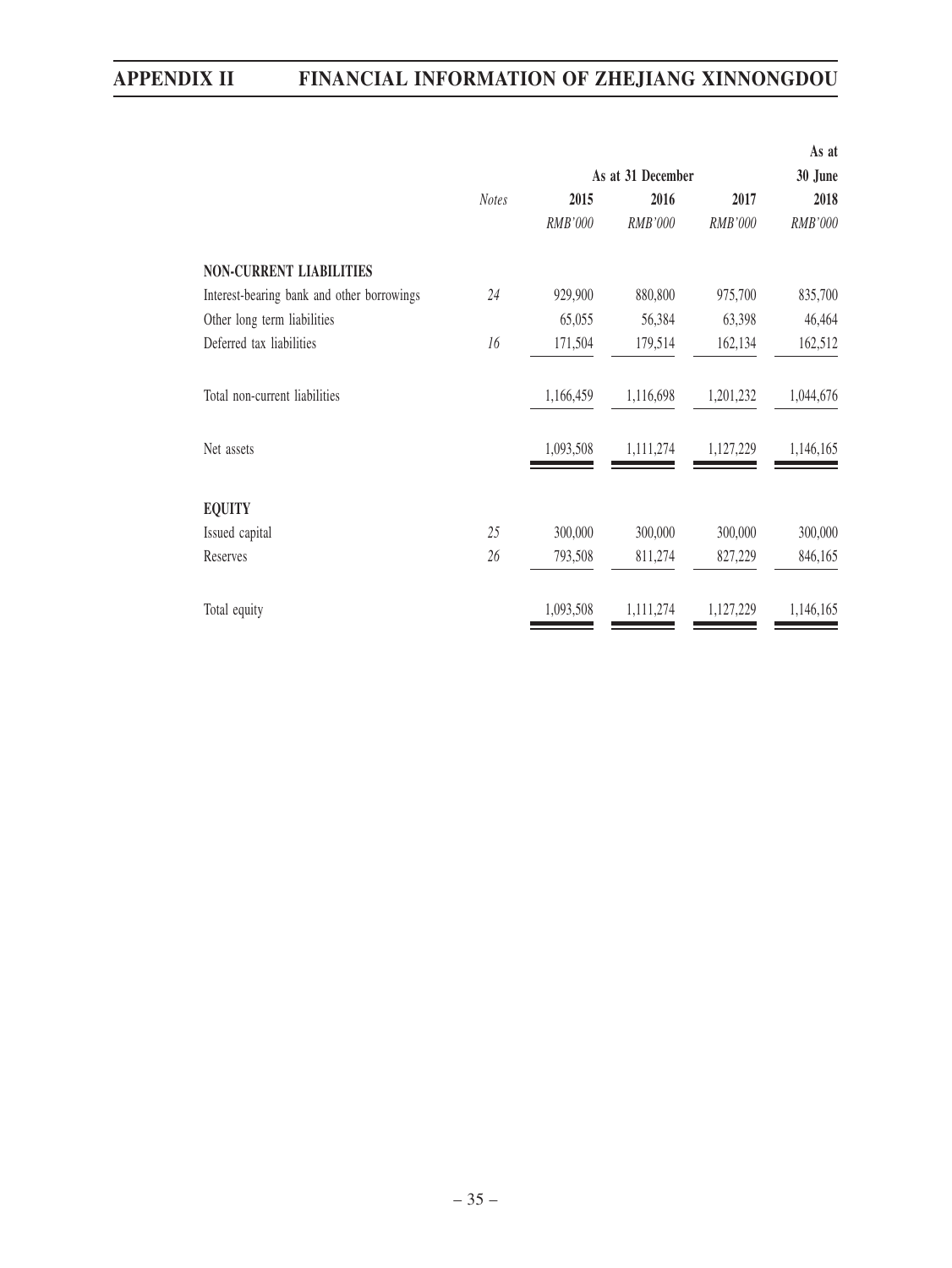## **NOTES TO THE HISTORICAL FINANCIAL INFORMATION**

*For the period ended 31 December 2015, 31 December 2016, 31 December 2017 and 30 June 2018*

#### **1. CORPORATE INFORMATION**

Zhejiang Xinnongdou Industrial Co., Ltd\* (the "**Target Company**") was established in the People's Republic of China (the "**PRC**") with limited liability. The registered office of the Target Company is located at Room 306, No.137, Xinnongdou Logistics Center, Xinjie Town, Xiaoshan District, Hangzhou, Zhejiang Province. The principal activities of the Target Company and its subsidiaries (collectively referred to as the "**Target Group**") are trading of agricultural products and market operation and management.

As at 30 June 2018, the Target Company's major shareholders include Zhejiang Rural Development Group Co., Ltd, which holds a 19.85% effective equity interest of the Target Company, and Zhong An Shenglong Commercial Co., Ltd, which holds a 42.5% effective equity interest of the Target Company.

#### **Information about subsidiaries**

Particulars of the Target Company's subsidiaries are as follows:

|                                                                                                           | Place and date of<br>incorporation/registration | Registered/        |               | Percentage of<br>equity attributable to<br>the Target Company |                                                                            |  |
|-----------------------------------------------------------------------------------------------------------|-------------------------------------------------|--------------------|---------------|---------------------------------------------------------------|----------------------------------------------------------------------------|--|
| Name                                                                                                      | and place of operations                         | authorised capital | <b>Direct</b> | <b>Indirect</b>                                               | Principal activities                                                       |  |
| Zhejiang Tiannong Market<br>Management Co., Ltd.<br>("浙江天農市場管理<br>有限公司")                                  | The PRC/Mainland China<br>December 2011         | RMB5,000,000       | 100           | $\equiv$                                                      | Market management and wholesale<br>of agricultural products                |  |
| Hangzhou Xiaoshan<br>Tiannong Aquatic Products<br>Market Management Co.,<br>Ltd. ("杭州蕭山天農水產<br>市場管理有限公司") | The PRC/Mainland China<br>November 2012         | RMB5,000,000       | 60            |                                                               | Market management and wholesale<br>of aquatic products                     |  |
| Zhejiang Quzhou Xinnongdou<br>Industrial Co., Ltd.<br>("浙江衢州新農都實業<br>有限公司")                               | The PRC/Mainland China<br>November 2013         | RMB100,000,000     | 60            | ÷,                                                            | Market management, industrial<br>investment and property<br>management     |  |
| Zhejiang Changxing<br>Xinnongdou Industrial<br>Co., Ltd. ("浙江長興新農都<br>實業有限公司")                            | The PRC/Mainland China<br>December 2013         | RMB100,000,000     | 60            |                                                               | Industrial investment, retail<br>and wholesale of agricultural<br>products |  |
| Zhejiang Zhuji Xinnongdou<br>Industrial Co., Ltd<br>("浙江諸暨新農都實業<br>有限公司")                                 | The PRC/Mainland China<br>December 2013         | RMB100,000,000     | 60            |                                                               | Market management, industrial<br>investment and property<br>management     |  |
| Zhejiang Nongfa Supermarket<br>Co., Ltd.<br>("浙江農發超市有限公司")                                                | The PRC/Mainland China<br>August 2014           | RMB10,000,000      | 100           |                                                               | Retail of packaged foods and daily<br>commodities                          |  |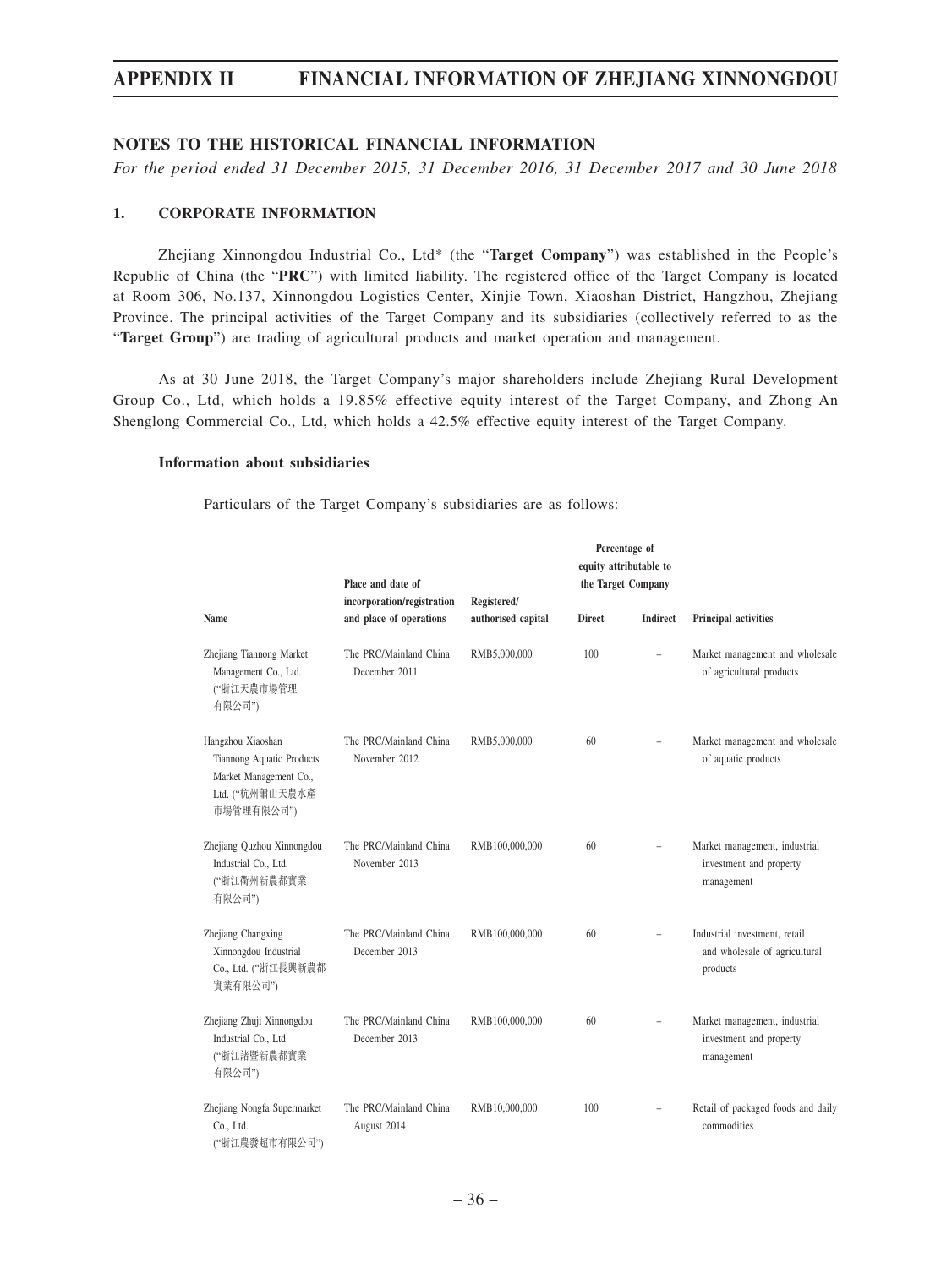|                                                                                                              | Place and date of                                     |                                   |               | Percentage of<br>equity attributable to<br>the Target Company |                                                            |  |
|--------------------------------------------------------------------------------------------------------------|-------------------------------------------------------|-----------------------------------|---------------|---------------------------------------------------------------|------------------------------------------------------------|--|
| Name                                                                                                         | incorporation/registration<br>and place of operations | Registered/<br>authorised capital | <b>Direct</b> | Indirect                                                      | Principal activities                                       |  |
| Zhejiang Zhoushan<br>Xinnongdou Industrial<br>Co., Ltd.<br>("浙江舟山新農都實業<br>有限公司")                             | The PRC/Mainland China<br>October 2016                | RMB8,200,000                      | 60            |                                                               | Industrial investment and sale of<br>agricultural products |  |
| Zhejiang Nongfa Zhejiang<br><b>Agricultural Products</b><br>Development Co., Ltd.<br>("浙江農發浙疆農產品<br>發展有限公司") | The PRC/Mainland China<br>September 2017              | RMB15,750,000                     | 51            |                                                               | Sale of agricultural products                              |  |
| Hangzhou Xiaoshan<br>Tiannong Meat Market<br>Management Co., Ltd.*<br>("杭州蕭山天農肉類市場<br>管理有限公司")               | The PRC/Mainland China<br>September 2012              | RMB3,000,000                      | 55            |                                                               | Market management and wholesale<br>of meat products        |  |

\* Hangzhou Xiaoshan Tiannong Meat Market Management Co., Ltd. was liquidated on April 11, 2018.

## **2. PRINCIPAL ACCOUNTING POLICIES**

#### **2.1 Basis of preparation**

The Historical Financial Information has been prepared in accordance with International Financial Reporting Standards ("IFRSs"), which comprise all standards and interpretations approved by the International Accounting Standards Board (the "IASB"). All IFRSs effective for the accounting period commencing from 1 January 2018, together with the relevant transitional provisions, have been adopted by the Target Group in the preparation of the Historical Financial Information throughout the Relevant Periods and in the period covered by the Interim Comparative Financial Information.

The Historical Financial Information has been prepared under the historical cost convention, except for investment properties and derivative financial instruments which have been measured at fair value as explained in the accounting policies set out below. These financial statements are presented in RMB and all values are rounded to the nearest thousand except when otherwise indicated.

As at 31 December 2015, 2016 and 2017, and 30 June 2018, the current liabilities of the Target Group exceeded its current assets. In the opinion of the Directors, it is an industry practice for the property management business to keep a low level of current ratio. The Directors have prepared these financial statements on a going concern basis notwithstanding the net current liability position because the Directors expected that the Target Group will generate sufficient cash inflows from the operation and have adequate unused bank and other credit facilities to meet its financial obligation when they fall due.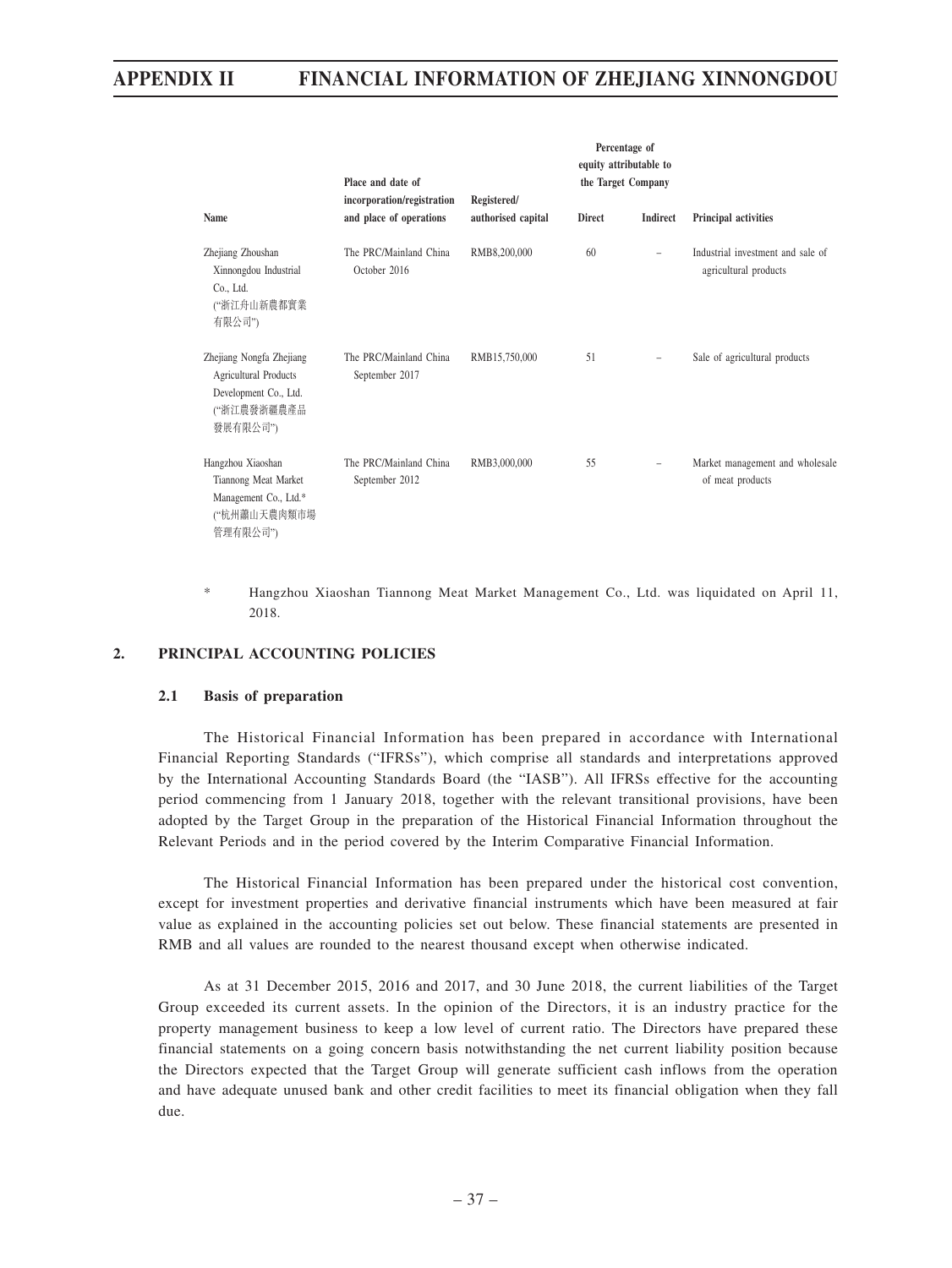#### **2.2 Basis of consolidation**

The Historical Financial Information includes the financial statements of the Target Company and its subsidiaries (collectively referred to as the "Target Group") for the Relevant Periods. A subsidiary is an entity (including a structured entity), directly or indirectly, controlled by the Target Company. Control is achieved when the Target Group is exposed, or has rights, to variable returns from its involvement with the investee and has the ability to affect those returns through its power over the investee (i.e., existing rights that give the Target Group the current ability to direct the relevant activities of the investee).

When the Target Company has, directly or indirectly, less than a majority of the voting or similar rights of an investee, the Target Group considers all relevant facts and circumstances in assessing whether it has power over an investee, including:

- (a) the contractual arrangement with the other vote holders of the investee;
- (b) rights arising from other contractual arrangements; and
- (c) the Target Group's voting rights and potential voting rights.

The financial statements of the subsidiaries are prepared for the same reporting period as the Target Company, using consistent accounting policies. The results of subsidiaries are consolidated from the date on which the Target Group obtains control, and continue to be consolidated until the date that such control ceases.

Profit or loss and each component of other comprehensive income are attributed to the owners of the parent of the Target Group and to the non-controlling interests, even if this results in the noncontrolling interests having a deficit balance. All intra-group assets and liabilities, equity, income, expenses and cash flows relating to transactions between members of the Target Group are eliminated in full on consolidation.

The Target Group reassesses whether or not it controls an investee if facts and circumstances indicate that there are changes to one or more of the three elements of control described above. A change in the ownership interest of a subsidiary, without a loss of control, is accounted for as an equity transaction.

If the Target Group loses control over a subsidiary, it derecognises (i) the assets (including goodwill) and liabilities of the subsidiary, (ii) the carrying amount of any non-controlling interest and (iii) the cumulative translation differences recorded in equity; and recognises (i) the fair value of the consideration received, (ii) the fair value of any investment retained and (iii) any resulting surplus or deficit in profit or loss. The Target Group's share of components previously recognised in other comprehensive income is reclassified to profit or loss or retained profits, as appropriate, on the same basis as would be required if the Target Group had directly disposed of the related assets or liabilities.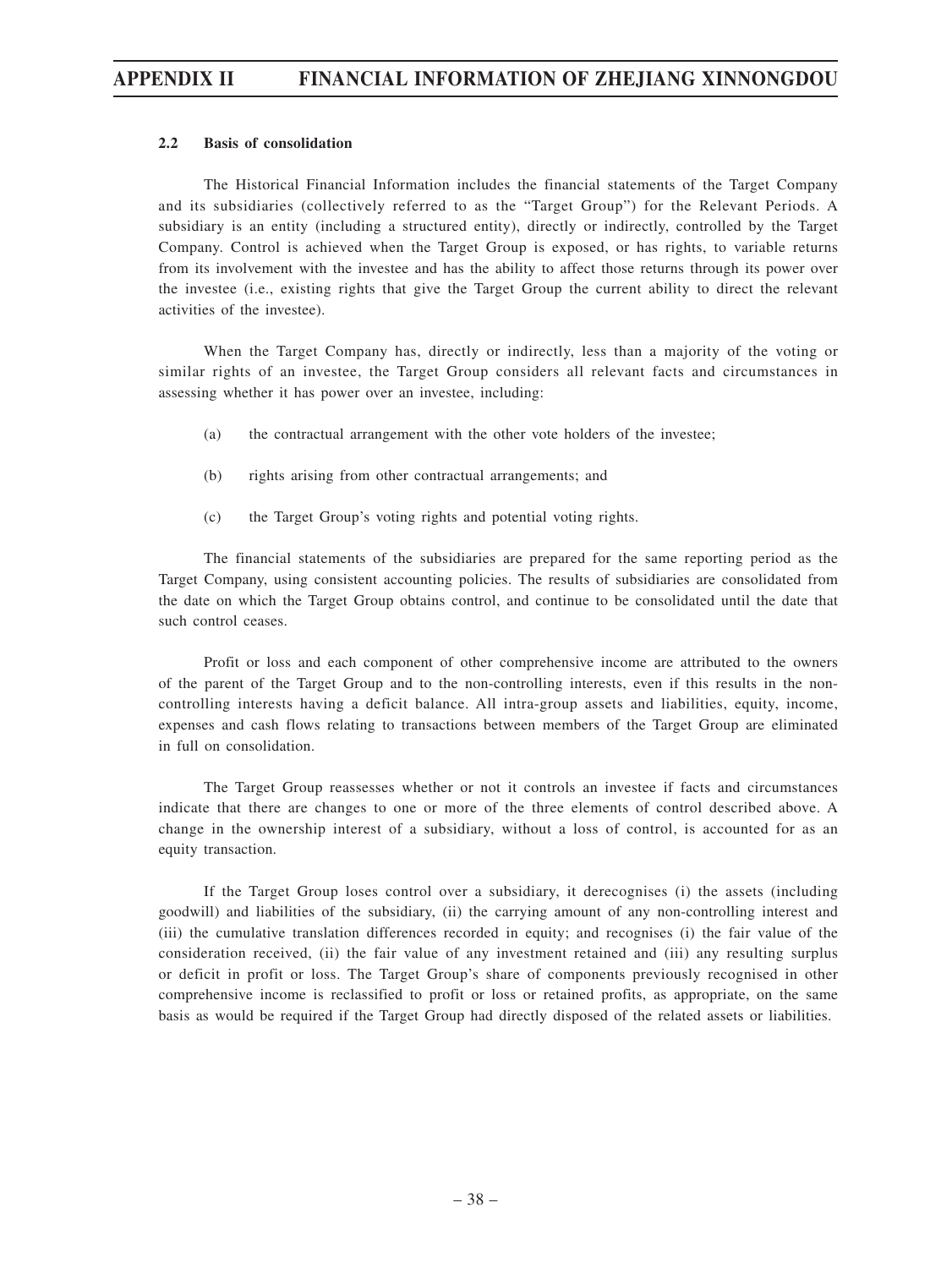### **3.1 ISSUED BUT NOT YET EFFECTIVE IFRSS**

The Target Group has not applied the following new and revised IFRSs that have been issued but are not yet effective, in the Historical Financial Information:

| IFRS 16                          | Leases <sup>1</sup>                                               |
|----------------------------------|-------------------------------------------------------------------|
| IFRS 17                          | Insurance Contracts <sup>2</sup>                                  |
| IFRIC 23                         | Uncertainty over Income Tax Treatments <sup>1</sup>               |
| Amendments to IFRS 9             | Prepayment Features with Negative Compensation <sup>1</sup>       |
| Amendments to IFRS 10 and IAS 28 | Sale or Contribution of Assets between an Investor and its        |
|                                  | Associate or Joint Venture <sup>3</sup>                           |
| Amendments to IAS 19             | Plan Amendment, Curtailment or Settlement <sup>1</sup>            |
| Amendments to IAS 28             | Long-term Interests in Associates and Joint Ventures <sup>1</sup> |
| Annual Improvements              | Amendments to IFRS 3, IFRS 11, IAS 12 and IAS 23 <sup>1</sup>     |
| 2015-2017 Cycle                  |                                                                   |

1 Effective for annual periods beginning on or after 1 January 2019

 $\overline{2}$ Effective for annual periods beginning on or after 1 January 2021

3 No mandatory effective date yet determined but available for adoption

Further information about those IFRSs that are expected to be applicable to the Target Group is as follows:

IFRS 16 replaces IAS 17 Leases, IFRIC 4 Determining whether an Arrangement contains a Lease, SIC-15 Operating Leases – Incentives and SIC-27 Evaluating the Substance of Transactions Involving the Legal Form of a Lease. The standard sets out the principles for the recognition, measurement, presentation and disclosure of leases and requires lessees to recognise assets and liabilities for most leases. The standard includes two elective recognition exemptions for lessees – leases of low-value assets and short-term leases. At the commencement date of a lease, a lessee will recognise a liability to make lease payments (i.e., the lease liability) and an asset representing the right to use the underlying asset during the lease term (i.e., the rightof-use asset). The right-of-use asset is subsequently measured at cost less accumulated depreciation and any impairment losses unless the right-of-use asset meets the definition of investment property in IAS 40. The lease liability is subsequently increased to reflect the interest on the lease liability and reduced for the lease payments. Lessees will be required to separately recognise the interest expense on the lease liability and the depreciation expense on the right-of-use asset. Lessees will also be required to remeasure the lease liability upon the occurrence of certain events, such as change in the lease term and change in future lease payments resulting from a change in an index or rate used to determine those payments. Lessees will generally recognise the amount of the remeasurement of the lease liability as an adjustment to the right-of-use asset. Lessor accounting under IFRS 16 is substantially unchanged from the accounting under IAS 17. Lessors will continue to classify all leases using the same classification principle as in IAS 17 and distinguish between operating leases and finance leases.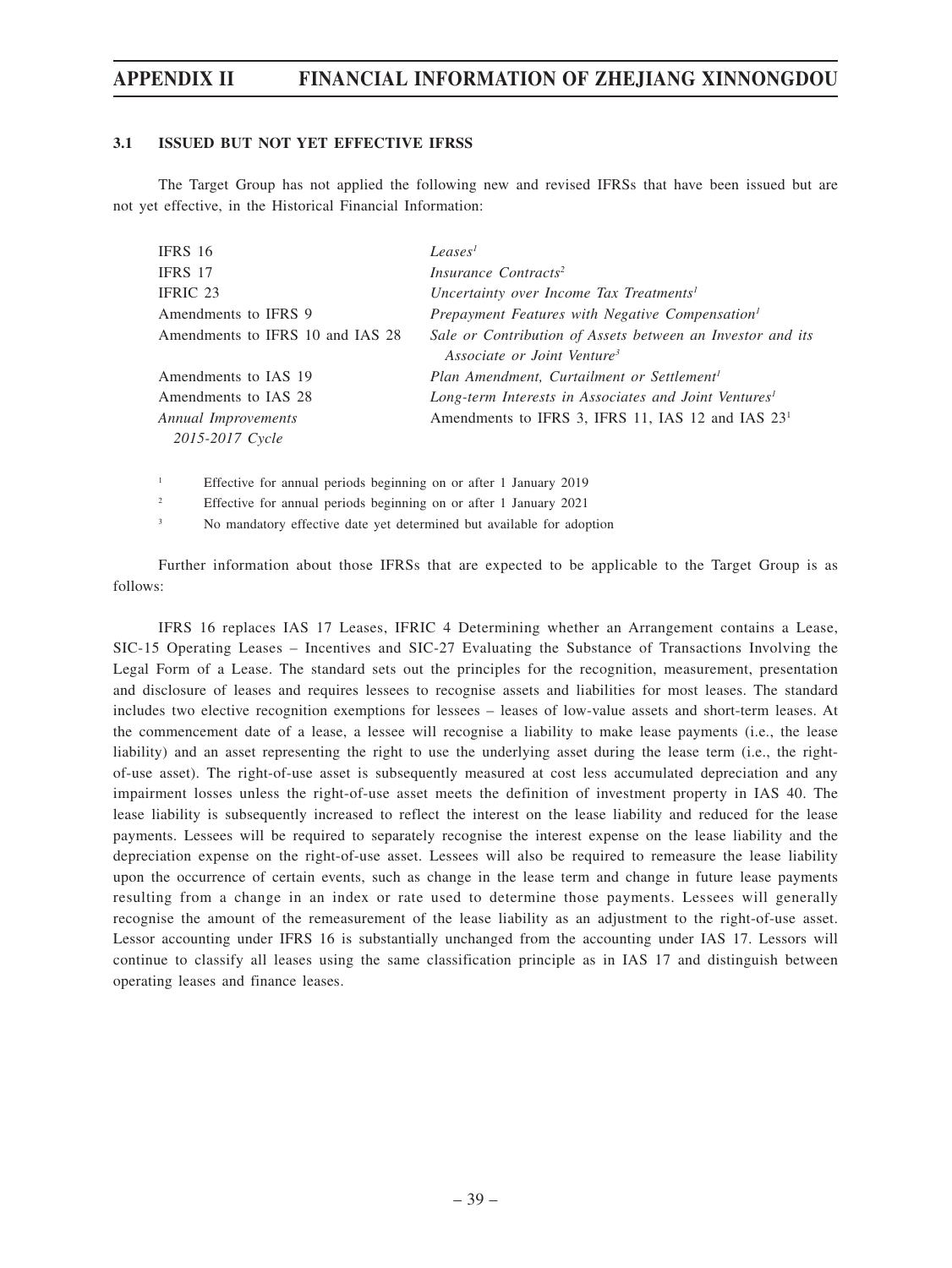Total operating lease commitments of the Target Group as at 31 December 2015, 2016 and 2017 and 30 June 2018 amounted to RMB46,683,000, RMB33,114,000, RMB79,420,000 and RMB91,929,000, respectively, as disclosed in note 27 under Section II of this report. The directors of the Target Company anticipate the adoption of IFRS 16 in the future may have impact on the amounts reported and disclosures made in the Target Group's consolidated financial statements, as it is expected that certain portions of these lease commitments will be required to be recognised in the consolidated statements of financial position as right-of-use assets and lease liabilities. As the new standard is not expected to be applied until 1 January 2019, the directors of the Target Company are in the process of assessing the quantitative effect of these requirements. However, in the opinion of the directors, it is not practicable to provide a reasonable estimate of the quantitative effect for the application of IFRS 16 until the assessment has been completed.

IFRIC 23, issued in June 2017, addresses the accounting for income taxes (current and deferred) when tax treatments involve uncertainty that affects the application of IAS 12 (often referred to as "uncertain tax positions"). The interpretation does not apply to taxes or levies outside the scope of IAS 12, nor does it specifically include requirements relating to interest and penalties associated with uncertain tax treatments. The interpretation specifically addresses (i) whether an entity considers uncertain tax treatments separately; (ii) the assumptions an entity makes about the examination of tax treatments by taxation authorities; (iii) how an entity determines taxable profits or tax losses, tax bases, unused tax losses, unused tax credits and tax rates; and (iv) how an entity considers changes in facts and circumstances. The interpretation is to be applied retrospectively, either fully retrospectively without the use of hindsight or retrospectively with the cumulative effect of application as an adjustment to the opening equity at the date of initial application, without the restatement of comparative information. The Target Group expects to adopt the interpretation from 1 January 2019. The interpretation is not expected to have any significant impact on the Target Group's financial statements.

#### **3.2 SUMMARY OF SIGNIFICANT ACCOUNTING POLICIES**

#### **Business combinations and goodwill**

Business combinations are accounted for using the acquisition method. The consideration transferred is measured at the acquisition date fair value which is the sum of the acquisition date fair values of assets transferred by the Target Group, liabilities assumed by the Target Group to the former owners of the acquiree and the equity interests issued by the Target Group in exchange for control of the acquiree. For each business combination, the Target Group elects whether to measure the noncontrolling interests in the acquiree that are present ownership interests and entitle their holders to a proportionate share of net assets in the event of liquidation at fair value or at the proportionate share of the acquiree's identifiable net assets. All other components of non-controlling interests are measured at fair value. Acquisition-related costs are expensed as incurred.

When the Target Group acquires a business, it assesses the financial assets and liabilities assumed for appropriate classification and designation in accordance with the contractual terms, economic circumstances and pertinent conditions as at the acquisition date. This includes the separation of embedded derivatives in host contracts of the acquiree.

If the business combination is achieved in stages, the previously held equity interest is remeasured at its acquisition date fair value and any resulting gain or loss is recognised in profit or loss.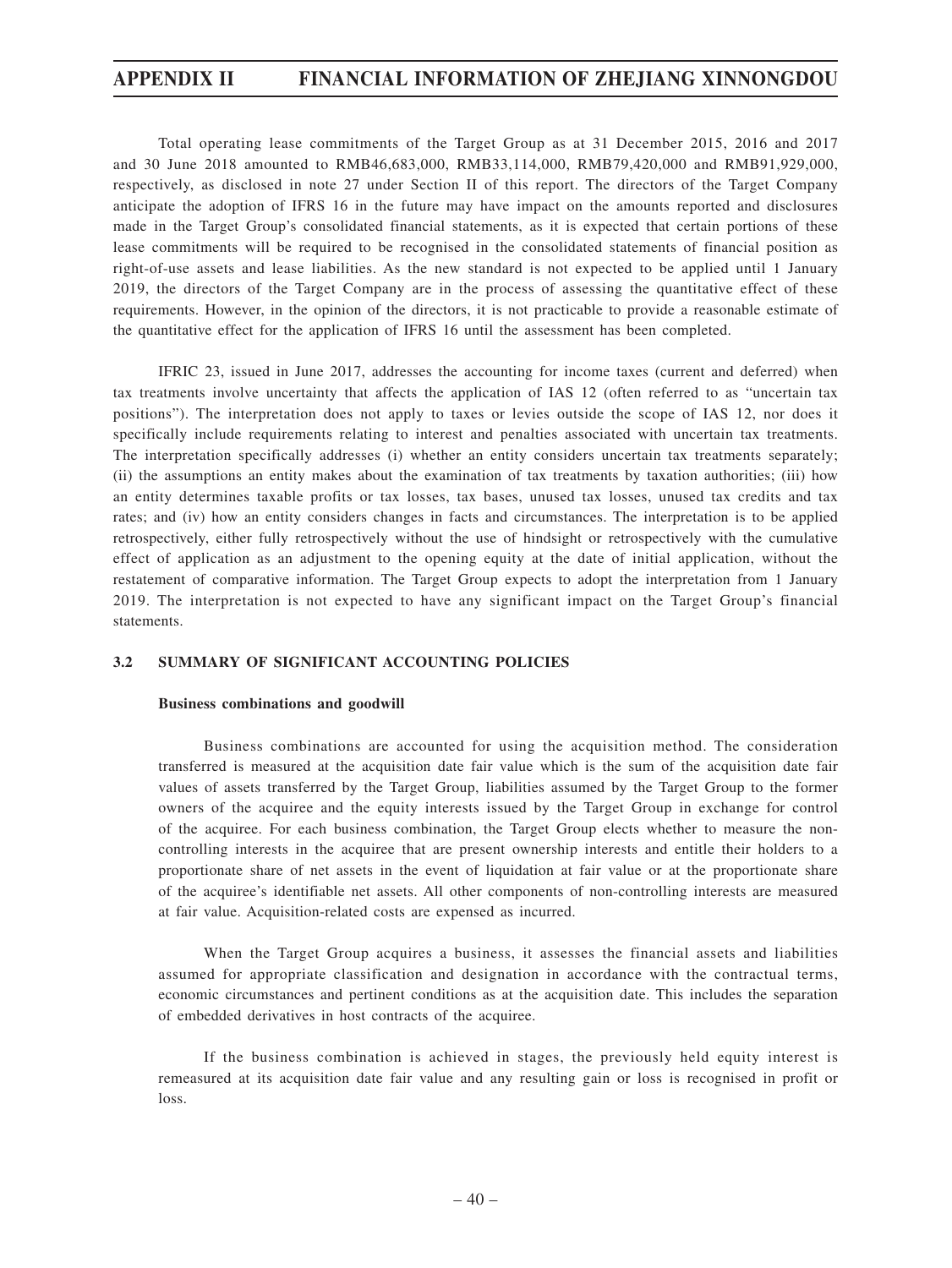Any contingent consideration to be transferred by the acquirer is recognised at fair value at the acquisition date. Contingent consideration classified as an asset or liability is measured at fair value with changes in fair value recognised in profit or loss. Contingent consideration that is classified as equity is not remeasured and subsequent settlement is accounted for within equity.

Goodwill is initially measured at cost, being the excess of the aggregate of the consideration transferred, the amount recognised for non-controlling interests and any fair value of the Target Group's previously held equity interests in the acquiree over the identifiable net assets acquired and liabilities assumed. If the sum of this consideration and other items is lower than the fair value of the net assets acquired, the difference is, after reassessment, recognised in profit or loss as a gain on bargain purchase.

After initial recognition, goodwill is measured at cost less any accumulated impairment losses. Goodwill is tested for impairment annually or more frequently if events or changes in circumstances indicate that the carrying value may be impaired. The Target Group performs its annual impairment test of goodwill as at 31 December. For the purpose of impairment testing, goodwill acquired in a business combination is, from the acquisition date, allocated to each of the Target Group's cash-generating units, or groups of cash-generating units, that are expected to benefit from the synergies of the combination, irrespective of whether other assets or liabilities of the Target Group are assigned to those units or groups of units.

Impairment is determined by assessing the recoverable amount of the cash-generating unit (group of cash-generating units) to which the goodwill relates. Where the recoverable amount of the cashgenerating unit (group of cash-generating units) is less than the carrying amount, an impairment loss is recognised. An impairment loss recognised for goodwill is not reversed in a subsequent period.

Where goodwill has been allocated to a cash-generating unit (or group of cash-generating units) and part of the operation within that unit is disposed of, the goodwill associated with the operation disposed of is included in the carrying amount of the operation when determining the gain or loss on the disposal. Goodwill disposed of in these circumstances is measured based on the relative value of the operation disposed of and the portion of the cash-generating unit retained.

#### **Fair value measurement**

The Target Group measures its investment properties and financial guarantee contracts at fair value at the end of each reporting period. Fair value is the price that would be received to sell an asset or paid to transfer a liability in an orderly transaction between market participants at the measurement date. The fair value measurement is based on the presumption that the transaction to sell the asset or transfer the liability takes place either in the principal market for the asset or liability, or in the absence of a principal market, in the most advantageous market for the asset or liability. The principal or the most advantageous market must be accessible by the Target Group. The fair value of an asset or a liability is measured using the assumptions that market participants would use when pricing the asset or liability, assuming that market participants act in their economic best interest.

A fair value measurement of a non-financial asset takes into account a market participant's ability to generate economic benefits by using the asset in its highest and best use or by selling it to another market participant that would use the asset in its highest and best use.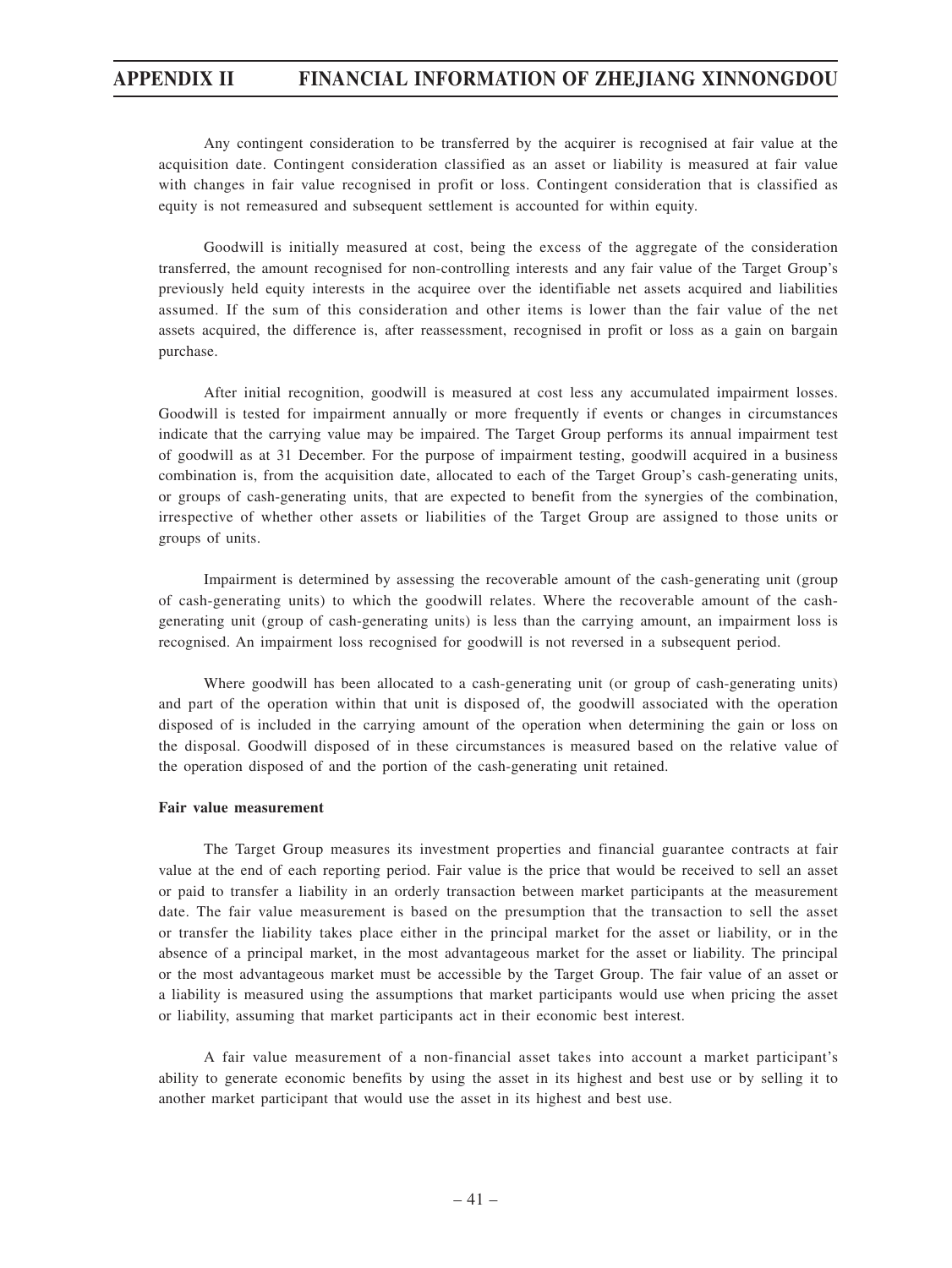The Target Group uses valuation techniques that are appropriate in the circumstances and for which sufficient data are available to measure fair value, maximising the use of relevant observable inputs and minimising the use of unobservable inputs.

All assets and liabilities for which fair value is measured or disclosed in the financial statements are categorised within the fair value hierarchy, described as follows, based on the lowest level input that is significant to the fair value measurement as a whole:

- Level 1 based on quoted prices (unadjusted) in active markets for identical assets or liabilities
- Level 2 based on valuation techniques for which the lowest level input that is significant to the fair value measurement is observable, either directly or indirectly
- Level 3 based on valuation techniques for which the lowest level input that is significant to the fair value measurement is unobservable

For assets and liabilities that are recognised in the financial statements on a recurring basis, the Target Group determines whether transfers have occurred between levels in the hierarchy by reassessing categorisation (based on the lowest level input that is significant to the fair value measurement as a whole) at the end of each reporting period.

#### **Impairment of non-financial assets**

Where an indication of impairment exists, or when annual impairment testing for an asset is required (other than inventories, construction contract assets, financial assets, investment properties and non-current assets/a disposal group classified as held for sale), the asset's recoverable amount is estimated. An asset's recoverable amount is the higher of the asset's or cash-generating unit's value in use and its fair value less costs of disposal, and is determined for an individual asset, unless the asset does not generate cash inflows that are largely independent of those from other assets or groups of assets, in which case the recoverable amount is determined for the cash-generating unit to which the asset belongs.

An impairment loss is recognised only if the carrying amount of an asset exceeds its recoverable amount. In assessing value in use, the estimated future cash flows are discounted to their present value using a pre-tax discount rate that reflects current market assessments of the time value of money and the risks specific to the asset. An impairment loss is charged to profit or loss in the period in which it arises in those expense categories consistent with the function of the impaired asset.

An assessment is made at the end of each reporting period as to whether there is an indication that previously recognised impairment losses may no longer exist or may have decreased. If such an indication exists, the recoverable amount is estimated. A previously recognised impairment loss of an asset other than goodwill is reversed only if there has been a change in the estimates used to determine the recoverable amount of that asset, but not to an amount higher than the carrying amount that would have been determined (net of any depreciation/amortisation) had no impairment loss been recognised for the asset in prior years. A reversal of such an impairment loss is credited to profit or loss in the period in which it arises, unless the asset is carried at a revalued amount, in which case the reversal of the impairment loss is accounted for in accordance with the relevant accounting policy for that revalued asset.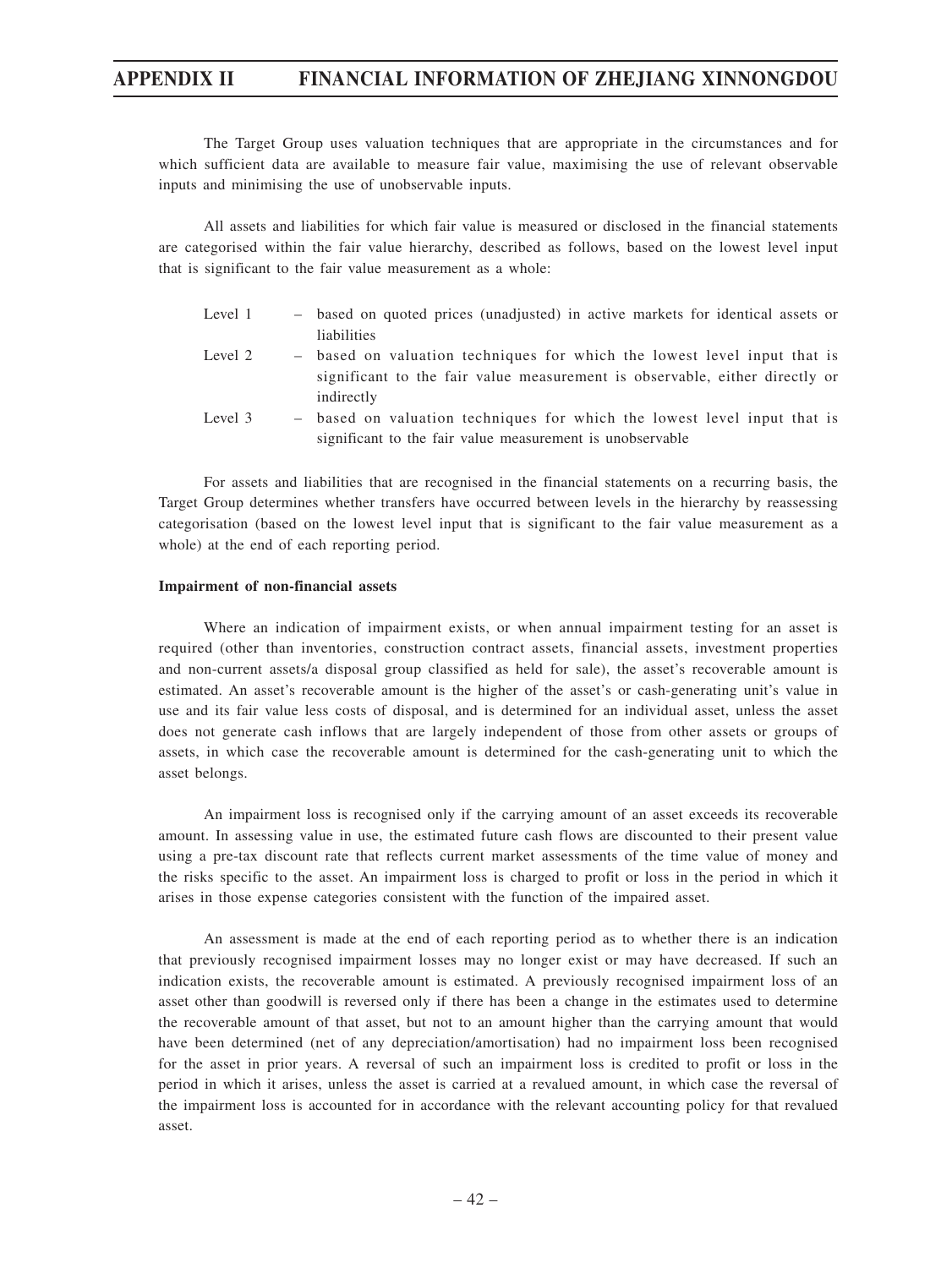#### **Related parties**

A party is considered to be related to the Target Group if:

- (a) the party is a person or a close member of that person's family and that person
	- (i) has control or joint control over the Target Group;
	- (ii) has significant influence over the Target Group; or
	- (iii) is a member of the key management personnel of the Target Group or of a parent of the Target Group;
- or
- (b) the party is an entity where any of the following conditions applies:
	- (i) the entity and the Target Group are members of the same group;
	- (ii) one entity is an associate or joint venture of the other entity (or of a parent, subsidiary or fellow subsidiary of the other entity);
	- (iii) the entity and the Target Group are joint ventures of the same third party;
	- (iv) one entity is a joint venture of a third entity and the other entity is an associate of the third entity;
	- (v) the entity is a post-employment benefit plan for the benefit of employees of either the Target Group or an entity related to the Target Group; and the sponsoring employers of the post-employment benefit plan;
	- (vi) the entity is controlled or jointly controlled by a person identified in (a);
	- (vii) a person identified in  $(a)(i)$  has significant influence over the entity or is a member of the key management personnel of the entity (or of a parent of the entity); and
	- (viii) the entity, or any member of a group of which it is a part, provides key management personnel services to the Target Group or to the parent of the Target Group.

#### **Property and equipment and depreciation**

Property and equipment, other than construction in progress, are stated at cost less accumulated depreciation and any impairment losses. When an item of property and equipment is classified as held for sale or when it is part of a disposal group classified as held for sale, it is not depreciated and is accounted for in accordance with IFRS 5. The cost of an item of property, plant and equipment comprises its purchase price and any directly attributable costs of bringing the asset to its working condition and location for its intended use.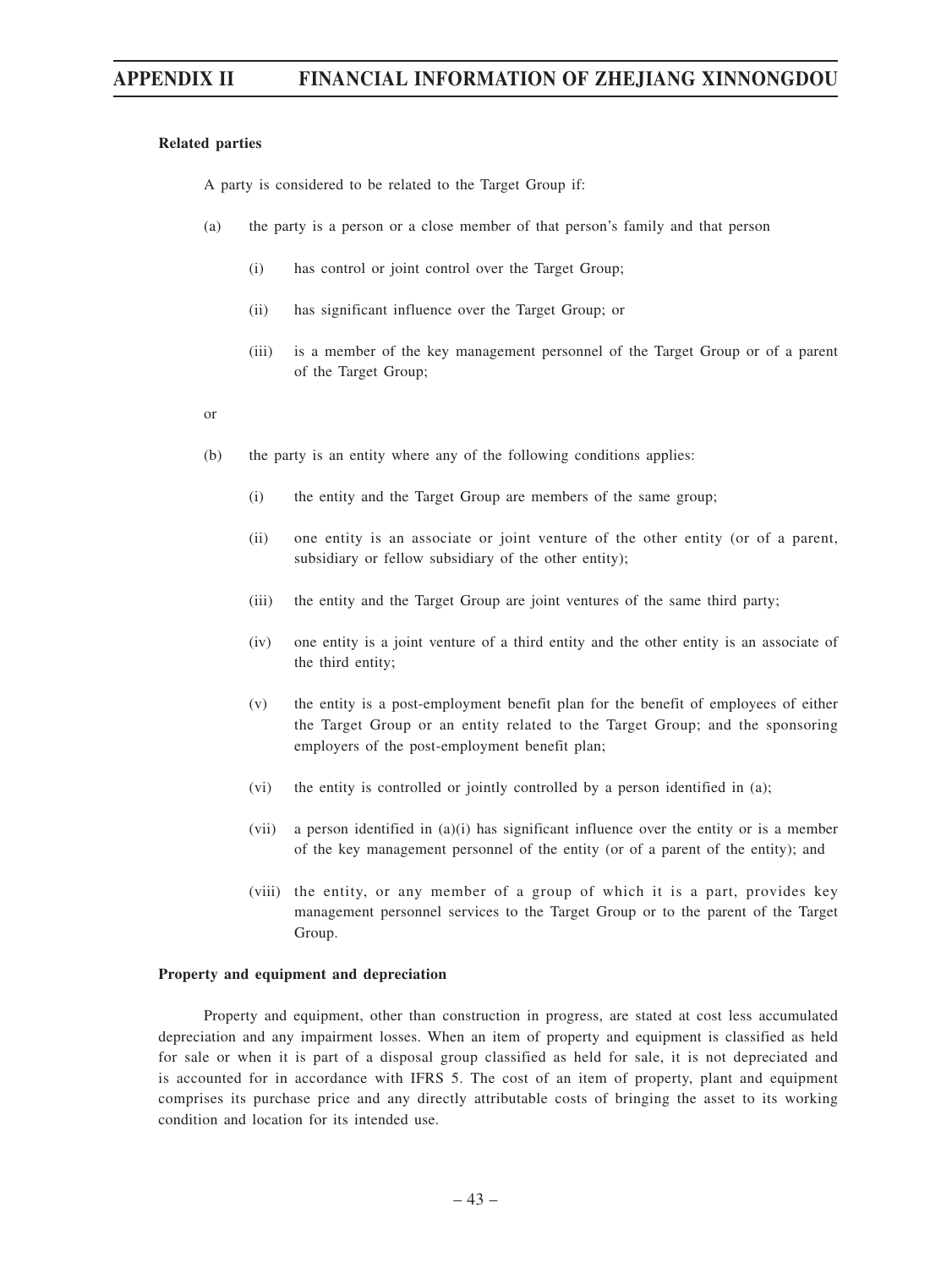Expenditure incurred after items of property and equipment have been put into operation, such as repairs and maintenance, is normally charged to profit or loss in the period in which it is incurred. In situations where the recognition criteria are satisfied, the expenditure for a major inspection is capitalised in the carrying amount of the asset as a replacement. Where significant parts of property and equipment are required to be replaced at intervals, the Target Group recognises such parts as individual assets with specific useful lives and depreciates them accordingly.

Depreciation is calculated on the straight-line basis to write off the cost of each item of property and equipment to its residual value over its estimated useful life. The principal annual rates used for this purpose are as follows:

| Categories:             |              |
|-------------------------|--------------|
| Office equipment        | 19%          |
| Electronic equipment    | 19%          |
| Machinery and furniture | 19%          |
| Motor vehicles          | 19% to 31.7% |

Where parts of an item of property and equipment have different useful lives, the cost of that item is allocated on a reasonable basis among the parts and each part is depreciated separately. Residual values, useful lives and the depreciation method are reviewed, and adjusted if appropriate, at least at each financial year end.

An item of property and equipment including any significant part initially recognised is derecognised upon disposal or when no future economic benefits are expected from its use or disposal. Any gain or loss on disposal or retirement recognised in profit or loss in the year the asset is derecognised is the difference between the net sales proceeds and the carrying amount of the relevant asset.

Construction in progress represents a building under construction, which is stated at cost less any impairment losses, and is not depreciated. Cost comprises the direct costs of construction and capitalised borrowing costs on related borrowed funds during the period of construction. Construction in progress is reclassified to the appropriate category of property and equipment when completed and ready for use.

#### **Investment properties**

Investment properties are interests in land and buildings (including the leasehold interest under an operating lease for a property which would otherwise meet the definition of an investment property) held to earn rental income and/or for capital appreciation, rather than for use in the production or supply of goods or services or for administrative purposes; or for sale in the ordinary course of business. Such properties are measured initially at cost, including transaction costs. Subsequent to initial recognition, investment properties are stated at fair value, which reflects market conditions at the end of the reporting period.

Gains or losses arising from changes in the fair values of investment properties are included in profit or loss in the year in which they arise.

Any gains or losses on the retirement or disposal of an investment property are recognised in profit or loss in the year of the retirement or disposal.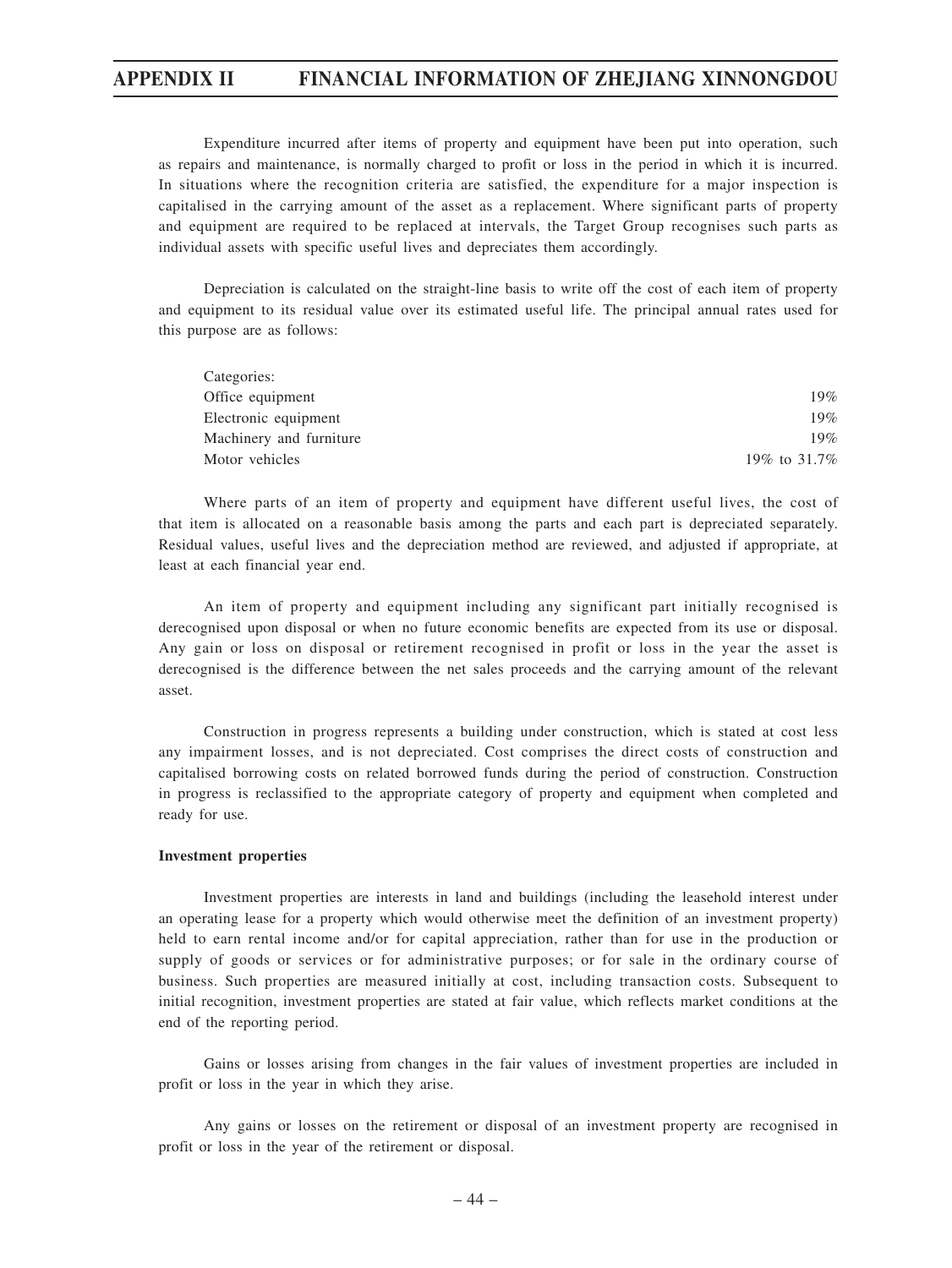#### **Intangible assets (other than goodwill)**

Intangible assets acquired separately are measured on initial recognition at cost. The useful lives of intangible assets are assessed to be either finite or indefinite. Intangible assets with finite lives are subsequently amortised over the useful economic life and assessed for impairment whenever there is an indication that the intangible asset may be impaired. The amortisation period and the amortisation method for an intangible asset with a finite useful life are reviewed at least at each financial year end.

Intangible assets with indefinite useful lives are tested for impairment annually either individually or at the cash-generating unit level. Such intangible assets are not amortised. The useful life of an intangible asset with an indefinite life is reviewed annually to determine whether the indefinite life assessment continues to be supportable. If not, the change in the useful life assessment from indefinite to finite is accounted for on a prospective basis.

#### **Operating leases**

Leases where substantially all the rewards and risks of ownership of assets remain with the lessor are accounted for as operating leases. Where the Target Group is the lessor, assets leased by the Target Group under operating leases are included in non-current assets, and rentals receivable under the operating leases are credited to profit or loss on the straight-line basis over the lease terms. Where the Target Group is the lessee, rentals payable under operating leases net of any incentives received from the lessor are charged to profit or loss on the straight-line basis over the lease terms.

Prepaid land lease payments under operating leases are initially stated at cost and subsequently recognised on the straight-line basis over the lease terms.

#### **Financial assets**

#### *Classification*

The Target Group classifies its financial assets in the following measurement categories:

- (a) Debt instruments
	- (i) to be measured at amortized cost;
	- (ii) to be measured subsequently at fair value through profit or loss; and
	- (iii) to be measured subsequently at fair value through other comprehensive income.

The classification depends on the entity's business model for managing the financial assets and the contractual terms of the cash flows.

The Target Group reclassifies debt investments when and only when its business model for managing those assets changes.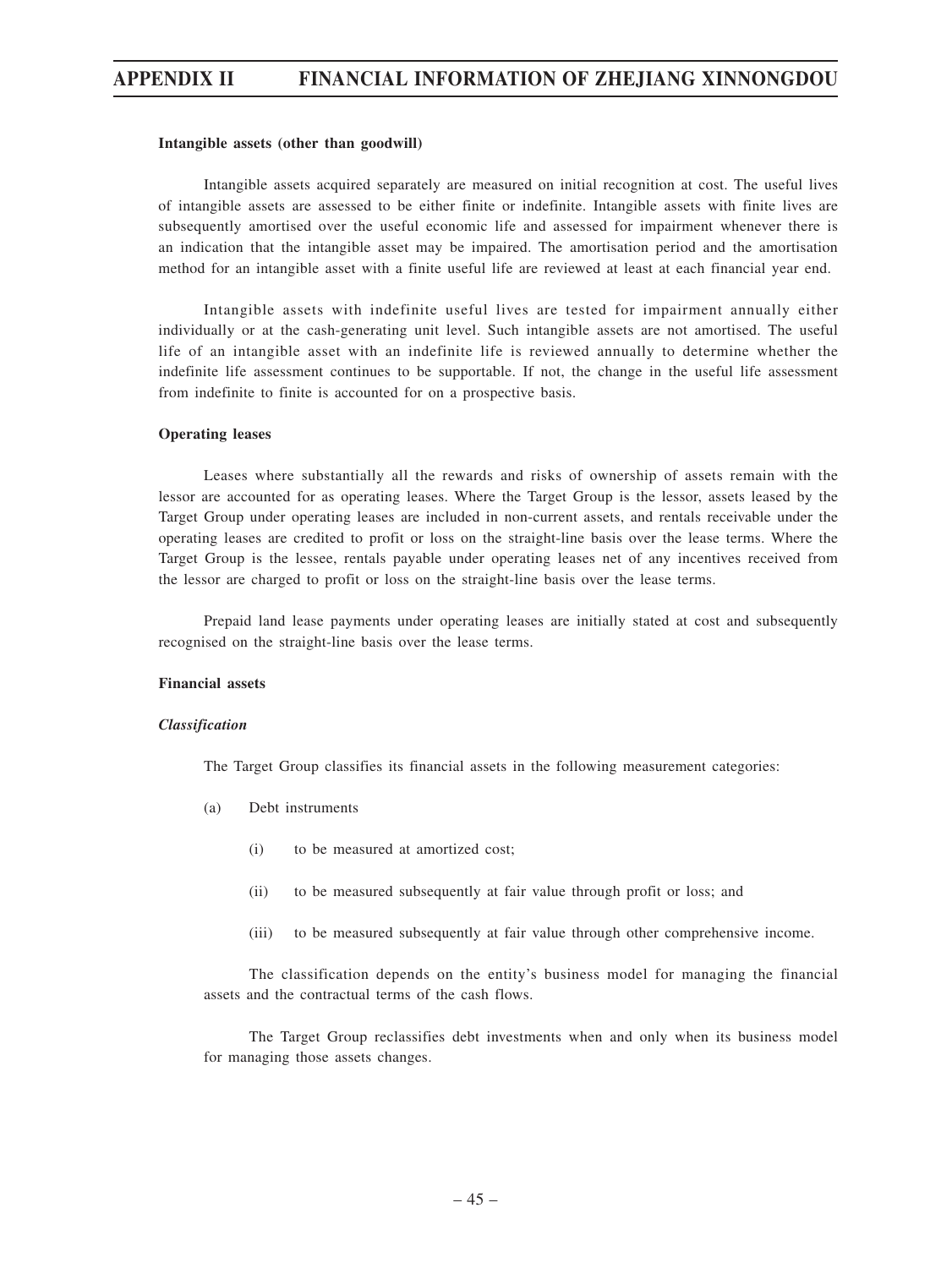- (b) Equity instruments and derivatives
	- (i) to be measured subsequently at fair value through other comprehensive income; and
	- (ii) to be measured subsequently at fair value through profit or loss.

For investments in equity instruments, this will depend on whether the Target Group has made an irrevocable election at the time of initial recognition to account for the equity investments at fair value through other comprehensive income. Derivatives not designated as hedges are measured subsequently at fair value through profit or loss.

#### *Recognition and measurement*

At initial recognition, the Target Group measures a financial asset at its fair value plus in the case of a financial asset not at fair value through profit or loss, transaction costs that are directly attributable to the acquisition of the financial asset. Transaction costs of financial assets carried at fair value through profit or loss are expensed in profit or loss.

Financial assets with embedded derivatives are considered in their entirety when determining whether their cash flows are solely payments of principal and interest.

(a) Debt instruments

Subsequent measurement of debt instruments depends on the Target Group's business model for managing the asset and the cash flow characteristics of the asset. There are three measurement categories into which the Target Group classifies its debt instruments:

At amortized cost: Assets that are held for collection of contractual cash flows where those cash flows represent solely payments of principal and interest are measured at amortized cost. A gain or loss on a debt investment that is subsequently measured at amortized cost and is not part of a hedging relationship is recognized in profit or loss when the asset is derecognized or impaired. Interest income from these financial assets is included in "Other income and gains" using the effective interest rate method.

At fair value through other comprehensive income: Assets that are held for collection of contractual cash flows and for selling the financial assets, where the assets' cash flows represent solely payments of principal and interest, are measured at fair value through other comprehensive income. Movements in the carrying amount are taken through other comprehensive income, except for the recognition of impairment gains or losses, interest income and foreign exchange gains and losses which are recognized in profit or loss. When the financial asset is derecognized, the cumulative gain or loss previously recognized in other comprehensive income is reclassified from equity to profit or loss and recognized in "Other income and gains". Interest income from these financial assets is included in "Other income and gains" using the effective interest rate method. Impairment losses are presented in "Other expenses".

At fair value through profit or loss: Assets that do not meet the criteria for financial assets at amortized cost or financial assets at fair value through other comprehensive income are measured at fair value through profit or loss. A gain or loss on debt investment is recognized in profit or loss and presented net in "Other income and gains" in the period in which it arises.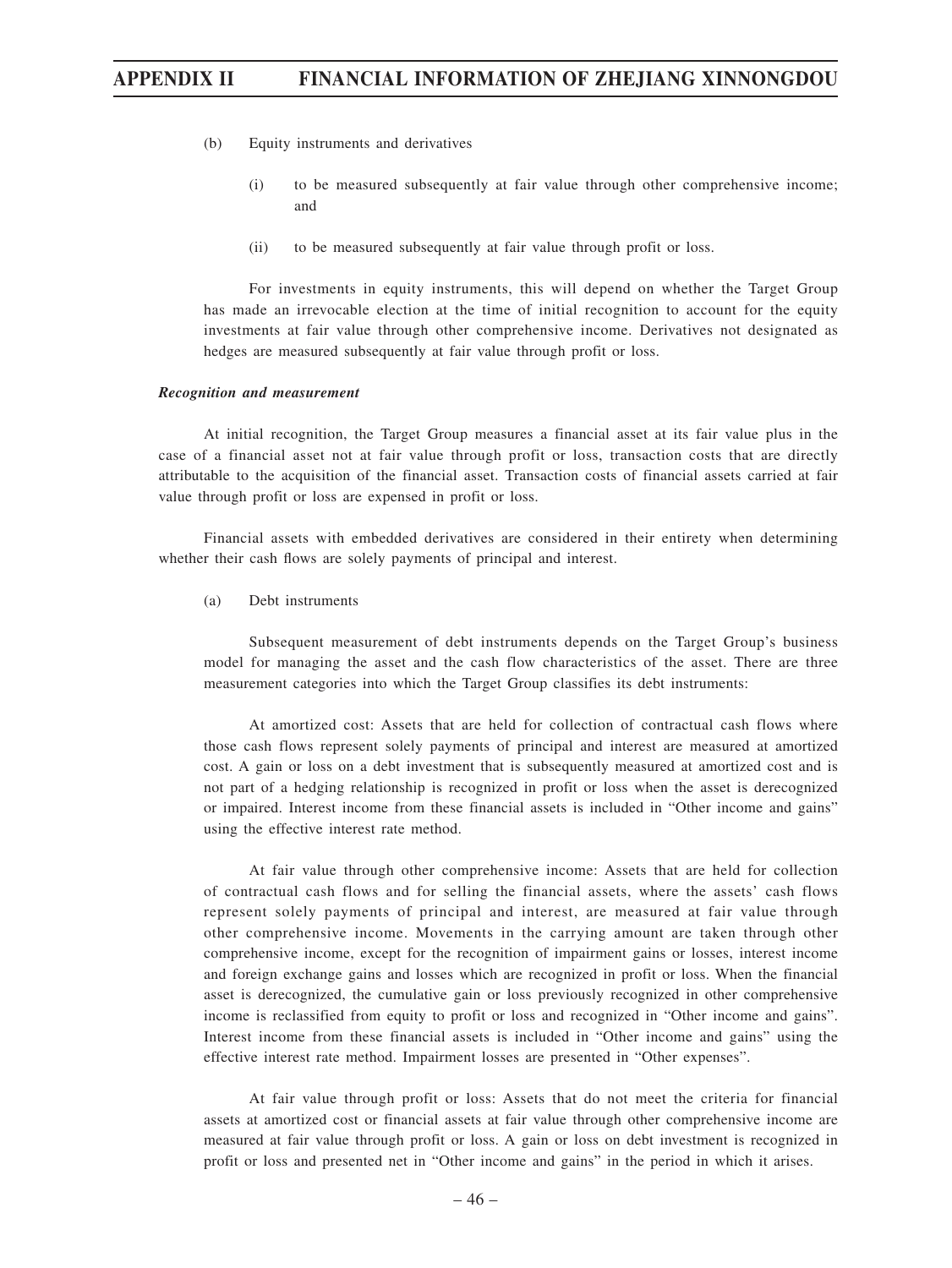#### **(b) Equity instruments**

The Target Group subsequently measures all equity investments at fair value. Where the Target Group's management has elected to present fair value gains and losses on equity investments in other comprehensive income, there is no subsequent reclassification of fair value gains and losses to profit or loss. Dividends from such investments continue to be recognized in "Other income and gains" when the Target Group's right to receive payments is established.

Changes in the fair value of financial assets at fair value through profit or loss are recognized in "Other income and gains" as applicable.

#### *Impairment of financial assets*

The Target Group assesses on a forward looking basis the expected credit losses associated with its debt instrument carried at amortized cost and financial assets at fair value through other comprehensive income. The impairment methodology applied depends on whether there has been a significant increase in credit risk.

For trade receivables, the Target Group applies the simplified approach permitted by IFRS 9, which requires expected lifetime losses to be recognized from initial recognition of the receivables.

Impairment of other receivables is measured as either 12-month expected credit losses or lifetime expected credit losses, depending on whether there has been a significant increase in credit risk since initial recognition. If a significant increase in credit risk of a receivable has occurred since initial recognition, then impairment is measured as lifetime expected credit losses.

#### *Derecognition of financial assets*

The Target Group derecognizes a financial asset, if the part being considered for derecognition meets one of the following conditions: (i) the contractual rights to receive the cash flows from the financial asset expire; or (ii) the contractual rights to receive the cash flows of the financial asset have been transferred, the Target Group transfers substantially all the risks and rewards of ownership of the financial asset; or (iii) the Target Group retains the contractual rights to receive the cash flows of the financial asset, but assumes a contractual obligation to pay the cash flows to the eventual recipient in an agreement that meets all the conditions of derecognition of transfer of cash flows ("pass-through" requirements) and transfers substantially all the risks and rewards of ownership of the financial asset.

Where a transfer of a financial asset in its entirety meets the criteria for derecognition, the difference between the two amounts below is recognized in profit or loss:

- i. the carrying amount of the financial asset transferred; and
- ii. the sum of the consideration received from the transfer and any cumulative gain or loss that has been recognized directly in equity.

If the Target Group neither transfers nor retains substantially all the risks and rewards of ownership and continues to control the transferred asset, the Target Group continues to recognize the asset to the extent of its continuing involvement and recognizes an associated liability.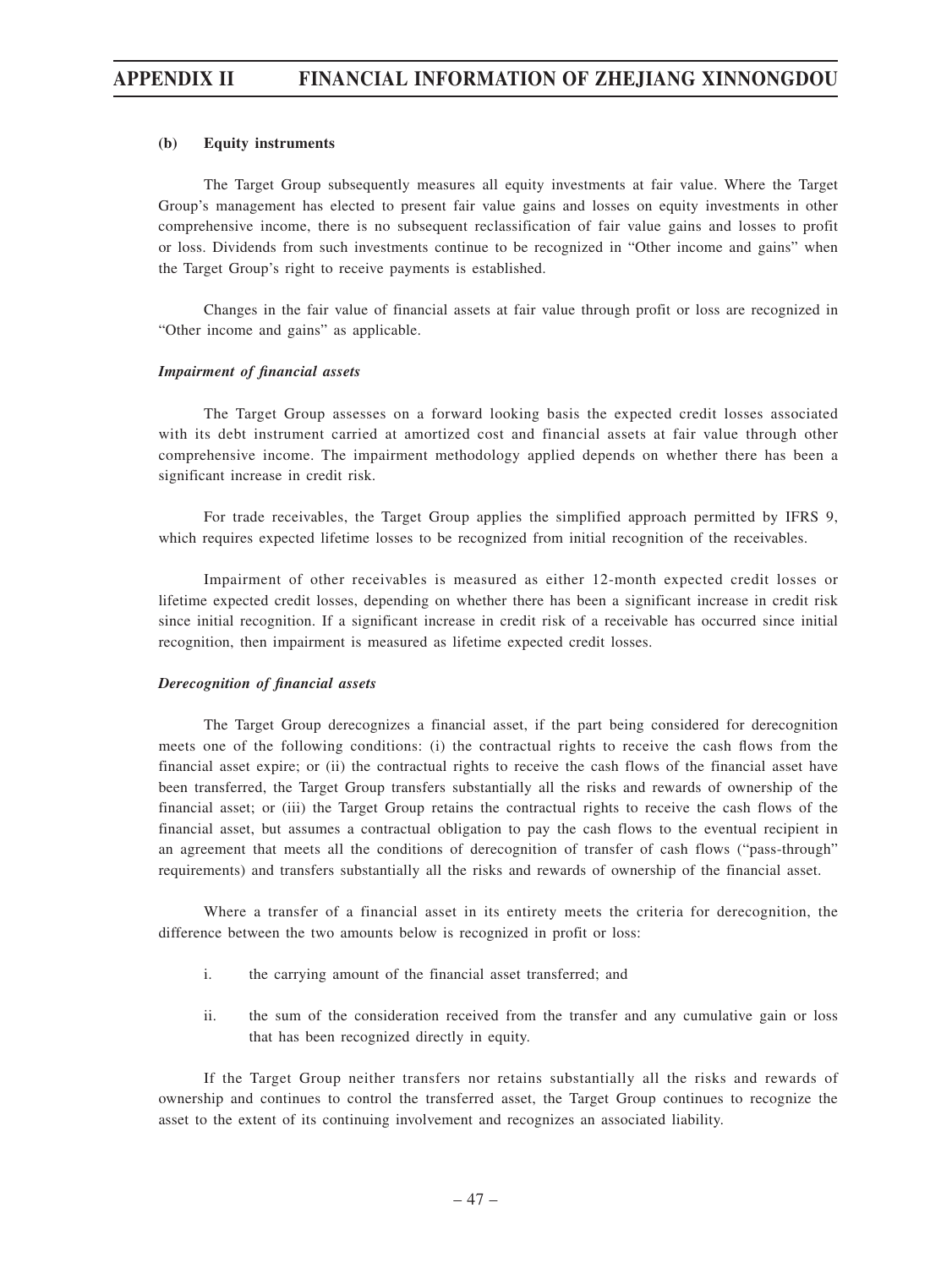#### **Financial liabilities**

#### *Initial recognition and measurement*

Financial liabilities are classified, at initial recognition, as financial liabilities at fair value through profit or loss and financial liabilities measured at amortized cost, as appropriate.

All financial liabilities are recognized initially at fair value and in the case of loans and borrowings, net of directly attributable transaction costs.

The Target Group's financial liabilities include trade and other payables, interest-bearing bank borrowings and other non-current liabilities.

#### *Subsequent measurement*

The subsequent measurement of financial liabilities depends on their classification as follows:

#### *Financial liabilities at fair value through profit or loss*

Financial liabilities at fair value through profit or loss include financial liabilities designated upon initial recognition as at fair value through profit or loss.

Unless the treatment of the effects of changes in the liability's credit risk would create or enlarge an accounting mismatch in profit or loss, an entity shall present a gain or loss on a financial liability that is designated as at fair value through profit or loss as follows:

- (a) The amount of change in the fair value of the financial liability that is attributable to changes in the credit risk of that liability shall be presented in other comprehensive income; and
- (b) The remaining amount of change in the fair value of the liability shall be presented in profit or loss.

If the above requirements would create or enlarge an accounting mismatch in profit or loss, an entity shall present all gains or losses on that liability (including the effects of changes in the credit risk of that liability) in profit or loss.

#### **Inventories**

Inventories are stated at the lower of cost and net realisable value. Cost is determined on the first-in, first-out basis and in the case of work in progress and finished goods, comprises direct materials, direct labour and an appropriate proportion of overheads. Net realisable value is based on estimated selling prices less any estimated costs to be incurred to completion and disposal.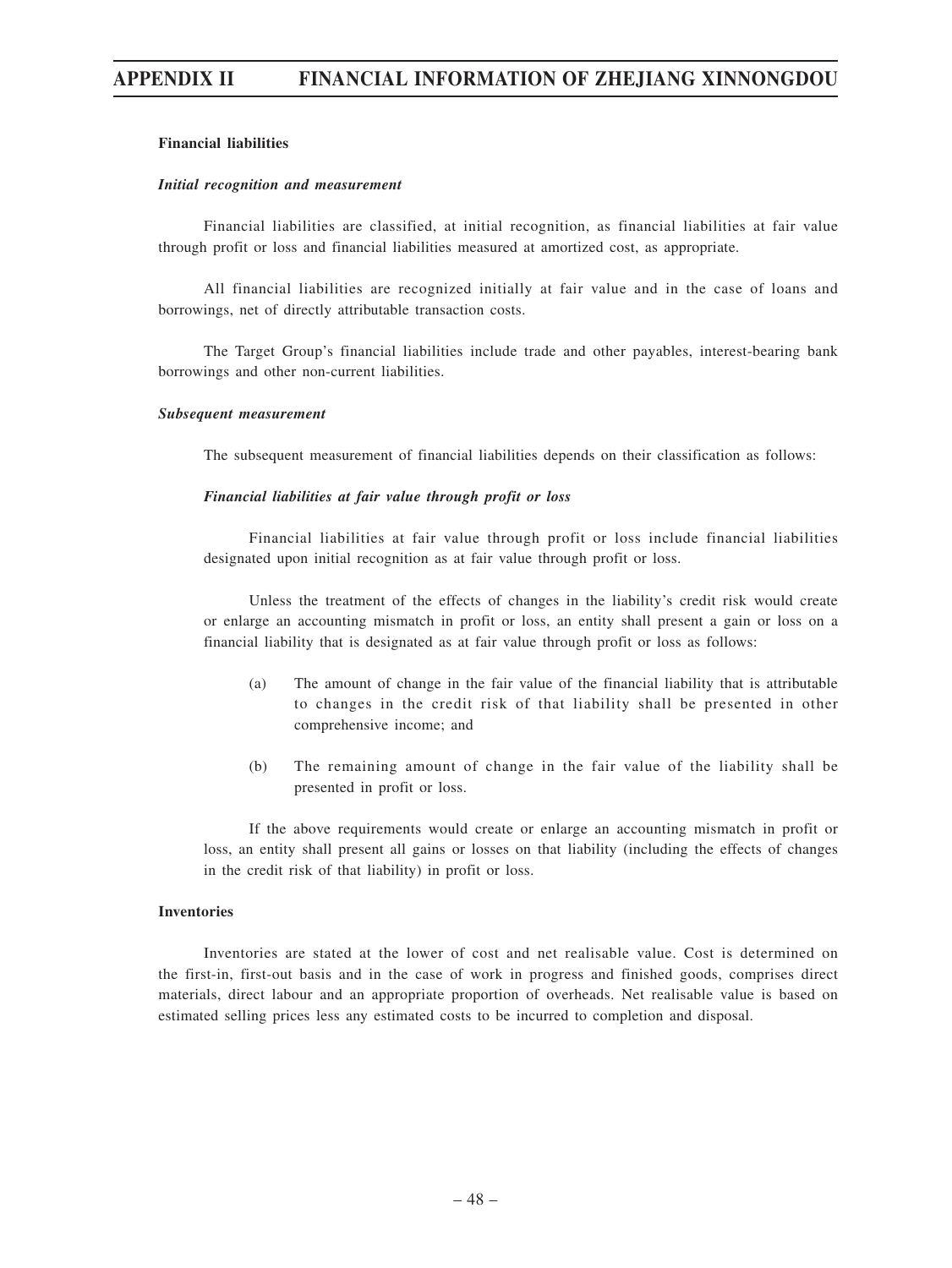#### **Cash and cash equivalents**

For the purpose of the consolidated statement of cash flows, cash and cash equivalents comprise cash on hand and demand deposits, and short term highly liquid investments that are readily convertible into known amounts of cash, are subject to an insignificant risk of changes in value, and have a short maturity of generally within three months when acquired, less bank overdrafts which are repayable on demand and form an integral part of the Target Group's cash management.

For the purpose of the consolidated statement of financial position, cash and cash equivalents comprise cash on hand and at banks, including term deposits, and assets similar in nature to cash, which are not restricted as to use.

#### **Provisions**

A provision is recognised when a present obligation (legal or constructive) has arisen as a result of a past event and it is probable that a future outflow of resources will be required to settle the obligation, provided that a reliable estimate can be made of the amount of the obligation.

When the effect of discounting is material, the amount recognised for a provision is the present value at the end of the reporting period of the future expenditures expected to be required to settle the obligation. The increase in the discounted present value amount arising from the passage of time is included in finance costs in profit or loss.

#### **Income tax**

Income tax comprises current and deferred tax. Income tax relating to items recognised outside profit or loss is recognised outside profit or loss, either in other comprehensive income or directly in equity.

Current tax assets and liabilities for the current and prior periods are measured at the amount expected to be recovered from or paid to the taxation authorities, based on tax rates (and tax laws) that have been enacted or substantively enacted by the end of the reporting period, taking into consideration interpretations and practices prevailing in the countries in which the Target Group operates.

Deferred tax is provided, using the liability method, on all temporary differences at the end of the reporting period between the tax bases of assets and liabilities and their carrying amounts for financial reporting purposes.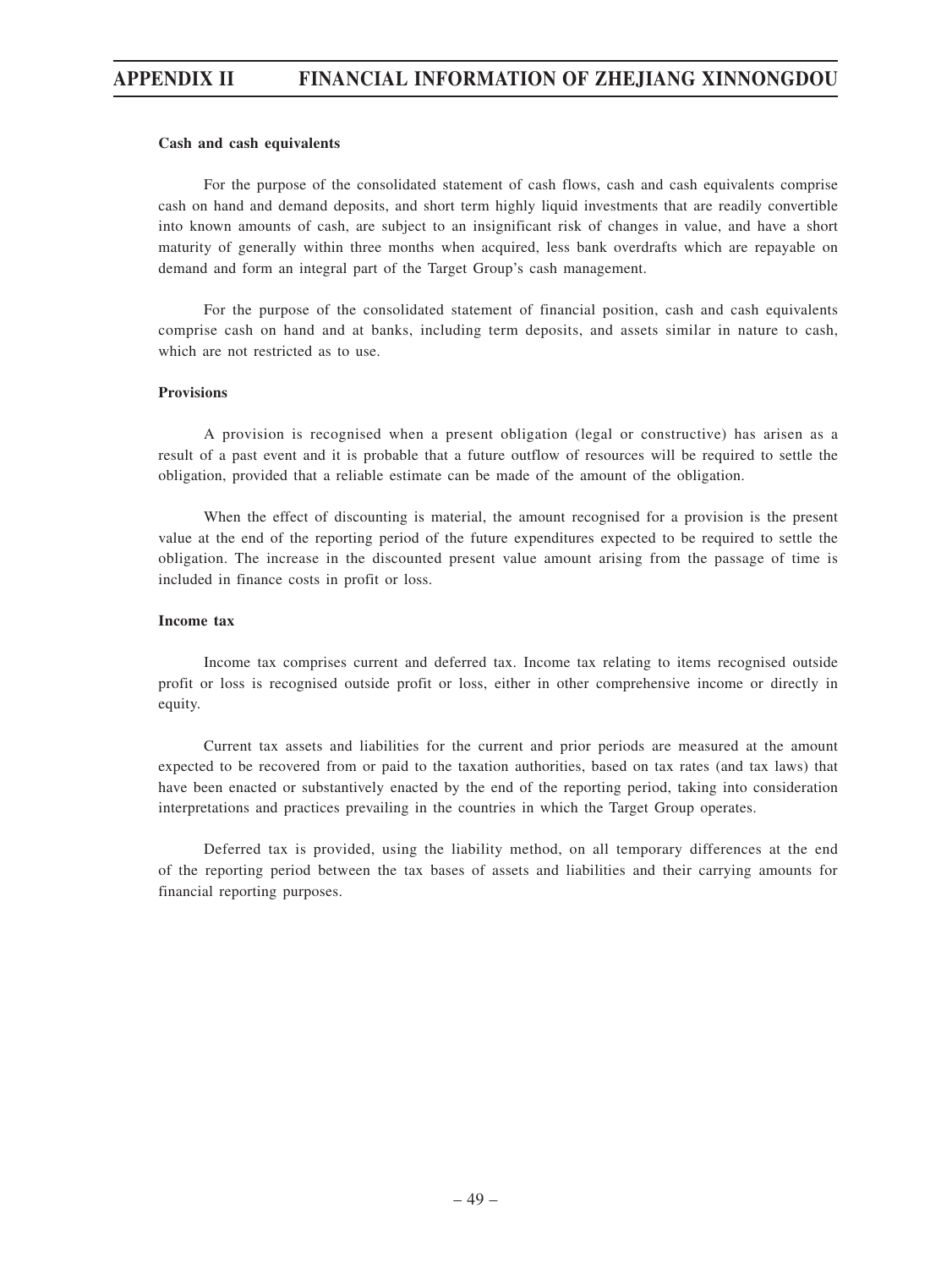Deferred tax liabilities are recognised for all taxable temporary differences, except:

- when the deferred tax liability arises from the initial recognition of goodwill or an asset or liability in a transaction that is not a business combination and, at the time of the transaction, affects neither the accounting profit nor taxable profit or loss; and
- in respect of taxable temporary differences associated with investments in subsidiaries and associates, when the timing of the reversal of the temporary differences can be controlled and it is probable that the temporary differences will not reverse in the foreseeable future.

Deferred tax assets are recognised for all deductible temporary differences, the carryforward of unused tax credits and any unused tax losses. Deferred tax assets are recognised to the extent that it is probable that taxable profit will be available against which the deductible temporary differences, the carryforward of unused tax credits and unused tax losses can be utilised, except:

- when the deferred tax asset relating to the deductible temporary differences arises from the initial recognition of an asset or liability in a transaction that is not a business combination and, at the time of the transaction, affects neither the accounting profit nor taxable profit or loss; and
- in respect of deductible temporary differences associated with investments in subsidiaries and associates, deferred tax assets are only recognised to the extent that it is probable that the temporary differences will reverse in the foreseeable future and taxable profit will be available against which the temporary differences can be utilised.

The carrying amount of deferred tax assets is reviewed at the end of each reporting period and reduced to the extent that it is no longer probable that sufficient taxable profit will be available to allow all or part of the deferred tax asset to be utilised. Unrecognised deferred tax assets are reassessed at the end of each reporting period and are recognised to the extent that it has become probable that sufficient taxable profit will be available to allow all or part of the deferred tax asset to be recovered.

Deferred tax assets and liabilities are measured at the tax rates that are expected to apply to the period when the asset is realised or the liability is settled, based on tax rates (and tax laws) that have been enacted or substantively enacted by the end of the reporting period.

Deferred tax assets and deferred tax liabilities are offset if a legally enforceable right exists to set off current tax assets against current tax liabilities and the deferred taxes relate to the same taxable entity and the same taxation authority.

#### **Government grants**

When the grant relates to an expense item, it is recognised as income on a systematic basis over the periods that the costs, which it is intended to compensate, are expensed.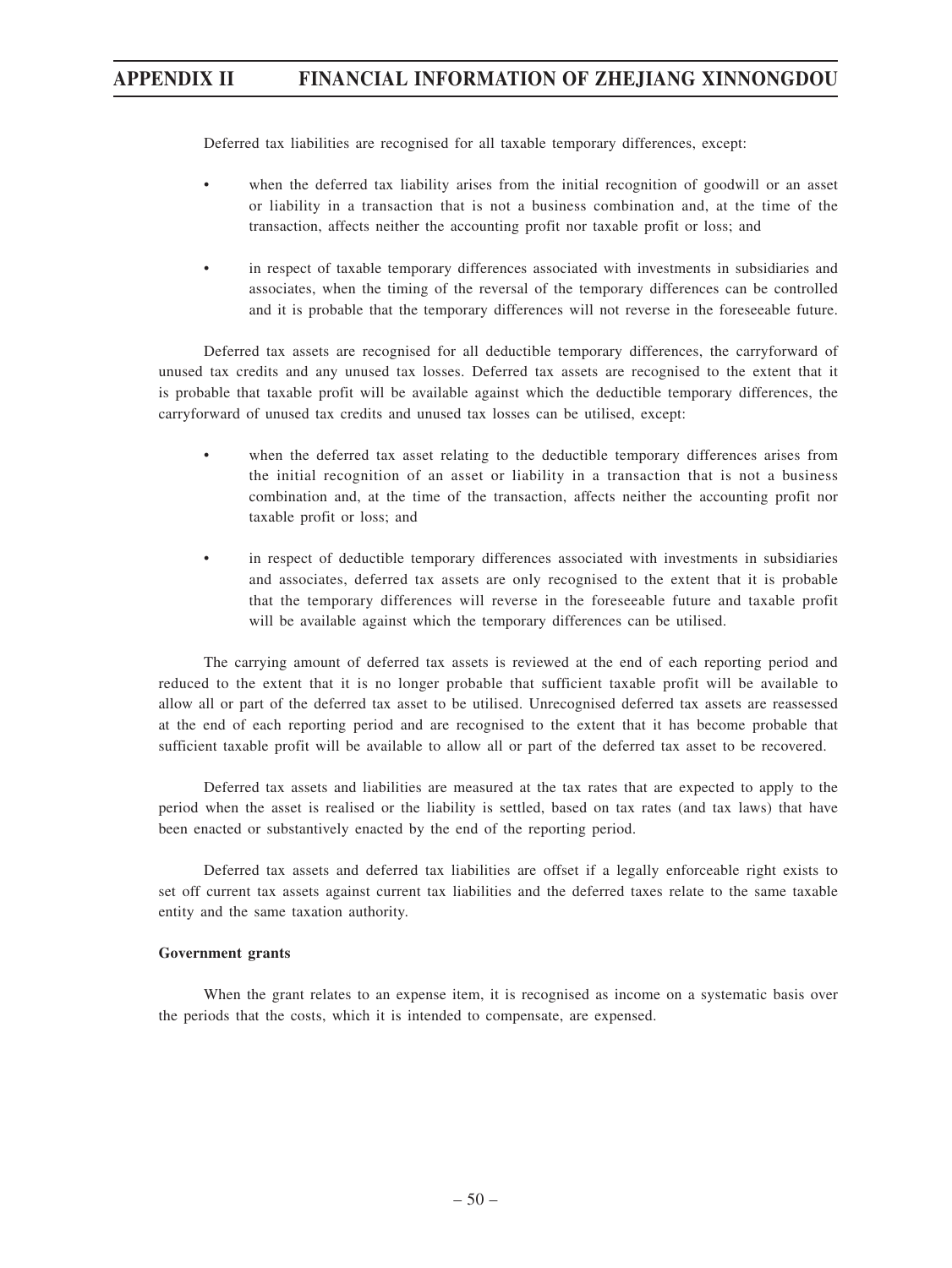#### **Revenue recognition**

Revenue is measured based on the fair value of the consideration specified in a contract with a customer and excludes amounts collected on behalf of third parties. The Target Group recognizes revenue when the specific criteria have been met for the following activities:

- (a) from the sale of goods, when control of the asset is transferred to the customer, the customer has full discretion over the products, and there is no unfulfilled obligation that could affect the customer's acceptance of the products; the Target Group does not expect to have any contracts where the period between the transfer of the promised goods to the customer and payment by the customer exceeds one year. As a consequence, the Target Group does not adjust any of the transaction prices for the time value of money;
- (b) income from management service is recognized when the management service is completed and the services are delivered to a customer; the Target Group does not expect to have any contracts where the period between the transfer of the promised services to the customer and payment by the customer exceeds one year. As a consequence, the Target Group does not adjust any of the transaction prices for the time value of money;
- (c) rental income, on a time proportion basis over the lease terms;
- (d) interest income, on an accrual basis using the effective interest method by applying the rate that exactly discounts the estimated future cash receipts over the expected life of the financial instrument or a shorter period, when appropriate, to the net carrying amount of the financial asset; and
- (e) dividend income, when the shareholders' right to receive payment has been established.

#### **Borrowing costs**

Borrowing costs directly attributable to the acquisition, construction or production of qualifying assets, i.e., assets that necessarily take a substantial period of time to get ready for their intended use or sale, are capitalised as part of the cost of those assets. The capitalisation of such borrowing costs ceases when the assets are substantially ready for their intended use or sale. Investment income earned on the temporary investment of specific borrowings pending their expenditure on qualifying assets is deducted from the borrowing costs capitalised. All other borrowing costs are expensed in the period in which they are incurred. Borrowing costs consist of interest and other costs that an entity incurs in connection with the borrowing of funds.

#### **Dividends**

Dividends are recognised as a liability when they are approved by the shareholders in a general meeting.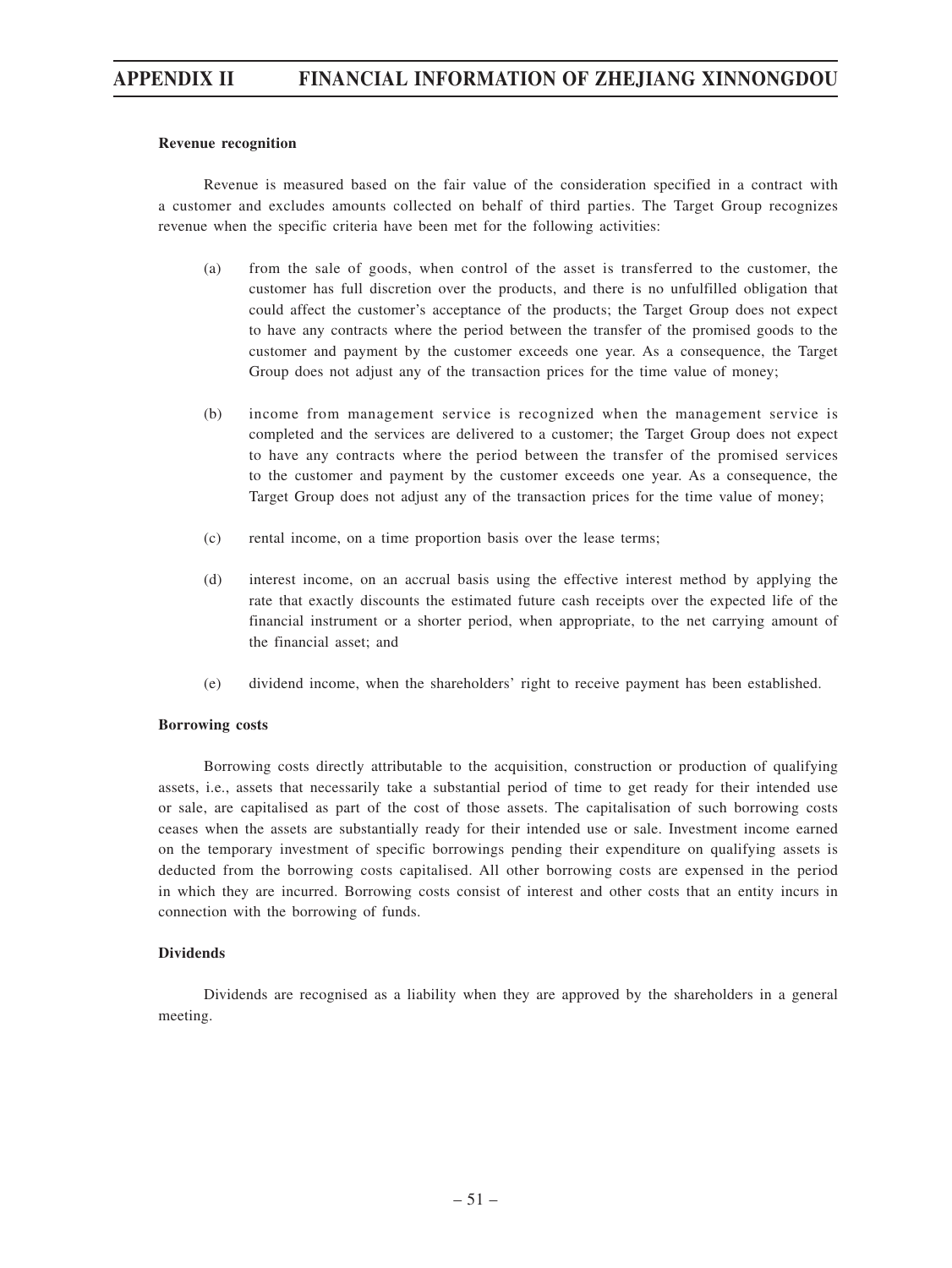#### **Employee benefits**

#### *Social pension plans*

The Target Group has the social pension plans for its employees arranged by local government labour and security authorities. The Target Group makes contributions on a monthly basis to the social pension plans. The contributions are charged to profit or loss as they become payable in accordance with the rules of the social pension plans. Under the plans, the Target Group has no further obligations beyond the contributions made.

#### *Housing fund and other social insurances*

The Target Group has participated in defined social security contribution schemes for its employees pursuant to the relevant laws and regulations of the PRC. These include a housing fund, basic medical insurance, unemployment insurance, injury insurance and maternity insurance. The Target Group makes monthly contributions to the housing fund and other social insurances. The contributions are charged to profit or loss on an accrual basis. The Target Group has no further obligations beyond the contributions made.

### **4. SIGNIFICANT ACCOUNTING JUDGEMENTS AND ESTIMATES**

The preparation of the Historical Financial Information requires management to make judgments, estimates and assumptions that affect the reported amounts of revenues, expenses, assets and liabilities, and their accompanying disclosures, and the disclosure of contingent liabilities. Uncertainty about these assumptions and estimates could result in outcomes that could require a material adjustment to the carrying amounts of the assets or liabilities affected in the future.

#### **Estimation uncertainty**

The key assumptions concerning the future and other key sources of estimation uncertainty at the end of the reporting period, that have a significant risk of causing a material adjustment to the carrying amounts of assets and liabilities within the next financial year, are described below.

#### *Estimation on the fair value of investment properties*

Investment properties, including completed investment properties, were revalued at each reporting date based on the appraised market value provided by independent professional valuers. Such valuations were based on certain assumptions, which are subject to uncertainty and might materially differ from the actual results. In making the estimation, the Target Group considers information from current prices in an active market for similar properties and uses assumptions that are mainly based on market conditions existing at each reporting date.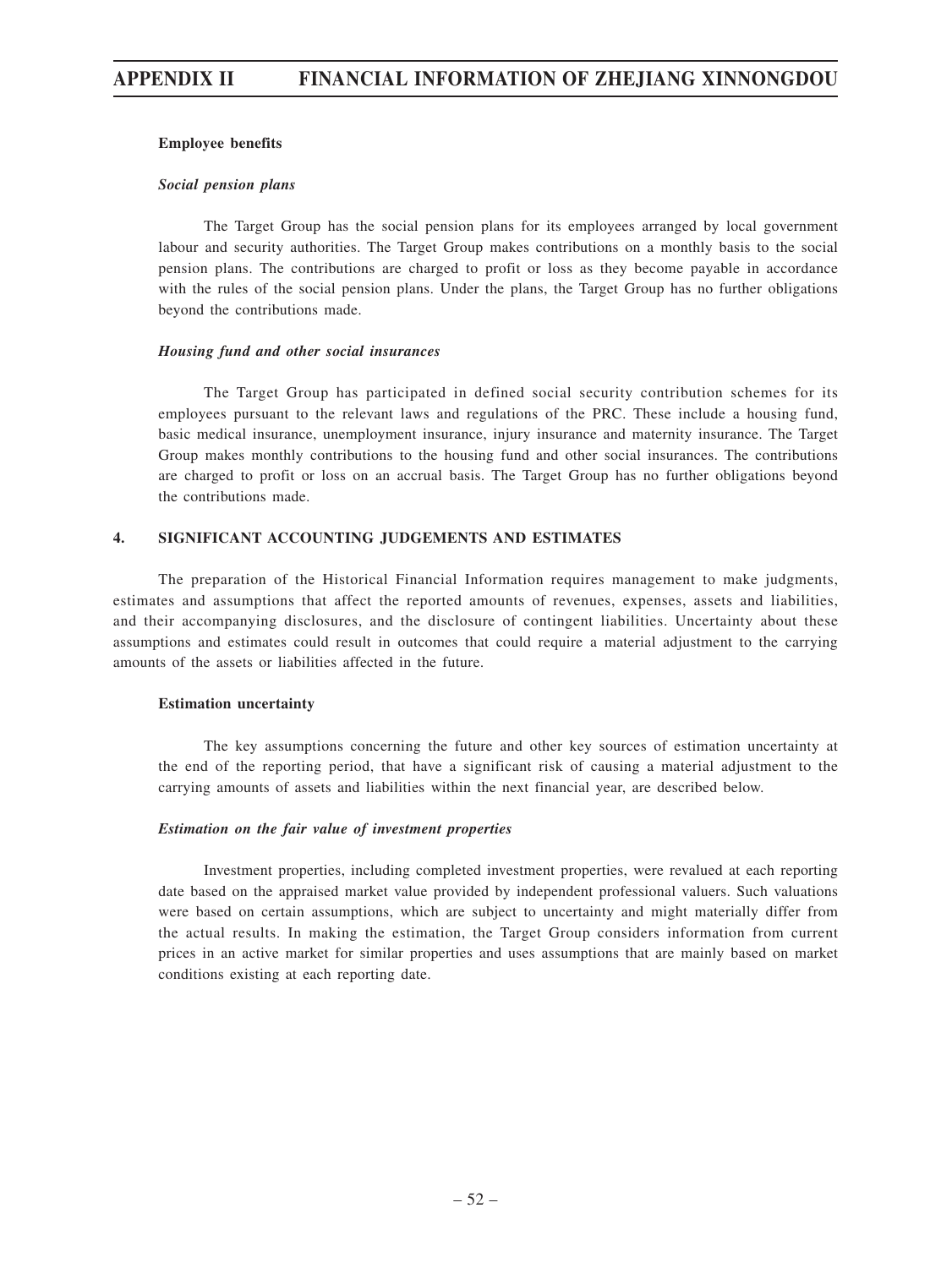#### *PRC land appreciation tax ("LAT")*

The Target Group is subject to LAT in the PRC. The provision for LAT is based on management's best estimates according to the understanding of the requirements set forth in the relevant PRC tax laws and regulations. The actual LAT liabilities are subject to the determination by the tax authorities upon the completion of the property development projects. The Target Group has not finalised its LAT calculation and payments with the tax authorities for certain of its property development projects. When the final outcome is determined, it may be different from the amounts that were initially recorded, and any differences will affect the current income tax expense and LAT provision in the period in which LAT is ascertained.

#### *Deferred tax assets*

Deferred tax assets are recognised for all deductible temporary differences and unused tax losses to the extent that it is probable that taxable profit will be available against which the losses can be utilised. Significant management judgement is required to determine the amount of deferred tax assets that can be recognised, based upon the likely timing and level of future taxable profits together with future tax planning strategies.

#### *Impairment of non-financial assets (other than goodwill)*

The Target Group assesses whether there are any indicators of impairment for all non-financial assets at the end of each reporting period. Non-financial assets are tested for impairment when there are indicators that the carrying amounts may not be recoverable. An impairment exists when the carrying value of an asset or a cash-generating unit exceeds its recoverable amount, which is the higher of its fair value less costs to sell and its value in use. The calculation of the fair value less costs to sell is based on available data from binding sales transactions in an arm's length transaction of similar assets or observable market prices less incremental costs for disposing of the asset. When value in use calculations are undertaken, management must estimate the expected future cash flows from the asset or cash-generating unit and choose a suitable discount rate in order to calculate the present value of those cash flows.

#### **5. REVENUE, OTHER INCOME AND GAINS AND SEGMENT INFORMATION**

Other than revenue analysis, management reviews profit or loss for the year/period of the Target Group as a whole to make decision about performance assessment and resource allocation. The operation of the Target Group constitutes one single operating segment under IFRS8 "Operating Segments" and accordingly, no separate segment information is prepared. No segment assets and liabilities are presented as management does not regularly review segment assets and liabilities.

#### **Geographical information**

All of the Target Group's revenue is generated in the PRC and all of its assets are located in the PRC. Accordingly, no geographical information is presented.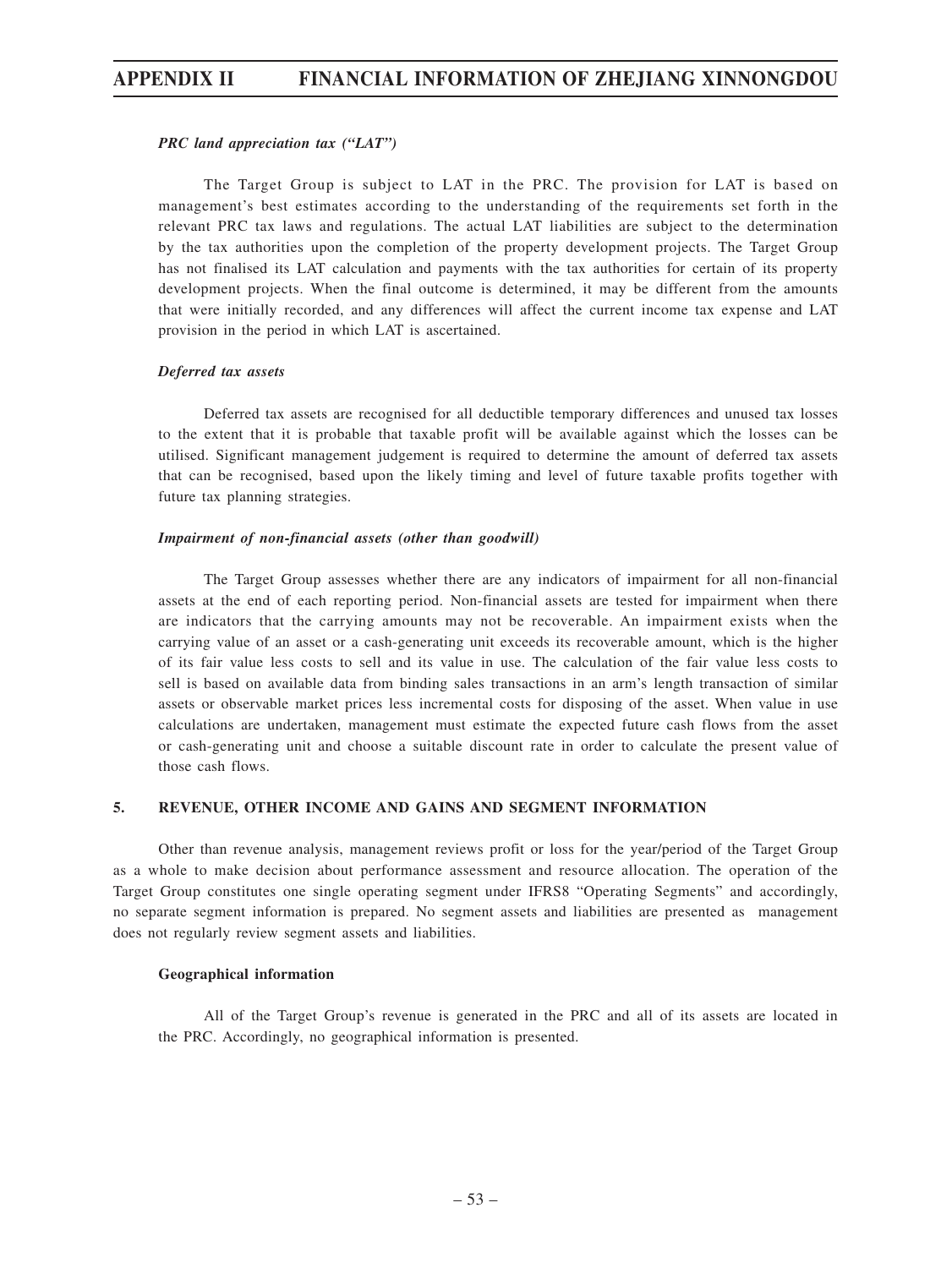#### **Information about a major customer**

No revenue amounted to 10% or more of the Target Group's revenue was derived from sales to a single customer or a group of customers under common control in the Relevant Periods.

Revenue is recognized at a point in time when control of the goods or services is transferred to the customer, generally upon receipt of the goods or services, at an amount that reflects the consideration to which the Target Group expects to be entitled in exchange for those goods or services.

An analysis of the Target Group's revenue, other income and gains is as follows:

|                        |         |                        |                | Six months ended         |                |  |
|------------------------|---------|------------------------|----------------|--------------------------|----------------|--|
|                        |         | Year ended 31 December |                | 30 June                  |                |  |
|                        | 2015    | 2016                   | 2017           | 2017                     | 2018           |  |
|                        | RMB'000 | <b>RMB'000</b>         | <b>RMB'000</b> | <b>RMB'000</b>           | RMB'000        |  |
|                        |         |                        |                | (Unaudited)              |                |  |
| <b>Revenue</b>         |         |                        |                |                          |                |  |
| Sales of goods         | 49,656  | 46,675                 | 66,462         | 15,581                   | 27,135         |  |
| Rental income          | 56,620  | 65,846                 | 76,878         | 28,112                   | 57,638         |  |
| Management fee         | 22,125  | 24,428                 | 25,734         | 10,369                   | 10,087         |  |
|                        | 128,401 | 136,949                | 169,074        | 54,062                   | 94,860         |  |
|                        |         | Year ended 31 December |                | Six months ended 30 June |                |  |
|                        | 2015    | 2016                   | 2017           | 2017                     | 2018           |  |
|                        | RMB'000 | RMB'000                | <b>RMB'000</b> | <b>RMB'000</b>           | <b>RMB'000</b> |  |
|                        |         |                        |                | (Unaudited)              |                |  |
| Other income           |         |                        |                |                          |                |  |
| Disposal of investment |         |                        |                |                          |                |  |
| properties             | 4,293   | 249,287                | 270,020        | 78,469                   | 116,355        |  |
| Interest income        | 2,687   | 4,100                  | 6,464          | 3,048                    | 3,326          |  |
| Others                 | 1,356   | 633                    | 2,007          | 960                      | 987            |  |
|                        | 8,336   | 254,020                | 278,491        | 82,477                   | 120,668        |  |
| Gains                  |         |                        |                |                          |                |  |
| Government grants      | 18,612  | 2,407                  | 2,099          | 1,471                    | 1,230          |  |
| Gain on disposal of    |         |                        |                |                          |                |  |
| a subsidiary           |         |                        | 4,428          | 4,428                    |                |  |
|                        | 18,612  | 2,407                  | 6,527          | 5,899                    | 1,230          |  |
|                        |         |                        |                |                          |                |  |
|                        | 155,349 | 393,376                | 454,092        | 142,438                  | 216,758        |  |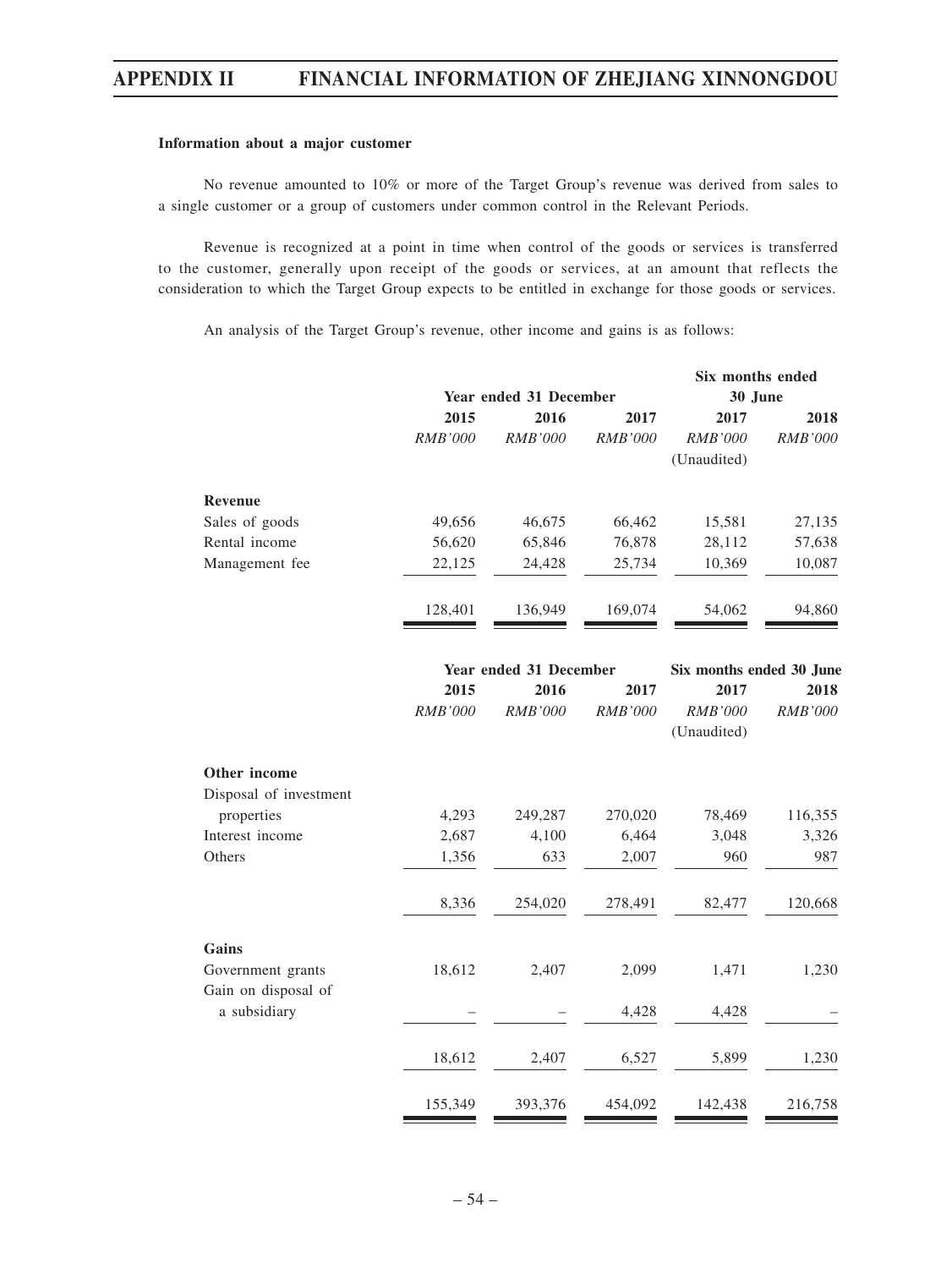## **6. FINANCE COSTS**

An analysis of finance costs from continuing operations is as follows:

|                            |                               |                |                | Six months ended |                |
|----------------------------|-------------------------------|----------------|----------------|------------------|----------------|
|                            | <b>Year ended 31 December</b> |                |                | 30 June          |                |
|                            | 2015                          | 2016           | 2017           | 2017             | 2018           |
|                            | <i>RMB'000</i>                | <i>RMB'000</i> | <i>RMB'000</i> | <i>RMB'000</i>   | <i>RMB'000</i> |
|                            |                               |                |                | (Unaudited)      |                |
| Interest on bank loans and |                               |                |                |                  |                |
| other borrowings           | 122,053                       | 153,370        | 171,649        | 119,469          | 60,973         |
| Less: Interest capitalised | (33, 426)                     | (79, 856)      | (52, 396)      | (60,079)         | (6,521)        |
| Finance costs              | 88,627                        | 73,514         | 119,253        | 59,390           | 54,452         |

## **7. PROFIT BEFORE TAX**

The Target Group's profit before tax is arrived at after charging/(crediting):

|                                  |                               |                |                | Six months ended |                |  |
|----------------------------------|-------------------------------|----------------|----------------|------------------|----------------|--|
|                                  | <b>Year ended 31 December</b> |                |                | 30 June          |                |  |
|                                  | 2015                          | 2016           | 2017           | 2017             | 2018           |  |
|                                  | RMB'000                       | <b>RMB'000</b> | <b>RMB'000</b> | <b>RMB'000</b>   | <b>RMB'000</b> |  |
|                                  |                               |                |                | (Unaudited)      |                |  |
| Cost of sales of goods           | 35,031                        | 18,713         | 32,150         | 8,943            | 8,591          |  |
| Cost of rental income            | 17,107                        | 20,597         | 23,939         | 7,993            | 16,731         |  |
| Cost of management service       |                               |                |                |                  |                |  |
| provided                         | 1,958                         | 2,694          | 4,409          | 364              | 196            |  |
|                                  |                               |                |                |                  |                |  |
| Total cost of sales              | 54,096                        | 42,004         | 60,498         | 17,300           | 25,518         |  |
| Auditors' remuneration           | 238                           | 850            | 544            | 83               | 133            |  |
|                                  |                               |                |                |                  |                |  |
| Employee benefit expenses        | 52,389                        | 55,116         | 57,753         | 30,119           |                |  |
| - Wages, salaries and allowances |                               |                |                |                  | 30,453         |  |
| - Social insurance               | 11,000                        | 11,094         | 11,127         | 6,806            | 7,050          |  |
| - Welfare and other expenses     | 3,233                         | 3,279          | 4,954          | 2,804            | 3,131          |  |
| Interest expense                 | 88,627                        | 73,514         | 119,253        | 59,390           | 54,452         |  |
| Changes in fair value of         |                               |                |                |                  |                |  |
| investment properties            | (171, 315)                    | (20,092)       | (9,241)        | 51               | (48, 155)      |  |
| Gain on disposal of a subsidiary |                               |                | 4,428          | 4,428            |                |  |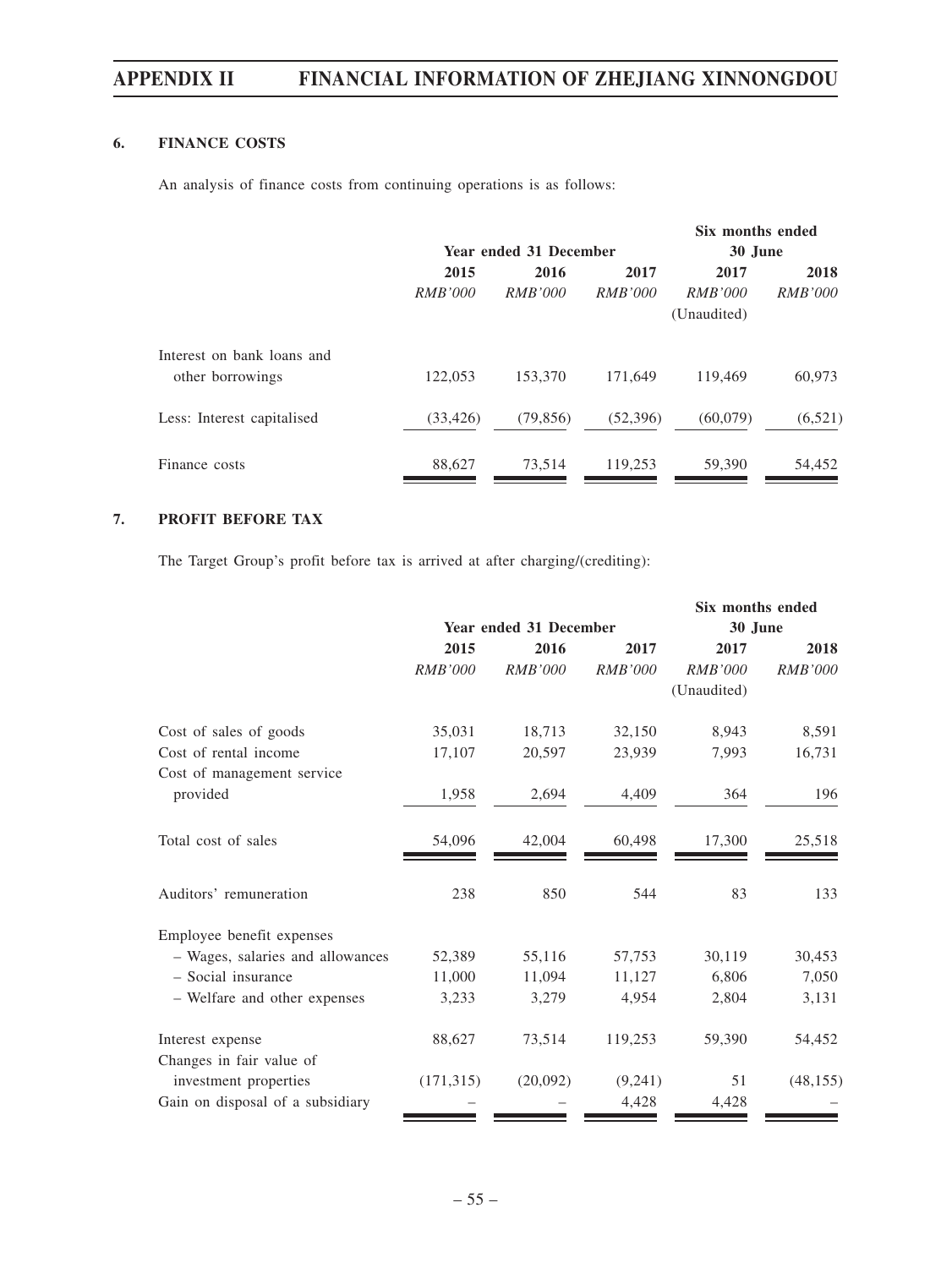## **8. DIRECTORS' AND CHIEF EXECUTIVE'S REMUNERATION**

The remuneration of each of the Target Company's directors is set out below:

|                              |                      |                        |                | Six months ended |                |
|------------------------------|----------------------|------------------------|----------------|------------------|----------------|
|                              |                      | Year ended 31 December |                | 30 June          |                |
|                              | 2015<br>2016<br>2017 |                        |                | 2017             | 2018           |
|                              | <i>RMB'000</i>       | <i>RMB'000</i>         | <i>RMB'000</i> | <i>RMB'000</i>   | <i>RMB'000</i> |
|                              |                      |                        |                | (Unaudited)      |                |
| Fees                         |                      |                        |                |                  |                |
| Other emoluments:            |                      |                        |                |                  |                |
| Salaries, allowances and     |                      |                        |                |                  |                |
| benefits in kind             | 346                  | 432                    | 432            | 216              | 215            |
| Performance related bonuses  | 444                  | 504                    | 902            |                  |                |
| Pension scheme contributions | 102                  | 102                    | 108            | 54               | 46             |
|                              | 892                  | 1,038                  | 1,442          | 270              | 261            |

Year ended 31 December 2015:

|                      | Salaries,<br>allowances<br>and benefits<br><i>RMB'000</i> | Performance<br>in kind related bonus contributions<br><i>RMB'000</i> | <b>Pension</b><br>scheme<br><i>RMB'000</i> | <b>Total</b><br><i>RMB'000</i> |
|----------------------|-----------------------------------------------------------|----------------------------------------------------------------------|--------------------------------------------|--------------------------------|
| Executive directors: |                                                           |                                                                      |                                            |                                |
| Mr. Fang Wei         | 176                                                       | 226                                                                  | 48                                         | 450                            |
| Mr. Xu Luping        | 154                                                       | 197                                                                  | 50                                         | 401                            |
| Mr. Li Liyu*         | 16                                                        | 21                                                                   | $\overline{4}$                             | 41                             |
|                      | 346                                                       | 444                                                                  | 102                                        | 892                            |

Year ended 31 December 2016:

|                      | Salaries,<br>allowances<br>and benefits<br><i>RMB'000</i> | Performance<br>in kind related bonus contributions<br><i>RMB'000</i> | <b>Pension</b><br>scheme<br><i>RMB'000</i> | <b>Total</b><br><i>RMB'000</i> |
|----------------------|-----------------------------------------------------------|----------------------------------------------------------------------|--------------------------------------------|--------------------------------|
| Executive directors: |                                                           |                                                                      |                                            |                                |
| Mr. Li Liyu*         | 240                                                       | 280                                                                  | 53                                         | 573                            |
| Mr. Xu Luping        | 192                                                       | 224                                                                  | 49                                         | 465                            |
|                      | 432                                                       | 504                                                                  | 102                                        | 1,038                          |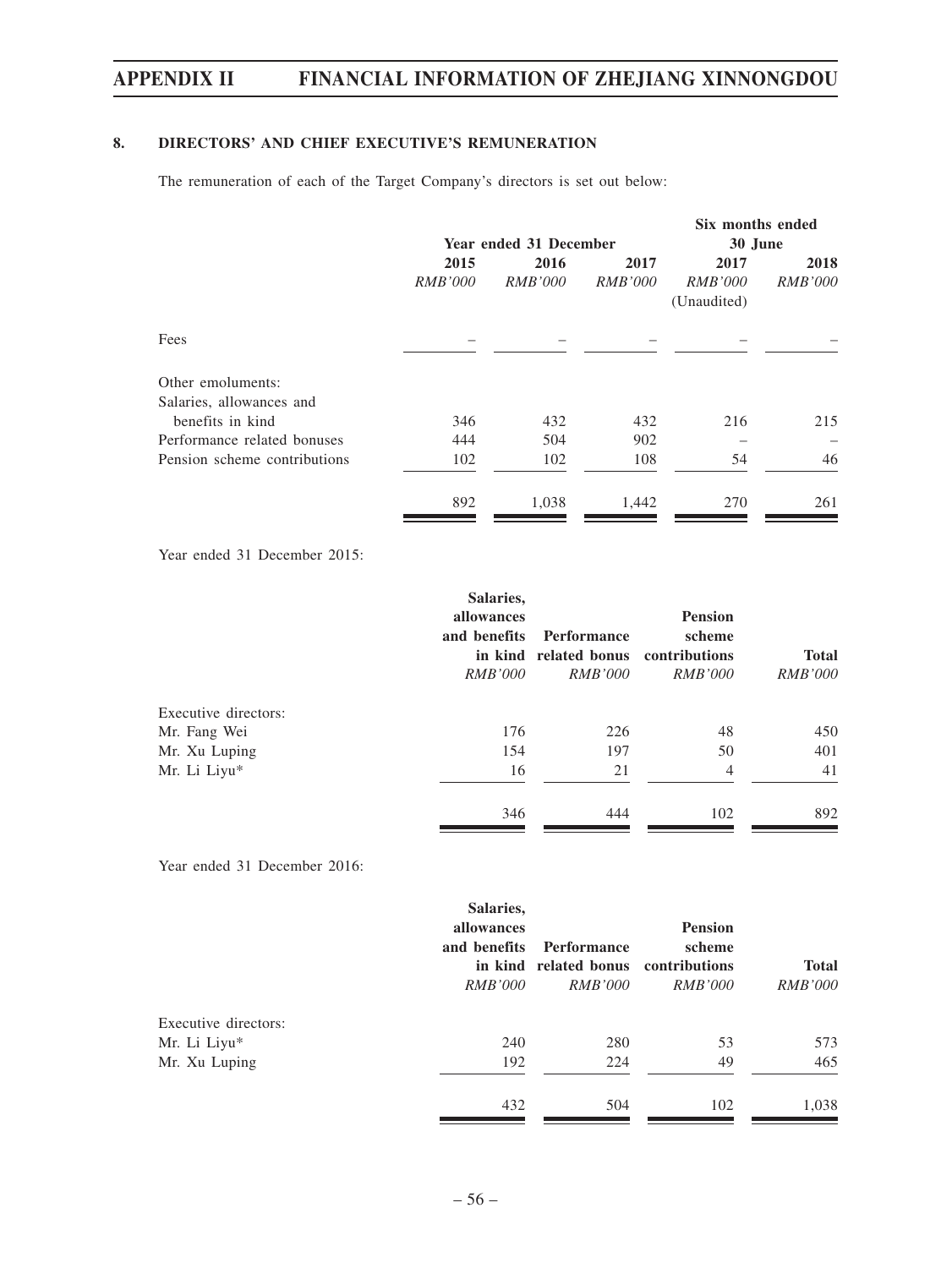Year ended 31 December 2017:

|                      | Salaries,<br>allowances<br>and benefits<br><i>RMB'000</i> | <b>Performance</b><br>in kind related bonus contributions<br><i>RMB'000</i> | <b>Pension</b><br>scheme<br><i>RMB'000</i> | <b>Total</b><br><i>RMB'000</i> |
|----------------------|-----------------------------------------------------------|-----------------------------------------------------------------------------|--------------------------------------------|--------------------------------|
| Executive directors: |                                                           |                                                                             |                                            |                                |
| Mr. Li Liyu*         | 240                                                       | 501                                                                         | 54                                         | 795                            |
| Mr. Xu Luping        | 192                                                       | 401                                                                         | 54                                         | 647                            |
|                      | 432                                                       | 902                                                                         | 108                                        | 1,442                          |

Six months ended 30 June 2018:

|                      | Salaries,<br>allowances<br>and benefits<br><i>RMB'000</i> | Performance<br>in kind related bonus contributions<br><i>RMB'000</i> | <b>Pension</b><br>scheme<br><i>RMB'000</i> | <b>Total</b><br><i>RMB'000</i> |
|----------------------|-----------------------------------------------------------|----------------------------------------------------------------------|--------------------------------------------|--------------------------------|
| Executive directors: |                                                           |                                                                      |                                            |                                |
| Mr. Li Liyu*         | 96                                                        |                                                                      | 19                                         | 115                            |
| Mr. Xu Luping        | 100                                                       |                                                                      | 23                                         | 123                            |
| Mr. He Qihai**       | 19                                                        |                                                                      | 4                                          | 23                             |
|                      | 215                                                       |                                                                      | 46                                         | 261                            |

Six months ended 30 June 2017 (Unaudited):

|                      | Salaries,<br>allowances<br>and benefits<br><i>RMB'000</i> | Performance<br>in kind related bonus contributions<br><i>RMB'000</i> | <b>Pension</b><br>scheme<br><i>RMB'000</i> | <b>Total</b><br><i>RMB'000</i> |
|----------------------|-----------------------------------------------------------|----------------------------------------------------------------------|--------------------------------------------|--------------------------------|
| Executive directors: |                                                           |                                                                      |                                            |                                |
| Mr. Li Liyu*         | 120                                                       |                                                                      | 27                                         | 147                            |
| Mr. Xu Luping        | 96                                                        |                                                                      | 27                                         | 123                            |
|                      | 216                                                       |                                                                      | 54                                         | 270                            |

\* Mr. Li Liyu was appointed on 27 November 2015.

\*\* Mr. He Qihai was appointed on 28 May 2018.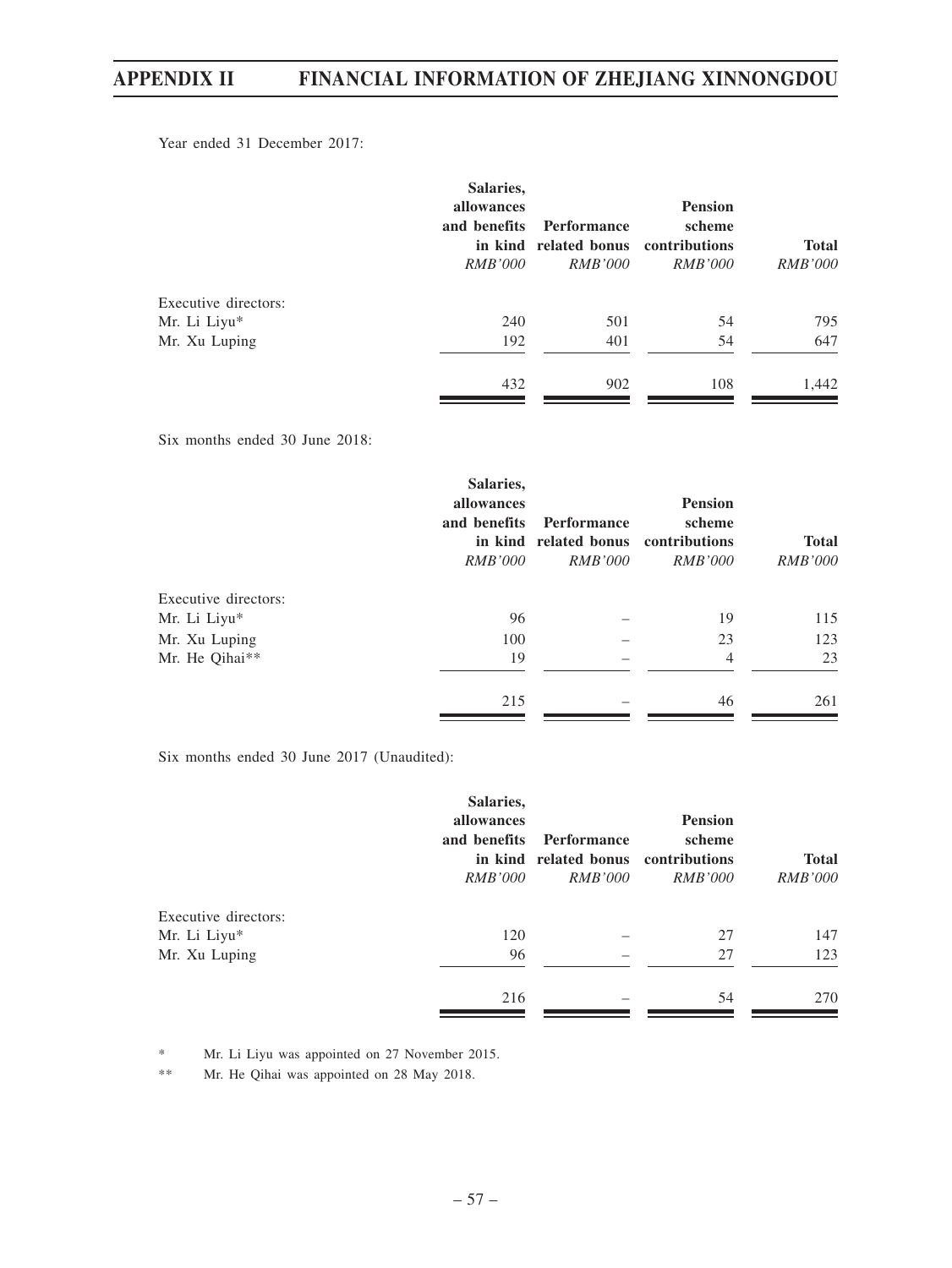## **9. FIVE HIGHEST PAID EMPLOYEES**

The five highest paid employees during the Relevant Periods and the six months ended 30 June 2017 included two directors, details of whose remuneration are set out in note 8 above. Details of the remuneration of the remaining three highest paid employees who are neither directors nor chief executive of the Target Company were as follows:

|                |                |                | Six months ended       |                |
|----------------|----------------|----------------|------------------------|----------------|
|                |                |                | 30 June                |                |
| 2015           | 2016           | 2017           | 2017                   | 2018           |
| <i>RMB'000</i> | <i>RMB'000</i> | <i>RMB'000</i> | <i>RMB'000</i>         | <i>RMB'000</i> |
|                |                |                | (Unaudited)            |                |
|                |                |                |                        |                |
| 461            | 576            | 576            | 288                    | 299            |
| 591            | 672            | 1,202          |                        |                |
| 148            | 148            | 163            | 82                     | 69             |
| 1,200          | 1,396          | 1,941          | 370                    | 368            |
|                |                |                | Year ended 31 December |                |

The number of non-director and non-chief executive highest paid employees whose remuneration fell within the following band is as follows:

|                     |              | Year ended 31 December |      |                     | Six months ended<br>30 June |
|---------------------|--------------|------------------------|------|---------------------|-----------------------------|
|                     | 2015         | 2016                   | 2017 | 2017<br>(Unaudited) | 2018                        |
| Nil to RMB1,000,000 | $\mathbf{R}$ |                        |      | 3                   | 3                           |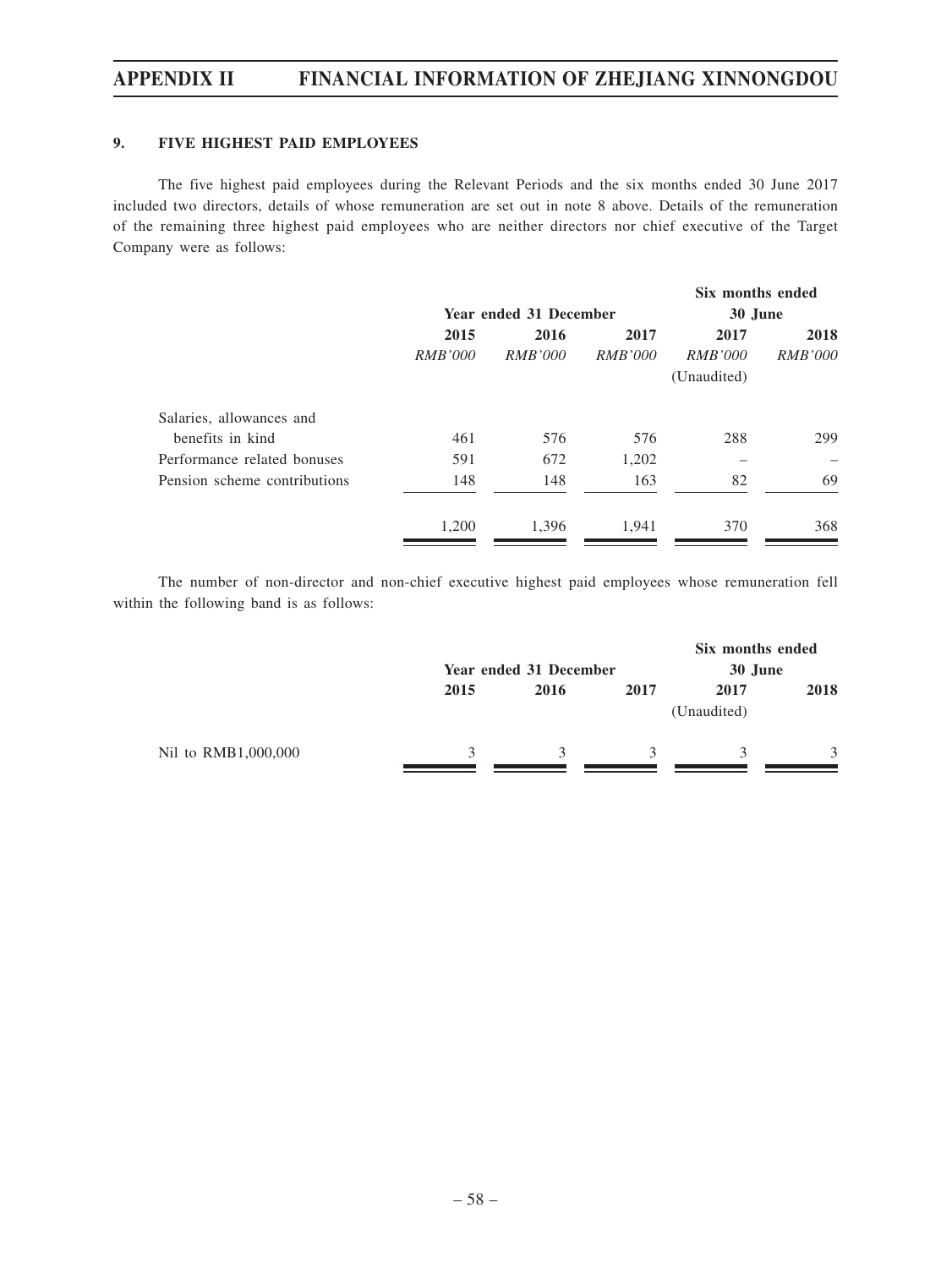#### **10. INCOME TAX EXPENSE**

Provision for Mainland China current income tax is based on the statutory rate of 25% of the assessable profits of the PRC subsidiaries of the Target Group as determined in accordance with the PRC Corporation Income Tax Law which was approved and became effective on 1 January 2008 (the "New Corporate Income Tax Law").

According to the requirements of the Provisional Regulations of the PRC on land appreciation tax ("LAT") effective from 1 January 1994, and the Detailed Implementation Rules on the Provisional Regulations of the PRC on LAT effective from 27 January 1995, all income from the sale or transfer of state-owned leasehold interests on land, buildings and their attached facilities in Mainland China is subject to LAT at progressive rates ranging from 30% to 60% of the appreciation value, with an exemption provided for property sales of ordinary residential properties if their appreciation values do not exceed 20% of the sum of the total deductible items.

The Target Group has estimated and made tax provision for LAT according to the requirements set forth in the relevant PRC tax laws and regulations. The actual LAT liabilities are subject to the determination by the tax authorities upon completion of the property development projects and the tax authorities might disagree with the basis on which the provision for LAT is calculated.

|                                | Year ended 31 December |                |                | Six months ended 30 June |                |  |
|--------------------------------|------------------------|----------------|----------------|--------------------------|----------------|--|
|                                | 2015                   | 2016           | 2017           | 2017                     | 2018           |  |
|                                | <i>RMB'000</i>         | <i>RMB'000</i> | <i>RMB'000</i> | <i>RMB'000</i>           | <i>RMB'000</i> |  |
|                                |                        |                |                | (Unaudited)              |                |  |
| Current income tax             | 189                    | 42,755         | 14.703         | 24,091                   | 38,168         |  |
| PRC LAT                        | 1.284                  | 17,699         | 30,310         | 13.408                   | 18,676         |  |
| Deferred income tax            | 31,440                 | 7,887          | 7.975          | (29,038)                 | (9, 731)       |  |
| Tax charge for the year/period | 32.913                 | 68.341         | 52.988         | 8.461                    | 47.113         |  |

|                                                                               | Year ended 31 December |                |                | Six months ended 30 June |                |
|-------------------------------------------------------------------------------|------------------------|----------------|----------------|--------------------------|----------------|
|                                                                               | 2015                   | 2016           | 2017           | 2017                     | 2018           |
|                                                                               | RMB'000                | <i>RMB'000</i> | <i>RMB'000</i> | <i>RMB'000</i>           | <i>RMB'000</i> |
|                                                                               |                        |                |                | (Unaudited)              |                |
| Profit/(loss) before tax                                                      | 64,367                 | 158,011        | 89,951         | (38, 105)                | 81,042         |
| Tax at the statutory tax rate                                                 | 16,092                 | 39,503         | 22,488         | (9,526)                  | 20,260         |
| Non-deductible expenses                                                       | 133                    | 5,291          | 1,289          | 2,143                    | 1,034          |
| Adjustments in respect of unrecognized<br>deductible temporary differences of |                        |                |                |                          |                |
| previous periods                                                              | 68                     | (1,153)        | (1, 479)       | (1,581)                  | (1,735)        |
| Unrecognized deductible temporary                                             |                        |                |                |                          |                |
| differences                                                                   | 11,853                 | 10,017         | 7,958          | 7,369                    | 13,122         |
| Others                                                                        | 3,804                  | 1,409          |                |                          | 425            |
| Provision for LAT                                                             | 1,284                  | 17,699         | 30,310         | 13,408                   | 18,676         |
| Tax effect on LAT                                                             | (321)                  | (4, 425)       | (7,578)        | (3,352)                  | (4,669)        |
| Tax charge at the Target Group's                                              |                        |                |                |                          |                |
| effective rate                                                                | 32,913                 | 68,341         | 52,988         | 8,461                    | 47,113         |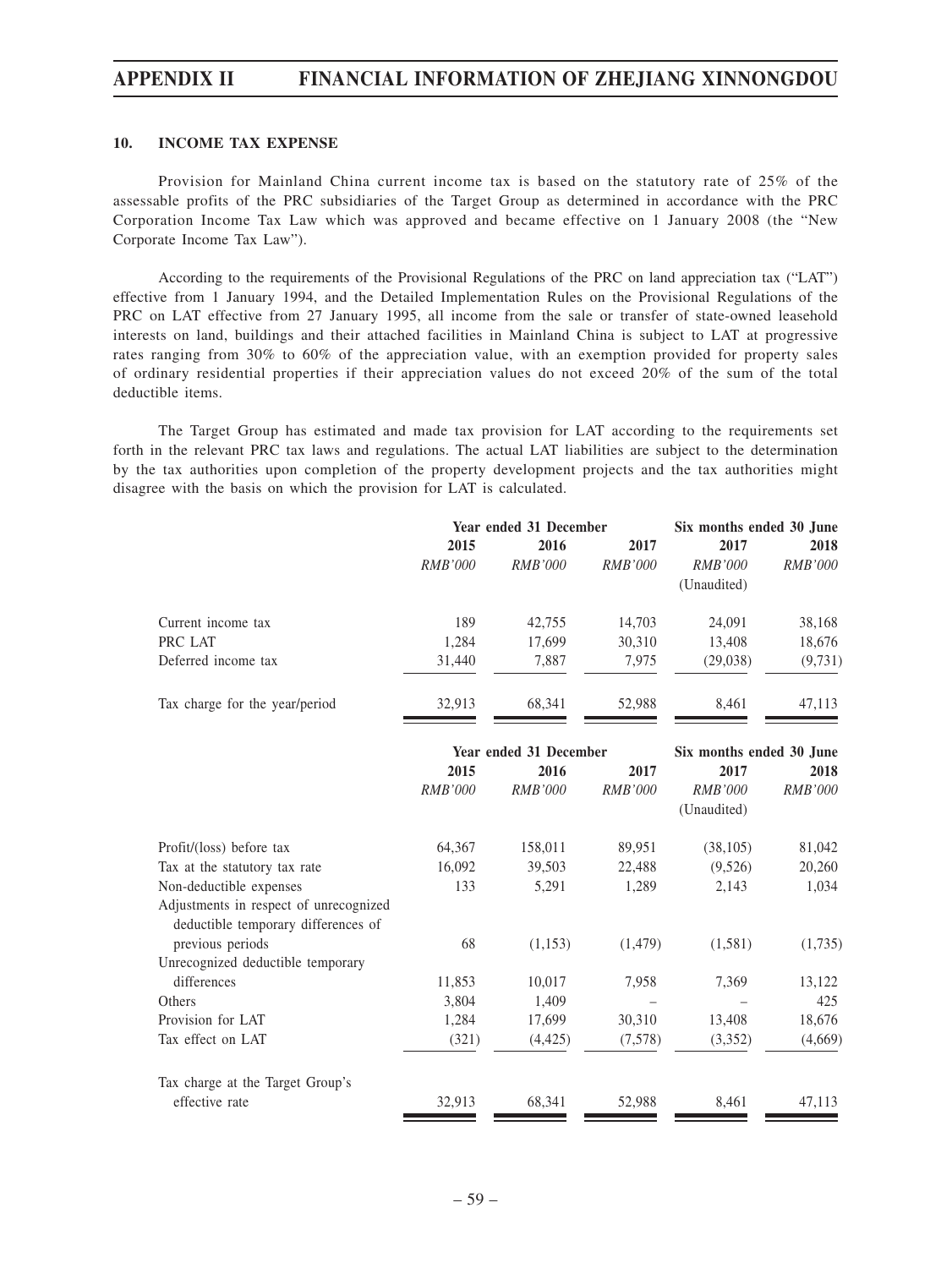## **11. DIVIDENDS**

In March 2018, the Target Group declared a dividend in the amount of RMB20,000,000.

## **12. EARNINGS PER SHARE ATTRIBUTABLE TO ORDINARY EQUITY HOLDERS OF THE TARGET COMPANY**

Earnings per share information is not presented as its inclusion, for the purpose of this report, is not considered meaningful since the Target Company was a limited liability enterprise during the Relevant Periods and the six months ended 30 June 2017.

### **13. PROPERTY AND EQUIPMENT**

## **The Target Group**

|                                   | Office<br>equipment<br><b>RMB'000</b> | Electronic<br>equipment<br><b>RMB'000</b> | Motor<br><b>RMB'000</b> | vehicles and furniture in progress<br><b>RMB'000</b> | <b>Machinery Construction</b><br>RMB'000 | <b>Total</b><br><b>RMB'000</b> |
|-----------------------------------|---------------------------------------|-------------------------------------------|-------------------------|------------------------------------------------------|------------------------------------------|--------------------------------|
| Cost                              |                                       |                                           |                         |                                                      |                                          |                                |
| As at 1 January 2015              | 6,856                                 | 2,187                                     | 4,590                   | 8,055                                                | 525,150                                  | 546,838                        |
| Additions                         | 228                                   | 226                                       | 445                     | 1,278                                                | 390,037                                  | 392,214                        |
| Disposals/write-off               | (18)                                  | (317)                                     | (6)                     | (22)                                                 |                                          | (363)                          |
| As at 31 December 2015 and        |                                       |                                           |                         |                                                      |                                          |                                |
| 1 January 2016                    | 7,066                                 | 2,096                                     | 5,029                   | 9,311                                                | 915,187                                  | 938,689                        |
| <b>Additions</b>                  | 1,719                                 | 114                                       | 38                      | 55                                                   | 1,096,168                                | 1,098,094                      |
| Transfer to investment properties |                                       | $\overline{ }$                            |                         |                                                      | (753, 511)                               | (753, 511)                     |
| Disposals/write-off               |                                       | (3)                                       |                         |                                                      |                                          | (3)                            |
| As at 31 December 2016 and        |                                       |                                           |                         |                                                      |                                          |                                |
| 1 January 2017                    | 8,785                                 | 2,207                                     | 5,067                   | 9.366                                                | 1,257,844                                | 1,283,269                      |
| <b>Additions</b>                  | 1,244                                 | 842                                       | 780                     | 413                                                  | 538,984                                  | 542,263                        |
| Transfer to investment properties | -                                     |                                           |                         | $\overline{\phantom{a}}$                             | (1,602,384)                              | (1,602,384)                    |
| Disposals/write-off               | (86)                                  | (789)                                     | (194)                   | (13)                                                 |                                          | (1,082)                        |
| As at 31 December 2017 and        |                                       |                                           |                         |                                                      |                                          |                                |
| 1 January 2018                    | 9,943                                 | 2,260                                     | 5,653                   | 9,766                                                | 194,444                                  | 222,066                        |
| <b>Additions</b>                  | 224                                   | 37                                        | 31                      | 381                                                  | 23,505                                   | 24,178                         |
| As at 30 June 2018                | 10,167                                | 2,297                                     | 5,684                   | 10,147                                               | 217,949                                  | 246,244                        |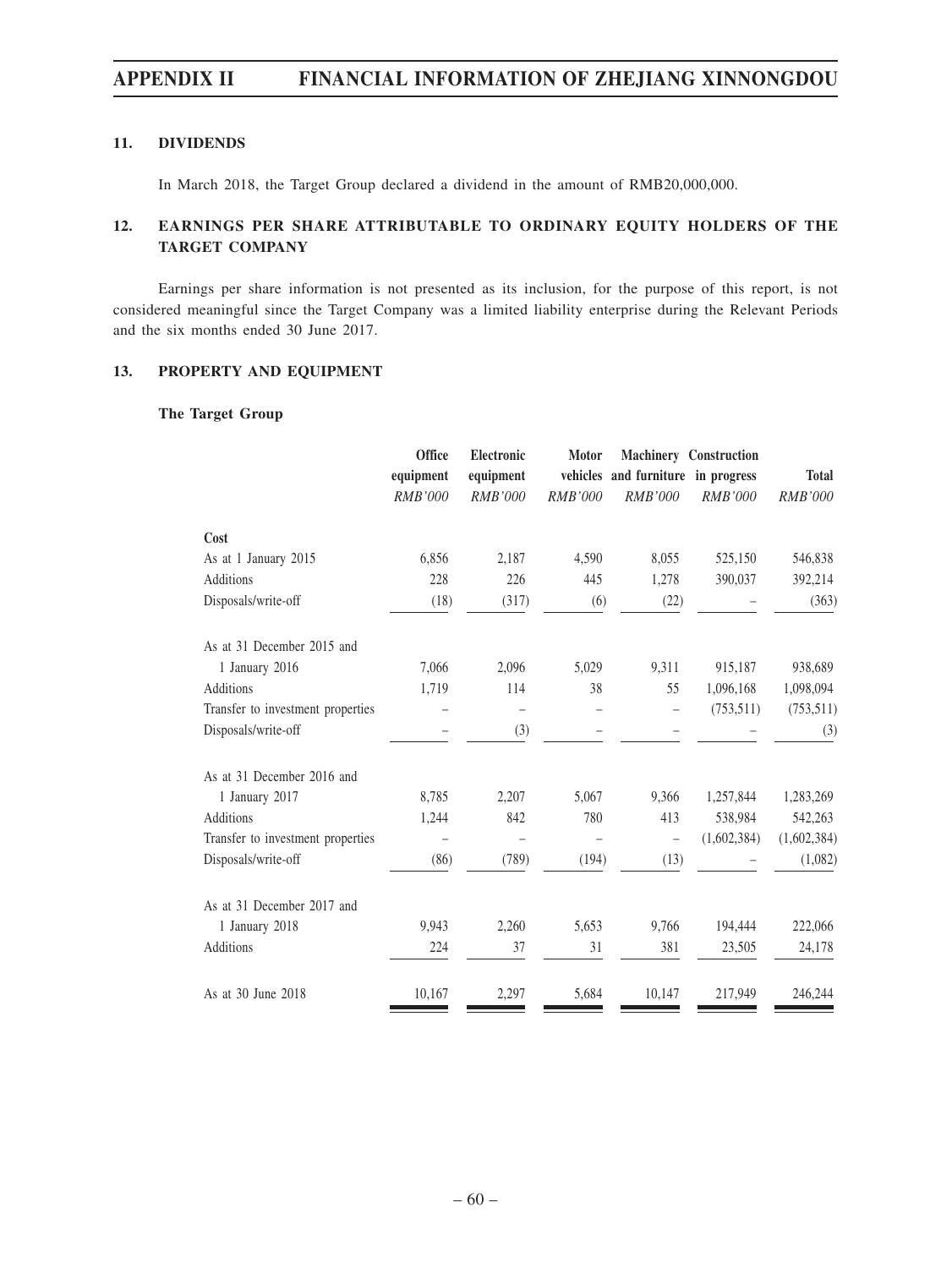## **The Target Group**

|                                                   | Office<br>equipment<br>RMB'000 | Electronic<br>equipment<br><b>RMB'000</b> | <b>Motor</b><br>RMB'000 | vehicles and furniture in progress<br><b>RMB'000</b> | Machinery Construction<br>RMB'000 | <b>Total</b><br>RMB'000 |
|---------------------------------------------------|--------------------------------|-------------------------------------------|-------------------------|------------------------------------------------------|-----------------------------------|-------------------------|
| Accumulated depreciation and<br>impairment losses |                                |                                           |                         |                                                      |                                   |                         |
| As at 1 January 2015                              | (2,964)                        | (1,140)                                   | (2,533)                 | (238)                                                |                                   | (6,875)                 |
| Charge for the year                               | (1,247)                        | (406)                                     | (807)                   | (1,284)                                              |                                   | (3,744)                 |
| Eliminated on disposals/write-off                 | 7                              | 286                                       |                         |                                                      |                                   | 293                     |
| As at 31 December 2015 and                        |                                |                                           |                         |                                                      |                                   |                         |
| 1 January 2016                                    | (4,204)                        | (1,260)                                   | (3,340)                 | (1,522)                                              |                                   | (10, 326)               |
| Charge for the year                               | (1,754)                        | (359)                                     | (574)                   | (1,349)                                              |                                   | (4,036)                 |
| Eliminated on disposals/write-off                 |                                | 3                                         |                         |                                                      |                                   | $\sqrt{3}$              |
| As at 31 December 2016 and                        |                                |                                           |                         |                                                      |                                   |                         |
| 1 January 2017                                    | (5,958)                        | (1,616)                                   | (3,914)                 | (2,871)                                              |                                   | (14, 359)               |
| Charge for the year                               | (1,404)                        | (405)                                     | (688)                   | (1, 402)                                             |                                   | (3,899)                 |
| Eliminated on disposals/write-off                 | 62                             | 708                                       | 177                     | 6                                                    |                                   | 953                     |
| As at 31 December 2017 and<br>1 January 2018      | (7,300)                        | (1,313)                                   | (4, 425)                | (4,267)                                              |                                   | (17,305)                |
| Charge for the year                               | (571)                          | (290)                                     | (245)                   | (460)                                                |                                   | (1, 566)                |
| As at 30 June 2018                                | (7, 871)                       | (1,603)                                   | (4,670)                 | (4, 727)                                             |                                   | (18, 871)               |
| Net book value<br>As at 30 June 2018              | 2,296                          | 694                                       | 1,014                   | 5,420                                                | 217,949                           | 227,373                 |
| As at 31 December 2017                            | 2,643                          | 947                                       | 1,228                   | 5,499                                                | 194,444                           | 204,761                 |
| As at 31 December 2016                            | 2,827                          | 591                                       | 1,153                   | 6,495                                                | 1,257,844                         | 1,268,910               |
| As at 31 December 2015                            | 2,862                          | 836                                       | 1,689                   | 7,789                                                | 915,187                           | 928,363                 |

At 30 June 2018, certain of the Group's construction in progress with a carrying amount of RMB5,009,000 (2017: RMB5,009,000; 2016: RMB401,340,000; 2015: RMB244,530,000) were pledged to secure interest-bearing bank and other borrowings granted to the Group as disclosed in note 24.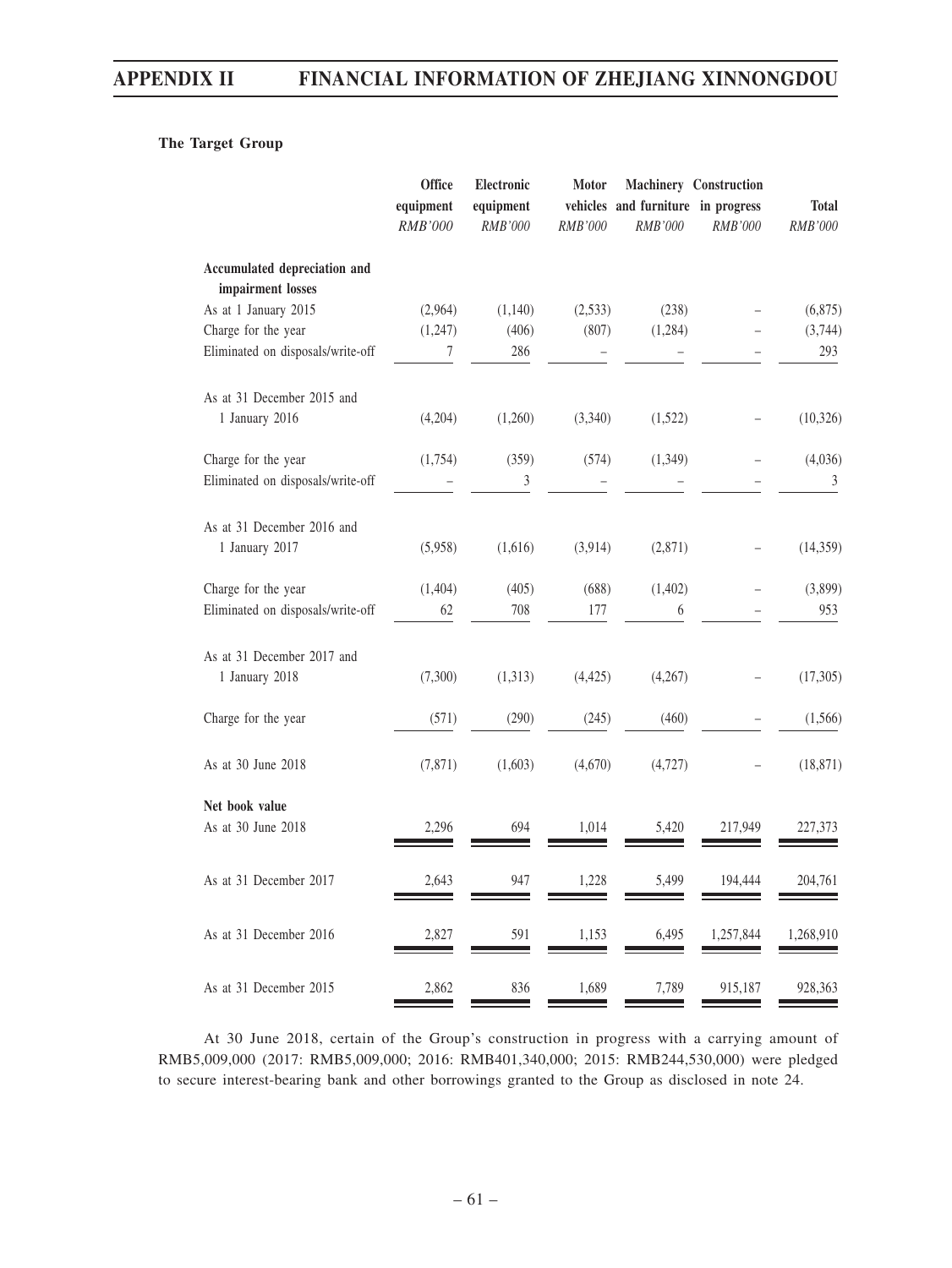## **The Target Company**

|                                           | <b>Office</b><br>equipment<br><i>RMB'000</i> | <b>Motor</b><br>vehicles<br><b>RMB'000</b> | Total<br><b>RMB'000</b> |
|-------------------------------------------|----------------------------------------------|--------------------------------------------|-------------------------|
| Cost                                      |                                              |                                            |                         |
| As at 1 January 2015<br>Additions         | 5,147<br>130                                 | 3,545                                      | 8,692<br>130            |
| As at 31 December 2015 and 1 January 2016 | 5,277                                        | 3,545                                      | 8,822                   |
| Additions                                 | 1,169                                        | 38                                         | 1,207                   |
| As at 31 December 2016 and 1 January 2017 | 6,446                                        | 3,583                                      | 10,029                  |
| Additions                                 | 325                                          |                                            | 325                     |
| As at 31 December 2017 and 1 January 2018 | 6,771                                        | 3,583                                      | 10,354                  |
| Additions                                 | 145                                          |                                            | 145                     |
| As at 30 June 2018                        | 6,916                                        | 3,583                                      | 10,499                  |

## **The Target Company**

|                                                   | <b>Office</b><br>equipment<br><b>RMB'000</b> | <b>Motor</b><br>vehicles<br><b>RMB'000</b> | <b>Total</b><br><b>RMB'000</b> |
|---------------------------------------------------|----------------------------------------------|--------------------------------------------|--------------------------------|
| Accumulated depreciation and impairment<br>losses |                                              |                                            |                                |
| As at 1 January 2015<br>Charge for the year       | (2,621)<br>(841)                             | (2,188)<br>(495)                           | (4,809)<br>(1, 336)            |
| As at 31 December 2015 and 1 January 2016         | (3,462)                                      | (2,683)                                    | (6,145)                        |
| Charge for the year                               | (1,308)                                      | (282)                                      | (1,590)                        |
| As at 31 December 2016 and 1 January 2017         | (4,770)                                      | (2,965)                                    | (7, 735)                       |
| Charge for the year                               | (878)                                        | (327)                                      | (1,205)                        |
| As at 31 December 2017 and 1 January 2018         | (5,648)                                      | (3,292)                                    | (8,940)                        |
| Charge for the year                               | (208)                                        | (75)                                       | (283)                          |
| As at 30 June 2018                                | (5,856)                                      | (3,367)                                    | (9,223)                        |
| Net book value<br>As at 30 June 2018              | 1,060                                        | 216                                        | 1,276                          |
| As at 31 December 2017                            | 1,123                                        | 291                                        | 1,414                          |
| As at 31 December 2016                            | 1,676                                        | 618                                        | 2,294                          |
| As at 31 December 2015                            | 1,815                                        | 862                                        | 2,677                          |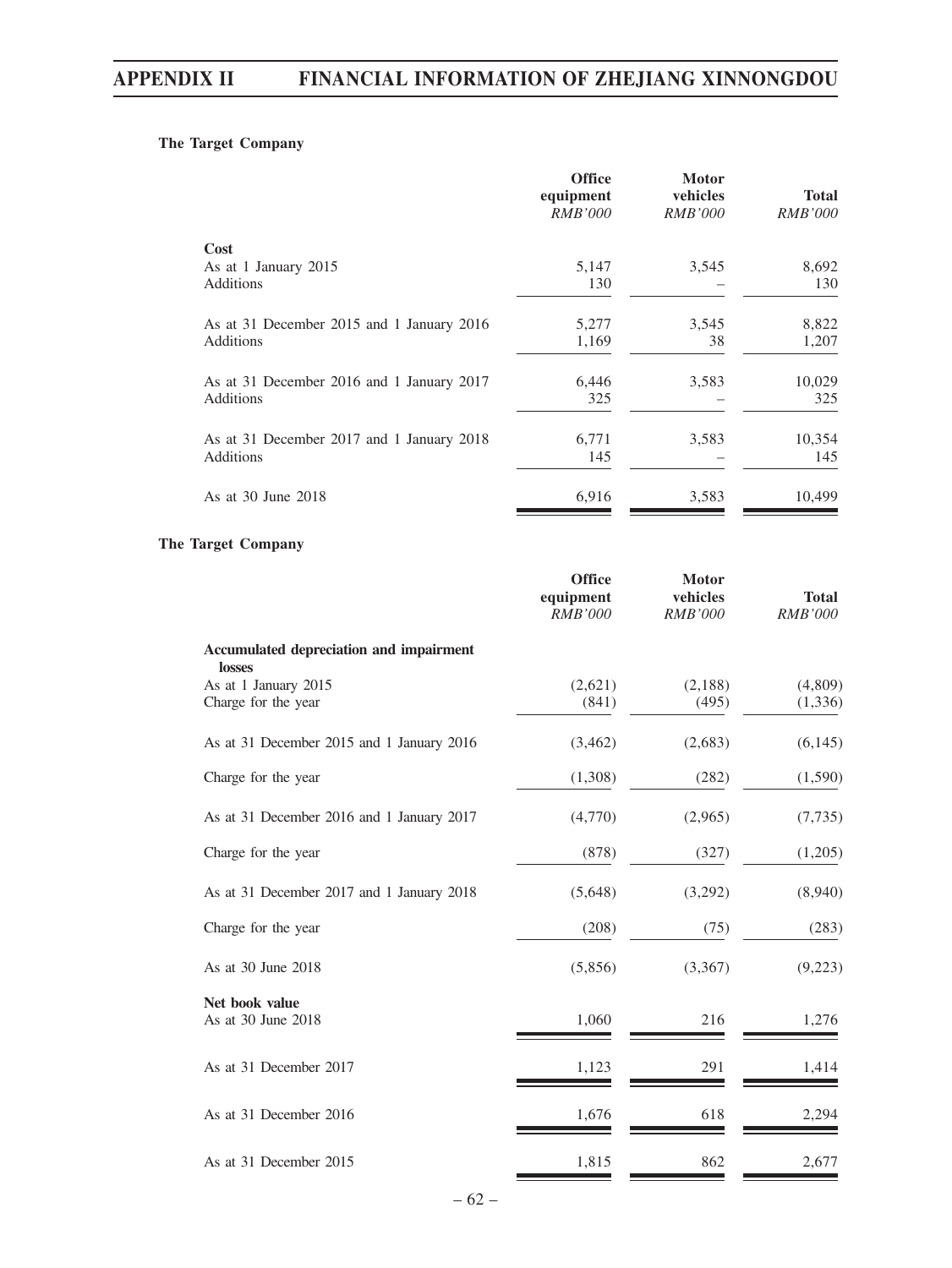## **14. INVESTMENT PROPERTIES**

#### **The Target Group**

|                                                                           | Completed<br>investment<br>properties<br><b>RMB'000</b> |
|---------------------------------------------------------------------------|---------------------------------------------------------|
| At 1 January 2015                                                         | 2,051,471                                               |
| Disposal                                                                  | (67, 281)                                               |
| Change in fair value of investment properties                             | 171,315                                                 |
| At 31 December 2015 and 1 January 2016                                    | 2,155,505                                               |
| Transfer from construction in progress to investment properties           | 753,511                                                 |
| Fair value gain upon transfer from construction in progress to investment |                                                         |
| properties                                                                | 252,982                                                 |
| Disposal                                                                  | (378, 232)                                              |
| Change in fair value of investment properties                             | 20,092                                                  |
| At 31 December 2016 and 1 January 2017                                    | 2,803,858                                               |
| Transfer from construction in progress to investment properties           | 1,602,384                                               |
| Fair value gain upon transfer from construction in progress to investment |                                                         |
| properties                                                                | 200,602                                                 |
| Disposal                                                                  | (496, 915)                                              |
| Change in fair value of investment properties                             | 9,241                                                   |
| At 31 December 2018 and 1 January 2018                                    | 4,119,170                                               |
| Disposal                                                                  | (178, 692)                                              |
| Change in fair value of investment properties                             | 48,155                                                  |
| As at 30 June 2018                                                        | 3,988,633                                               |

At 30 June 2018, certain of the Target Group's investment properties with a carrying amount of RMB2,626,618,000 (2017: RMB2,585,010,000; 2016: RMB1,855,920,000; 2015: RMB1,330,061,000) were pledged to secure interest-bearing bank and other borrowings granted to the Group as disclosed in note 24.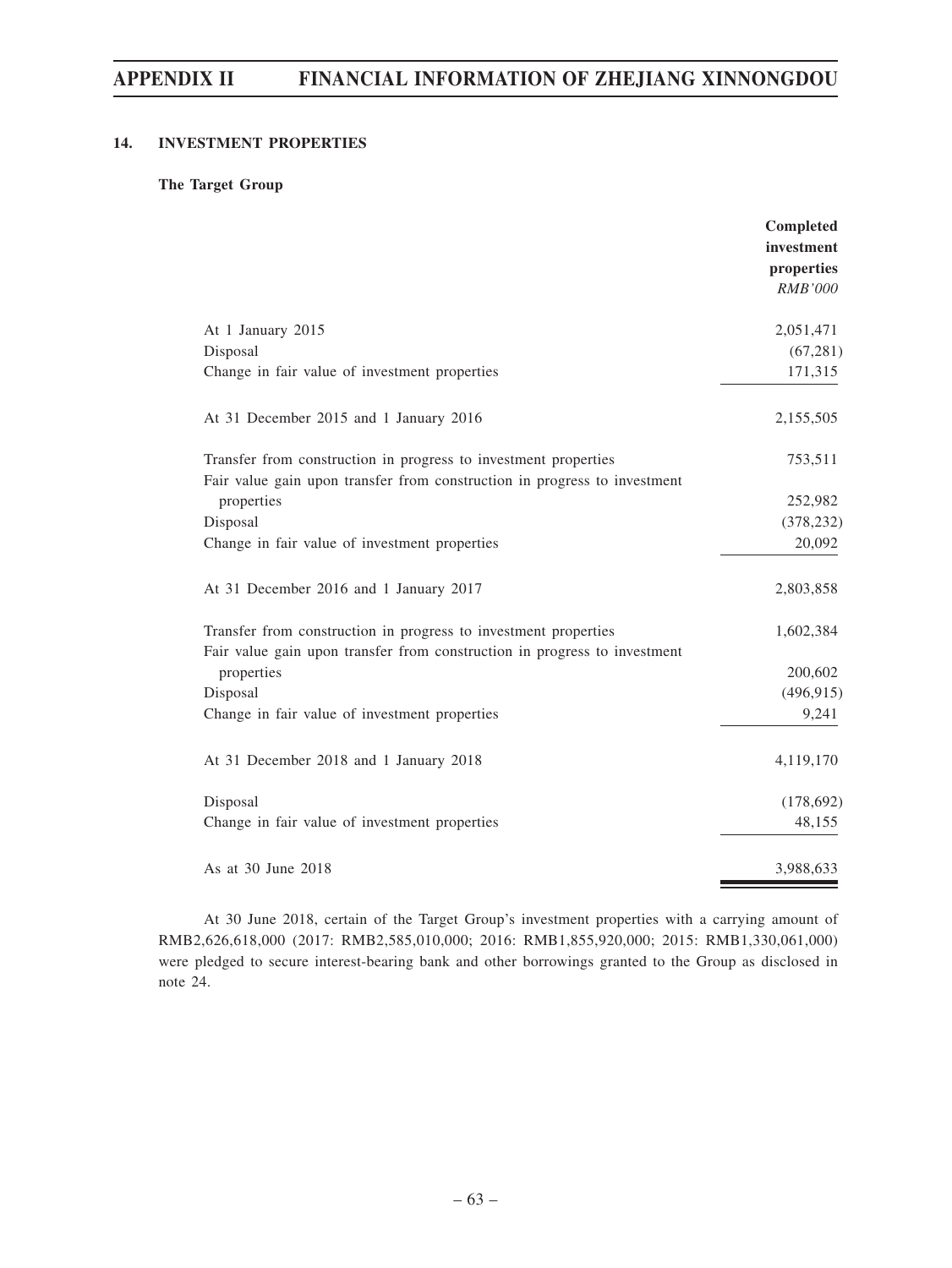#### **The Target Company**

|                                               | Completed<br>investment<br>properties<br><b>RMB'000</b> |
|-----------------------------------------------|---------------------------------------------------------|
| At 1 January 2015                             | 2,051,471                                               |
| Disposal                                      | (67, 281)                                               |
| Change in fair value of investment properties | 171,315                                                 |
| At 31 December 2015 and 1 January 2016        | 2,155,505                                               |
| Disposal                                      | (209, 326)                                              |
| Change in fair value of investment properties | 20,092                                                  |
| At 31 December 2016 and 1 January 2017        | 1,966,271                                               |
| Disposal                                      | (127, 498)                                              |
| Change in fair value of investment properties | 4,737                                                   |
| At 31 December 2017 and 1 January 2018        | 1,843,510                                               |
| Disposal                                      | (16, 523)                                               |
| Change in fair value of investment properties | 18,897                                                  |
| As at 30 June 2018                            | 1,845,884                                               |

At 30 June 2018, certain of the Target Company's investment properties with a carrying amount of RMB1,630,066,000 (2017: RMB1,616,996,000; 2016: RMB1,617,286,000; 2015: RMB1,330,061,000) were pledged to secure interest-bearing bank and other borrowings granted to the Target Company as disclosed in note 24.

The Target Group's investment properties consist of three commercial properties located in Zhejiang Province in Mainland China. The Target Group's investment properties were revalued on 31 December 2015, 2016 and 2017, and 30 June 2018 by Wan Bang Asset Appraisal Corporate Limited, independent professionally qualified valuers.

The investment properties are leased to third parties under operating leases, further summary details of which are included in note 27 to the Historical Financial Information.

#### **Fair value hierarchy**

For the years ended 31 December 2015, 2016 and 2017, and 30 June 2018, the fair value measurements of all investment properties of the Target Group were categorised within Level 3 of the fair value hierarchy and details of their movements are disclosed above.

In the opinion of the directors, for all investment properties that are measured at fair value, the properties have been used at their highest and best use.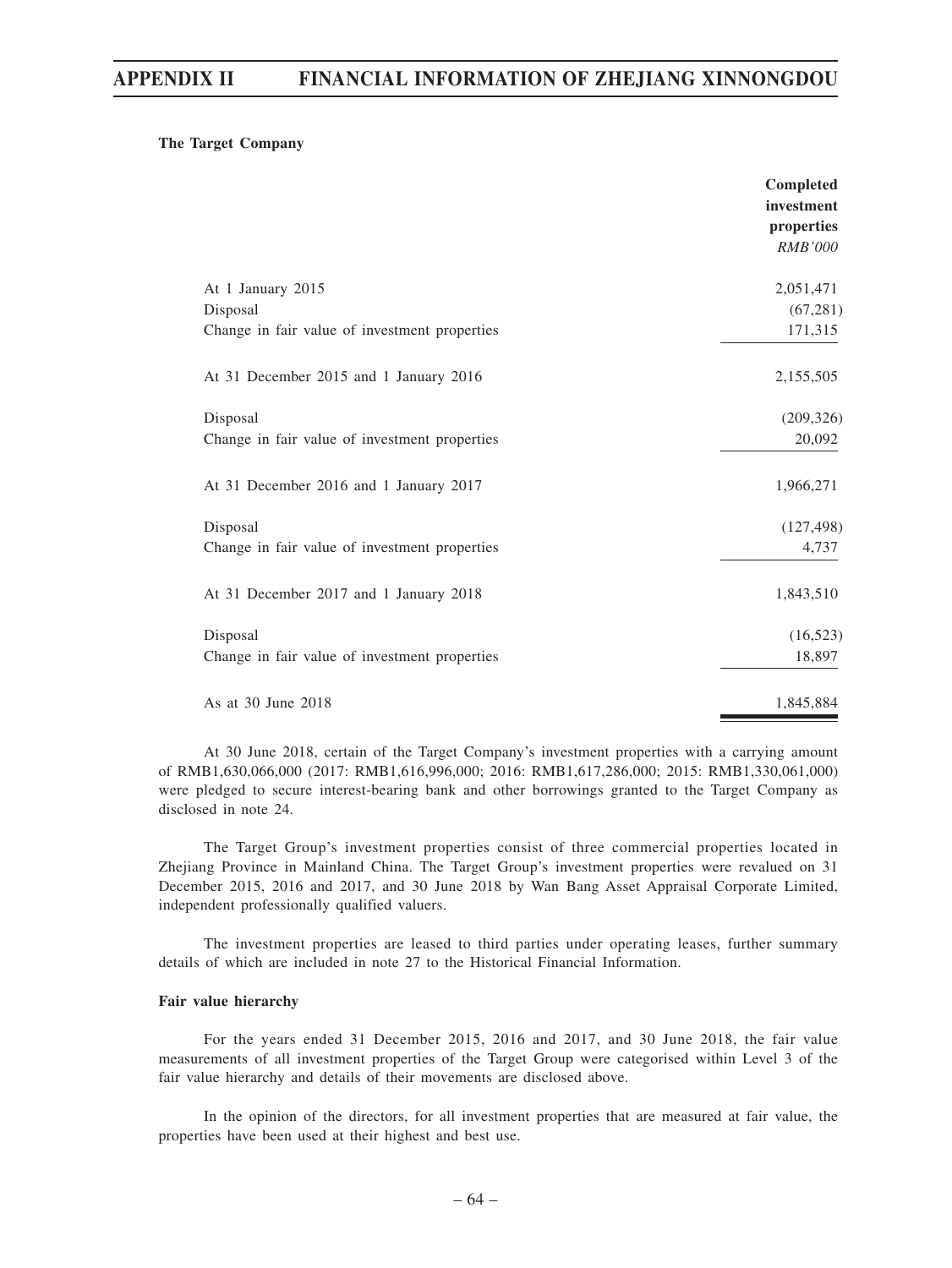During the Relevant Periods, there were no transfers of fair value measurements between Level 1 and Level 2 and no transfers into or out of Level 3.

The valuations of completed investment properties were based on the investment method by capitalisation of net rental income derived from the existing tenancies with allowance for the reversionary rental income potential of the properties.

Significant increases/(decreases) in estimated rental value per square metre in isolation would result in a significantly higher/(lower) fair value of the investment properties.

Generally, a change in the assumption made for the estimated rental value per square metre is accompanied by a directionally similar change in the development profit and an opposite change in the capitalisation rate.

All investment properties of the Target Group were revalued at the end of each reporting period by an independent professionally qualified valuer, Wanbang Assets Evaluation Co., Ltd., at fair value. Wanbang Assets Evaluation Co., Ltd. is an industry specialist in investment property valuation. The fair value represents the amount at which the assets could be exchanged between a knowledgeable and willing buyer and a seller in an arm's length transaction at the date of valuation, in accordance with International Valuation Standards.

The following table gives information about how the fair values of these investment properties are determined (in particular, the valuation techniques and inputs used), as well as the fair value hierarchy into which the fair value measurements are categorised based on the degree to which the inputs to the fair value measurements are observable.

| <b>Investment properties</b><br>held by the Target Group                              | <b>Valuation technique</b>                           |            | Range of significant<br>unobservable inputs                                              |
|---------------------------------------------------------------------------------------|------------------------------------------------------|------------|------------------------------------------------------------------------------------------|
| Property $1$ – Property in<br>Hangzhou (Zhejiang<br>Xinnongdou Logistics<br>Center)   | Income Approach<br>(Discounted Cash Flow)<br>Method) | a.<br>b.   | Discount rate: $5.5\%$<br>Market unit rent: RMB0.6/sqm/<br>$day - \text{RMB6.8/sqm/day}$ |
| Property 2 – Property<br>in Quzhou (Quzhou<br>Xinnongdou Logistics<br>Center)         | Income Approach<br>(Discounted Cash Flow)<br>Method) | (1)<br>(2) | Discount rate: $5.5\%$<br>Market unit rent: RMB0.04/<br>sqm/day - RMB1.67/sqm/day        |
| Property 3 – Property in Zhuji<br>(Zhuji Xinnongdou Logistics)<br>Center)             | Income Approach<br>(Discounted Cash Flow)<br>Method) | (1)<br>(2) | Discount rate: 5.5%<br>Market unit rent: RMB0.33/<br>sqm/day - RMB7.33/sqm/day           |
| Property $4$ – Property in<br>Changxing (Changxing<br>Xinnongdou Logistics<br>Center) | Income Approach<br>(Discounted Cash Flow)<br>Method) | (1)<br>(2) | Discount rate: $5.5\%$<br>Market unit rent: RMB0.18/<br>sqm/day - RMB2.34/sqm/day        |

#### *The significant unobservable inputs*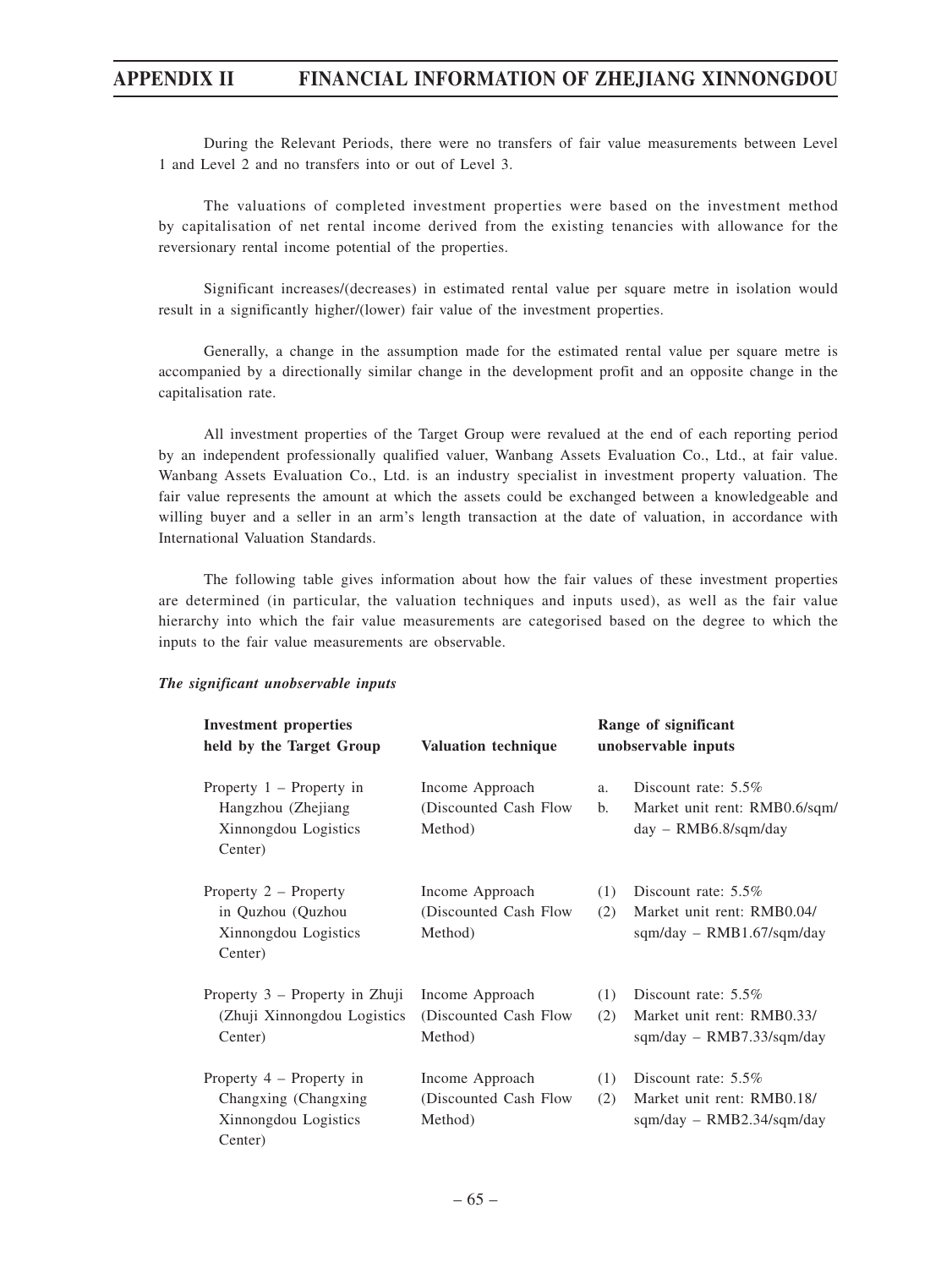## **15. INTANGIBLE ASSETS**

## **The Target Group**

|                 | As at 31 December |                |                | As at 30 June  |  |
|-----------------|-------------------|----------------|----------------|----------------|--|
|                 | 2015              | 2016           | 2017           | 2018           |  |
|                 | <i>RMB'000</i>    | <i>RMB'000</i> | <i>RMB'000</i> | <i>RMB'000</i> |  |
| Opening balance | 494               | 587            | 437            | 2,513          |  |
| Additions       | 327               | 130            | 2,510          | 212            |  |
| Amortisation    | (234)             | (280)          | (434)          | (228)          |  |
| Closing balance | 587               | 437            | 2,513          | 2,497          |  |

## **The Target Company**

|                 |                | As at 31 December |                |                |
|-----------------|----------------|-------------------|----------------|----------------|
|                 | 2015           | 2016              | 2017           | 2018           |
|                 | <i>RMB'000</i> | <i>RMB'000</i>    | <i>RMB'000</i> | <i>RMB'000</i> |
| Opening balance |                | 147               | 92             | 37             |
| Additions       | 165            |                   |                |                |
| Amortisation    | (18)           | (55)              | (55)           | (37)           |
| Closing balance | 147            | 92                | 37             |                |

## **16. DEFERRED TAX**

## **The Target Group**

|                                | As at 31 December |                |                | As at 30 June  |
|--------------------------------|-------------------|----------------|----------------|----------------|
|                                | 2015              | 2016           | 2017           | 2018           |
|                                | <i>RMB'000</i>    | <i>RMB'000</i> | <i>RMB'000</i> | <i>RMB'000</i> |
| Gross deferred tax assets      | 15,470            | 19,067         | 5,278          | 5,278          |
| Gross deferred tax liabilities | (171, 504)        | (246, 234)     | (290, 570)     | (280, 839)     |
|                                | (156, 034)        | (227, 167)     | (285, 292)     | (275, 561)     |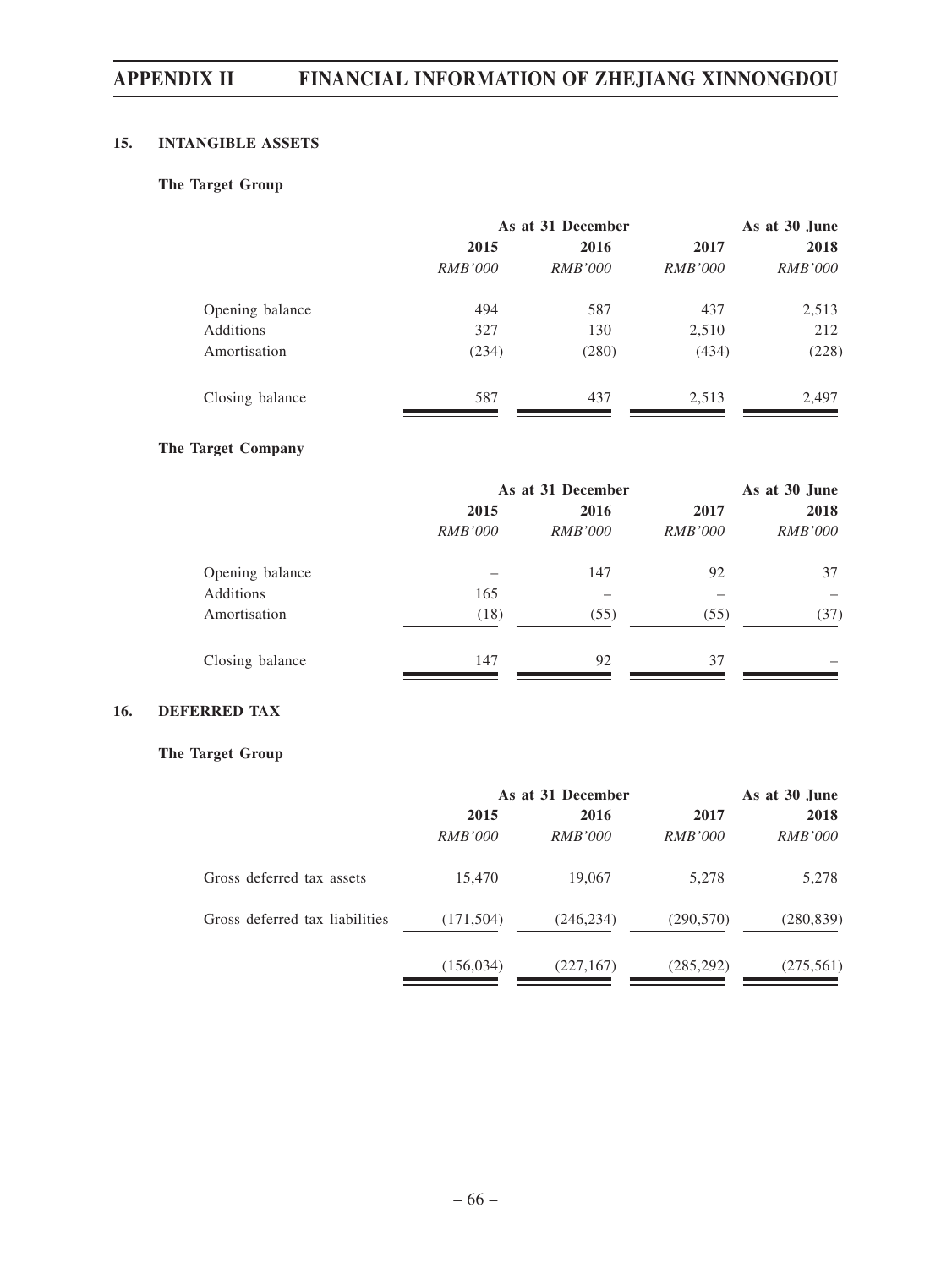|                                                                                                       | Losses<br>available<br>for offsetting<br>against future<br>taxable profits | <b>Deferred</b><br>income | Provision<br>and<br>accruals | Changes in<br>fair value of<br>investment<br>properties | <b>Total</b> |
|-------------------------------------------------------------------------------------------------------|----------------------------------------------------------------------------|---------------------------|------------------------------|---------------------------------------------------------|--------------|
| Deferred tax assets/(liabilities) at 1                                                                |                                                                            |                           |                              |                                                         |              |
| January 2015<br>Deferred tax credited/(charged) to                                                    |                                                                            | 4,325                     | 8,072                        | (136,991)                                               | (124, 594)   |
| profit or loss during the year                                                                        | 8,369                                                                      | (133)                     | (5,163)                      | (34,513)                                                | (31, 440)    |
| Deferred tax assets/(liabilities) at 31<br>December 2015 and 1 January                                |                                                                            |                           |                              |                                                         |              |
| 2016                                                                                                  | 8,369                                                                      | 4,192                     | 2,909                        | (171, 504)                                              | (156, 034)   |
| Deferred tax credited/(charged) to<br>profit or loss during the year<br>Deferred tax charged to other | 802                                                                        | 317                       | 2,478                        | (11, 484)                                               | (7,887)      |
| comprehensive income                                                                                  |                                                                            |                           |                              | (63,246)                                                | (63, 246)    |
| Deferred tax assets/(liabilities) at 31<br>December 2016 and 1 January<br>2017                        | 9,171                                                                      | 4,509                     | 5,387                        | (246, 234)                                              | (227, 167)   |
| Deferred tax credited/(charged) to<br>profit or loss during the year<br>Deferred tax charged to other | (9,171)                                                                    | (432)                     | (4,186)                      | 5,814                                                   | (7, 975)     |
| comprehensive income                                                                                  |                                                                            |                           |                              | (50, 150)                                               | (50, 150)    |
| Deferred tax assets/(liabilities) at 31<br>December 2017 and 1 January<br>2018                        |                                                                            | 4,077                     | 1,201                        | (290, 570)                                              | (285, 292)   |
| Deferred tax credited to profit or<br>loss during the period                                          |                                                                            |                           |                              | 9,731                                                   | 9,731        |
| Deferred tax assets/(liabilities) at 30<br>June 2018                                                  |                                                                            | 4,077                     | 1,201                        | (280, 839)                                              | (275, 561)   |

The movements in deferred tax assets and liabilities during the Relevant Periods are as follows:

## **The Target Company**

|                                | As at 31 December |                |                | As at 30 June  |  |
|--------------------------------|-------------------|----------------|----------------|----------------|--|
|                                | 2015              | 2016           | 2017           | 2018           |  |
|                                | <i>RMB'000</i>    | <i>RMB'000</i> | <i>RMB'000</i> | <i>RMB'000</i> |  |
| Gross deferred tax assets      | 15,470            | 14.416         | 4,683          | 4,683          |  |
| Gross deferred tax liabilities | (171, 504)        | (179, 514)     | (162, 134)     | (162, 512)     |  |
|                                | (156, 034)        | (165,098)      | (157, 451)     | (157, 829)     |  |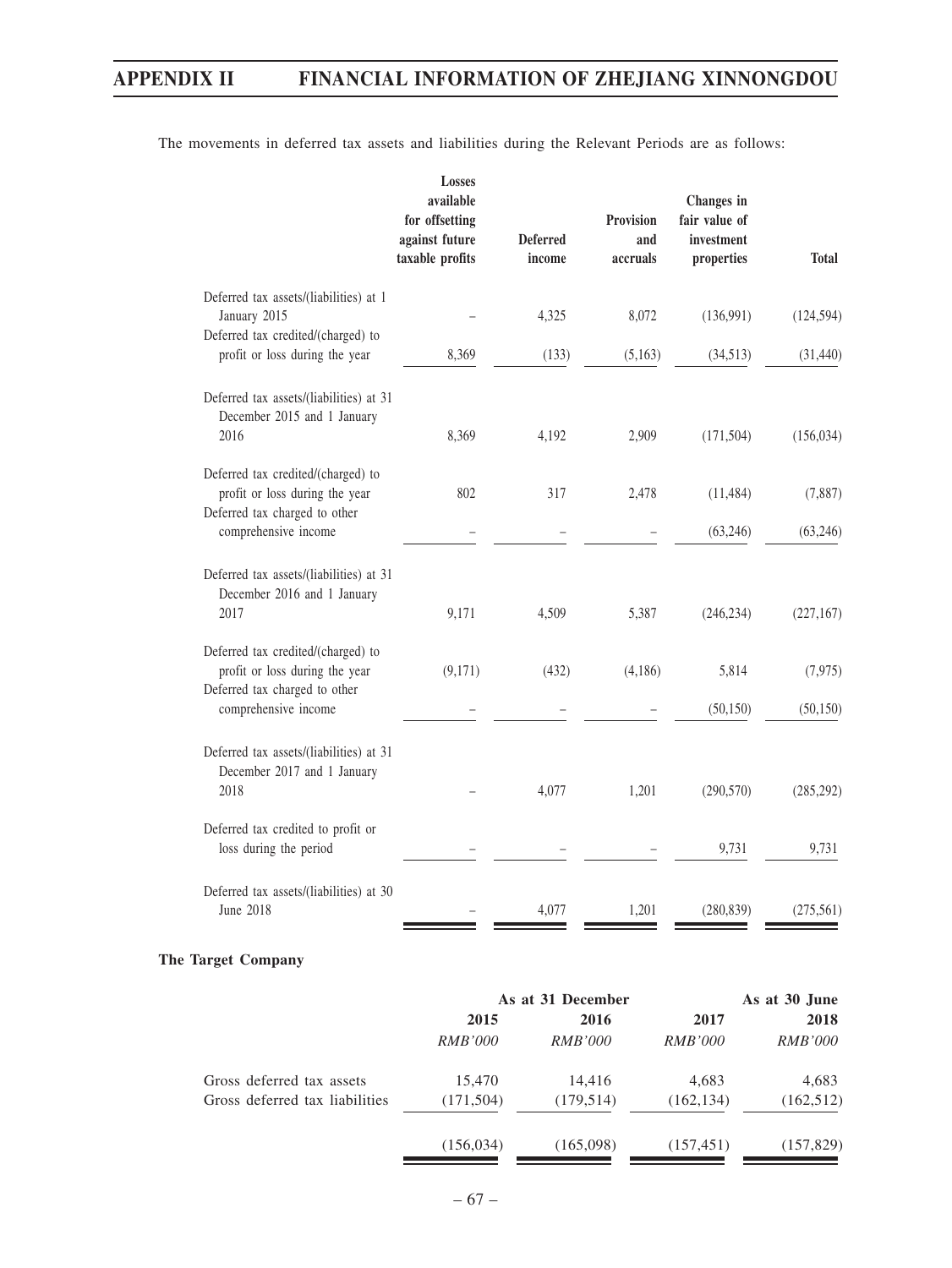## **The Target Company**

The movements in deferred tax assets and liabilities during the Relevant Periods are as follows:

|                                                                                                              | <b>Losses</b><br>available<br>for offsetting<br>against future<br>taxable profits | <b>Deferred</b><br>income | <b>Provision</b><br>and<br>accruals | Changes in<br>fair value of<br>investment<br>properties | <b>Total</b> |
|--------------------------------------------------------------------------------------------------------------|-----------------------------------------------------------------------------------|---------------------------|-------------------------------------|---------------------------------------------------------|--------------|
| Deferred tax assets/(liabilities)<br>at.                                                                     |                                                                                   |                           |                                     |                                                         |              |
| 1 January 2015<br>Deferred tax credited/(charged)<br>to profit or loss during the                            |                                                                                   | 4,325                     | 8,072                               | (136,991)                                               | (124, 594)   |
| year<br>Deferred tax assets/(liabilities)                                                                    | 8,369                                                                             | (133)                     | (5,163)                             | (34,513)                                                | (31, 440)    |
| at 31 December 2015 and<br>1 January 2016                                                                    | 8,369                                                                             | 4,192                     | 2,909                               | (171, 504)                                              | (156, 034)   |
| Deferred tax credited/(charged)<br>to profit or loss during the<br>year<br>Deferred tax assets/(liabilities) | 802                                                                               | (134)                     | (1,722)                             | (8,010)                                                 | (9,064)      |
| at 31 December 2016 and<br>1 January 2017                                                                    | 9,171                                                                             | 4,058                     | 1,187                               | (179, 514)                                              | (165,098)    |
| Deferred tax credited/(charged)<br>to profit or loss during the<br>year<br>Deferred tax assets/(liabilities) | (9,171)                                                                           | (133)                     | (429)                               | 17,380                                                  | 7,647        |
| at 31 December 2017 and<br>1 January 2018                                                                    |                                                                                   | 3,925                     | 758                                 | (162, 134)                                              | (157, 451)   |
| Deferred tax charged to profit<br>or loss during the period                                                  |                                                                                   |                           |                                     | (378)                                                   | (378)        |
| Deferred tax assets/(liabilities)<br>at 30 June 2018                                                         |                                                                                   | 3,925                     | 758                                 | (162, 512)                                              | (157, 829)   |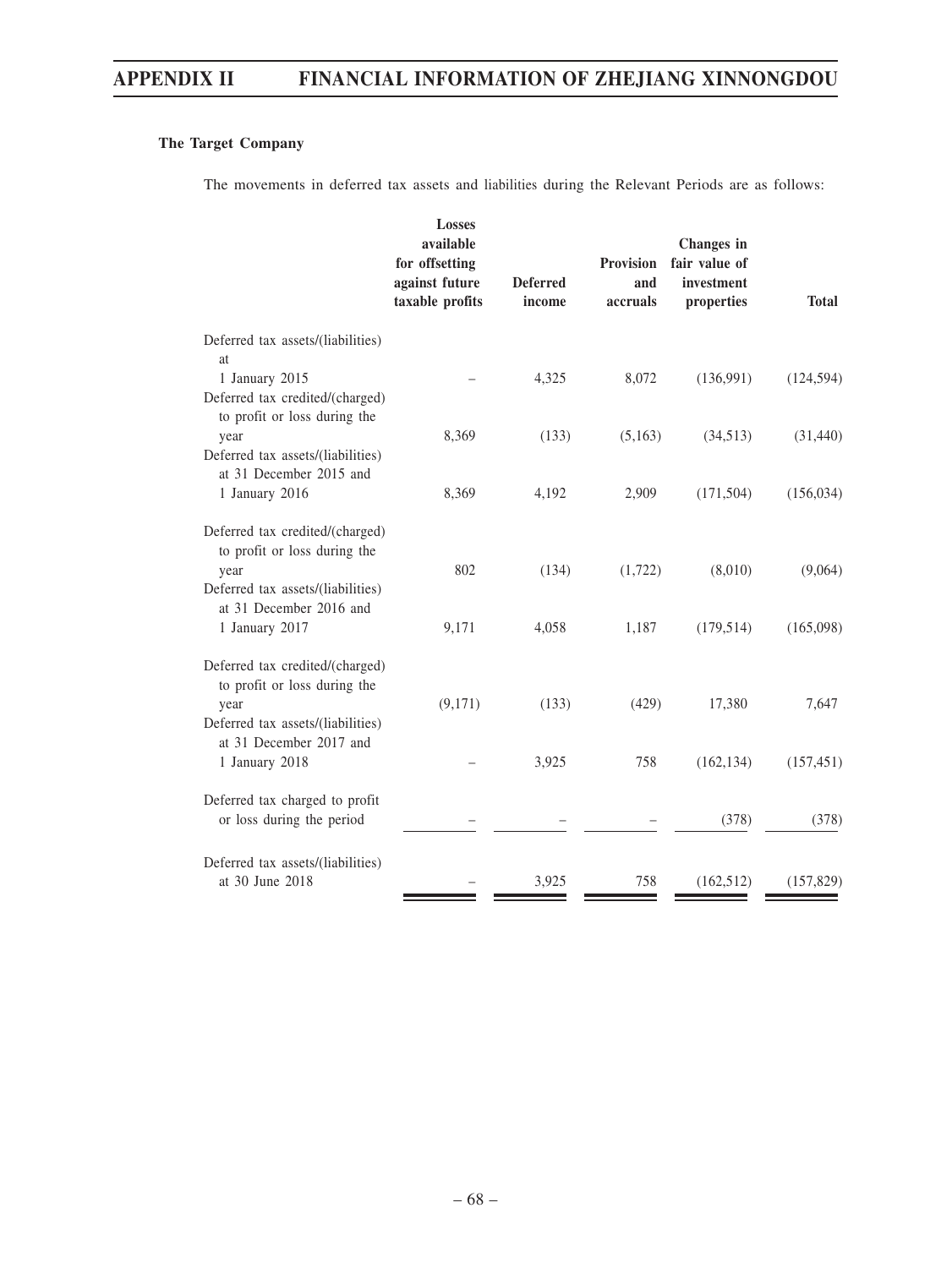### **17. FINANCIAL ASSETS AT FAIR VALUE THROUGH OTHER COMPREHENSIVE INCOME**

#### **The Target Group and the Target Company**

|                              | As at 31 December |                |                | As at 30 June  |  |
|------------------------------|-------------------|----------------|----------------|----------------|--|
|                              | 2015              | 2016           | 2017           | 2018           |  |
|                              | <i>RMB'000</i>    | <i>RMB'000</i> | <i>RMB'000</i> | <i>RMB'000</i> |  |
| Unlisted equity investments, |                   |                |                |                |  |
| at fair value through profit |                   |                |                |                |  |
| or loss                      | 10,000            | 10,000         | 10,000         | 10,000         |  |

Management designated the equity investments as financial assets at fair value through profit or loss upon initial application of IFRS 9 on 1 January 2018, as management considered them strategic investments in the long run. The fair value of the unlisted equity investments are determined by reference to the expected cash flows discounted at current rates applicable for items with similar terms and risk characteristics. No change in fair value for the six months period ended 30 June 2018 or accumulated changes in fair value as of 30 June 2018, respectively, had been recognized in other comprehensive income for the six months ended 30 June 2018.

## **18. INVENTORIES**

#### **The Target Group**

|                  |                | As at 31 December |                |                |
|------------------|----------------|-------------------|----------------|----------------|
|                  | 2015           | 2016              | 2017           | 2018           |
|                  | <i>RMB'000</i> | <i>RMB'000</i>    | <i>RMB'000</i> | <i>RMB'000</i> |
| Raw materials    | 74             | 104               | 693            | 68             |
| Goods in stock   | 5,985          | 6,915             | 6,791          | 4,521          |
| Goods in transit | 364            | 81                | 672            |                |
|                  | 6,423          | 7,100             | 8,156          | 4,589          |

## **19. TRADE AND BILLS RECEIVABLES**

#### **The Target Group**

|                                                 | As at 31 December      |                        |                        | As at 30 June          |
|-------------------------------------------------|------------------------|------------------------|------------------------|------------------------|
|                                                 | 2015<br><i>RMB'000</i> | 2016<br><i>RMB'000</i> | 2017<br><i>RMB'000</i> | 2018<br><b>RMB'000</b> |
| Accounts receivable<br>Accounts receivable from | 927                    | 6,773                  | 6,349                  | 3,910                  |
| related companies                               |                        |                        | 2,091                  |                        |
|                                                 | 927                    | 6,773                  | 8,440                  | 3,910                  |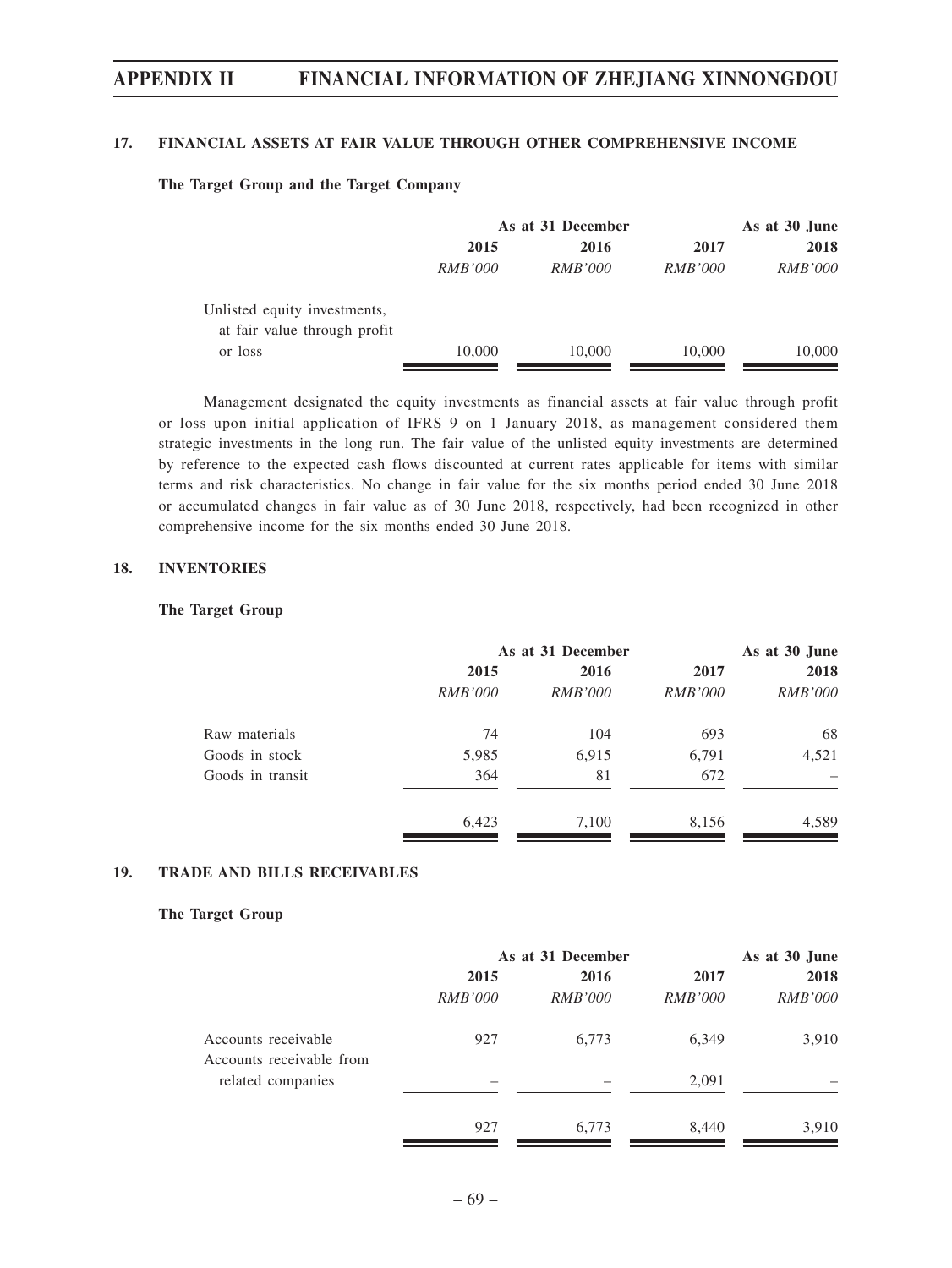|                  | As at 31 December |                |                | As at 30 June  |  |
|------------------|-------------------|----------------|----------------|----------------|--|
|                  | 2015              | 2016           | 2017           | 2018           |  |
|                  | <i>RMB'000</i>    | <i>RMB'000</i> | <i>RMB'000</i> | <i>RMB'000</i> |  |
| Within 1 year    | 838               | 6,602          | 7,962          | 3,963          |  |
| 1 to 2 years     | 98                | 189            | 520            |                |  |
| 2 to 3 years     |                   |                | 11             |                |  |
|                  | 936               | 6,791          | 8,493          | 3,963          |  |
| Less: impairment | 9                 | 18             | 53             | 53             |  |
|                  | 927               | 6,773          | 8,440          | 3,910          |  |

(a) An ageing analysis of accounts receivable based on the invoice date is set out below:

(b) The movements in provision for impairment of accounts receivable during the year/period, including both specific and collective loss components, are as follows:

|                              | As at 31 December |                |                | As at 30 June  |  |
|------------------------------|-------------------|----------------|----------------|----------------|--|
|                              | 2015<br>2016      |                | 2017           | 2018           |  |
|                              | <i>RMB'000</i>    | <i>RMB'000</i> | <i>RMB'000</i> | <i>RMB'000</i> |  |
| Beginning of the year/period | 410               | 9              | 18             | 53             |  |
| Impairment losses recognised |                   | 9              | 35             |                |  |
| Impairment losses reversed   | (401)             |                |                |                |  |
| End of the year/period       | 9                 | 18             | 53             | 53             |  |

The provision for impairment is in respect of accounts receivable that were individually determined to be impaired. These impaired accounts receivable relate to customers that were in financial difficulties and management assessed that the impaired amounts will not be recoverable. Consequently, specific provision for impairment for the full amount of each of the impaired receivables was recognised.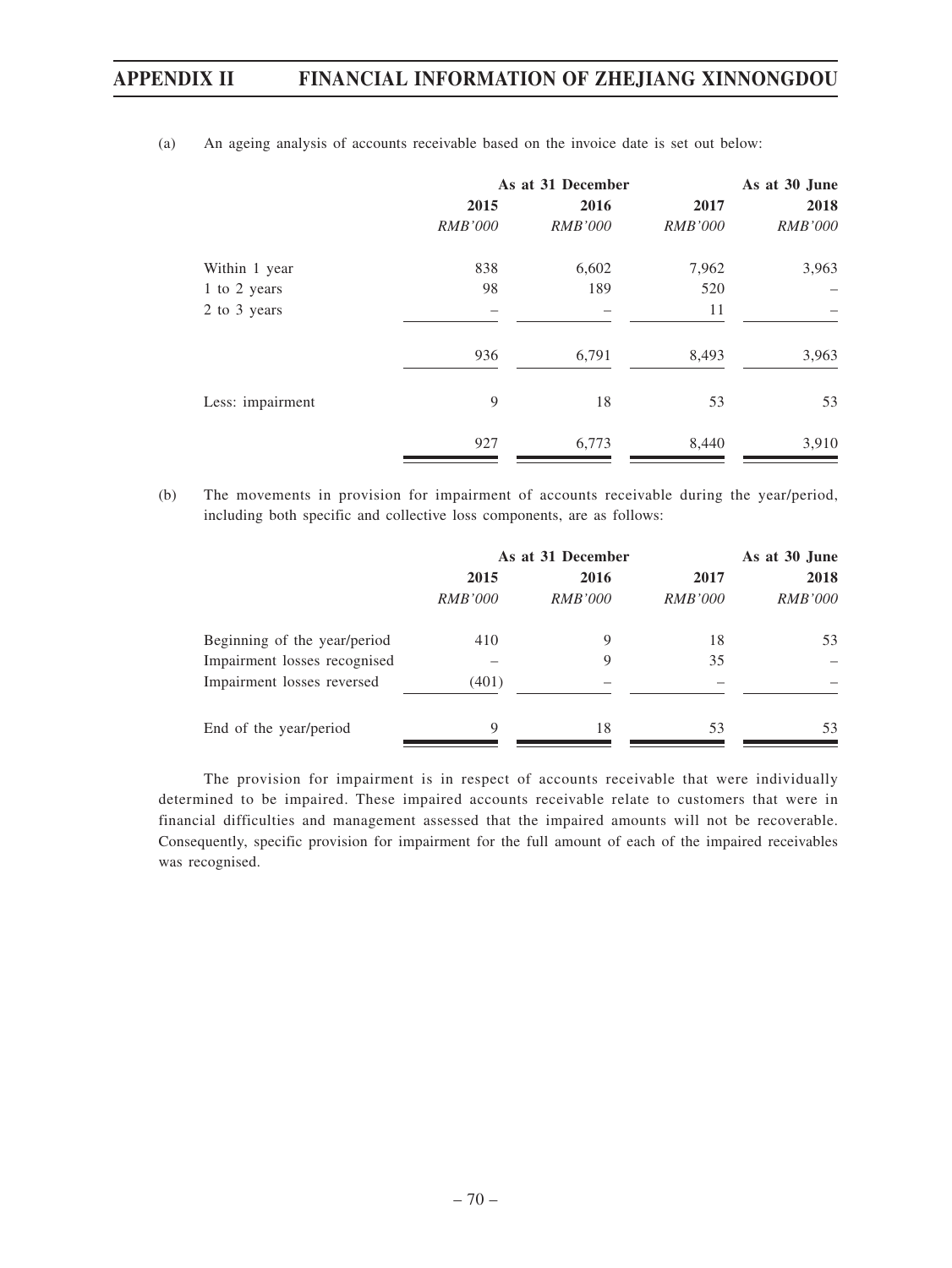## **The Target Company**

|                          | As at 31 December | As at 30 June  |                |                |
|--------------------------|-------------------|----------------|----------------|----------------|
|                          | 2015              | 2016           | 2017           | 2018           |
|                          | <i>RMB'000</i>    | <i>RMB'000</i> | <i>RMB'000</i> | <i>RMB'000</i> |
| Accounts receivable from |                   |                |                |                |
| related companies        | 9,160             |                | 2,091          |                |
|                          | 9,160             |                | 2,091          |                |

(a) An ageing analysis of accounts receivable based on the invoice date is set out below:

|               |                | As at 31 December |                |                |
|---------------|----------------|-------------------|----------------|----------------|
|               | 2015           | 2016              | 2017           | 2018           |
|               | <i>RMB'000</i> | <i>RMB'000</i>    | <i>RMB'000</i> | <i>RMB'000</i> |
| Within 1 year | 5,660          |                   | 2,091          |                |
| 1 to 2 years  | 3,500          |                   |                |                |
|               | 9,160          |                   | 2,091          |                |

(b) No provision for impairment was recognised for the Target Company.

## **20. PREPAYMENTS, DEPOSITS AND OTHER RECEIVABLES**

## **The Target Group**

|                         |             |                | As at 31 December | As at 30 June  |                |
|-------------------------|-------------|----------------|-------------------|----------------|----------------|
|                         | <b>Note</b> | 2015           | 2016              | 2017           | 2018           |
|                         |             | <i>RMB'000</i> | <i>RMB'000</i>    | <i>RMB'000</i> | <i>RMB'000</i> |
| Prepayments and other   |             |                |                   |                |                |
| receivables             | (a)         | 128,147        | 283,239           | 260,369        | 232,206        |
| Prepayment to suppliers |             | 196,963        | 231,668           | 261,271        | 129,077        |
| Other taxes recoverable |             | 25,940         | 20,291            | 19,940         | 24,540         |
| Other financial assets  |             |                | 51,000            | 25,000         | 84,000         |
| Amounts due from        |             |                |                   |                |                |
| related companies       |             | 18,101         | 2,001             | 9,526          | 35,831         |
|                         |             | 369,151        | 588,199           | 576,106        | 505,654        |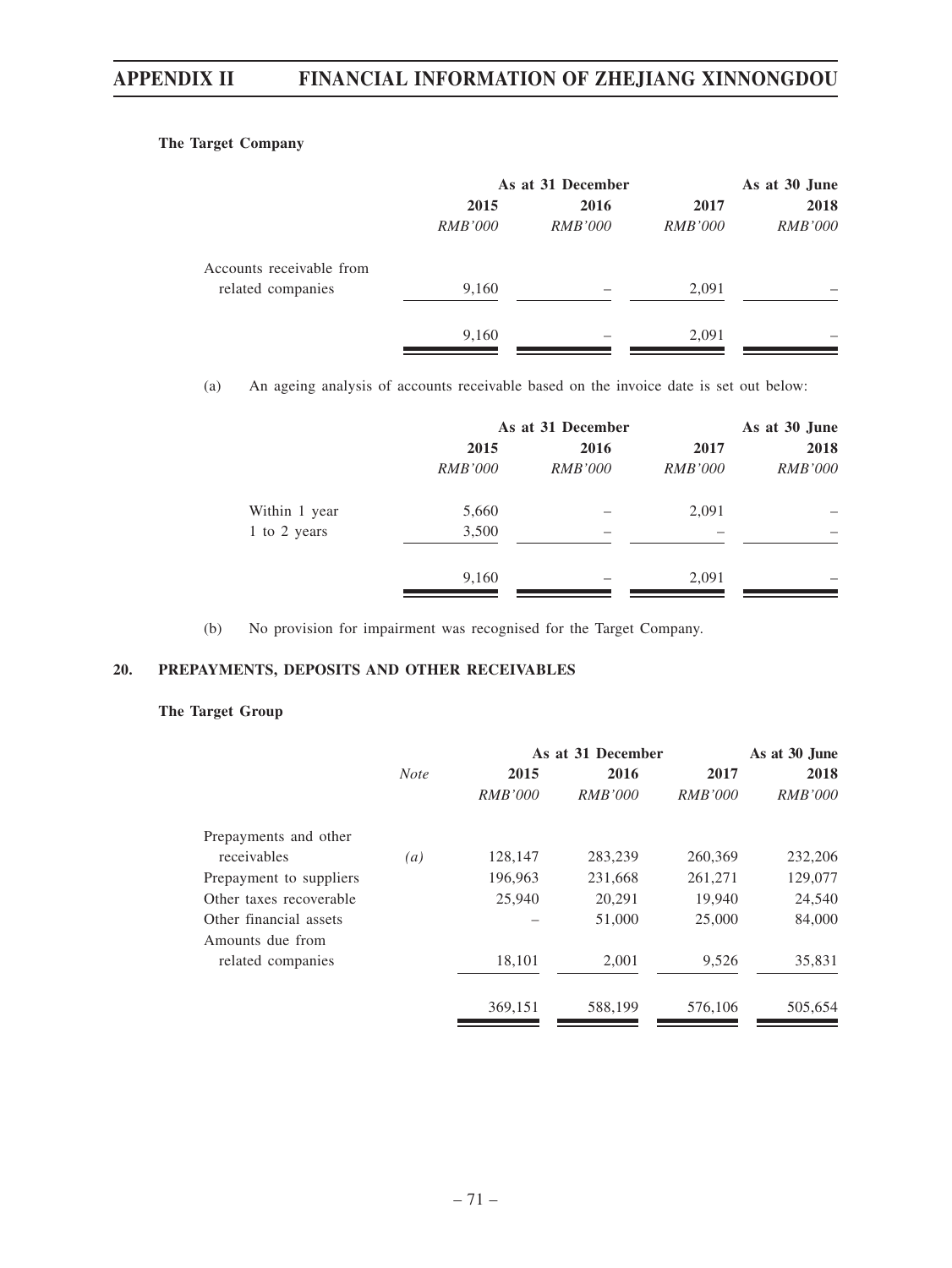## (a) Prepayments and other receivables

|                |                | As at 30 June     |                |  |
|----------------|----------------|-------------------|----------------|--|
| 2015           | 2016           | 2017              | 2018           |  |
| <i>RMB'000</i> | <i>RMB'000</i> | <i>RMB'000</i>    | <i>RMB'000</i> |  |
|                |                |                   |                |  |
| 128,389        | 283,741        | 261,578           | 233,314        |  |
|                |                |                   |                |  |
| (242)          | (502)          | (1,209)           | (1,108)        |  |
| 128,147        | 283,239        | 260,369           | 232,206        |  |
|                |                | As at 31 December |                |  |

The movements in provision for impairment of prepayments and other receivables during the year/period, including both specific and collective loss components, are as follows:

|                              | As at 31 December | As at 30 June  |                |                |
|------------------------------|-------------------|----------------|----------------|----------------|
|                              | 2015              | 2016           | 2017           | 2018           |
|                              | <i>RMB'000</i>    | <i>RMB'000</i> | <i>RMB'000</i> | <i>RMB'000</i> |
| Beginning of the year/period | 88                | 242            | 502            | 1209           |
| Impairment losses recognised | 154               | 260            | 741            |                |
| Impairment losses reversed   |                   |                | (34)           | (101)          |
| End of the year/period       | 242               | 502            | 1.209          | 1,108          |

## **The Target Company**

|                                         |                | As at 31 December |                | As at 30 June  |  |
|-----------------------------------------|----------------|-------------------|----------------|----------------|--|
| <b>Note</b>                             | 2015           | 2016              | 2017           | 2018           |  |
|                                         | <i>RMB'000</i> | <i>RMB'000</i>    | <i>RMB'000</i> | <i>RMB'000</i> |  |
| Prepayments and other receivables $(a)$ | 94,714         | 140,065           | 90,412         | 75,258         |  |
| Prepayment to suppliers                 | 120,907        | 184,263           | 203,933        | 47,238         |  |
| Other taxes recoverable                 | 21,351         | 18,603            | 13,570         | 11,298         |  |
| Other financial assets                  |                |                   | 25,000         | 40,000         |  |
| Amounts due from related                |                |                   |                |                |  |
| companies                               | 231,130        | 399,430           | 496,708        | 348,362        |  |
|                                         | 468,102        | 742.361           | 829,623        | 522,156        |  |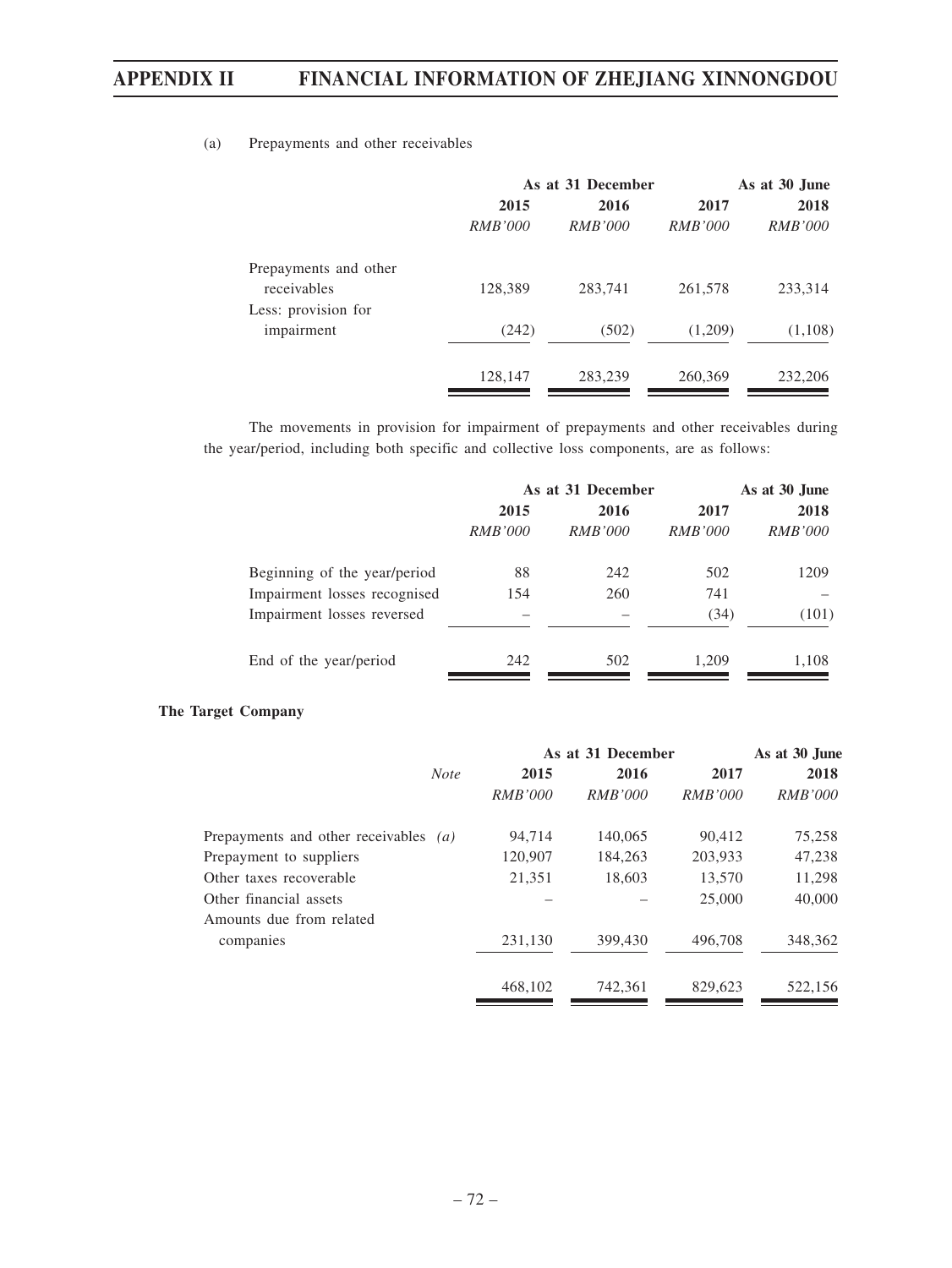|                     |                | As at 31 December |                | As at 30 June  |  |
|---------------------|----------------|-------------------|----------------|----------------|--|
|                     | 2015           | 2016              | 2017           | 2018           |  |
|                     | <i>RMB'000</i> | <i>RMB'000</i>    | <i>RMB'000</i> | <i>RMB'000</i> |  |
| Prepayments and     |                |                   |                |                |  |
| other receivables   | 94,878         | 140,435           | 90,768         | 75,614         |  |
| Less: provision for |                |                   |                |                |  |
| impairment          | (164)          | (370)             | (356)          | (356)          |  |
|                     |                |                   |                |                |  |
|                     | 94,714         | 140,065           | 90,412         | 75,258         |  |

## (a) Prepayments and other receivables

The movements in provision for impairment of prepayments and other receivables during the year/period, including both specific and collective loss components, are as follows:

|                              | As at 31 December |                |                | As at 30 June  |  |
|------------------------------|-------------------|----------------|----------------|----------------|--|
|                              | 2015              | 2016           | 2017           | 2018           |  |
|                              | <i>RMB'000</i>    | <i>RMB'000</i> | <i>RMB'000</i> | <i>RMB'000</i> |  |
| Beginning of the year/period | 82                | 164            | 370            | 356            |  |
| Impairment losses recognised | 82                | 206            |                |                |  |
| Impairment losses reversed   |                   |                | (14)           |                |  |
| End of the year/period       | 164               | 370            | 356            | 356            |  |

## **21. CASH AND CASH EQUIVALENTS AND PLEDGED DEPOSITS**

## **The Target Group**

|                                                         | Year ended 31 December |                |                | As at 30 June  |  |
|---------------------------------------------------------|------------------------|----------------|----------------|----------------|--|
|                                                         | 2015                   | 2016           | 2017           | 2018           |  |
|                                                         | <b>RMB'000</b>         | <b>RMB'000</b> | <i>RMB'000</i> | <b>RMB'000</b> |  |
| Cash and bank balances                                  | 257,794                | 421,775        | 603,048        | 365,681        |  |
| Other monetary assets                                   | 28,639                 | 3,527          | 121,579        | 72,137         |  |
|                                                         | 286,433                | 425,302        | 724,627        | 437,818        |  |
| Pledged deposits:<br>Less:                              |                        |                |                |                |  |
| - Pledged for electronic fee<br>- Pledged for guarantee | 120                    | 3,400          | 4,280          | 4,280          |  |
| deposits                                                |                        | 3,527          | 3,527          | 3,527          |  |
| - Pledged for law suits                                 |                        |                |                | 10,053         |  |
| - Pledged for long term<br>borrowings                   |                        |                | 119,300        | 60,800         |  |
|                                                         | 120                    | 6,927          | 127,107        | 78,660         |  |
|                                                         | 286,313                | 418,375        | 597,520        | 359,158        |  |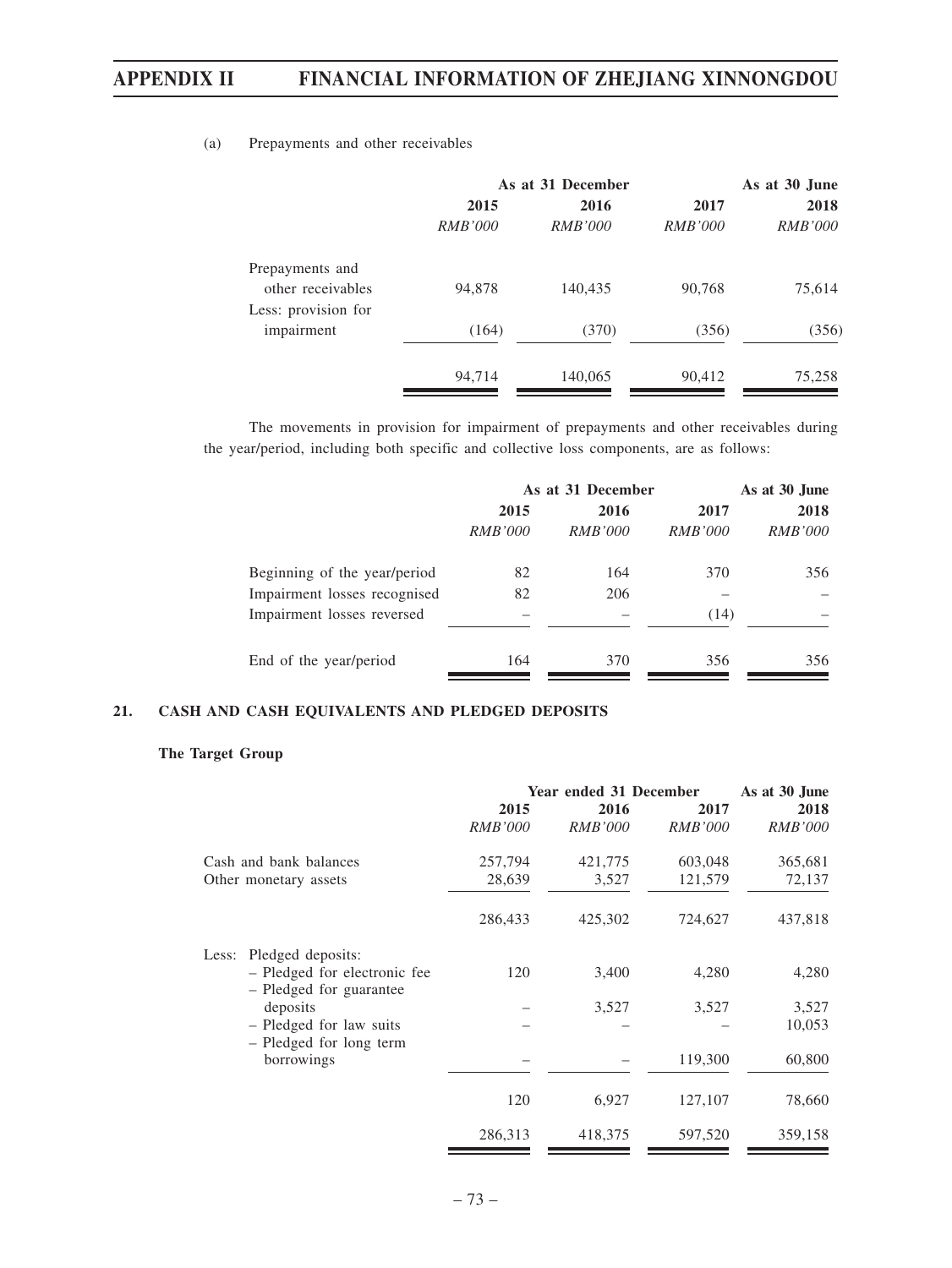The RMB is not freely convertible into other currencies. However, under Mainland China's prevailing rules and regulations over foreign exchange, the Target Group is permitted to exchange RMB for other currencies through banks authorised to conduct foreign exchange business.

Cash at banks earns interest at floating rates based on daily bank deposit rates. Short term time deposits are made for varying periods of between one day and three months depending on the immediate cash requirements of the Target Group, and earn interest at the respective short term time deposit rates. The bank balances and pledged deposits are deposited with creditworthy banks with no recent history of default.

As at 30 June 2018, certain of the Target Group's non-current time deposits of RMB4,280,000 (2017: RMB4,280,000; 2016: RMB3,400,000; 2015: RMB120,000) were pledged for electronic fee, which was required by local electric power company.

As at 30 June 2018, certain of the Target Group's non-current time deposits of RMB3,527,000 (2017: RMB3,527,000; 2016: RMB3,527,000; 2015: nil) were pledged for the construction of civil-air defence facilities required by the local government.

As at 30 June 2018, an amount of RMB10,053,000 (2017,2016 and 2015: nil) was frozen by the court, because a lawsuit was filed between the Target Group and the construction companies in 2018 due to an issue about the engineering price.

As at 30 June 2018, certain of the Target Group's non-current time deposits of RMB60,800,000 (2017: RMB119,300,000; 2016 and 2015: nil) were pledged to secure long term interest-bearing bank loans granted to the Target Group.

#### **The Target Company**

|                                                                         | As at 31 December |                |                | As at 30 June  |
|-------------------------------------------------------------------------|-------------------|----------------|----------------|----------------|
|                                                                         | 2015              | 2016           | 2017           | 2018           |
|                                                                         | <i>RMB'000</i>    | <i>RMB'000</i> | <i>RMB'000</i> | <i>RMB'000</i> |
| Cash and bank balances<br>Less: Pledged deposits:<br>- Pledged for long | 159,827           | 114,514        | 145,302        | 177,048        |
| term borrowings                                                         |                   |                | 2,300          | 2,300          |
|                                                                         | 159,827           | 114,514        | 143,002        | 174,748        |

As at 30 June 2018, certain of the Target Company's non-current time deposits of RMB2,300,000 (2017: RMB2,300,000; 2016 and 2015: nil) were pledged to secure long term interestbearing bank loans granted to the Target Company.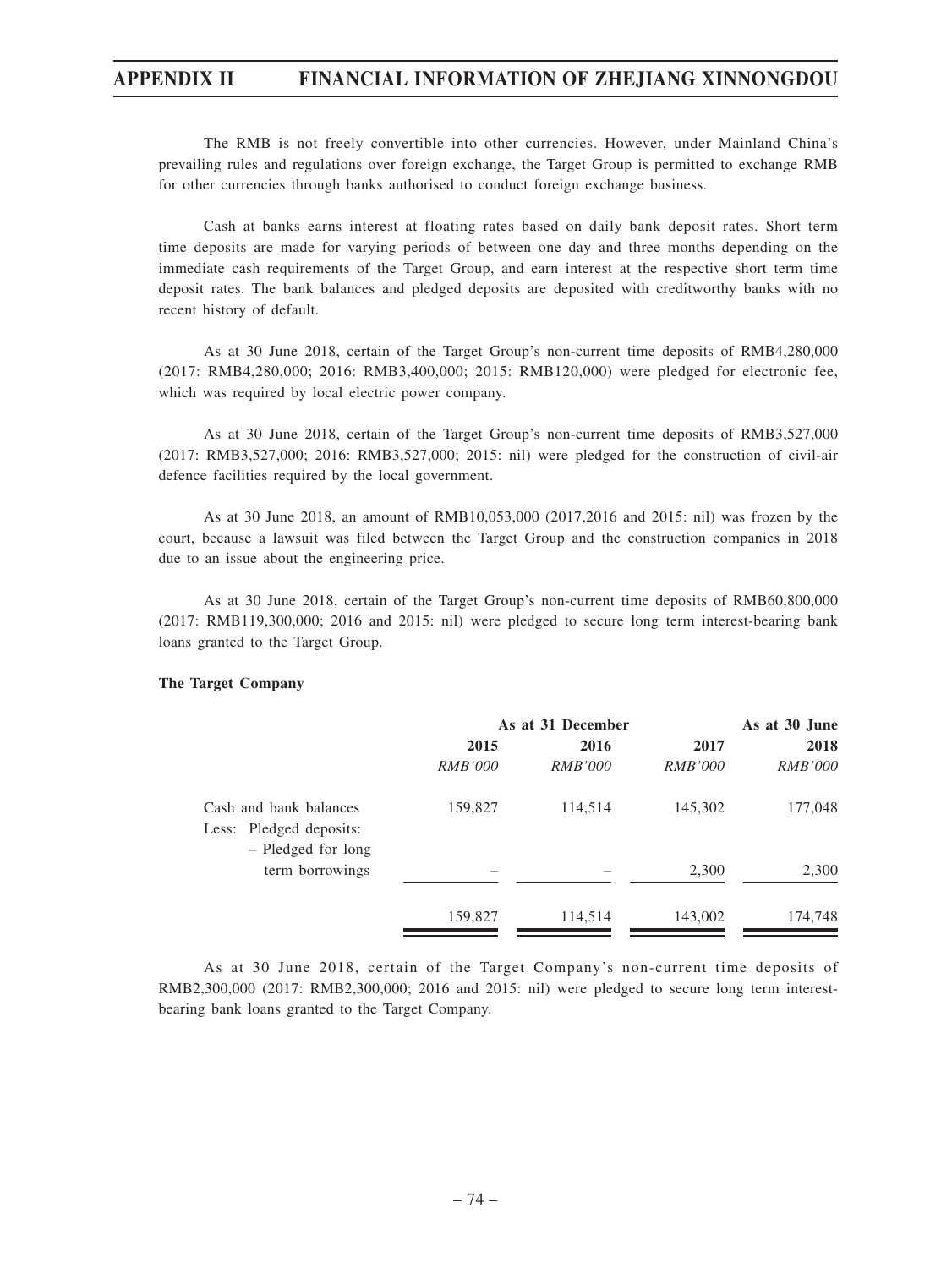## **22. TRADE AND BILLS PAYABLES**

## **The Target Group**

|                                         |                  | As at 31 December |                |                | As at 30 June  |  |
|-----------------------------------------|------------------|-------------------|----------------|----------------|----------------|--|
|                                         | <b>Note</b>      | 2015              | 2016           | 2017           | 2018           |  |
|                                         |                  | <i>RMB'000</i>    | <i>RMB'000</i> | <i>RMB'000</i> | <i>RMB'000</i> |  |
| Accounts payable<br>Accounts payable to | $\left(a\right)$ | 29,719            | 164,973        | 268,382        | 295,089        |  |
| related companies                       |                  | 440               | 662            | 14,869         |                |  |
|                                         |                  | 30,159            | 165,635        | 283,251        | 295,089        |  |

(a) An ageing analysis of accounts payable based on the invoice date is set out below:

|                   | As at 31 December |                |                | As at 30 June  |
|-------------------|-------------------|----------------|----------------|----------------|
|                   | 2015<br>2016      |                | 2017           | 2018           |
|                   | <i>RMB'000</i>    | <i>RMB'000</i> | <i>RMB'000</i> | <i>RMB'000</i> |
| Within 1 year     | 29,447            | 163,849        | 213,126        | 288,543        |
| 1 to 2 years      | 197               | 954            | 54,398         | 6,364          |
| 2 to 3 years      | 35                | 99             | 762            | 118            |
| More than 3 years | 40                | 71             | 96             | 64             |
|                   | 29,719            | 164,973        | 268,382        | 295,089        |

## **The Target Company**

|                                         |             | As at 31 December | As at 30 June  |                |                |
|-----------------------------------------|-------------|-------------------|----------------|----------------|----------------|
|                                         | <b>Note</b> | 2015              | 2016           | 2017           | 2018           |
|                                         |             | <i>RMB'000</i>    | <i>RMB'000</i> | <i>RMB'000</i> | <i>RMB'000</i> |
| Accounts payable<br>Accounts payable to | (a)         | 9,547             | 23,007         | 10,953         | 8,690          |
| related companies                       |             | 440               | 95             |                | 158            |
|                                         |             | 9,987             | 23,102         | 10,953         | 8,848          |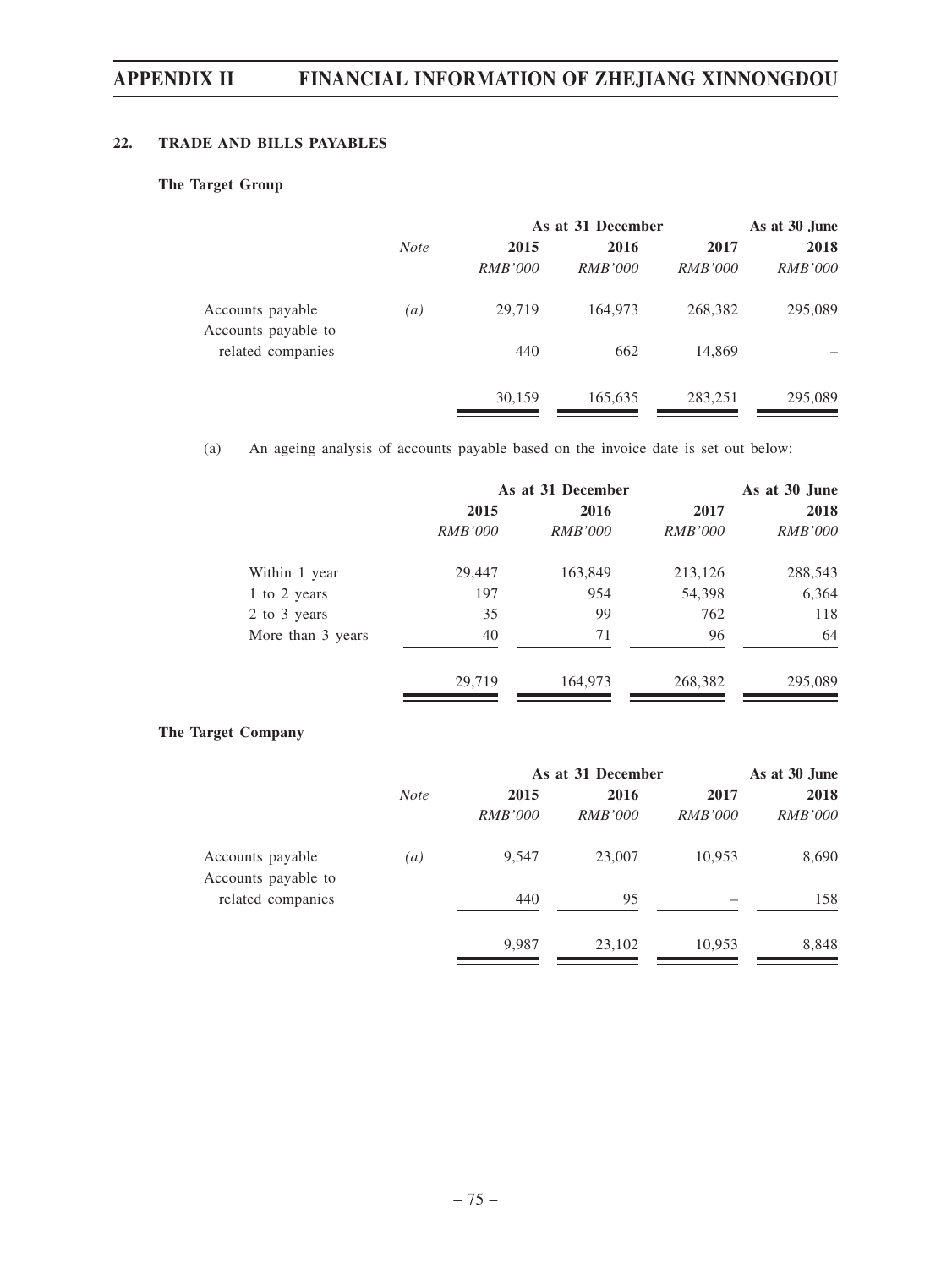|                   |                | As at 31 December | As at 30 June  |                |  |
|-------------------|----------------|-------------------|----------------|----------------|--|
|                   | 2015           | 2016              | 2017           | 2018           |  |
|                   | <i>RMB'000</i> | <i>RMB'000</i>    | <i>RMB'000</i> | <i>RMB'000</i> |  |
| Within 1 year     | 9,378          | 22,481            | 4,222          | 2,779          |  |
| 1 to 2 years      | 119            | 456               | 6,226          | 5,754          |  |
| 2 to 3 years      | 10             | 25                | 439            | 93             |  |
| More than 3 years | 40             | 45                | 66             | 64             |  |
|                   | 9,547          | 23,007            | 10,953         | 8,690          |  |

(a) An ageing analysis of accounts payable based on the invoice date is set out below:

## **23. OTHER PAYABLES AND ACCRUALS**

### **The Target Group**

|                                  |                | As at 31 December |                |                |
|----------------------------------|----------------|-------------------|----------------|----------------|
|                                  | 2015           | 2016              | 2017           | 2018           |
|                                  | <i>RMB'000</i> | <i>RMB'000</i>    | <i>RMB'000</i> | <i>RMB'000</i> |
| Other payables ( <i>Note a</i> ) | 241,822        | 305,811           | 499,662        | 402,610        |
| Customer advances                | 105,929        | 313,663           | 216,526        | 109,546        |
| Accrued salaries, wages and      |                |                   |                |                |
| benefits                         | 10,575         | 15,079            | 18,216         | 3,384          |
| Interest payables                | 11,345         | 5,128             | 11,769         | 12,741         |
| Amounts due to related           |                |                   |                |                |
| companies                        | 178,553        | 204,827           | 125,147        | 82,233         |
|                                  | 548,224        | 844,508           | 871,320        | 610,514        |

## **The Target Company**

|                             | As at 31 December |                |                | As at 30 June  |
|-----------------------------|-------------------|----------------|----------------|----------------|
|                             | 2015              | 2016           | 2017           | 2018           |
|                             | <i>RMB'000</i>    | <i>RMB'000</i> | <i>RMB'000</i> | <i>RMB'000</i> |
| Other payables (Note a)     | 55,615            | 36,666         | 26,847         | 45,741         |
| Customer advances           | 99,764            | 187,160        | 211,285        | 36,295         |
| Accrued salaries, wages and |                   |                |                |                |
| benefits                    | 3,063             | 4,772          | 5,307          | 942            |
| Interest payables           | 11,596            | 2,646          | 2,646          | 1,832          |
| Amounts due to related      |                   |                |                |                |
| companies                   | 61,987            | 155            | 584            | 31,206         |
|                             | 232,025           | 231,399        | 246,669        | 116,016        |

*Note a:* Other payables mainly represent guarantees received from suppliers and construction fees payable related to daily operations.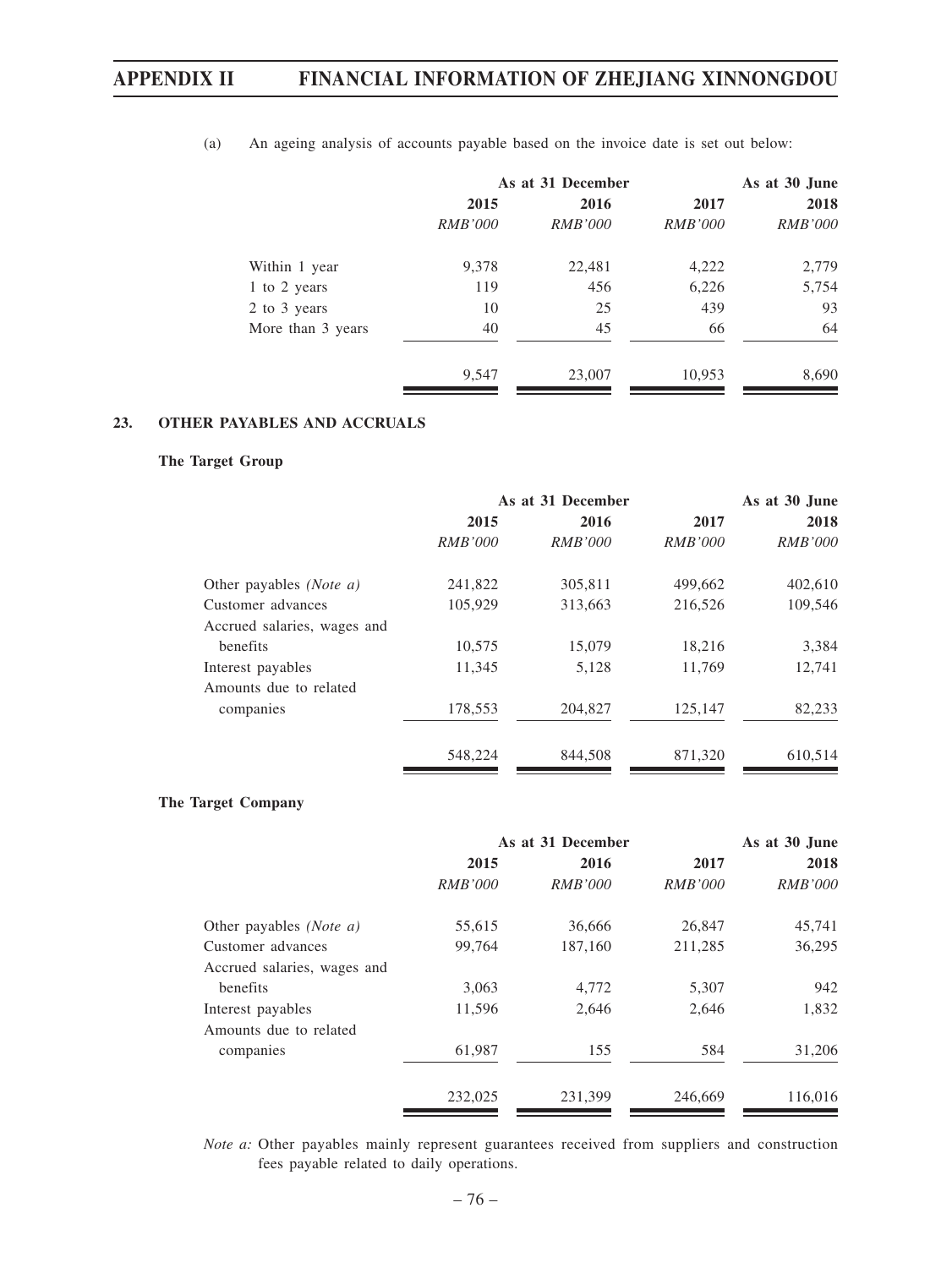## **24. INTEREST-BEARING BANK AND OTHER BORROWINGS**

## **The Target Group**

|                                              |                                              |      |                              |                                              | As at 31 December |                              |                                              |      |                              |
|----------------------------------------------|----------------------------------------------|------|------------------------------|----------------------------------------------|-------------------|------------------------------|----------------------------------------------|------|------------------------------|
|                                              |                                              | 2015 |                              |                                              | 2016              |                              |                                              | 2017 |                              |
|                                              | <b>Effective</b><br>interest<br>rate $(\% )$ |      | Maturity RMB'000             | <b>Effective</b><br>interest                 |                   | rate (%) Maturity RMB'000    | Effective<br>interest<br>rate $(\% )$        |      | Maturity RMB'000             |
| Current                                      |                                              |      |                              |                                              |                   |                              |                                              |      |                              |
| Bank-secured                                 | $5.1 - 12.0$                                 | 2016 | 356,500                      | $4.6 - 10.8$                                 | 2017              | 506,100                      | 4.4-10.8                                     | 2018 | 507,000                      |
| Current portion of long term<br>bank-secured | $4.8 - 12.0$                                 | 2016 | 250,009                      | $4.8 - 12.0$                                 | 2017              | 254,914                      | $4.8 - 12.0$                                 | 2018 | 305,232                      |
|                                              |                                              |      | 606,509                      |                                              |                   | 761,014                      |                                              |      | 812,232                      |
|                                              |                                              |      |                              |                                              | As at 31 December |                              |                                              |      |                              |
|                                              |                                              | 2015 |                              |                                              | 2016              |                              |                                              | 2017 |                              |
|                                              | <b>Effective</b><br>interest<br>rate $(\% )$ |      | Maturity RMB'000             | <b>Effective</b><br>interest<br>rate $(\% )$ |                   | Maturity RMB'000             | <b>Effective</b><br>interest<br>rate $(\% )$ |      | Maturity RMB'000             |
| Non-current<br>Bank-secured                  |                                              |      | 4.8-12.0 2017-2024 1,261,842 |                                              |                   | 4.8-12.0 2018-2025 1,617,562 |                                              |      | 4.8-12.0 2019-2025 1,531,956 |
|                                              |                                              |      | 1,868,351                    |                                              |                   | 2,378,576                    |                                              |      | 2,344,188                    |
|                                              |                                              |      |                              |                                              |                   | As at 30 June 2018           |                                              |      |                              |
|                                              |                                              |      |                              | interest rate %                              | <b>Effective</b>  |                              | <b>Maturity</b>                              |      | <b>RMB'000</b>               |
| <b>Current</b><br>Bank-secured               |                                              |      |                              |                                              | $4.4 - 12.0$      |                              | 2019                                         |      | 430,000                      |
| Current portion of long term<br>bank-secured |                                              |      |                              |                                              | $5.1 - 12.0$      |                              | 2019                                         |      | 140,000                      |
|                                              |                                              |      |                              |                                              |                   |                              |                                              |      | 570,000                      |
| Non-current<br>Bank-secured                  |                                              |      |                              |                                              | $5.1 - 12.0$      |                              | 2019-2025                                    |      | 1,550,628                    |
|                                              |                                              |      |                              |                                              |                   |                              |                                              |      | 2,120,628                    |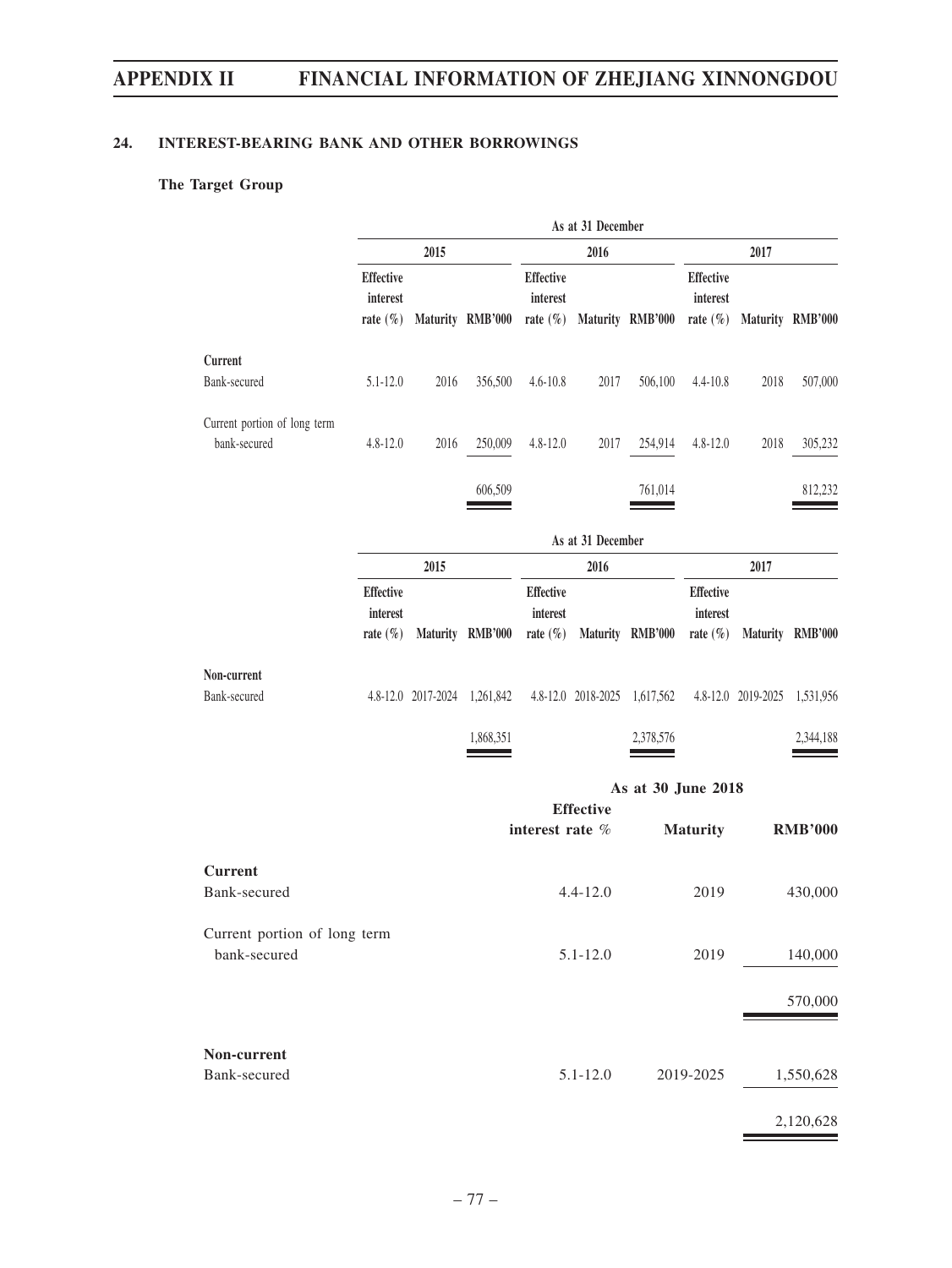|                              | Year ended 31 December | As at 30 June  |                |                |
|------------------------------|------------------------|----------------|----------------|----------------|
|                              | 2015                   | 2016           | 2017           | 2018           |
|                              | <i>RMB'000</i>         | <i>RMB'000</i> | <i>RMB'000</i> | <i>RMB'000</i> |
| Analysed into:               |                        |                |                |                |
| Bank loans repayable:        |                        |                |                |                |
| Within one year              | 626,609                | 791,114        | 812,232        | 570,000        |
| In the second year           | 242,961                | 264,000        | 503,641        | 100,000        |
| In the third to fifth years, |                        |                |                |                |
| inclusive                    | 494.189                | 833,762        | 714,815        | 479,348        |
| Beyond five years            | 504,592                | 489,700        | 313,500        | 971,280        |
|                              | 1,868,351              | 2,378,576      | 2,344,188      | 2,120,628      |

### **The Target Group**

At the end of each of the Relevant Periods, the Target Group's bank and other borrowings were secured by:

|                          | Year ended 31 December |                |                | As at 30 June  |  |
|--------------------------|------------------------|----------------|----------------|----------------|--|
|                          | 2015                   | 2016           | 2017           | 2018           |  |
|                          | <i>RMB'000</i>         | <i>RMB'000</i> | <i>RMB'000</i> | <i>RMB'000</i> |  |
| Investment properties    | 1,330,061              | 1,855,920      | 2,585,010      | 2,626,618      |  |
| Construction in progress | 244,530                | 401,340        | 5,009          | 5,009          |  |
|                          | 1,574,591              | 2,257,260      | 2,590,019      | 2,631,627      |  |

## **The Target Company**

|                                       | 2015 |         |                                              | 2016 |         | 2017                                         |      |                   |
|---------------------------------------|------|---------|----------------------------------------------|------|---------|----------------------------------------------|------|-------------------|
| Effective<br>interest<br>rate $(\% )$ |      |         | <b>Effective</b><br>interest<br>rate $(\% )$ |      |         | <b>Effective</b><br>interest<br>rate $(\% )$ |      | Maturity RMB'000  |
|                                       |      |         |                                              |      |         |                                              |      |                   |
| $5.1 - 12.0$                          | 2016 | 336,400 | $4.6 - 10.8$                                 | 2017 | 476,000 | $4.4 - 10.8$                                 | 2018 | 425,000           |
| $6.55 - 12.0$                         | 2016 | 242,100 | 5.15-12.0                                    | 2017 | 154,600 | 5.15-12.0                                    | 2018 | 95,100            |
|                                       |      |         | Maturity RMB'000                             |      |         | Maturity RMB'000                             |      | As at 31 December |

578,500 630,600 520,100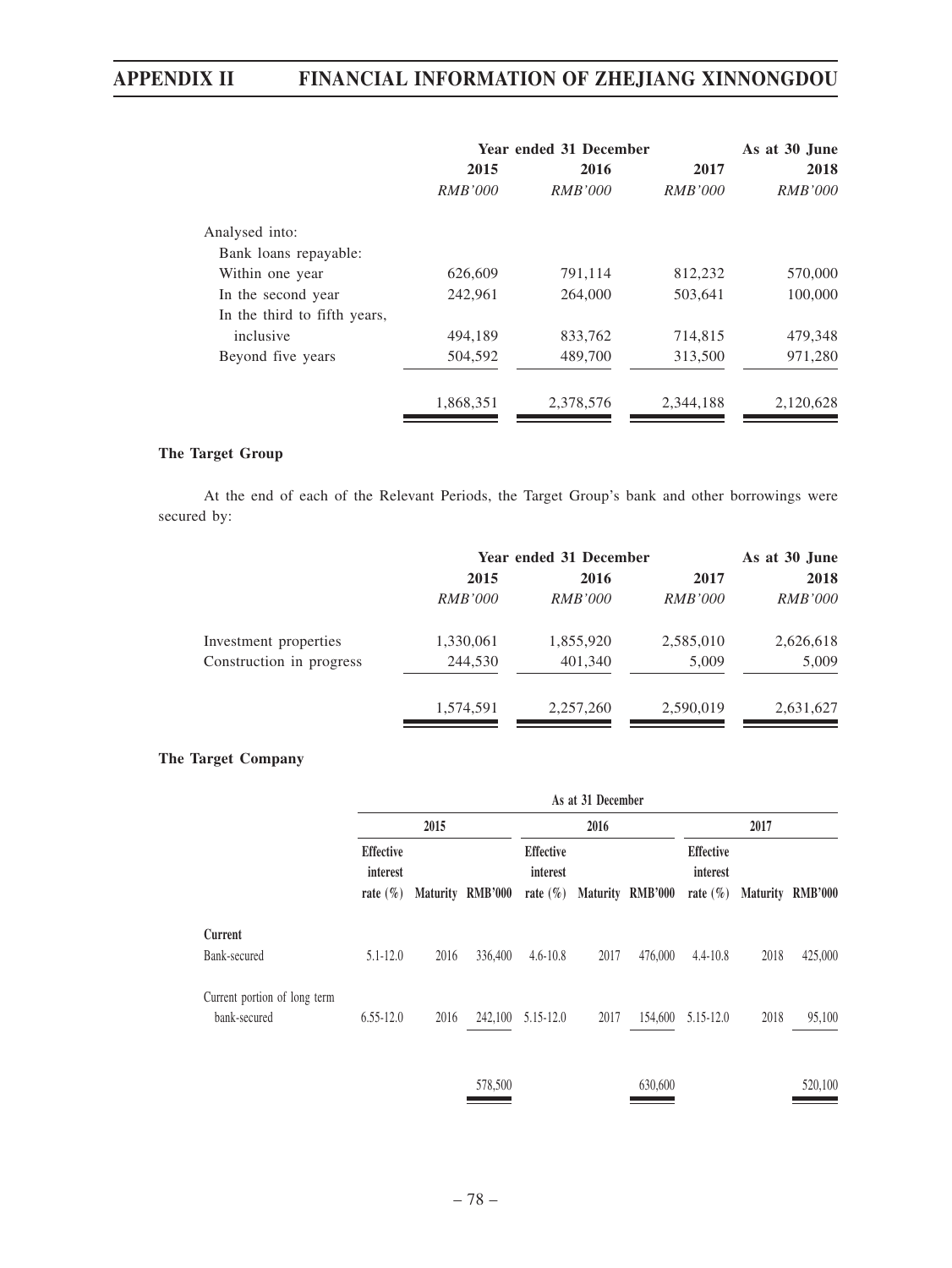|                              | As at 31 December                            |                     |                  |                              |                  |                                          |                              |                             |                  |
|------------------------------|----------------------------------------------|---------------------|------------------|------------------------------|------------------|------------------------------------------|------------------------------|-----------------------------|------------------|
|                              |                                              | 2015                |                  |                              | 2016             |                                          |                              | 2017                        |                  |
|                              | <b>Effective</b><br>interest<br>rate $(\% )$ |                     | Maturity RMB'000 | <b>Effective</b><br>interest |                  | rate $(\%)$ Maturity RMB'000 rate $(\%)$ | <b>Effective</b><br>interest |                             | Maturity RMB'000 |
| Non-current                  |                                              |                     |                  |                              |                  |                                          |                              |                             |                  |
| Bank-secured                 |                                              | 6.55-12.0 2017-2024 |                  | 929,900 5.15-12.0 2018-2025  |                  |                                          |                              | 880,800 5.15-12.0 2019-2025 | 975,700          |
|                              |                                              |                     | 1,508,400        |                              |                  | 1,511,400                                |                              |                             | 1,495,800        |
|                              |                                              |                     |                  |                              |                  | As at 30 June 2018                       |                              |                             |                  |
|                              |                                              |                     |                  |                              | <b>Effective</b> |                                          |                              |                             |                  |
|                              |                                              |                     |                  | interest rate %              |                  |                                          | <b>Maturity</b>              |                             | <b>RMB'000</b>   |
| <b>Current</b>               |                                              |                     |                  |                              |                  |                                          |                              |                             |                  |
| Bank-secured                 |                                              |                     |                  |                              | $4.35 - 10.8$    |                                          | 2019                         |                             | 380,000          |
|                              |                                              |                     |                  |                              |                  |                                          |                              |                             |                  |
| Current portion of long term |                                              |                     |                  |                              |                  |                                          |                              |                             |                  |
| bank-secured                 |                                              |                     |                  |                              | $5.1 - 12.0$     |                                          | 2019                         |                             | 140,000          |
|                              |                                              |                     |                  |                              |                  |                                          |                              |                             | 520,000          |
|                              |                                              |                     |                  |                              |                  |                                          |                              |                             |                  |
| Non-current                  |                                              |                     |                  |                              |                  |                                          |                              |                             |                  |
| Bank-secured                 |                                              |                     |                  |                              | $5.1 - 12.0$     |                                          | 2020-2025                    |                             | 835,700          |
|                              |                                              |                     |                  |                              |                  |                                          |                              |                             |                  |
|                              |                                              |                     |                  |                              |                  |                                          |                              |                             | 1,355,700        |
|                              |                                              |                     |                  | Year ended 31 December       |                  |                                          |                              |                             | As at 30 June    |
|                              |                                              |                     | 2015             |                              | 2016             |                                          | 2017                         |                             | 2018             |
|                              |                                              |                     | <b>RMB'000</b>   |                              | <b>RMB'000</b>   |                                          | <b>RMB'000</b>               |                             | <b>RMB'000</b>   |
| Analysed into:               |                                              |                     |                  |                              |                  |                                          |                              |                             |                  |
| Bank loans repayable:        |                                              |                     |                  |                              |                  |                                          |                              |                             |                  |
| Within one year              |                                              |                     | 578,500          |                              | 630,600          |                                          | 520,100                      |                             | 520,000          |
| In the second year           |                                              |                     | 207,100          |                              | 95,100           |                                          | 306,000                      |                             | 50,000           |
| In the third to fifth years, |                                              |                     |                  |                              |                  |                                          |                              |                             |                  |
| inclusive                    |                                              |                     | 284,100          |                              | 368,000          |                                          | 392,200                      |                             | 620,700          |
| Beyond five years            |                                              |                     | 438,700          |                              | 417,700          |                                          | 277,500                      |                             | 165,000          |
|                              |                                              |                     | 1,508,400        |                              | 1,511,400        |                                          | 1,495,800                    |                             | 1,355,700        |
|                              |                                              |                     |                  |                              |                  |                                          |                              |                             |                  |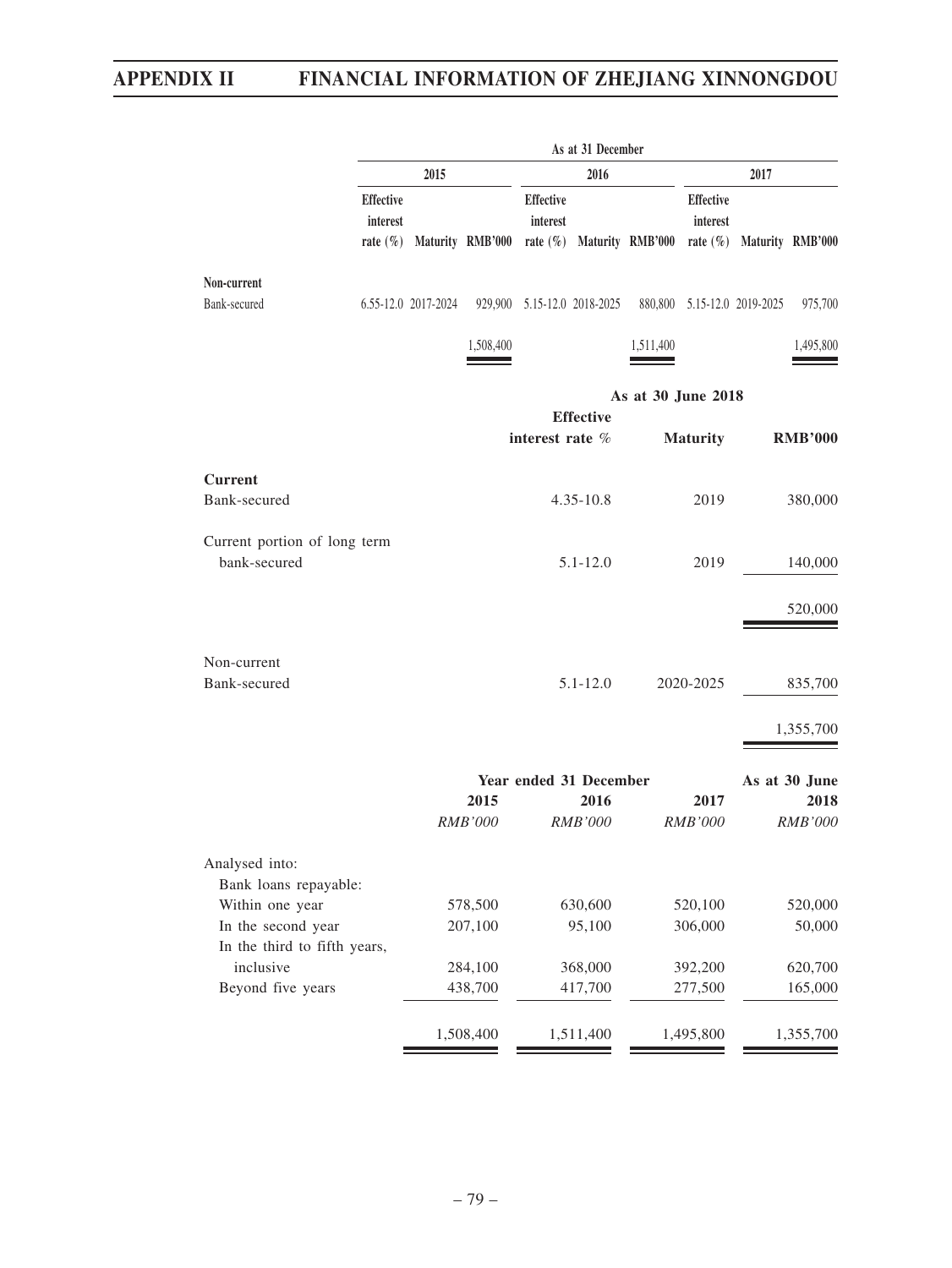At the end of each of the Relevant Periods, the Target Company's bank and other borrowings were secured by:

|                       |                | Year ended 31 December |                |                |
|-----------------------|----------------|------------------------|----------------|----------------|
|                       | 2015           | 2016                   | 2017           | 2018           |
|                       | <i>RMB'000</i> | <i>RMB'000</i>         | <i>RMB'000</i> | <i>RMB'000</i> |
| Investment properties | 1,330,061      | 1.617.286              | 1,616,996      | 1,630,066      |

### **25. ISSUED CAPITAL**

#### **The Target Group and the Target Company**

|                                                         | RMB'000 |
|---------------------------------------------------------|---------|
| Issued and fully paid:                                  |         |
| As at 31 December 2015, 2016 and 2017, and 30 June 2018 | 300,000 |

#### **26. RESERVES**

#### **The Target Group**

The amounts of the Target Group's reserves and the movements therein for the current and prior periods are presented in the consolidated statements of changes in equity of the financial statements.

In accordance with the Target Company Law of the PRC and the respective Articles of Association of the Target Group companies, companies that are domiciled in the PRC are required to allocate 10% of their profit after tax, as determined in accordance with PRC GAAP, to the statutory surplus reserves until the reserves reach 50% of their respective registered capital. The transfer to this reserve must be made before the distribution of a dividend to shareholders.

Statutory surplus reserve is non-distributable except in the event of liquidation and, subject to certain restrictions set out in the relevant PRC regulations, can be used to offset accumulated losses or be capitalised as paid-up capital.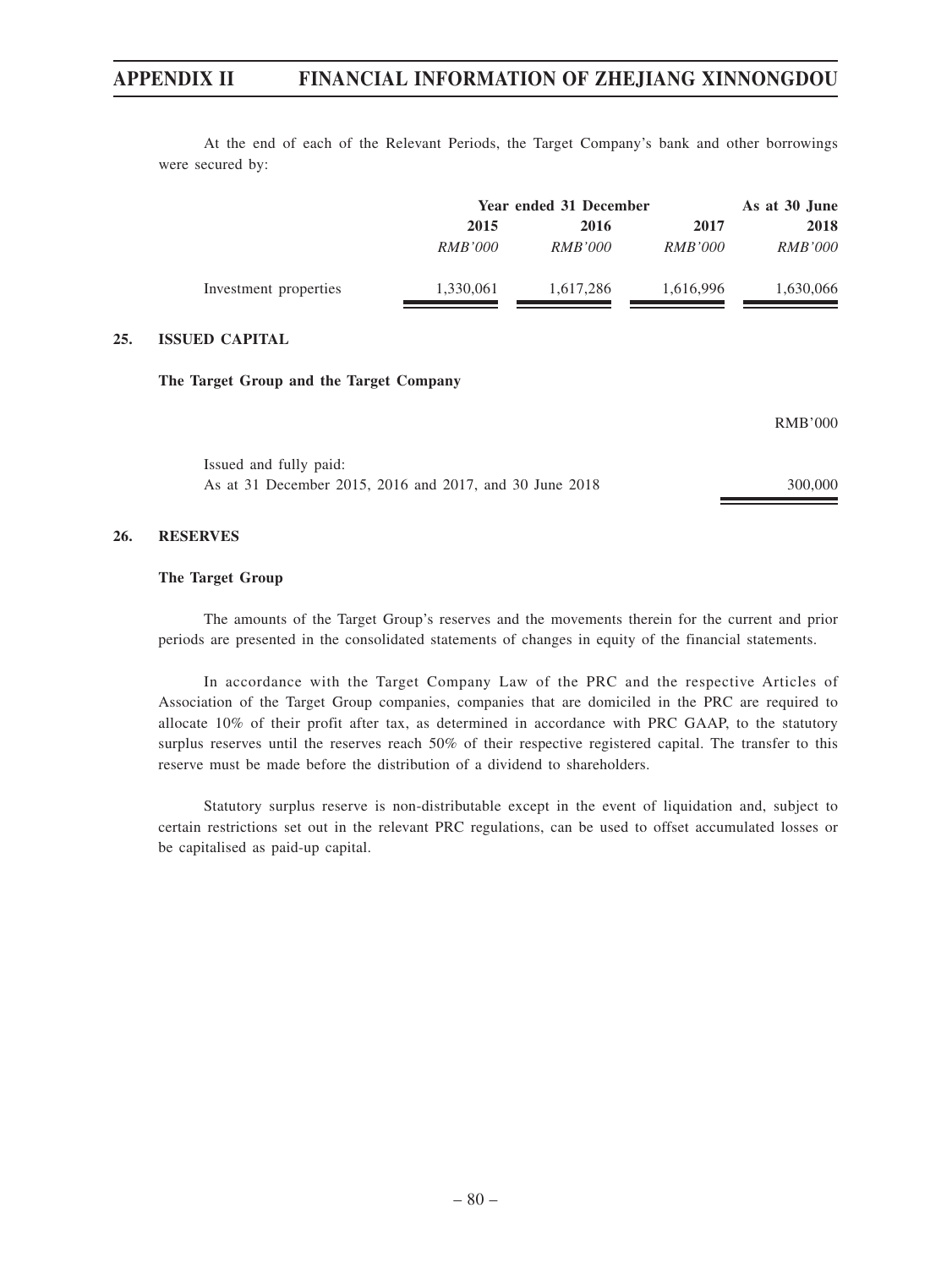## **The Target Company**

|                | <b>Statutory</b> |                  |                    |
|----------------|------------------|------------------|--------------------|
| <b>Issued</b>  | <b>Surplus</b>   | <b>Retained</b>  |                    |
| capital        | reserves         | <b>Earnings</b>  | <b>Total</b>       |
| <b>RMB'000</b> | <i>RMB'000</i>   | <b>RMB'000</b>   | <b>RMB'000</b>     |
| 300,000        | 78,519           | 615,222          | 993,741            |
|                |                  | 99,767           | 99,767             |
|                | 9,977            | (9,977)          |                    |
|                |                  |                  |                    |
| 300,000        |                  |                  | 1,093,508          |
|                |                  | 17,766           | 17,766             |
|                | 1,777            | (1,777)          |                    |
|                |                  |                  |                    |
| 300,000        | 90,273           | 721,001          | 1,111,274          |
|                |                  | 15,955           | 15,955             |
|                | 1,596            | (1,596)          |                    |
|                |                  |                  |                    |
|                |                  |                  | 1,127,229          |
|                |                  | 18,936           | 18,936             |
| 300,000        | 91,869           | 754,296          | 1,146,165          |
|                | 300,000          | 88,496<br>91,869 | 705,012<br>735,360 |

## **27. COMMITMENTS**

## **(a) Capital commitments**

## **The Target Group**

|                               | As at 31 December |                |                | As at 30 June  |  |
|-------------------------------|-------------------|----------------|----------------|----------------|--|
|                               | 2015              | 2016           |                | 2018           |  |
|                               | <i>RMB'000</i>    | <i>RMB'000</i> | <i>RMB'000</i> | <i>RMB'000</i> |  |
| Contracted, but not           |                   |                |                |                |  |
| provided for:<br>Property and |                   |                |                |                |  |
| equipment                     | 190,997           | 195,056        | 94,087         | 35,278         |  |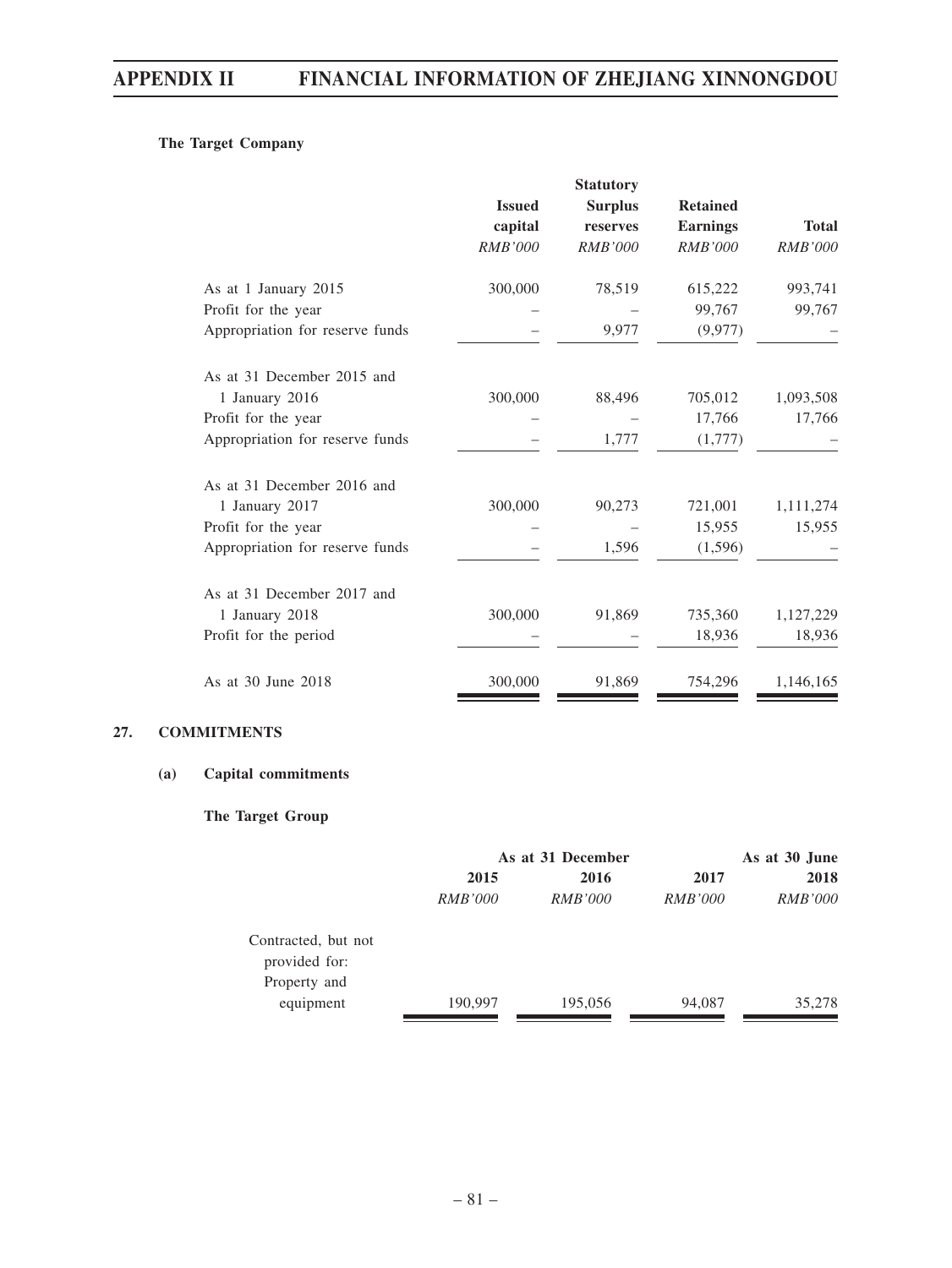### **(b) Operating lease commitments**

#### As lessor

The Target Group leases out its investment properties under operating lease arrangements, on terms of one year, therefore, no commitment was recognised.

#### As lessee

#### **The Target Group**

The Target Group leases certain of its office premises under operating lease arrangements, negotiated for terms of five years with an option for renewal after the expiry dates, at which time all terms will be renegotiated.

As at 31 December 2015, 2016 and 2017, and 30 June 2018, the Target Group had future aggregate minimum lease payments under non-cancellable operating leases in respect of leased properties as follows:

|                        | As at 31 December |                |                | As at 30 June  |
|------------------------|-------------------|----------------|----------------|----------------|
|                        | 2015              | 2016           | 2017           | 2018           |
|                        | <i>RMB'000</i>    | <i>RMB'000</i> | <i>RMB'000</i> | <i>RMB'000</i> |
| Within one year        | 14,823            | 9,350          | 18,835         | 27,954         |
| In the second to fifth |                   |                |                |                |
| years, inclusive       | 31,860            | 23,764         | 60,585         | 63,975         |
|                        | 46,683            | 33,114         | 79,420         | 91,929         |

## **The Target Company**

|                 | As at 31 December |                | As at 30 June  |                |
|-----------------|-------------------|----------------|----------------|----------------|
|                 | 2015              | 2016           | 2017           | 2018           |
|                 | <i>RMB'000</i>    | <i>RMB'000</i> | <i>RMB'000</i> | <i>RMB'000</i> |
| Within one year | 5,611             | 279            | 254            | 268            |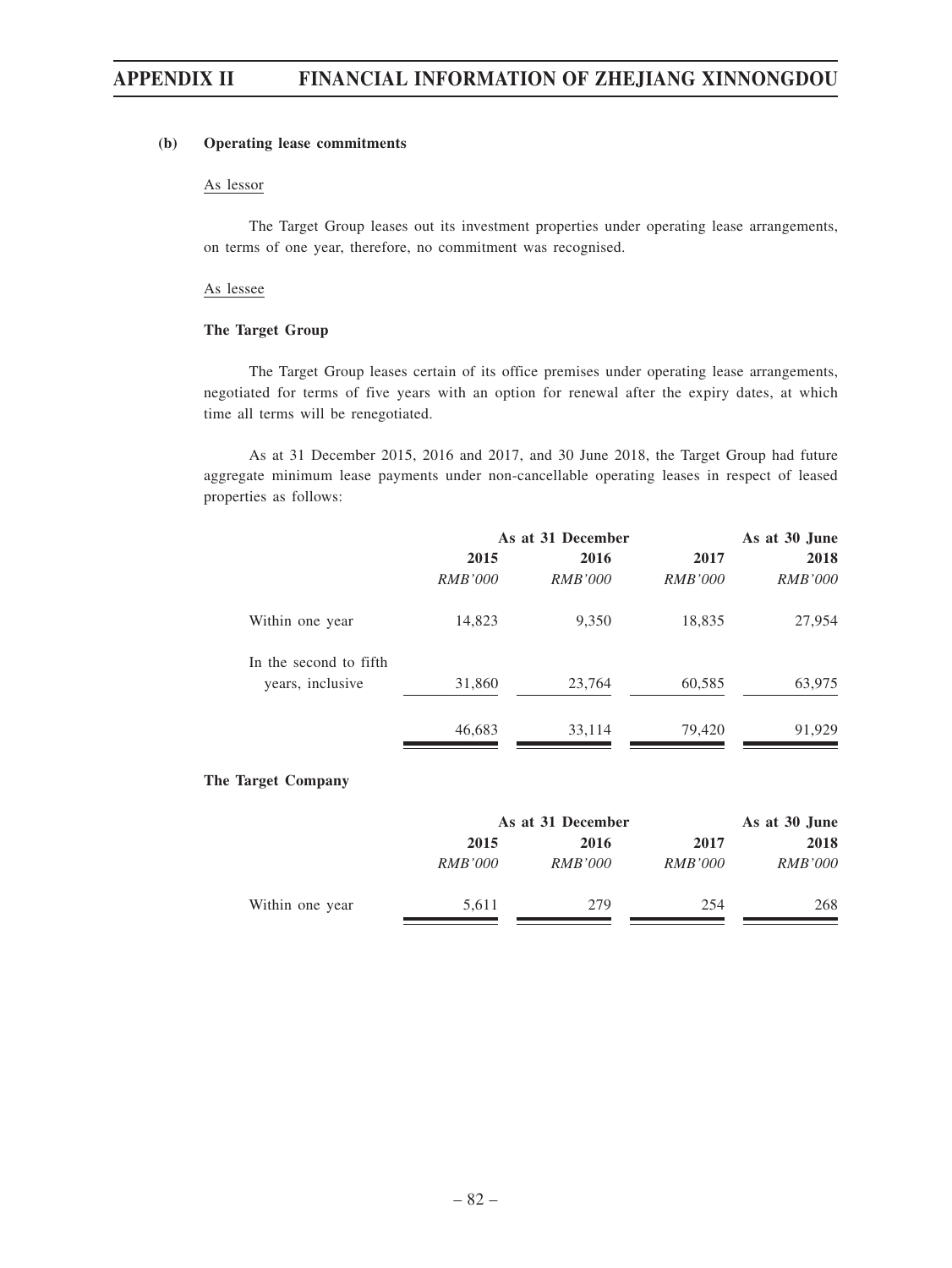## **28. RELATED PARTY TRANSACTIONS**

(a) In addition to the transactions detailed elsewhere in the Historical Financial Information, the Target Group had the following material transactions with related parties during the Relevant Periods:

|                                             | Year ended 31 December |                |                | Six months ended 30 June |                |  |
|---------------------------------------------|------------------------|----------------|----------------|--------------------------|----------------|--|
|                                             | 2015                   | 2016           | 2017           | 2017                     | 2018           |  |
|                                             | RMB'000                | <b>RMB'000</b> | <b>RMB'000</b> | <b>RMB'000</b>           | <b>RMB'000</b> |  |
| <b>Parent Company</b>                       |                        |                |                |                          |                |  |
| Interest expense                            | 18,983                 | 11,848         | 8,508          | 293                      | 282            |  |
| Rental expense                              |                        |                |                |                          | 67             |  |
| Common directors and ultimate               |                        |                |                |                          |                |  |
| holding company                             |                        |                |                |                          |                |  |
| Purchase of goods                           | 83,649                 | 29,539         | 69,177         |                          |                |  |
| Sales of goods                              | 25,200                 | 59,235         | 35,574         |                          |                |  |
| Interest expense                            | 3,004                  | 58,631         | 2,859          | 2,665                    |                |  |
| Provision of service                        |                        |                | 2,684          |                          | 1,347          |  |
| A subsidiary's shareholder                  |                        |                |                |                          |                |  |
| Service fee                                 | 500                    |                |                |                          |                |  |
| Interest expense                            | 17,567                 | 7,619          | 9,059          |                          |                |  |
| Purchase of goods                           |                        |                | 6,238          |                          |                |  |
| Related party of the Target                 |                        |                |                |                          |                |  |
| Group's shareholder                         |                        |                |                |                          |                |  |
| Purchase of goods                           | 99,574                 |                |                |                          |                |  |
| Interest income                             | 285                    |                |                |                          |                |  |
| Related party of a subsidiary's shareholder |                        |                |                |                          |                |  |
| Interest expense                            |                        | 3,072          | 3,500          |                          |                |  |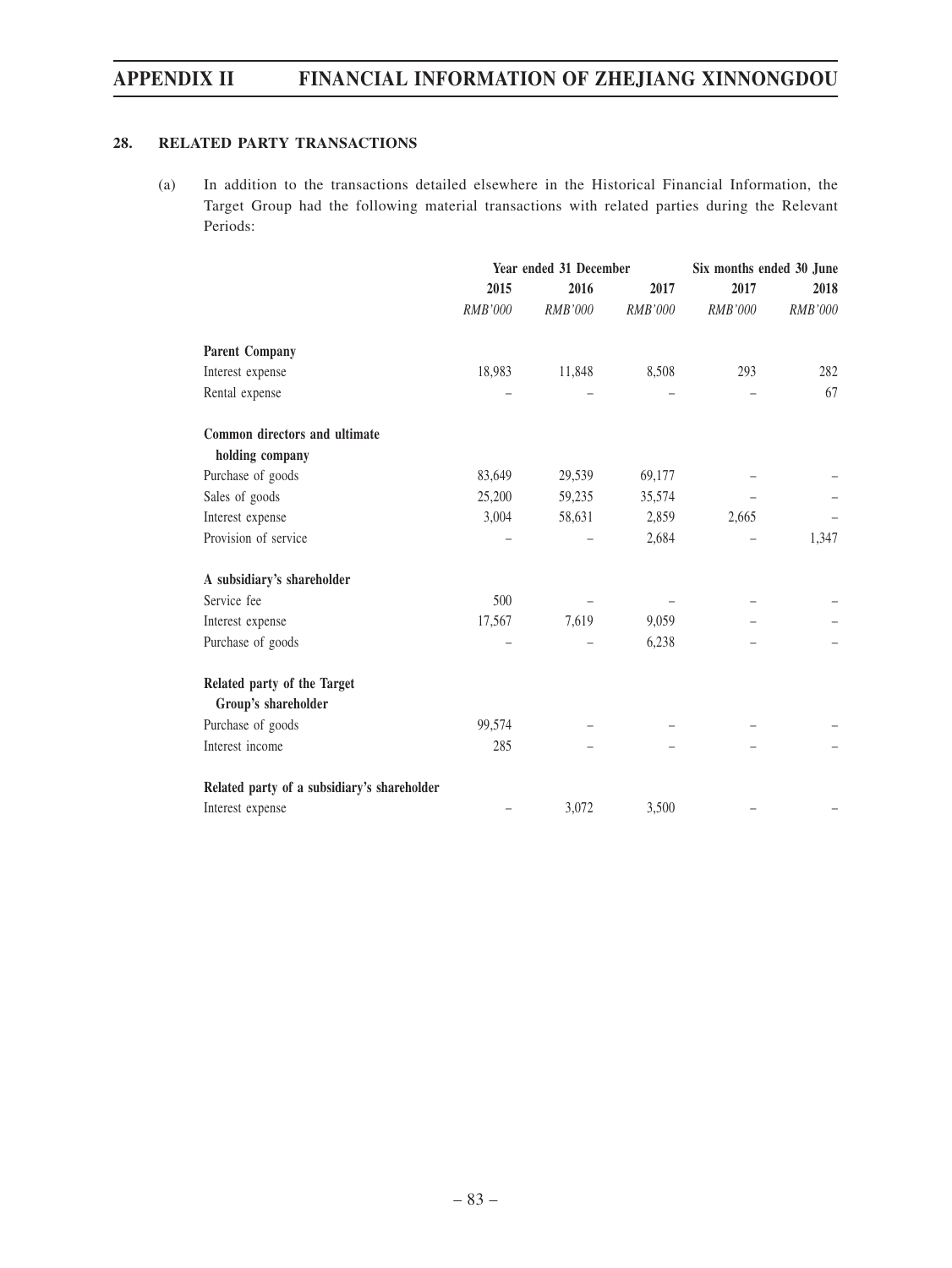(b) Outstanding balances with related parties:

|                            | Year ended 31 December |                |                | As at 30 June  |  |
|----------------------------|------------------------|----------------|----------------|----------------|--|
|                            | 2015                   | 2016           | 2017           | 2018           |  |
|                            | <b>RMB'000</b>         | <b>RMB'000</b> | <b>RMB'000</b> | <b>RMB'000</b> |  |
| <b>Trade receivables</b>   |                        |                |                |                |  |
| Common directors and       |                        |                |                |                |  |
| ultimate holding company   |                        |                | 2,091          |                |  |
| Prepayment                 |                        |                |                |                |  |
| A subsidiary's shareholder | 1,881                  | 1,881          |                |                |  |
| Common directors and       |                        |                |                |                |  |
| ultimate holding company   | 100                    |                | 108            | 35,487         |  |
| Other receivables          |                        |                |                |                |  |
| Common directors and       |                        |                |                |                |  |
| ultimate holding company   | 120                    | 120            | 810            | 344            |  |
| Parent company             | 16,000                 |                | 8,608          |                |  |
| <b>Trade payables</b>      |                        |                |                |                |  |
| Common directors and       |                        |                |                |                |  |
| ultimate holding company   | 440                    | 662            | 512            |                |  |
| A subsidiary's shareholder |                        |                | 14,357         |                |  |
| Other payables             |                        |                |                |                |  |
| Related party of a         |                        |                |                |                |  |
| subsidiary's shareholder   | 51                     | 35,051         | 35,174         |                |  |
| A subsidiary's shareholder | 90,528                 | 50,126         | 30,736         |                |  |
| Common directors and       |                        |                |                |                |  |
| ultimate holding company   | 70,359                 | 57,569         | 22             |                |  |
| Parent company             |                        | 60,506         | 51,063         | 49,067         |  |
| <b>Customer</b> advances   |                        |                |                |                |  |
| Parent company             |                        |                |                | 33,166         |  |
| <b>Interest payables</b>   |                        |                |                |                |  |
| Related party of a         |                        |                |                |                |  |
| subsidiary's shareholder   |                        | 1,176          | 4,676          |                |  |
| A subsidiary's shareholder |                        |                | 2,395          |                |  |
| Common directors and       |                        |                |                |                |  |
| ultimate holding company   | 771                    | 177            | 1,081          |                |  |
| Parent company             | 5,390                  | 222            |                |                |  |
| Dividend payables          |                        |                |                |                |  |
| Parent company             | 11,454                 |                |                |                |  |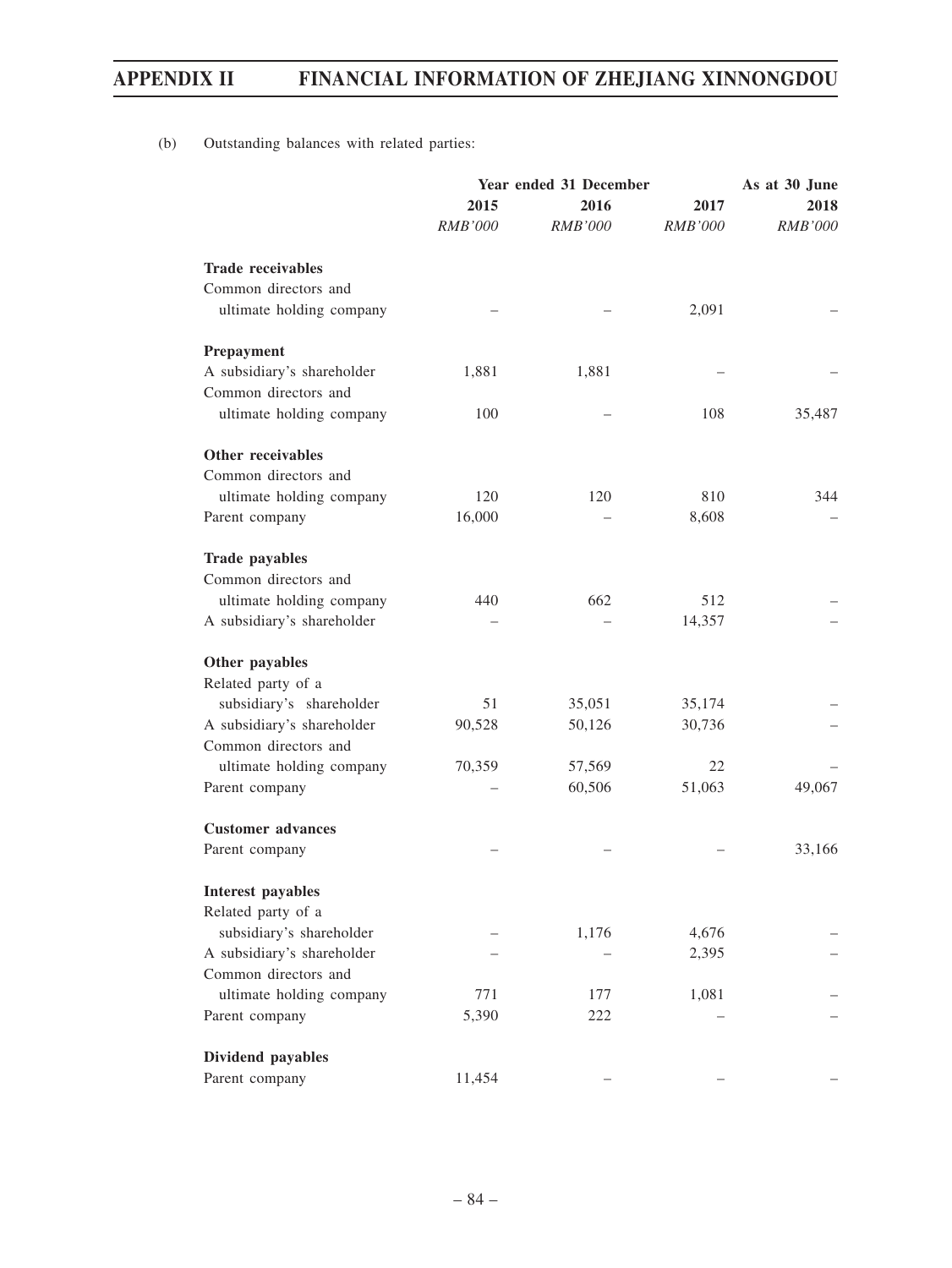## **29. FINANCIAL INSTRUMENTS BY CATEGORY**

The carrying amounts of each of the categories of financial instruments as at the end of each of the Relevant Periods are as follows:

|                                 |                | As at 31 December | As at 30 June  |                |
|---------------------------------|----------------|-------------------|----------------|----------------|
|                                 | 2015           | 2016              | 2017           | 2018           |
|                                 | <b>RMB'000</b> | <i>RMB'000</i>    | <i>RMB'000</i> | <i>RMB'000</i> |
| <b>Financial assets</b>         |                |                   |                |                |
| Trade and bills receivables     | 927            | 6,773             | 8,440          | 3,910          |
| Prepayments, deposits and other |                |                   |                |                |
| receivables                     | 343,211        | 567,908           | 556,166        | 481,114        |
| Pledged deposits                | 120            | 6,927             | 127,107        | 78,660         |
| Cash and cash equivalents       | 286,313        | 418,375           | 597,520        | 359,158        |
|                                 | 630,571        | 999,983           | 1,289,233      | 922,842        |
| <b>Financial liabilities</b>    |                |                   |                |                |
| Trade and bills payables        | 30,159         | 165,635           | 283,251        | 295,089        |
| Other payables and accruals     | 547,777        | 821,744           | 855,312        | 610,514        |
| Bank borrowings                 | 1,868,351      | 2,378,576         | 2,344,188      | 2,120,628      |
|                                 | 2,446,287      | 3,365,955         | 3,482,751      | 3,026,231      |

## **30. FAIR VALUE AND FAIR VALUE HIERARCHY OF FINANCIAL INSTRUMENTS**

#### Fair value hierarchy

The following tables illustrate the fair value instruments of the Target Group's financial instruments:

## Assets measured at fair value:

As at 31 December 2015

| prices<br>in active<br>markets | <b>Significant</b><br>observable<br>inputs | <b>Significant</b><br>unobservable<br>inputs |                              |
|--------------------------------|--------------------------------------------|----------------------------------------------|------------------------------|
| (Level 1)                      | (Level 2)                                  | (Level 3)                                    | <b>Total</b>                 |
| <i>RMB'000</i>                 | <i>RMB'000</i>                             | <i>RMB'000</i>                               | <i>RMB'000</i>               |
|                                |                                            |                                              |                              |
|                                |                                            | 10,000                                       | 10,000                       |
|                                | <b>Quoted</b>                              |                                              | Fair value measurement using |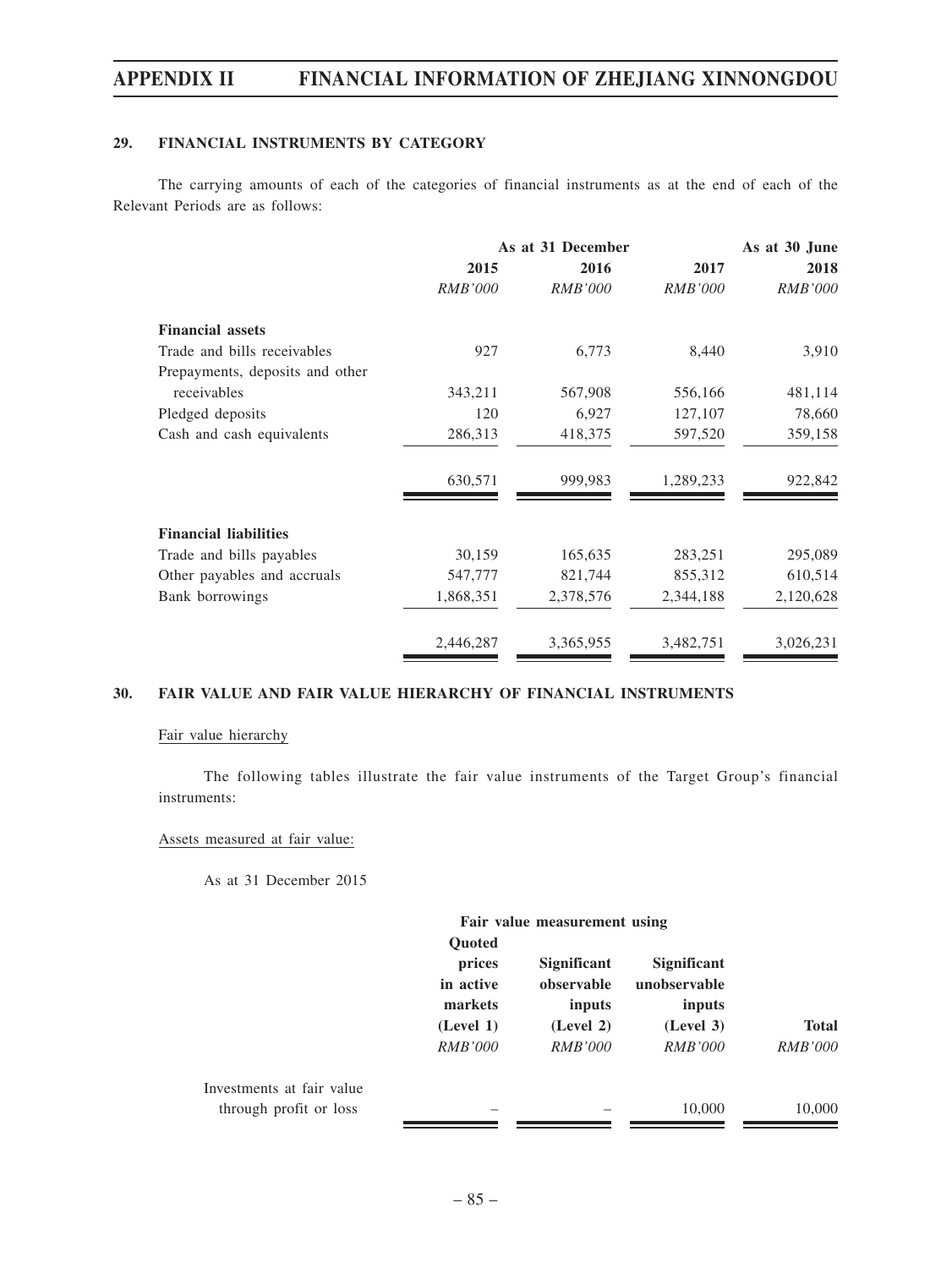As at 31 December 2016

|                                                     | Fair value measurement using<br>Quoted                                  |                                                                    |                                                                      |                                |
|-----------------------------------------------------|-------------------------------------------------------------------------|--------------------------------------------------------------------|----------------------------------------------------------------------|--------------------------------|
|                                                     | prices<br>in active<br>markets<br>(Level 1)<br>RMB'000                  | Significant<br>observable<br>inputs<br>(Level 2)<br>RMB'000        | Significant<br>unobservable<br>inputs<br>(Level 3)<br><b>RMB'000</b> | <b>Total</b><br><b>RMB'000</b> |
| Investments at fair value<br>through profit or loss |                                                                         |                                                                    | 10,000                                                               | 10,000                         |
| As at 31 December 2017                              |                                                                         |                                                                    |                                                                      |                                |
|                                                     |                                                                         | Fair value measurement using                                       |                                                                      |                                |
|                                                     | Quoted<br>prices<br>in active<br>markets<br>(Level 1)<br><b>RMB'000</b> | Significant<br>observable<br>inputs<br>(Level 2)<br><b>RMB'000</b> | Significant<br>unobservable<br>inputs<br>(Level 3)<br><b>RMB'000</b> | <b>Total</b><br><b>RMB'000</b> |
| Investments at fair value<br>through profit or loss |                                                                         |                                                                    | 10,000                                                               | 10,000                         |
| As at 30 June 2018                                  |                                                                         |                                                                    |                                                                      |                                |
|                                                     | Quoted                                                                  | Fair value measurement using                                       |                                                                      |                                |
|                                                     | prices<br>in active<br>markets                                          | Significant<br>observable<br>inputs                                | Significant<br>unobservable<br>inputs                                |                                |
|                                                     | (Level 1)<br><b>RMB'000</b>                                             | (Level 2)<br><b>RMB'000</b>                                        | (Level 3)<br><b>RMB'000</b>                                          | <b>Total</b><br><b>RMB'000</b> |
| Investments at fair value<br>through profit or loss |                                                                         |                                                                    | 10,000                                                               | 10,000                         |

Liabilities measured at fair value:

At the end of each of the Relevant Periods, the Target Group did not have any financial liabilities measured at fair value.

During the Relevant Periods, there were no transfers between Level 1 and Level 2 fair value measurements and no transfers into or out of Level 3 fair value measurements.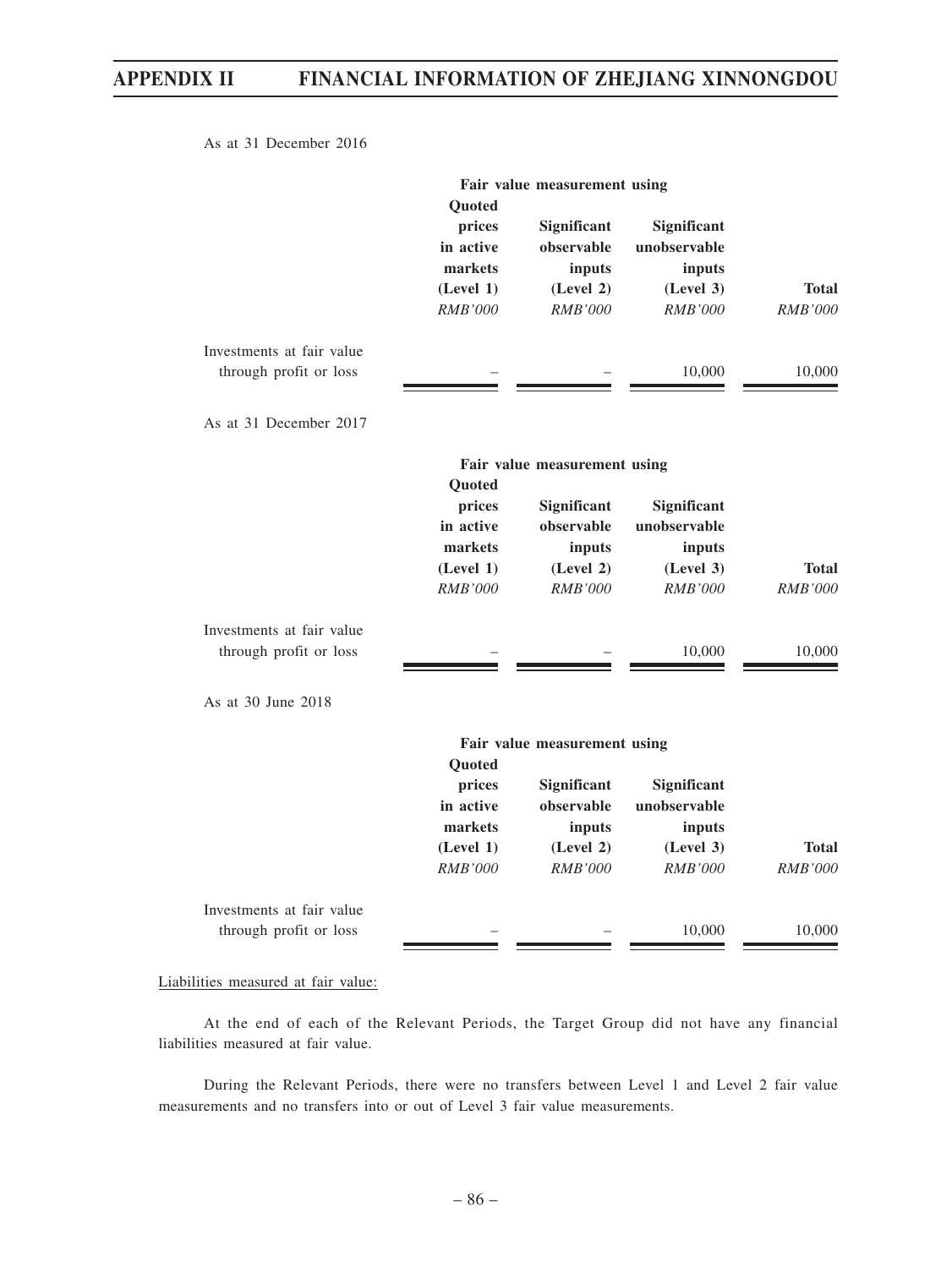## **31. FINANCIAL RISK MANAGEMENT OBJECTIVES AND POLICIES**

The Target Group's principal financial instruments comprise cash and short term deposits and financial investments. The main purpose of these financial instruments is to raise finance for the Target Group's operations. The Target Group has various financial investments and liabilities such as trade receivables and trade and bills payables, which arise directly from its operation.

### **Foreign currency risk**

The Target Group is principally engaged in the trading of agricultural products and market operation and management in Mainland China. The Target Group has no transaction currency exposures.

### **Interest rate risk**

The Target Group is exposed to cash flow interest rate risk in relation to bank balances.

No sensitivity analysis is presented since the directors of the Target Group consider that the exposure to cash flow interest rate risk to the Target Group is limited because of the short maturity of the bank balances.

## **Credit risk**

The Target Group has no significant consideration about credit risk. The carrying amounts of cash and bank balances, pledged deposits, trade and bills receivables, and financial assets included in prepayments, deposits and other receivables represent the Target Group's maximum exposure to credit risk in relation to financial assets.

At 31 December 2015, 2016 and 2017, and 30 June 2018, all of the Target Group's cash and cash equivalents and pledged deposits were held in major financial institutions located in Mainland China, which management believes are of high credit quality.

## **Liquidity risk**

The Target Group monitors its risk to a shortage of funds using a recurring liquidity planning tool. This tool considers the maturity of both its financial instruments and financial assets (e.g., trade receivables) and projected cash flow from operations.

The Target Group's objective is to maintain a balance between continuity of funding and flexibility through the use of interest-bearing borrowings.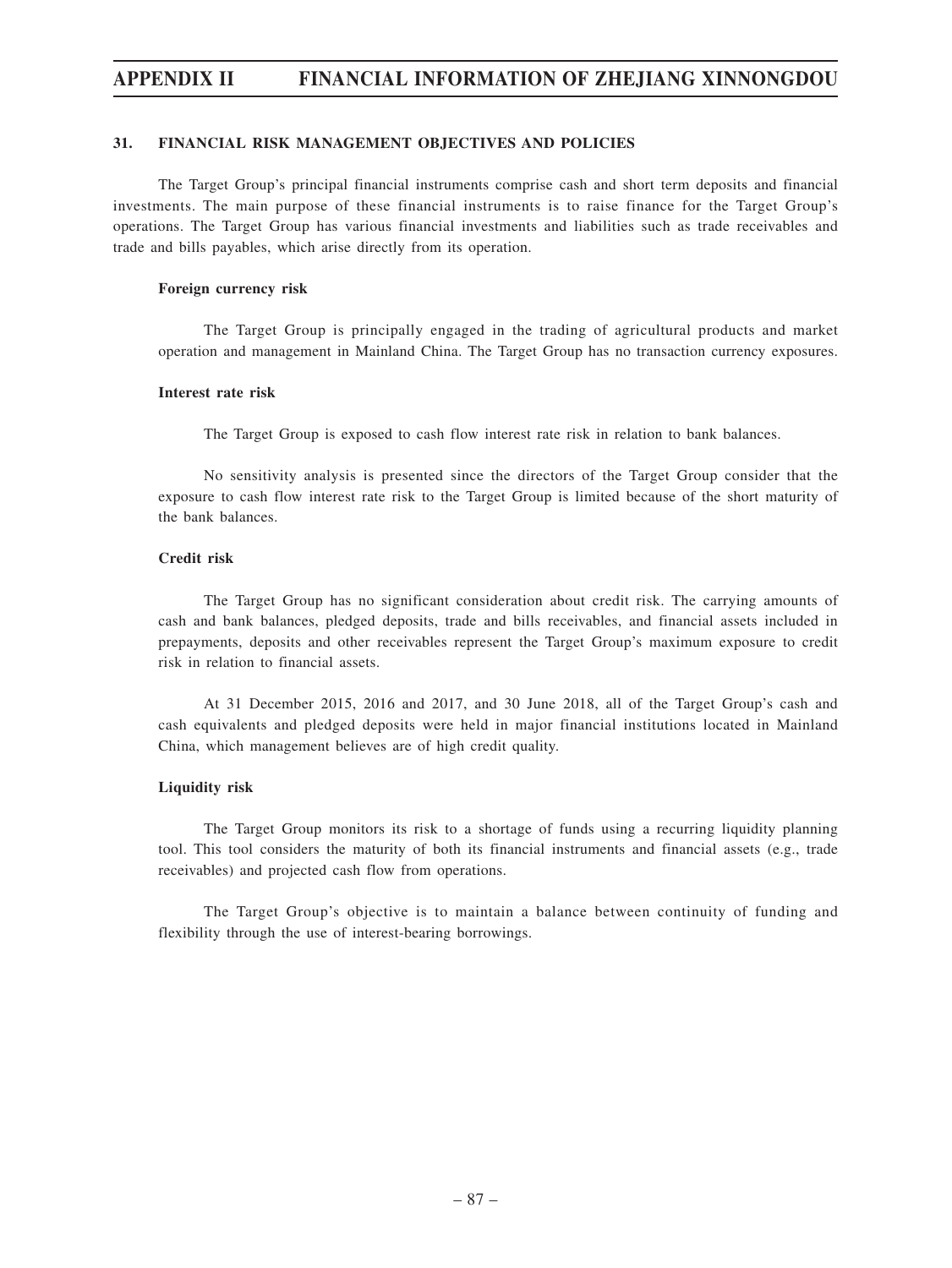The maturity profile of the Target Group's financial liabilities as at the end of each of the Relevant Periods, based on the contractual undiscounted payments, is as follows:

31 December 2015

|                             | On             | Within         | Over           |                |
|-----------------------------|----------------|----------------|----------------|----------------|
|                             | demand         | one year       | one year       | <b>Total</b>   |
|                             | RMB'000        | <b>RMB'000</b> | <b>RMB'000</b> | RMB'000        |
| Trade and bills payables    |                | 29,887         | 272            | 30,159         |
| Other payables and accruals |                | 547,777        |                | 547,777        |
|                             |                | 577,664        | 272            | 577,936        |
| 31 December 2016            |                |                |                |                |
|                             | On             | Within         | Over           |                |
|                             | demand         | one year       | one year       | <b>Total</b>   |
|                             | <b>RMB'000</b> | <b>RMB'000</b> | <b>RMB'000</b> | <b>RMB'000</b> |
| Trade and bills payables    |                | 164,511        | 1,124          | 165,635        |
| Other payables and accruals |                | 821,744        |                | 821,744        |
|                             |                | 986,255        | 1,124          | 987,379        |
| 31 December 2017            |                |                |                |                |
|                             | On             | Within         | Over           |                |
|                             | demand         | one year       | one year       | <b>Total</b>   |
|                             | RMB'000        | <b>RMB'000</b> | <b>RMB'000</b> | <b>RMB'000</b> |
| Trade and bills payables    |                | 227,995        | 55,256         | 283,251        |
| Other payables and accruals |                | 855,312        |                | 855,312        |
|                             |                | 1,083,307      | 55,256         | 1,138,563      |
| 30 June 2018                |                |                |                |                |
|                             | On             | Within         | Over           |                |
|                             | demand         | one year       | one year       | <b>Total</b>   |
|                             | $RMB'000$      | RMB'000        | RMB'000        | RMB'000        |
| Trade and bills payables    |                | 288,543        | 6,546          | 295,089        |
| Other payables and accruals |                | 610,514        |                | 610,514        |
|                             |                | 899,057        | 6,546          | 905,603        |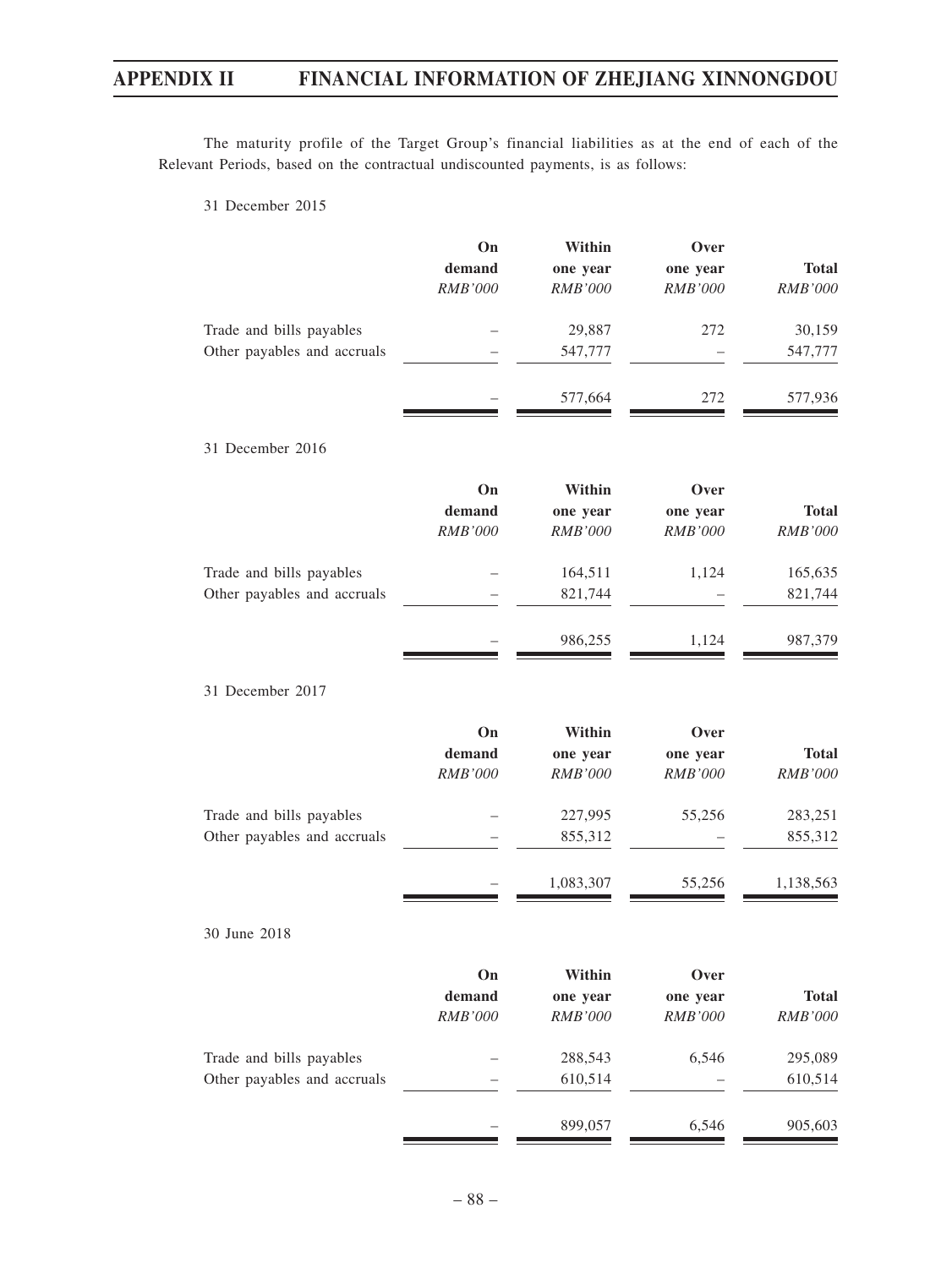#### **Capital management**

The Target Group manages its capital structure and makes adjustments to it in the light of changes in economic conditions. To maintain or adjust the capital structure, the Target Group may adjust the dividend payment to shareholders or raise new capital from its investors.

No changes were made in the objectives, policies or processes for managing capital during the Relevant Periods.

The Target Group monitors capital using a defined gearing ratio, which is net debt divided by total capital plus net debt. Net debt including interest-bearing bank and other borrowings less cash and cash equivalents. The defined gearing ratio as at the end of each of the Relevant Periods is as follows:

| As at 31 December |                |                | As at 30 June  |
|-------------------|----------------|----------------|----------------|
| 2015              | 2016           | 2017           | 2018           |
| <i>RMB'000</i>    | <i>RMB'000</i> | <i>RMB'000</i> | <i>RMB'000</i> |
| 1,868,351         | 2,378,576      | 2,344,188      | 2,120,628      |
|                   |                |                |                |
| 286,313           | 418,375        | 597,520        | 359,158        |
| 1,582,038         | 1,960,201      | 1,746,668      | 1,761,470      |
| 1,125,488         | 1,415,124      | 1,773,149      | 1,818,172      |
| 141%              | $139\%$        | 99%            | $97\%$         |
|                   |                |                |                |

## **32. SUBSEQUENT FINANCIAL STATEMENTS**

No audited financial statements have been prepared by the Target Company, the Target Group or any of the companies now comprising the Target Group in respect of any period subsequent to 30 June 2018.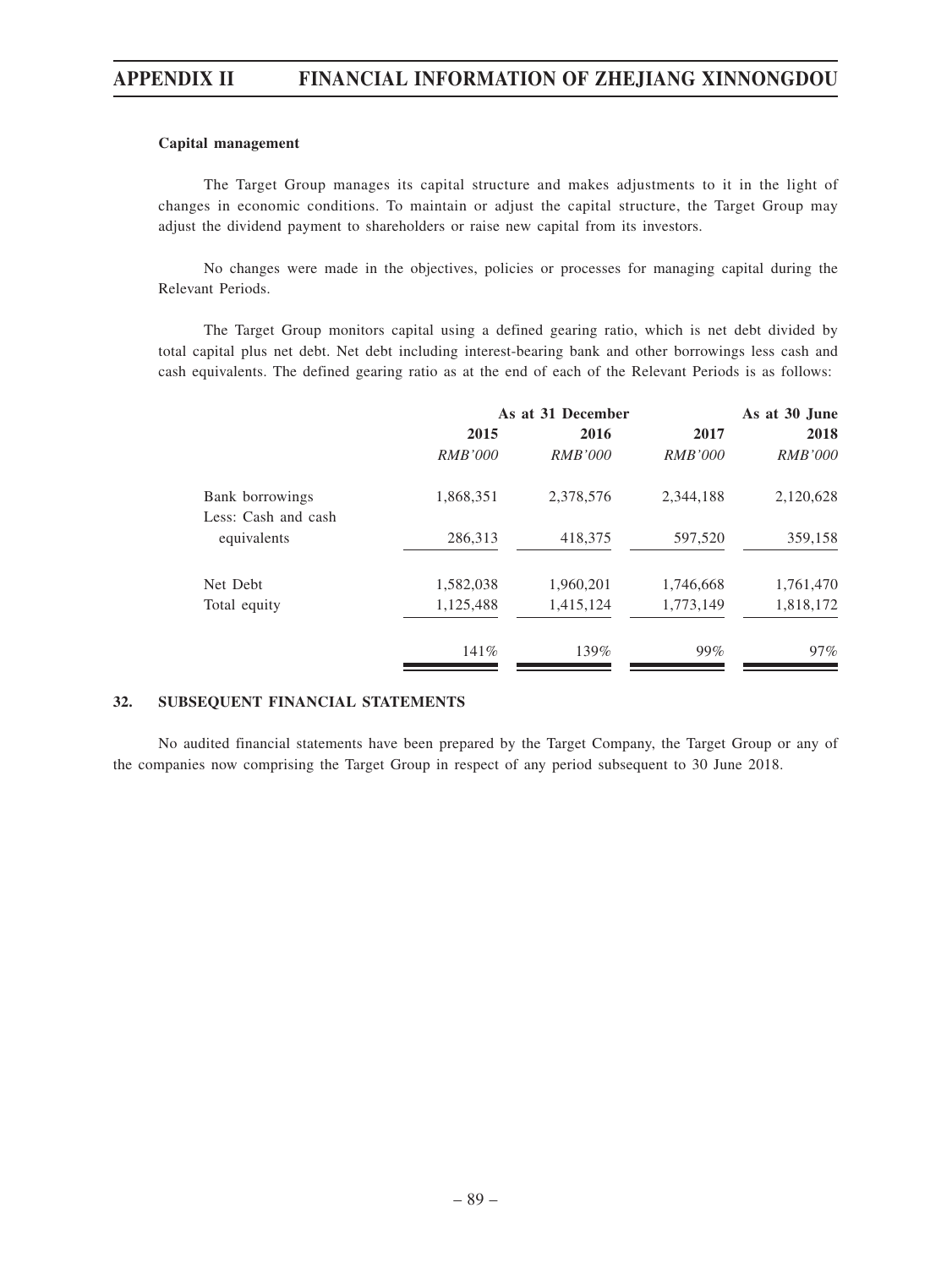## **PART B. MANAGEMENT DISCUSSION AND ANALYSIS ON ZHEJIANG XINNONGDOU GROUP**

Set out below is the management discussion and analysis of Zhejiang Xinnongdou Group for the three years ended 31 December 2015, 2016 and 2017 and the six months ended 30 June 2018.

## **BUSINESS OVERVIEW**

Zhejiang Xinnongdou Group is principally engaged in trading of agricultural products and market operation and management. It currently mainly operates four agricultural product logistics centres, including Hangzhou Xinnongdou Logistics Centre in Hangzhou, Zhejiang Province, the PRC, which commenced operation in January 2013, Quzhou Wholesale Market in Quzhou, Zhejiang Province, the PRC, which commenced operation in December 2016, Zhuji Logistics Centre in Zhuji, Zhejiang Province, the PRC, which commenced operation in May 2017, and Changxing Logistics Centre in Changxing, Zhejiang Province, the PRC, which commenced operation in December 2017. In addition, Zhejiang Xinnongdou Group has certain undeveloped land in Changxing, Zhejiang Province, which will be developed into phase II of Changxing Logistics Centre.

## **FINANCIAL PERFORMANCE**

For the three years ended 31 December 2015, 2016 and 2017 and the six months ended 30 June 2018, Zhejiang Xinnongdou Group generated revenue of approximately RMB128,401,000, RMB136,949,000, RMB169,074,000 and RMB94,860,000, respectively. For the year ended 31 December 2015, revenue of Zhejiang Xinnongdou Group was approximately RMB128,401,000, mainly derived from the agricultural product trading sales, rental income and service income of Hangzhou Xinnongdou Logistics Centre. For the year ended 31 December 2016, its revenue was approximately RMB136,949,000, representing an increase of approximately 7% from the year ended 31 December 2015. Such increase was mainly attributable to the revenue from the improved operation of Hangzhou Xinnongdou Logistics Centre for the year ended 31 December 2016. Its revenue further increased by approximately 23% to approximately RMB169,074,000 for the year ended 31 December 2017. Such increase was mainly attributable to the revenue contributed by the commencement of operation of Quzhou Wholesale Market and Zhuji Logistics Centre during the year ended 31 December 2017. Revenue for the six months ended 30 June 2018 was approximately RMB94,860,000, representing an increase of 75% from the six months ended 30 June 2017, which was attributable to the revenue contributed by the commencement of operation of Zhuji Logistics Centre and Changxing Logistics Centre.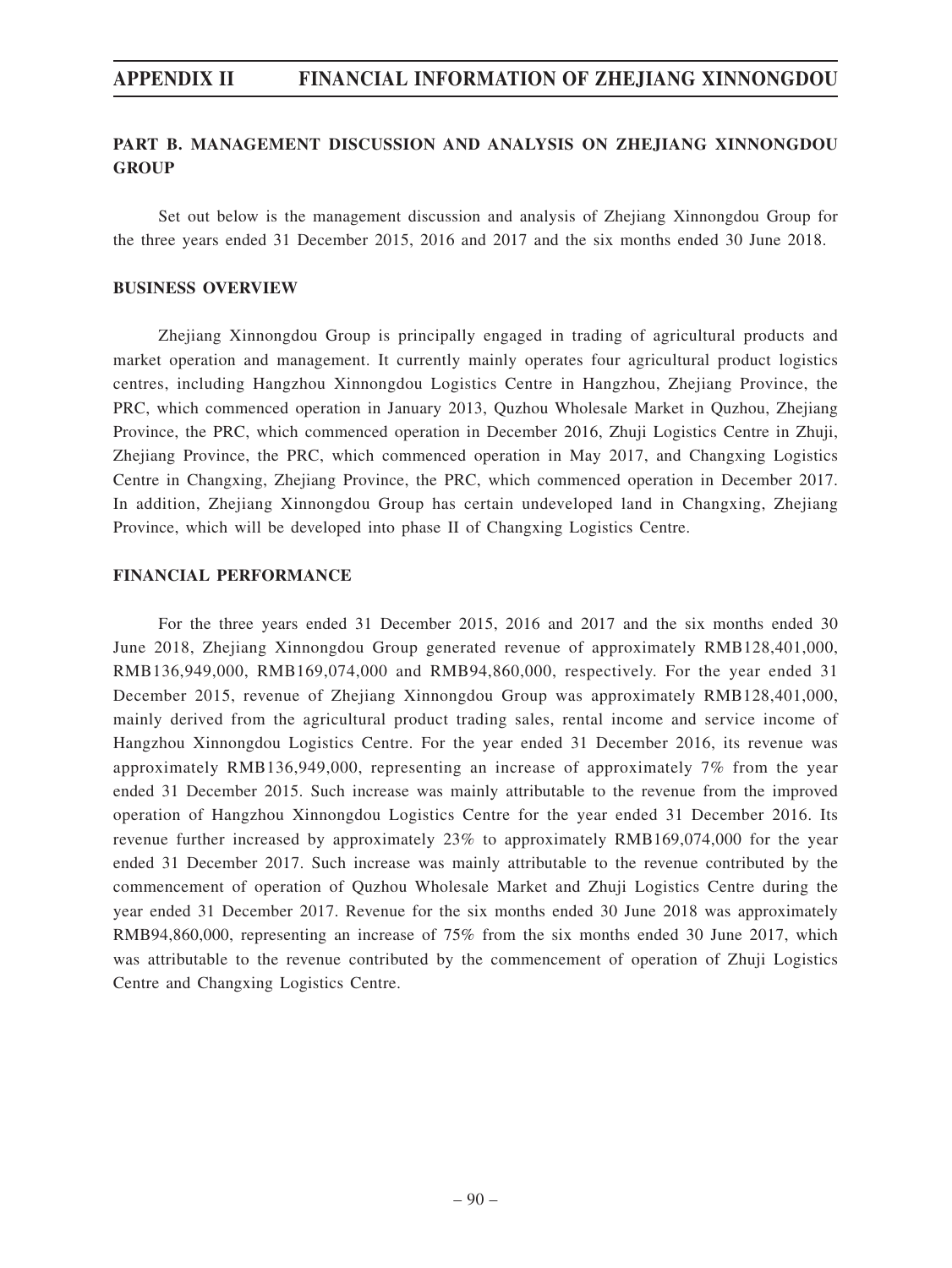For the three years ended 31 December 2015, 2016 and 2017 and the six months ended 30 June 2018, Zhejiang Xinnongdou Group recorded cost of sales of approximately RMB54,096,000, RMB42,004,000, RMB60,498,000 and RMB25,518,000, respectively.

For the three years ended 31 December 2015, 2016 and 2017 and the six months ended 30 June 2018, Zhejiang Xinnongdou Group recorded gross profit and gross profit margin of approximately RMB74,305,000 (58%), RMB94,945,000 (69%), RMB108,576,000 (64%) and RMB69,342,000 (73%), respectively. Gross profit margin for the year ended 31 December 2016 increased by approximately 11 percentage points from the year ended 31 December 2015. Such increase was mainly attributable to the improved gross profit margin from trading revenue for the year ended 31 December 2016. Gross profit margin for the year ended 31 December 2017 decreased by approximately 5 percentage points from the year ended 31 December 2016. Such decrease was mainly attributable to the lowered gross profit margin from trading revenue for the year ended 31 December 2017. Gross profit margin for the six months ended 30 June 2018 increased by approximately 5 percentage points from the six months ended 30 June 2017. Such increase was mainly attributable to the improved gross profit margin from trading revenue for the six months ended 30 June 2018.

For the three years ended 31 December 2015, 2016 and 2017 and the six months ended 30 June 2018, other revenue and income of Zhejiang Xinnongdou Group were approximately RMB26,948,000, RMB256,427,000, RMB285,018,000 and RMB121,898,000, respectively. Other revenue and income of Zhejiang Xinnongdou Group represented mainly income from disposal of investment properties. Other revenue and income of Zhejiang Xinnongdou Group were mainly derived from disposal of certain investment properties of Hangzhou Xinnongdou Logistics Centre for the year ended 31 December 2015, disposal of certain investment properties of Hangzhou Xinnongdou Logistics Centre, Quzhou Wholesale Market and Zhuji Logistics Centre for the year ended 31 December 2016, disposal of certain investment properties of Hangzhou Xinnongdou Logistics Centre, Quzhou Wholesale Market, Zhuji Logistics Centre and Changxing Logistics Centre for the year ended 31 December 2017, and disposal of certain investment properties of Hangzhou Xinnongdou Logistics Centre, Quzhou Wholesale Market, Zhuji Logistics Centre and Changxing Logistics Centre for the six months ended 30 June 2018.

For the three years ended 31 December 2015, 2016 and 2017 and the six months ended 30 June 2018, Zhejiang Xinnongdou Group recorded selling and distribution expenses (representing mainly agency service fees, advertising and promotion expenses and employee salaries) of approximately RMB47,618,000, RMB57,960,000, RMB99,806,000 and RMB62,354,000, respectively. The increase in selling and distribution expenses was mainly due to the increase in the number of operating agricultural product trading and wholesale markets and the increase in the number of investment properties disposed of.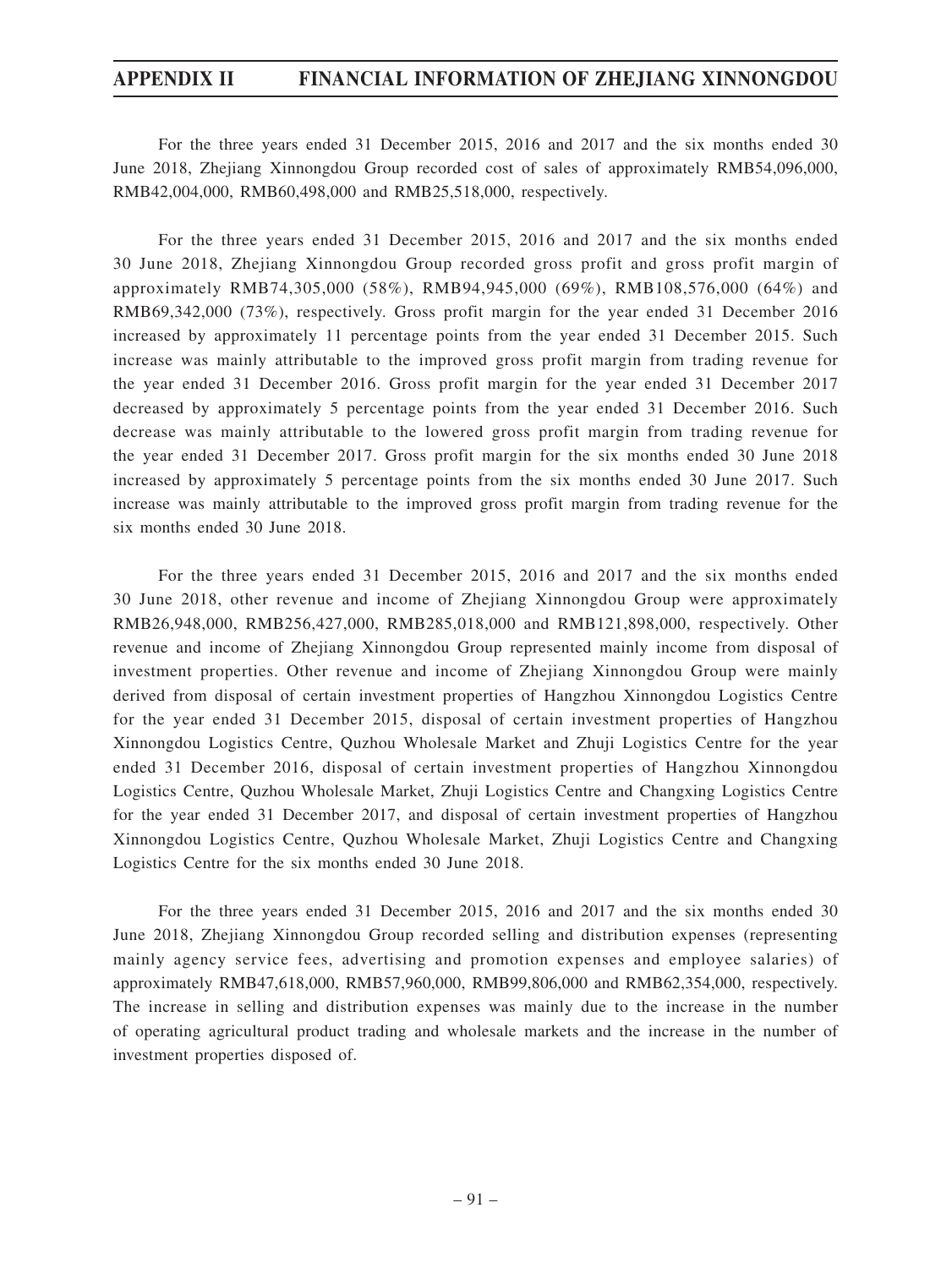For the three years ended 31 December 2015, 2016 and 2017 and the six months ended 30 June 2018, Zhejiang Xinnongdou Group recorded administrative expenses (representing mainly employee salaries, office expenses and other general and administrative expenses) of approximately RMB70,674,000, RMB80,632,000, RMB92,000,000 and RMB41,417,000, respectively. The increase in administrative expenses for the three years ended 31 December 2015, 2016 and 2017 was mainly due to the increase in the number of operating agricultural product trading and wholesale markets and the increase in the number of employees. Administrative expenses for the six months ended 30 June 2018 decreased by 8% from the six months ended 30 June 2017, mainly due to less expenses salaries being paid.

For the three years ended 31 December 2015, 2016 and 2017 and the six months ended 30 June 2018, changes in fair value of investment properties of Zhejiang Xinnongdou Group were approximately an increase of RMB171,315,000, an increase of RMB20,092,000, a increase of RMB9,241,000 and an increase of RMB48,155,000, respectively. The changes in fair value of investment properties of Zhejiang Xinnongdou Group were mainly attributable to the appreciation of Hangzhou Xinnongdou Logistics Centre arising from valuation for the year ended 31 December 2015, mainly the appreciation of Zhuji Logistics Centre arising from valuation for the year ended 31 December 2016, mainly the depreciation of Quzhou Wholesale Market arising from valuation for the year ended 31 December 2017, and mainly the appreciation of Hangzhou Xinnongdou Logistics Centre arising from valuation for the six months ended 30 June 2018.

For the three years ended 31 December 2015, 2016 and 2017 and the six months ended 30 June 2018, Zhejiang Xinnongdou Group recorded profit for the year/period of approximately RMB31,454,000, RMB89,670,000, loss of RMB36,963,000 and RMB33,929,000, respectively.

### **FINANCIAL POSITION**

The table below sets out selected items of the statement of financial position of Zhejiang Xinnongdou Group as at 31 December 2015, 2016 and 2017 and 30 June 2018, which should be read together with the accountant's report on Zhejiang Xinnongdou Group set out in this Appendix II Part A.

|                         | As at 31 December |                |                | As at 30 June  |
|-------------------------|-------------------|----------------|----------------|----------------|
|                         | 2015              | 2016           | 2017           | 2018           |
|                         | <i>RMB'000</i>    | <i>RMB'000</i> | <i>RMB'000</i> | <i>RMB'000</i> |
| Non-current assets      | 3,159,212         | 4,153,209      | 4,393,237      | 4,283,060      |
| Current assets          | 662,934           | 1,027,374      | 1,317,329      | 951,971        |
| Current liabilities     | (1,187,913)       | (1,833,029)    | (2,008,792)    | (1,491,500)    |
| Non-current liabilities | (1,508,745)       | (1,932,430)    | (1,928,625)    | (1,925,359)    |
| Net current liabilities | (524, 979)        | (805, 655)     | (691, 463)     | (539, 529)     |
| Net assets              | 1,125,488         | 1,415,124      | 1,773,149      | 1,818,172      |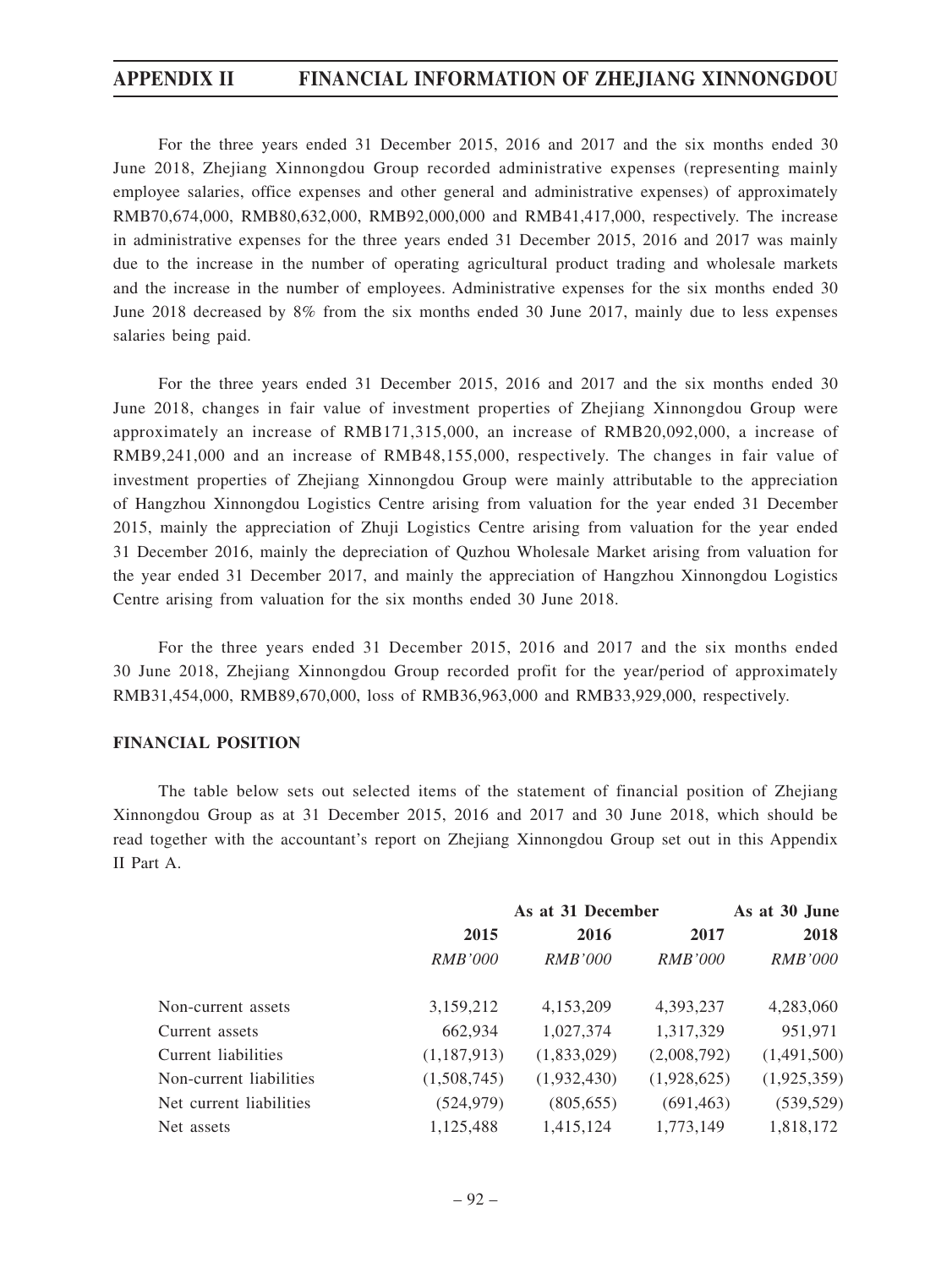Non-current assets increased to approximately RMB4,393,237,000 as at 31 December 2017 from approximately RMB3,159,212,000 as at 31 December 2015, mainly due to the addition of investment properties of Quzhou Wholesale Market, Zhuji Logistics Centre and Changxing Logistics Centre. Non-current assets decreased to approximately RMB4,283,060,000 as at 30 June 2018, mainly due to the disposal of certain investment properties of Hangzhou Xinnongdou Logistics Centre, Quzhou Wholesale Market, Zhuji Logistics Centre and Changxing Logistics Centre during the six months ended 30 June 2018.

Current assets increased to approximately RMB1,317,329,000 as at 31 December 2017 from approximately RMB662,934,000 as at 31 December 2015, mainly due to the increase in cash and cash equivalents, prepayments and other receivables. Current assets decreased to approximately RMB951,971,000 as at 30 June 2018, mainly due to the decrease in cash and cash equivalents, prepayments and other receivables.

Current liabilities increased to approximately RMB2,008,792,000 as at 31 December 2017 from approximately RMB1,187,913,000 as at 31 December 2015, mainly due to the increase in accounts payable, other payables, advances from customers, short-term interest-bearing bank loans and other borrowings. Current liabilities decreased to approximately RMB1,491,500,000 as at 30 June 2018, mainly due to the decrease in other payables, advances from customers, short-term interest-bearing bank loans and other borrowings.

Non-current liabilities increased to approximately RMB1,932,430,000 as at 31 December 2016 from approximately RMB1,508,745,000 as at 31 December 2015, mainly due to the increase in long-term interest-bearing bank and other borrowings. Non-current liabilities decreased to approximately RMB1,928,625,000 as at 31 December 2017, mainly due to the decrease in longterm interest-bearing bank and other borrowings. Non-current liabilities further decreased to approximately RMB1,925,359,000 as at 30 June 2018, mainly due to the fact that the decrease in other long-term liabilities and deferred taxation liabilities was higher than the increase in long-term interest-bearing bank and other borrowings.

Net current liabilities increased to approximately RMB805,655,000 as at 31 December 2016 from approximately RMB524,979,000 as at 31 December 2015, mainly due to the fact that the increase in accounts payable, other payables and short-term interest-bearing bank and other borrowings was higher than the increase in cash and cash equivalents, prepayments and other receivables. Net current liabilities decreased to approximately RMB691,463,000 as at 31 December 2017, mainly due to the fact that the increase in accounts payable, other payables and short-term interest-bearing bank and other borrowings was lower than the increase in cash and cash equivalents, prepayments and other receivables. Net current liabilities further decreased to approximately RMB539,529,000 as at 30 June 2018, mainly due to the fact that the decrease in other payables and short-term interest-bearing bank and other borrowings was higher than the decrease in cash and cash equivalents, prepayments and other receivables.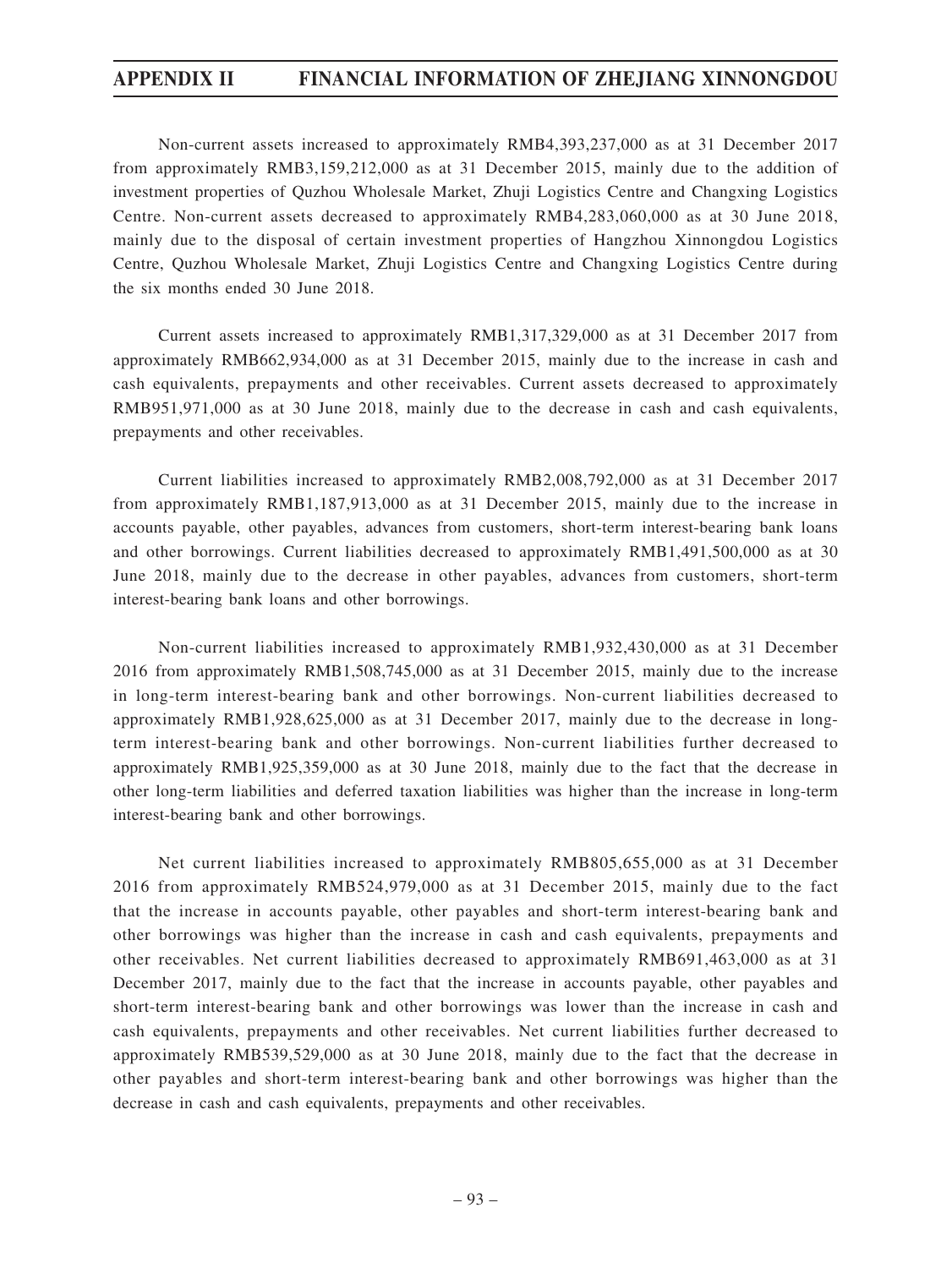Although a net current liability position has been recorded as at 31 December 2015, 2016 and 2017 and as at 30 June 2018, the Directors considers that the risk of Zhejiang Xinnongdou goingconcern uncertainty is relative low due to (i) the investment properties currently classified as noncurrents assets can be disposed to fulfill the liquidity requirements when necessary; (ii) Zhejiang Xinnongdou has recorded as at 30 June 2018, a net total assets (approximately RMB2190.8 million), adequate level of cash and cash equivalents (approximately RMB174.7 million) and an improvement in its gearing ratio; and (iii) Zhejiang Xinnongdou has recorded positive net cash flow generated from operation activities and net increase in cash and cash equivalents during each of the years ended 31 December 2015, 2016 and 2017. As such, the Directors consider that it is of the Company's interest to proceed with the Acquisition.

Net assets increased to approximately RMB1,773,149,000 as at 31 December 2017 from approximately RMB1,125,488,000 as at 31 December 2015, mainly due to net cash generated from operating activities and the appreciation in investment properties. Net assets further increased to approximately RMB1,818,172,000 as at 30 June 2018, mainly due to the appreciation in investment properties.

## **LIQUIDITY, FINANCIAL RESOURCES AND CAPITAL STRUCTURE**

For the three years ended 31 December 2015, 2016 and 2017 and the six months ended 30 June 2018, Zhejiang Xinnongdou Group funded its operation mainly through bank loans, cash generated from operating activities and disposal of investment properties.

As at 31 December 2015, 2016 and 2017 and 30 June 2018, Zhejiang Xinnongdou Group had cash and cash equivalents of approximately RMB286,313,000, RMB418,375,000, RMB597,520,000 and RMB359,158,000, respectively, all denominated in Renminbi.

As at 31 December 2015, 2016 and 2017 and 30 June 2018, Zhejiang Xinnongdou Group had outstanding interest-bearing borrowings of approximately RMB1,868,351,000, RMB2,378,576,000, RMB2,344,188,000 and RMB2,120,628,000, respectively, all denominated in Renminbi.

For the three years ended 31 December 2015, 2016 and 2017 and the six months ended 30 June 2018, Zhejiang Xinnongdou Group recorded interest expenses on bank loans and other borrowings (before deduction of capitalised interest) of approximately RMB122,053,000, RMB153,370,000, RMB171,649,000 and RMB60,973,000, respectively. The changes in interest expenses mainly corresponded to the changes in the balance of average outstanding interest-bearing borrowings during the year/period.

As at 31 December 2015, 2016 and 2017 and 30 June 2018, approximately RMB1,868,000,000, RMB2,379,000,000, RMB2,344,189,000 and RMB2,120,628,000 of the outstanding interest-bearing borrowings of Zhejiang Xinnongdou Group were at fixed rate, and the remaining were at floating rate.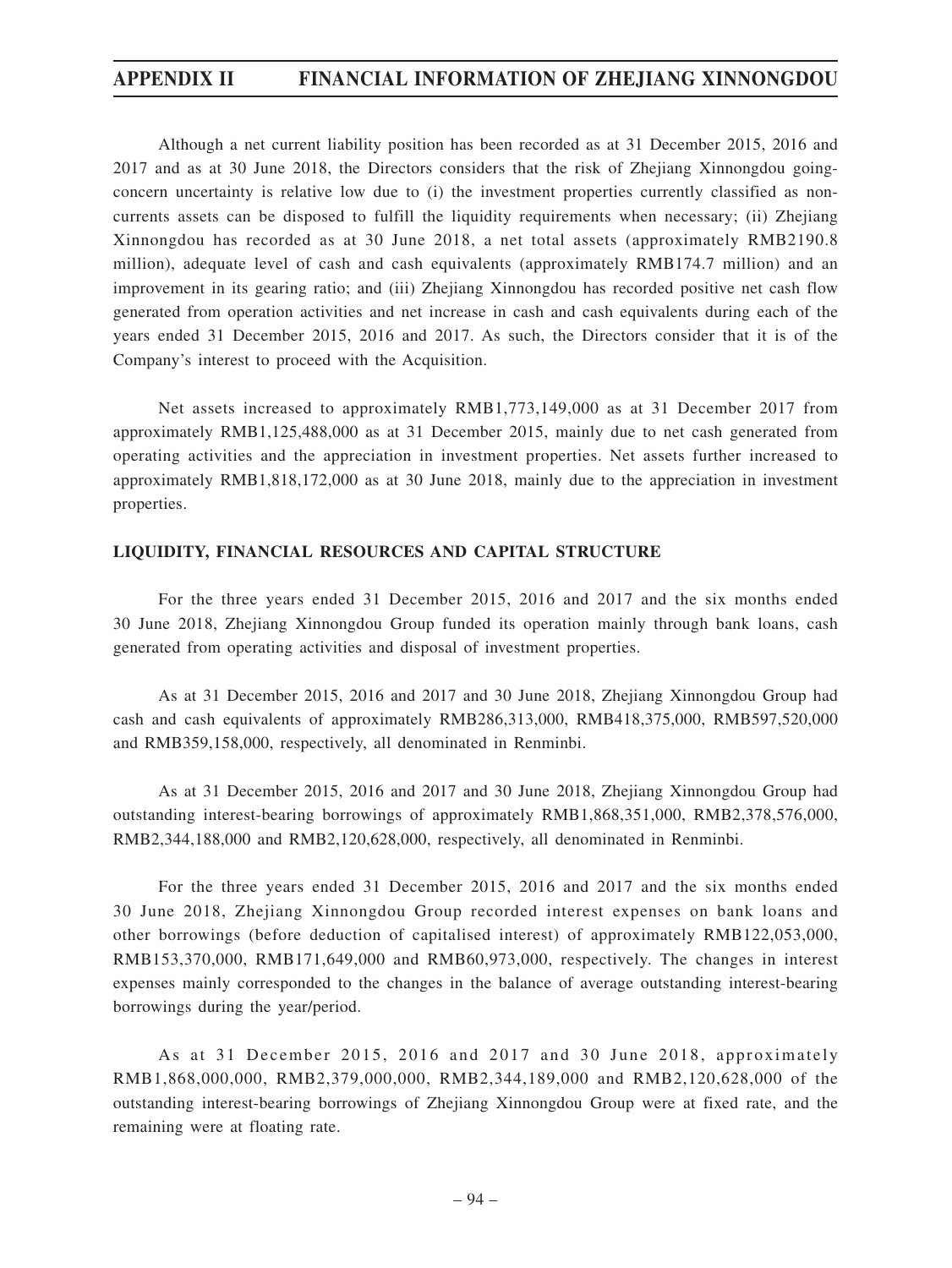As at 31 December 2015, 2016 and 2017 and 30 June 2018, Zhejiang Xinnongdou Group had unutilised bank facilities of approximately RMB402,000,000, RMB260,000,000, RMB600,420,000 and RMB645,580,000, respectively.

As at 31 December 2015, 2016 and 2017 and 30 June 2018, Zhejiang Xinnongdou Group had gearing ratio (being total liabilities divided by total equity) of 2.40, 2.66, 2.22 and 1.88, respectively.

## **TREASURY POLICIES AND HEDGING ARANGEMENTS**

For the three years ended 31 December 2015, 2016 and 2017 and the six months ended 30 June 2018, Zhejiang Xinnongdou Group did not have any treasury policies or hedging arrangements in place.

## **MATERIAL INVESTMENTS**

As at 31 December 2015, 2016 and 2017 and 30 June 2018, Zhejiang Xinnongdou Group did not have any material investments.

## **SEGMENT INFORMATION**

For the three years ended 31 December 2015, 2016 and 2017 and the six months ended 30 June 2018, Zhejiang Xinnongdou Group operated one business segment only, being agricultural product trading and operating agricultural product logistics centres.

## **PLEDGE OF ASSETS**

The table below sets out the summary of pledged assets of Zhejiang Xinnongdou Group during the periods indicated:

|                          | As at 31 December |                |                | As at 30 June  |  |
|--------------------------|-------------------|----------------|----------------|----------------|--|
|                          | 2015              | 2016           | 2017           | 2018           |  |
|                          | <i>RMB'000</i>    | <i>RMB'000</i> | <i>RMB'000</i> | <i>RMB'000</i> |  |
| Investment properties    | 1,330,061         | 1,855,920      | 2,585,010      | 2,626,618      |  |
| Construction in progress | 244,530           | 401,340        | 5,009          | 5,009          |  |
| Restricted cash          | 120               | 6.927          | 127,107        | 78,660         |  |
| <b>Total</b>             | 1,574,711         | 2,264,187      | 2,717,126      | 2,710,287      |  |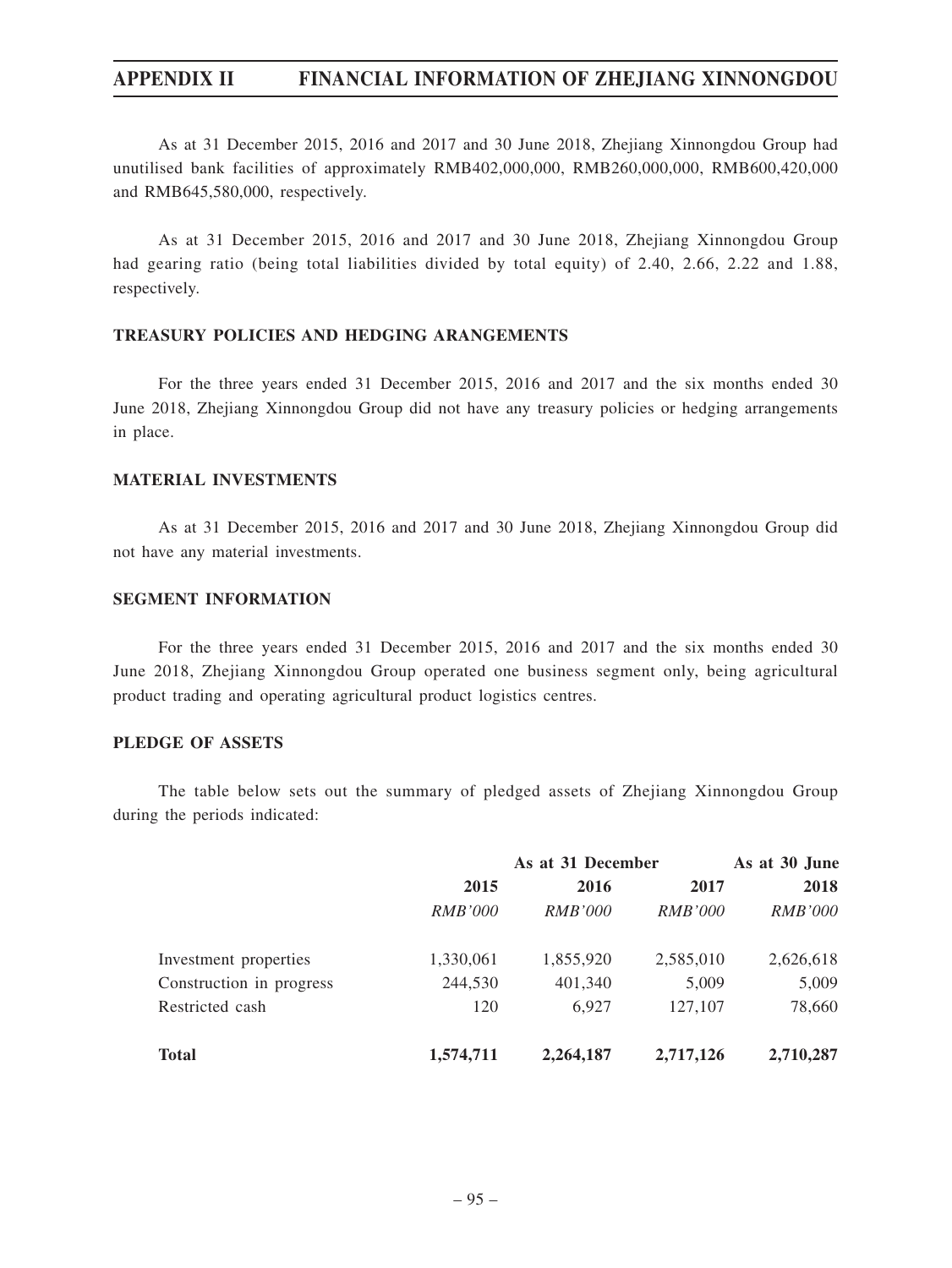## **MATERIAL ACQUISITIONS AND DISPOSALS**

For the three years ended 31 December 2015, 2016 and 2017 and the six months ended 30 June 2018, Zhejiang Xinnongdou Group had not entered into any material transactions to acquire or dispose of its assets.

## **CONTINGENT LIABILITIES**

As at 31 December 2015, 2016 and 2017 and 30 June 2018, Zhejiang Xinnongdou Group did not have any contingent liabilities.

## **CAPITAL COMMITMENT**

As at 31 December 2015, 2016 and 2017 and 30 June 2018, capital commitment to properties under development contracted but not provided for amounted to approximately RMB190,997,000, RMB195,056,000, RMB94,087,000 and RMB35,278,000, respectively.

## **FOREIGN EXCHANGE RATE FLUCTUATION RISK**

For the three years ended 31 December 2015, 2016 and 2017 and the six months ended 30 June 2018, Zhejiang Xinnongdou Group operated in the PRC only and was not exposed to any exchange rate risk.

## **EMPLOYEES**

As at 31 December 2015, 2016 and 2017 and 30 June 2018, Zhejiang Xinnongdou Group had 724, 565, 558 and 563 employees, respectively. Employees at all levels receive remuneration with reference to market standards and receive bonus within the framework of Zhejiang Xinnongdou Group for salary, incentive and bonus plans based on their performance.

## **FUTURE PLANS**

At this stage, Zhejiang Xinnongdou Group is focusing on agricultural product trading and operating agricultural product logistics centres.

#### **DIVIDENDS**

For the three years ended 31 December 2015, 2016 and 2017 Zhejiang Xinnongdou Group had not declared or paid any dividends. For the six months ended 30 June 2018, Zhejiang Xinnongdou Group had declared a dividend in the amount of RMB20,000,000 in March 2018.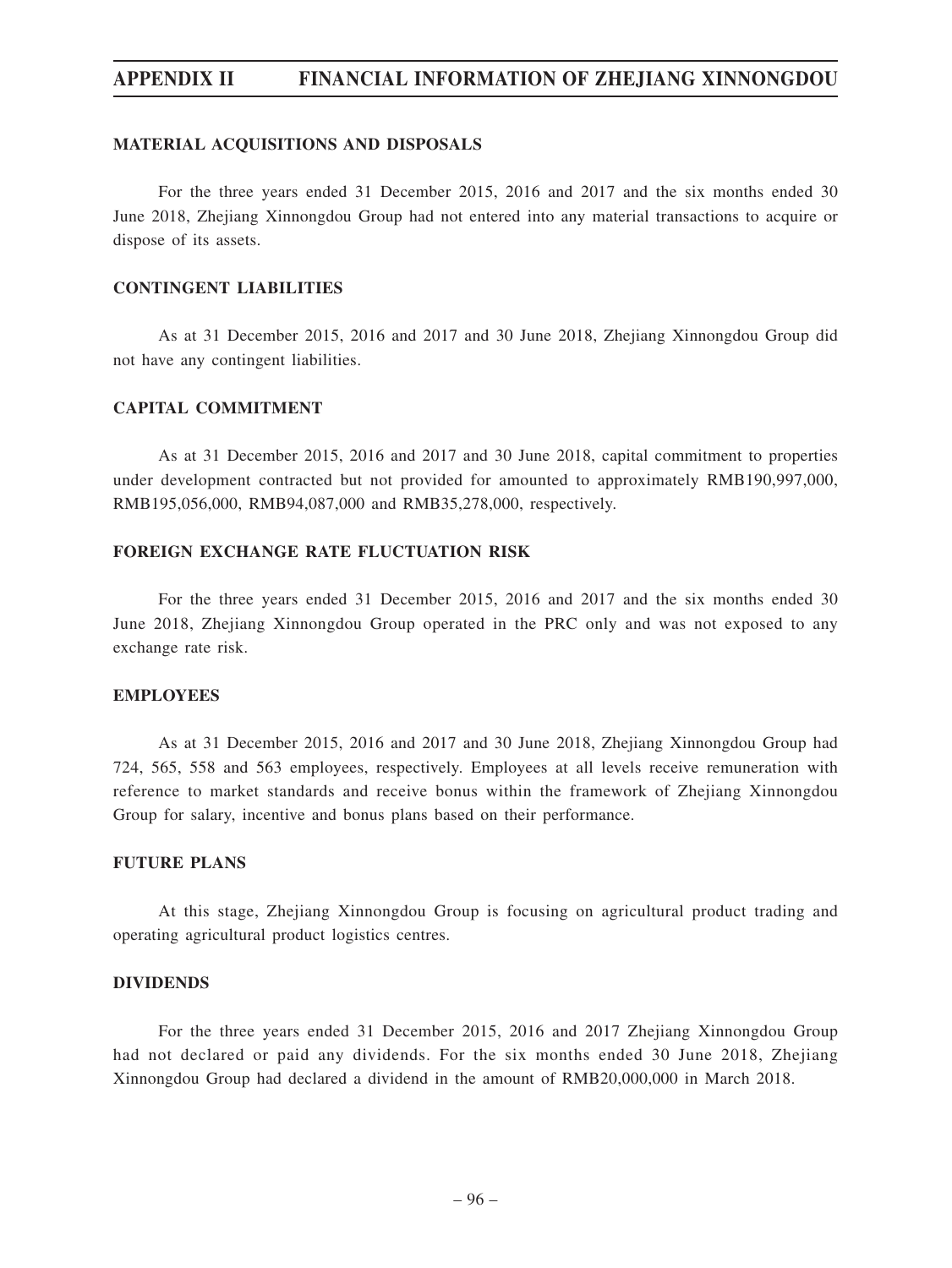## **Basis of preparation of the Unaudited Pro Forma Financial Information of the Enlarged Group**

The accompanying unaudited pro forma consolidated statement of financial position (the ''Unaudited Pro Forma Financial Information'') of China New City Commercial Development Limited (中國新城市商業發展有限公司) (the "Company", together with its subsidiaries, the "Group") as enlarged (the "Enlarged Group") by the acquisition of Zhejiang Xinnongdou Industrial Co., Ltd\* (浙江新農都實業有限公司) ("Zhejiang Xinnongdou") has been prepared by the directors of the Company (the "Directors") in accordance with paragraph 29 of Chapter 4 of the Listing Rules for the purpose of illustrating the effects of the acquisition (the "Acquisition") of 42.5% of the entire equity interests in Zhejiang Xinnongdou (the "Target Company") from Hangzhou Oriental Culture Tourism Group Co., Ltd\* (杭州東方文化園旅業集團有限公司) ("Hangzhou Oriental").

The unaudited pro forma consolidated statement of financial position of the Enlarged Group has been prepared based on the unaudited condensed consolidated statement of financial position of the Group as at 30 June 2018, which has been extracted from the Group's published interim report dated 23 August 2018 for the six month period ended 30 June 2018 and the audited consolidated statement of financial position of Zhejiang Xinnongdou as at 30 June 2018, which is extracted from the accountants' report as set out in Appendix II to this circular, after taking into account the pro forma adjustments relating to the Acquisition that are (i) clearly shown and explained; (ii) directly attributable to the Acquisition and not relating to future events or decisions; and (iii) factually supportable, as explained in the accompanying notes, as if the Acquisition had been completed on 30 June 2018.

The accompanying Unaudited Pro Forma Financial Information of the Enlarged Group has been prepared by the Directors based on a number of assumptions, estimates, uncertainties and currently available information to provide information of the Enlarged Group upon completion of the Acquisition. One of the major assumptions is that Zhejiang Xinnongdou will become an associate of the Company upon the completion of the Acquisition. As the Unaudited Pro Forma Financial Information is prepared for illustrative purposes only, and because of its hypothetical nature, it may not give a true picture of the financial position and results of the Enlarged Group following the completion of the Acquisition and does not purport to describe the actual financial position of the Enlarged Group that would have been attained had the Acquisition been completed on the date indicated herein. Further, the accompanying Unaudited Pro Forma Financial Information of the Enlarged Group does not purport to predict the future financial position of the Enlarged Group after the completion of the Acquisition.

The Unaudited Pro Forma Financial Information of the Enlarged Group has been prepared in accordance with paragraph 29 of Chapter 4 and paragraph  $69(4)(a)(ii)$  of Chapter 14 of the Listing Rules. The Unaudited Pro Forma Financial Information of the Enlarged Group should be read in conjunction with the financial information of the Group as set out in Appendix I to the circular of the Company dated 30 November 2018 (the "Circular") and other financial information included elsewhere in the Circular.

\* *For identification purposes only*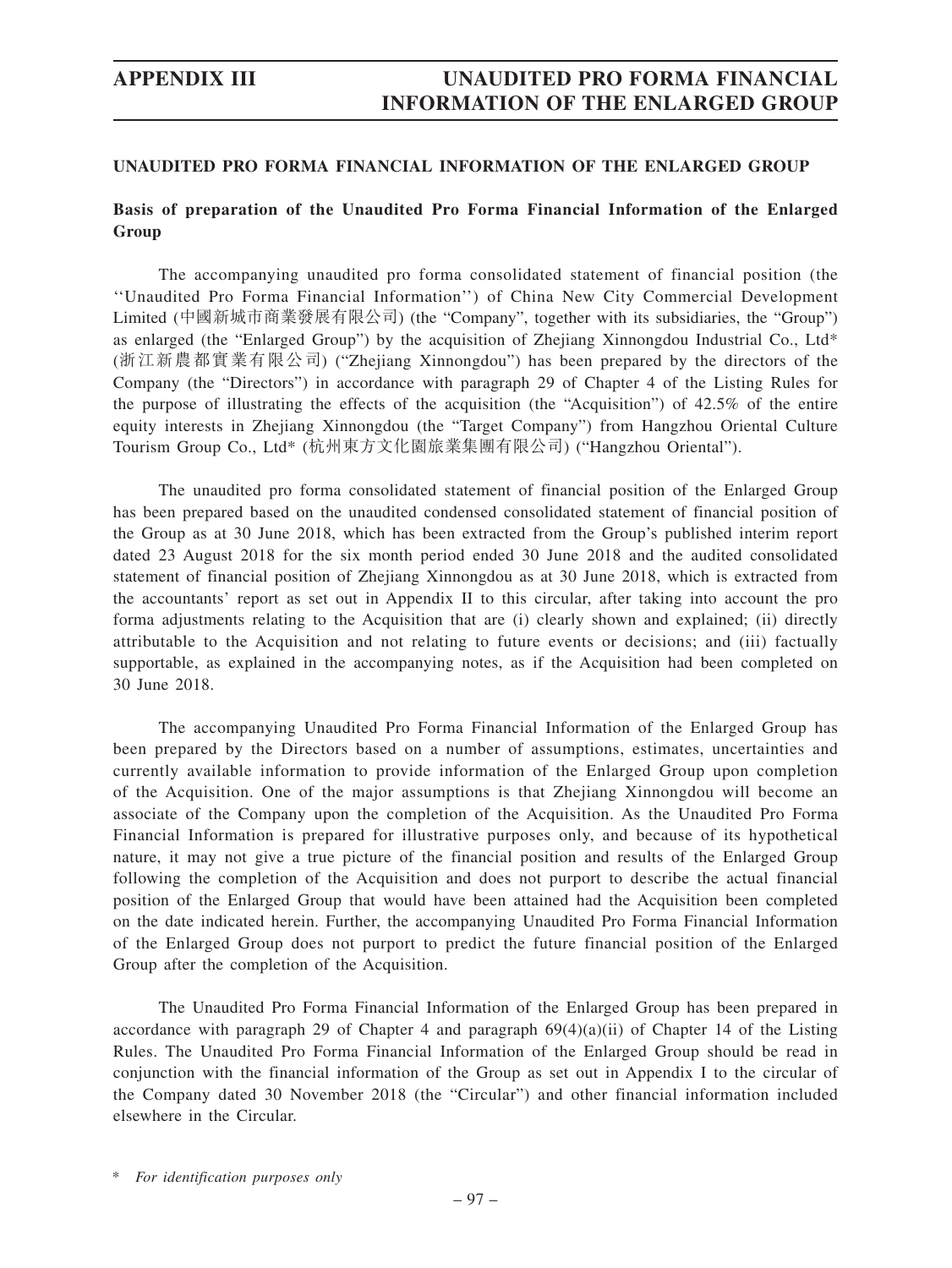## **Unaudited Pro Forma Financial Information of the Enlarged Group**

|                                              |                                                         |                       |                          | <b>Unaudited</b> |  |
|----------------------------------------------|---------------------------------------------------------|-----------------------|--------------------------|------------------|--|
|                                              | The Group<br>as at 30 June<br>2018<br>RMB'000<br>Note 1 |                       |                          | <b>Enlarged</b>  |  |
|                                              |                                                         |                       |                          | Group as at      |  |
|                                              |                                                         | Pro forma adjustments |                          | 30 June 2018     |  |
|                                              |                                                         | RMB'000<br>Note 3     | <b>RMB'000</b><br>Note 3 | RMB'000          |  |
|                                              |                                                         |                       |                          |                  |  |
| <b>NON-CURRENT ASSETS</b>                    |                                                         |                       |                          |                  |  |
| Non-current assets                           |                                                         |                       |                          |                  |  |
| Property and equipment                       | 2,015,587                                               |                       |                          | 2,015,587        |  |
| Investment properties                        | 5,423,326                                               |                       |                          | 5,423,326        |  |
| Properties under development                 | 965,934                                                 |                       |                          | 965,934          |  |
| Financial assets at fair value through other |                                                         |                       |                          |                  |  |
| comprehensive income                         | 365,300                                                 | (327,000)             |                          | 38,300           |  |
| Long term prepayments                        | 200,947                                                 |                       |                          | 200,947          |  |
| Investment in an associate                   |                                                         | 327,000               | 352,994                  | 679,994          |  |
| Deferred tax assets                          | 7,193                                                   |                       |                          | 7,193            |  |
| Restricted cash                              | 338,772                                                 |                       |                          | 338,772          |  |
| <b>Total non-current assets</b>              | 9,317,059                                               |                       |                          | 9,670,053        |  |
| <b>Current</b> assets                        |                                                         |                       |                          |                  |  |
| Completed properties held for sale           | 1,524,616                                               |                       |                          | 1,524,616        |  |
| Properties under development                 | 1,962,603                                               |                       |                          | 1,962,603        |  |
| Inventories                                  | 12,770                                                  |                       |                          | 12,770           |  |
| Trade and bills receivables                  | 18,695                                                  |                       |                          | 18,695           |  |
| Prepayments, deposits and other receivables  | 420,060                                                 |                       |                          | 420,060          |  |
| Amounts due from related companies           | 328,485                                                 |                       |                          | 328,485          |  |
| Financial assets at fair value through       |                                                         |                       |                          |                  |  |
| profit or loss                               | 73,046                                                  |                       |                          | 73,046           |  |
| Restricted cash                              | 218,955                                                 |                       |                          | 218,955          |  |
| Cash and cash equivalents                    | 544,808                                                 |                       |                          | 544,808          |  |
| Investment properties classified as held for |                                                         |                       |                          |                  |  |
| sale                                         | 85,574                                                  |                       |                          | 85,574           |  |
| <b>Total current assets</b>                  | 5,189,612                                               |                       |                          | 5,189,612        |  |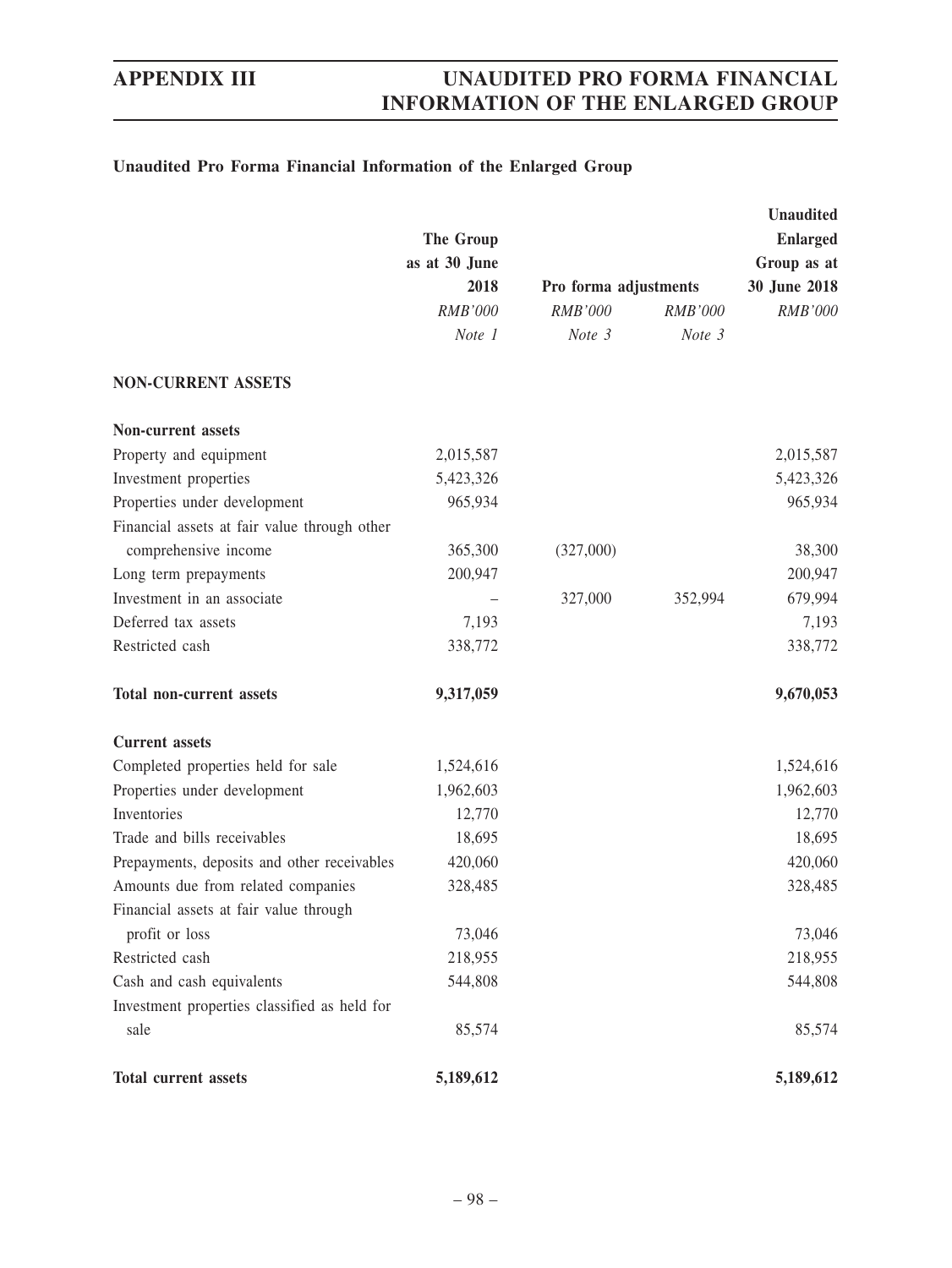|                                             |                                    |                       |         | <b>Unaudited</b> |
|---------------------------------------------|------------------------------------|-----------------------|---------|------------------|
|                                             | The Group<br>as at 30 June<br>2018 |                       |         | <b>Enlarged</b>  |
|                                             |                                    |                       |         | Group as at      |
|                                             |                                    | Pro forma adjustments |         | 30 June 2018     |
|                                             | RMB'000                            | <b>RMB'000</b>        | RMB'000 | RMB'000          |
|                                             | Note 1                             | Note 3                | Note 3  |                  |
| <b>Current liabilities</b>                  |                                    |                       |         |                  |
| Trade payables                              | 693,479                            |                       |         | 693,479          |
| Other payables and accruals                 | 163,228                            |                       |         | 163,228          |
| Advances from customers                     | 1,746,165                          |                       |         | 1,746,165        |
| Amounts due to related companies            | 1,318,966                          |                       |         | 1,318,966        |
| Interest-bearing bank and other borrowings  | 2,257,989                          |                       |         | 2,257,989        |
| Tax payable                                 | 328,701                            |                       |         | 328,701          |
| <b>Total current liabilities</b>            | 6,508,528                          |                       |         | 6,508,528        |
| <b>Non-current liabilities</b>              |                                    |                       |         |                  |
| Interest-bearing bank and other borrowings  | 925,000                            |                       |         | 925,000          |
| Deferred tax liabilities                    | 1,065,193                          |                       |         | 1,065,193        |
| <b>Total non-current liabilities</b>        | 1,990,193                          |                       |         | 1,990,193        |
| <b>Equity</b>                               |                                    |                       |         |                  |
| Equity attributable to owners of the parent |                                    |                       |         |                  |
| Share capital                               | 146,724                            |                       | 14,262  | 160,986          |
| <b>Treasury Share</b>                       | (1,482)                            |                       |         | (1, 482)         |
| Reserves                                    | 5,581,699                          |                       | 338,732 | 5,920,431        |
|                                             | 5,726,941                          |                       |         | 6,079,935        |
| Non-controlling interests                   | 281,009                            |                       |         | 281,009          |
| <b>Total equity</b>                         | 6,007,950                          |                       |         | 6,360,944        |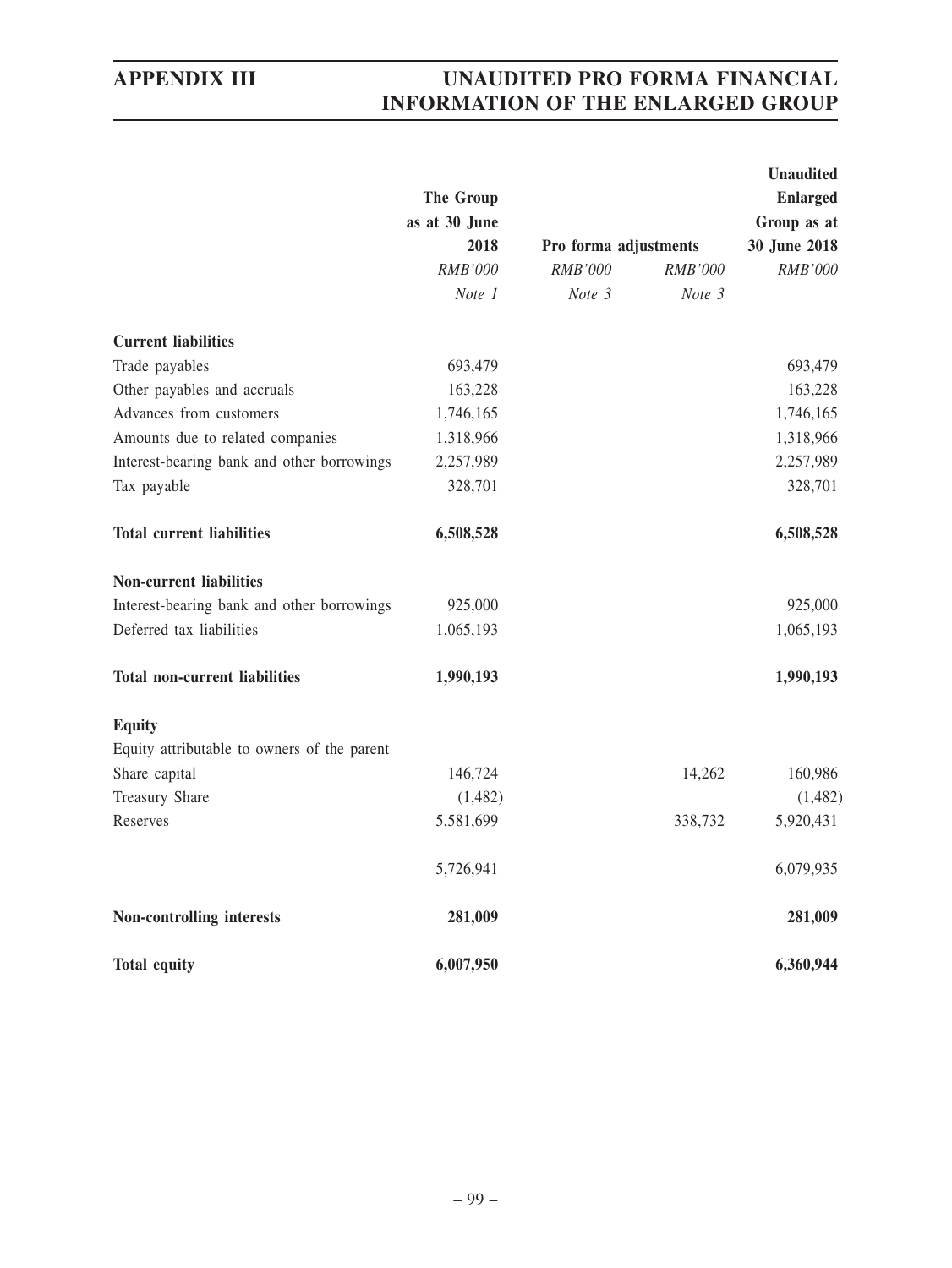## **Notes to the Unaudited Pro Forma Financial Information of the Enlarged Group**

- 1. The unaudited condensed consolidated statement of financial position of the Group as at 30 June 2018 is extracted from the published interim report of the Group for the six month period ended 30 June 2018.
- 2. For accounting purposes, Zhejiang Xinnongdou will be accounted for as an associate of the Company upon completion of the Acquisition. Please also refer to the Circular for further details.
- 3. Based on the assumption as mentioned above, in the opinion of the Directors, the Company could not obtain the joint control of Zhejiang Xinnongdou upon completion of the Acquisition, Zhejiang Xinnongdou will become an associate of the Company upon completion of the Acquisition. The adjustments represent the following:
	- 1) Before the Acquisition, the Group previously held a 19.85% equity interest in Zhejiang Xinnongdou. The investment was recorded as an available-for-sale investment, with a value of RMB327,000,000. For the purpose of presenting the pro forma adjustments, the investment was adjusted to the account of "Investment in an associate".
	- 2) An aggregate of 178,280,000 ordinary shares of HK\$0.10 each in the share capital of the Company will be issuable by the Company for the settlement of the consideration for the Acquisition.
- 4. No other adjustments have been made to the Unaudited Pro Forma Financial Information to reflect any trading results or other transactions of the Group subsequent to 30 June 2018.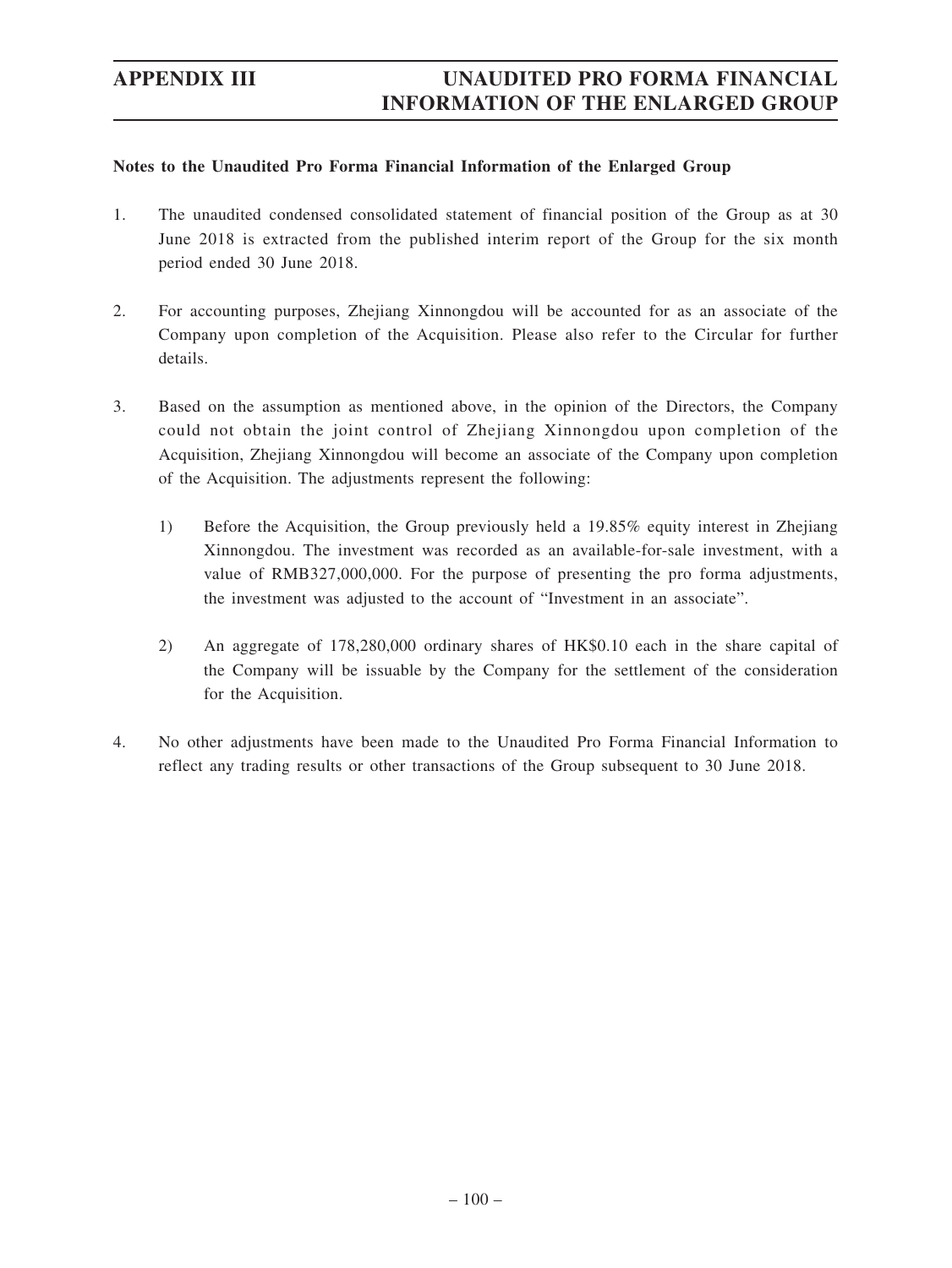*The following is the text of a report received from the Company's reporting accountants, Ernst & Young, Certified Public Accountants, Hong Kong, for the purpose of incorporation in this circular.*



Ernst & Young 22/F, CITIC Tower 1 Tim Mei Avenue Central, Hong Kong

30 November 2018

To the Directors of China New City Commercial Development Limited

We have completed our assurance engagement to report on the compilation of unaudited pro forma financial information of China New City Commercial Development Limited (the "Company") and its subsidiaries (hereinafter collectively referred to as the "Group") by the directors of the Company (the "Directors") for illustrative purposes only. The unaudited pro forma financial information consists of the unaudited pro forma consolidated statement of financial position as at 30 June 2018, and related notes as set out in Appendix III to the circular dated 30 November 2018 issued by the Company (the "Circular") (the "Unaudited Pro Forma Financial Information"). The applicable criteria on the basis of which the Directors have compiled the Unaudited Pro Forma Financial Information are described in Appendix III to the Circular.

The Unaudited Pro Forma Financial Information has been compiled by the Directors to illustrate the impact of the acquisition (the "Acquisition") of 42.5% of the entire equity interests in Zhejiang Xinnongdou Industrial Co., Ltd\* (浙江新農都實業有限公司) (the "Target Company") from Hangzhou Oriental Culture Tourism Group Co., Ltd\* (杭州東方文化園旅業集團有限公司) on the Group's financial position as at 30 June 2018 as if the Acquisition had taken place at 30 June 2018. Upon completion of the Acquisition, the Company will hold the 42.5% equity interests in the Target Company. As part of this process, information about the Group's financial position has been extracted by the Directors from the Group's interim condensed financial information for six month period ended 30 June 2018 as set out in the published interim report of the Company dated 23 August 2018.

## **Directors' Responsibility for the Unaudited Pro Forma Financial Information**

The Directors are responsible for compiling the Unaudited Pro Forma Financial Information in accordance with paragraph 4.29 of the Rules Governing the Listing of Securities on The Stock Exchange of Hong Kong Limited (the "Listing Rules") and with reference to Accounting Guideline ("AG") 7 *Preparation of Pro Forma Financial Information for Inclusion in Investment Circulars* issued by the Hong Kong Institute of Certified Public Accountants (the "HKICPA").

## **Our Independence and Quality Control**

We have complied with the independence and other ethical requirements of the *Code of Ethics for Professional Accountants* issued by the HKICPA, which is founded on fundamental principles of integrity, objectivity, professional competence and due care, confidentiality and professional behaviour.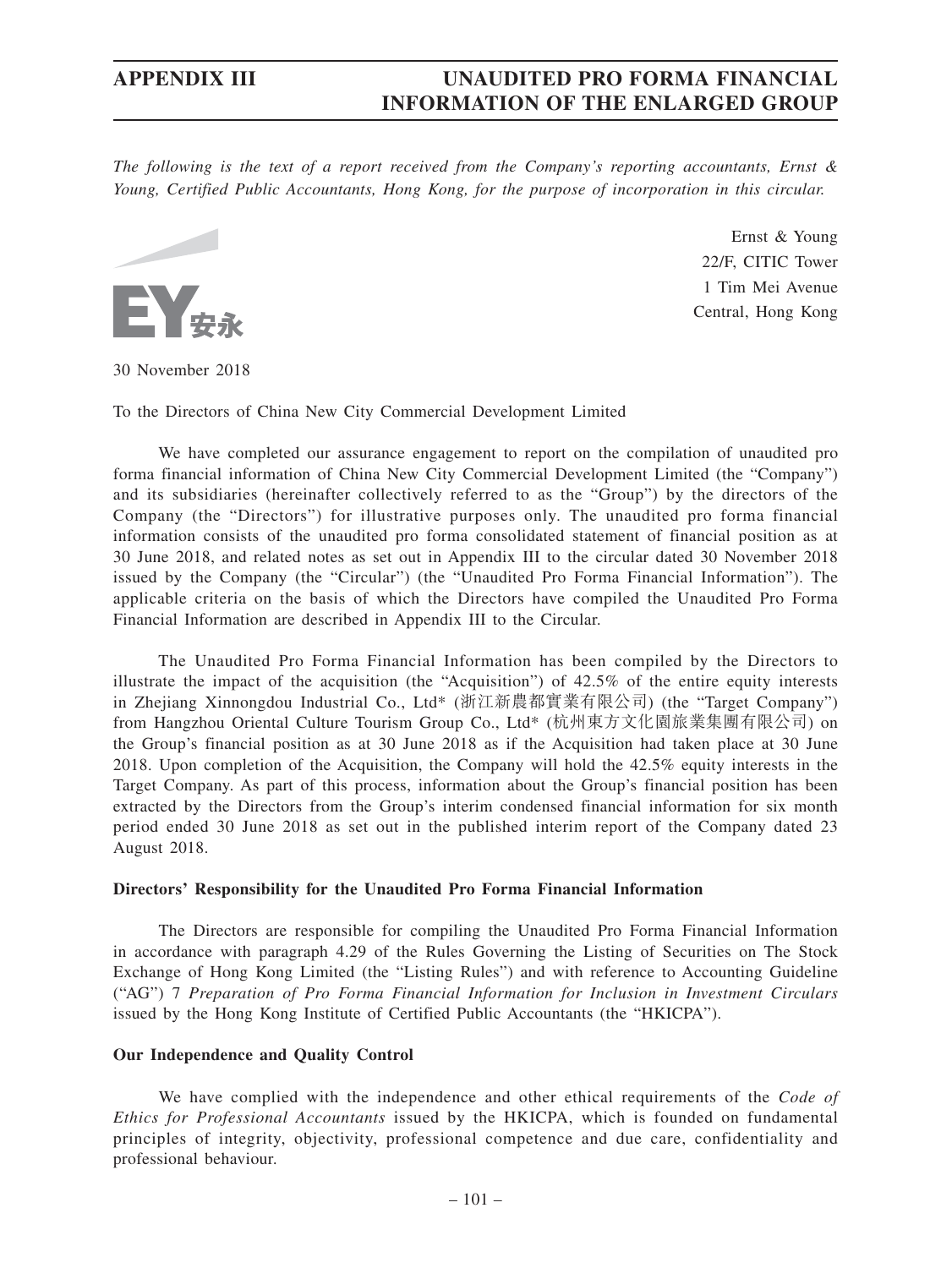Our firm applies Hong Kong Standard on *Quality Control 1 Quality Control for Firms that Perform Audits and Reviews of Financial Statements, and Other Assurance and Related Services Engagements,* and accordingly maintains a comprehensive system of quality control including documented policies and procedures regarding compliance with ethical requirements, professional standards and applicable legal and regulatory requirements.

## **Reporting Accountants' Responsibilities**

Our responsibility is to express an opinion, as required by paragraph 4.29(7) of the Listing Rules, on the Unaudited Pro Forma Financial Information and to report our opinion to you. We do not accept any responsibility for any reports previously given by us on any financial information used in the compilation of the Unaudited Pro Forma Financial Information beyond that owed to those to whom those reports were addressed by us at the dates of their issue.

We conducted our engagement in accordance with Hong Kong Standard on *Assurance Engagements 3420 Assurance Engagements to Report on the Compilation of Pro Forma Financial Information Included in a Prospectus* issued by the HKICPA. This standard requires that the reporting accountants plan and perform procedures to obtain reasonable assurance about whether the Directors have compiled the Unaudited Pro Forma Financial Information in accordance with paragraph 4.29 of the Listing Rules and with reference to AG 7 issued by the HKICPA.

For purposes of this engagement, we are not responsible for updating or reissuing any reports or opinions on any historical financial information used in compiling the Unaudited Pro Forma Financial Information, nor have we, in the course of this engagement, performed an audit or review of the financial information used in compiling the Unaudited Pro Forma Financial Information.

The purpose of the Unaudited Pro Forma Financial Information included in the Circular is solely to illustrate the impact of the Acquisition on unadjusted financial information of the Group as if the Acquisition had been undertaken at an earlier date selected for purposes of the illustration. Accordingly, we do not provide any assurance that the actual outcome of the Acquisition would have been as presented.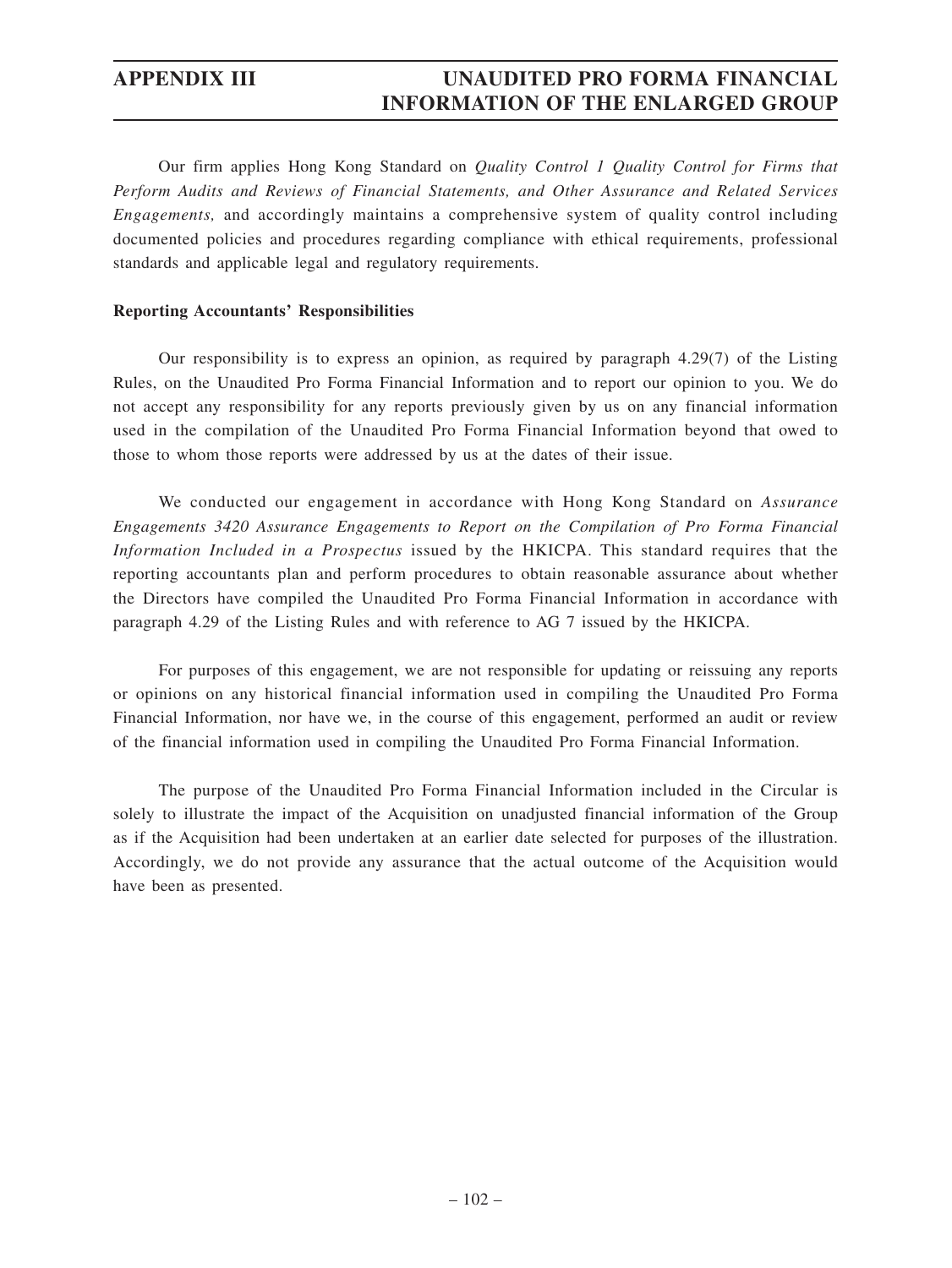A reasonable assurance engagement to report on whether the Unaudited Pro Forma Financial Information has been properly compiled on the basis of the applicable criteria involves performing procedures to assess whether the applicable criteria used by the Directors in the compilation of the Unaudited Pro Forma Financial Information provide a reasonable basis for presenting the significant effects directly attributable to the Acquisition, and to obtain sufficient appropriate evidence about whether:

- the related pro forma adjustments give appropriate effect to those criteria; and
- the Unaudited Pro Forma Financial Information reflects the proper application of those adjustments to the unadjusted financial information.

The procedures selected depend on the reporting accountants' judgement, having regard to the reporting accountants' understanding of the nature of the Group, the Acquisition in respect of which the Unaudited Pro Forma Financial Information has been compiled, and other relevant engagement circumstances.

The engagement also involves evaluating the overall presentation of the Unaudited Pro Forma Financial Information.

We believe that the evidence we have obtained is sufficient and appropriate to provide a basis for our opinion.

## **Opinion**

In our opinion:

- (a) the Unaudited Pro Forma Financial Information has been properly compiled on the basis stated;
- (b) such basis is consistent with the accounting policies of the Group; and
- (c) the adjustments are appropriate for the purposes of the pro forma financial information as disclosed pursuant to paragraph 4.29(1) of the Listing Rules.

Yours faithfully,

*Certified Public Accountants* Hong Kong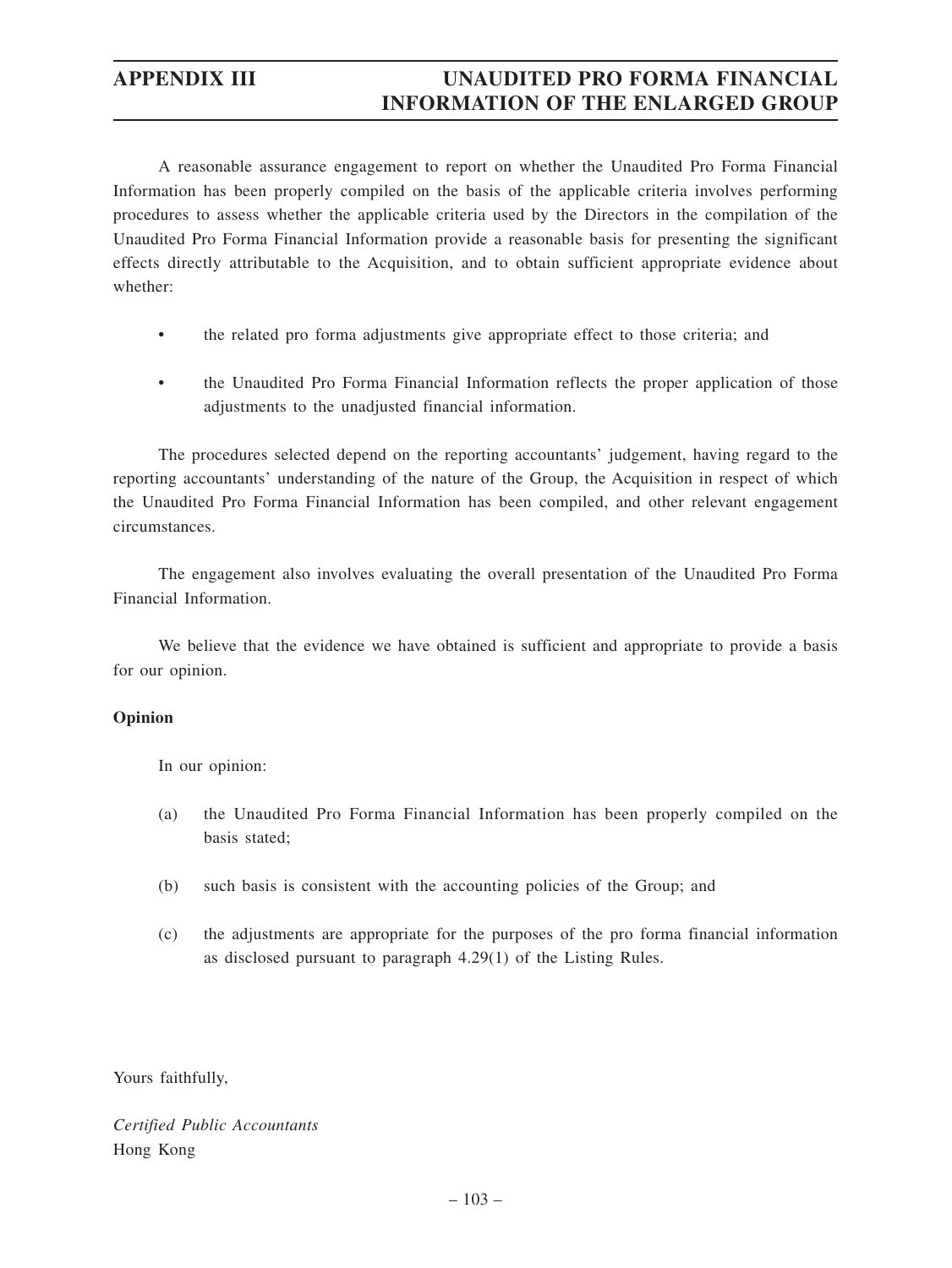# **APPENDIX IV ZHEJIANG XINNONGDOU GROUP'S PROPERTY VALUATION**



Unit B, 7/F, Chang Pao Ching Building, No. 42 7-429 Hennessy Road, Wan Chai, Hong Kong T: (852) 3624 7882 F: (852) 3007 8501 W: www.raviagroup.com E: general@raviagroup.com

30 November 2018

## **Zhong An Real Estate Limited**

("Zhong An", together with its subsidiaries, the "Zhong An Group") Room 4006, 40/F., China Resources building 26 Harbour Road Wanchai, Hong Kong

## **China New City Commercial Development Limited**

("CNC", together with its subsidiaries, the "CNC Group") Room 4003-4, 40th Floor China Resources Building 26 Harbour Road Wanchai, Hong Kong

(the Zhong An Group and the CNC Group collectively, the "Group")

Dear Sirs/Madam,

## **Re: Valuation of Various Properties in the People's Republic of China**

We refer to an equity transfer agreement dated 20 July 2018 entered into between Zhejiang Zhongan Shenglong Commercial Co., Ltd. (浙江眾安盛隆商業有限公司) ("Zhong An Shenglong") (an indirect non-wholly owned subsidiary of CNC) (as purchaser) and Hangzhou Oriental Culture Tourism Group Co., Ltd. (杭州東方文化園旅業集團有限公司) ("Hangzhou Oriental") (as vendor) pursuant to which Zhong An Shenglong intends to acquire from Hangzhou Oriental an additional 22.65% of the entire equity interest of Zhejiang Xinnongdou Industrial Co., Ltd. (浙江新農都實業 有限公司) (the "Target Company", an associated company of Hangzhou Oriental, together with its subsidiaries, associated companies and branch offices, the "Zhejiang Xinnongdou Group").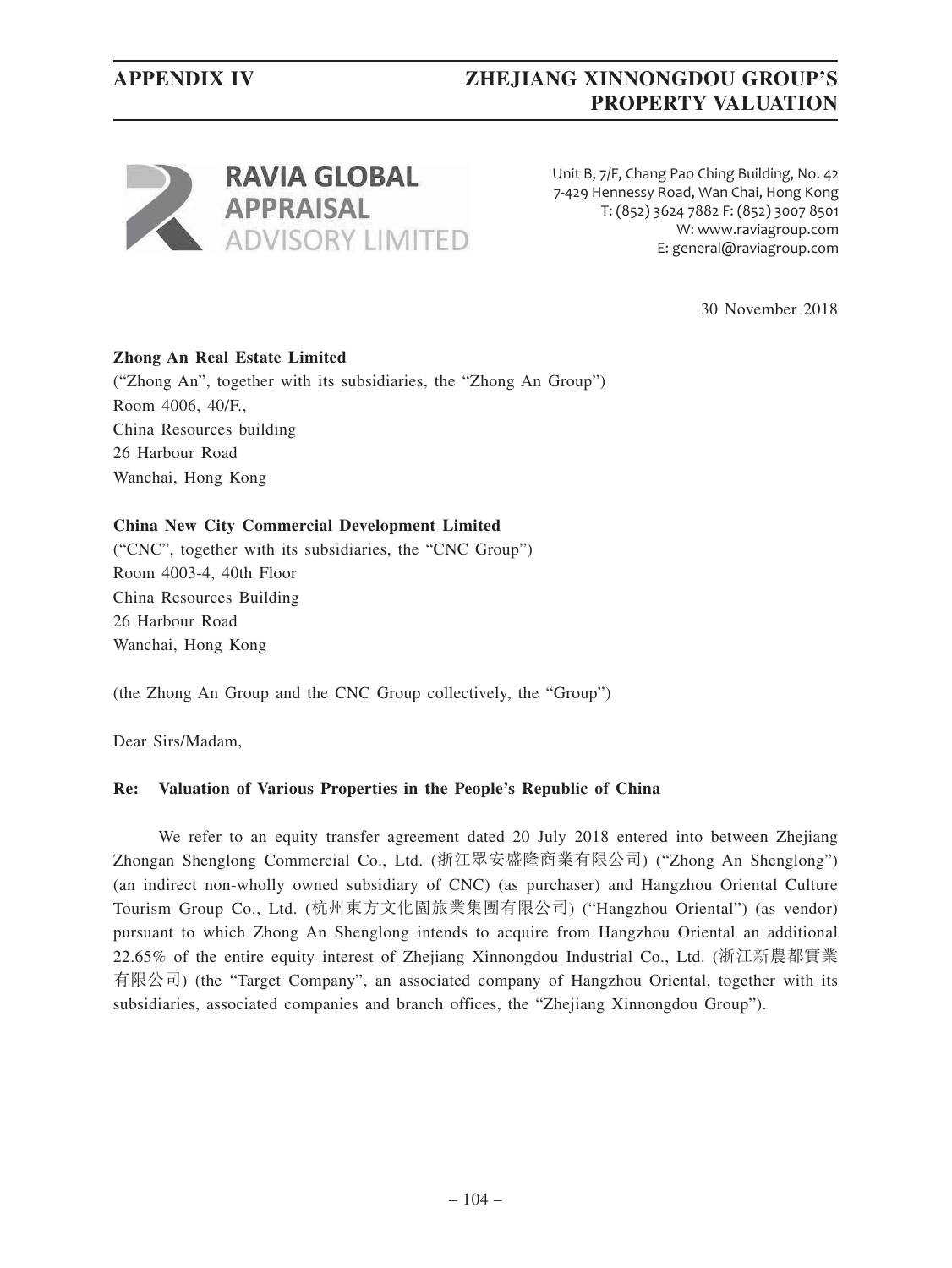In accordance with the joint instructions of Zhong An and CNC to value the properties in which the Zhejiang Xinnongdou Group have interests in the People's Republic of China (the "PRC"), we confirm that we have carried out inspections, made relevant enquiries and obtained such further information as we consider necessary for the purpose of providing you with our opinion of the market values of the properties as at 31 August 2018 for the purpose of incorporation into the circular respectively issued by Zhong An and CNC.

## **1. BASIS OF VALUATION**

Our valuations of the properties are our opinion of the market values of the concerned properties which we would define as intended to mean "the estimated amount for which an asset or liability should exchange on the valuation date between a willing buyer and a willing seller in an arm's length transaction after proper marketing wherein the parties had each acted knowledgeably, prudently and without compulsion".

Market value is understood as the value of an asset or liability estimated without regard to costs of sale or purchase (or transaction) and without offset for any associated taxes or potential taxes.

## **3. VALUATION METHODOLOGY**

We have valued the properties by direct comparison approach whenever market comparable information is available and assumed sale of the properties with the benefit of vacant possession. Direct Comparison Approach is considered as the most appropriate method of valuation when comparable information is adequate. Adjustments will be applied to the said comparable properties to reflect items such as location, size, accessibility and a whole list of other considerations, where necessary.

## **4. TITLE INVESTIGATION**

We have been provided with copies of extracts of title documents relating to the properties. However, we have not inspected the original documents to verify the ownership or to verify any amendments which may not appear on the copies handed to us. We have relied on the information given by Zhejiang Xinnongdou and its legal adviser, Zhejiang Bo Fang Law Firm (浙江博方律師事 務所) ("PRC Legal Adviser"), regarding the titles and other legal matters relating to the properties.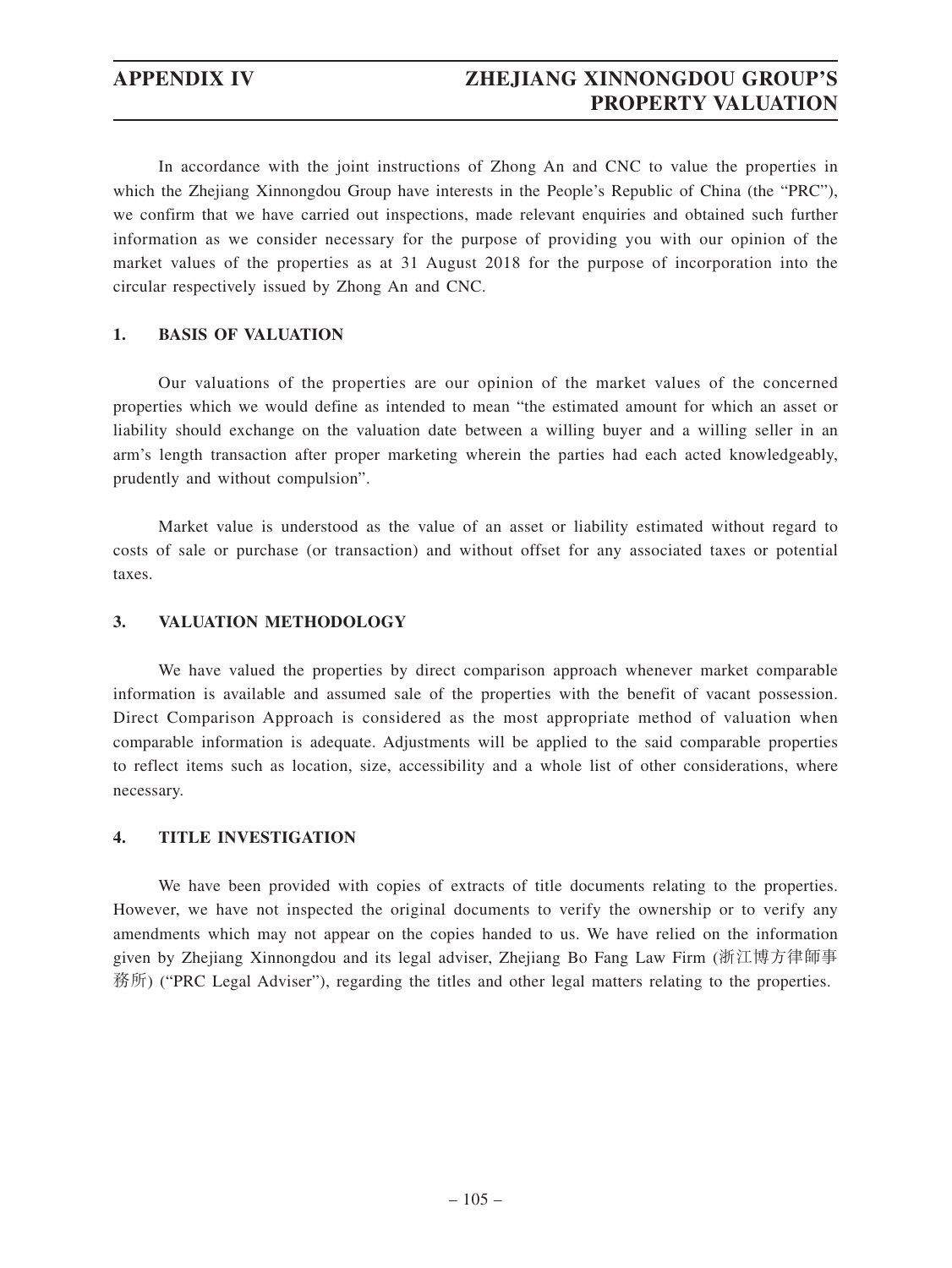## **5. VALUATION ASSUMPTIONS**

Our valuations have been made on the assumption that the owners sell the properties in the market in their existing states without the benefit of deferred term contracts, leasebacks, joint ventures, management agreements or any similar arrangements which would serve to affect the values of such properties. In addition, no account has been taken of any option or right of preemption concerning or affecting the sale of the properties and no allowance has been made for the properties to be sold in one lot or to a single purchaser.

## **6. SOURCE OF INFORMATION**

In the course of our valuations, we have relied to a very considerable extent on the information provided by Zhejiang Xinnongdou and have accepted advice given to us on such matters as planning approvals or statutory notices, easements, tenure, identification of property, particulars of occupation, site/floor areas, age of building and all other relevant matters which can affect the values of the properties. All documents have been used for reference only.

Dimension, measurements and areas included in the valuation report attached are based on information provided to us and are therefore only approximations. We have not been able to carry out detailed on-site measurements to verify the site and floor areas of the properties and we have assumed that the areas shown on the documents handed to us are correct. We were also advised by Zhejiang Xinnongdou that no material facts have been omitted from the information provided.

## **7. VALUATION CONSIDERATION**

We have inspected the exterior and, where possible, the interior of certain properties. No structural survey has been made in respect of the properties. However, in the course of our inspections, we did not note any serious defects. We are not, however, able to report that the properties are free from rot, infestation or any other structural defects. No tests were carried out on any of the building services.

No allowance has been made in our report for any charges, mortgages or amounts owing on any properties nor for any expenses or taxation which may be incurred in effecting a sale. Unless otherwise stated, it is assumed that the properties are free from encumbrances, restrictions, title defects and outgoings of an onerous nature which could affect their values.

In valuing the properties, we have complied with the HKIS Valuation Standards (2017 Edition) published by The Hong Kong Institute of Surveyors and the requirements contained in the relevant provisions of Chapter 5 and Practice Note 12 of the Rules Governing the Listing of Securities issued by The Stock Exchange of Hong Kong Limited.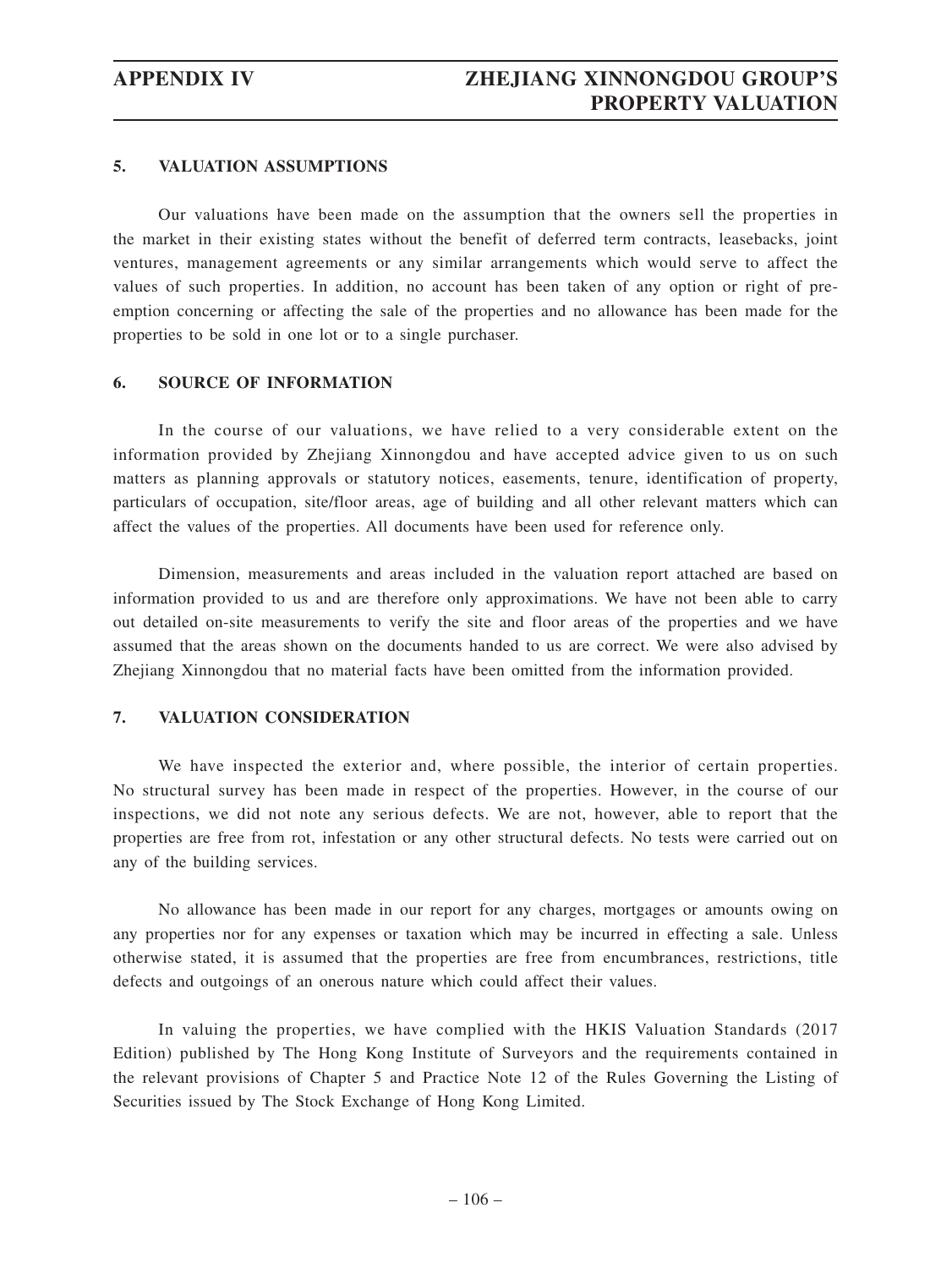### **8. REMARKS**

Unless otherwise stated, all monetary amounts stated in our valuation are in Renminbi (RMB).

Our valuation certificates are enclosed herewith.

Yours faithfully, For and on behalf of **RAVIA GLOBAL APPRAISAL ADVISORY LIMITED**

**Dr. Alan Lee PhD(BA) MFin BCom(Property) MHKIS RPS(GP) AAPI CPV CPV(Business) Director**

*Dr. Alan W K Lee is a Registered Professional Surveyor (General Practice), a member of Hong Kong Institute of Surveyors and an Associate of Australian Property Institute. He has over 14 years of valuation experience in Hong Kong, Macau, the PRC, the Asia Pacific Region and European countries.*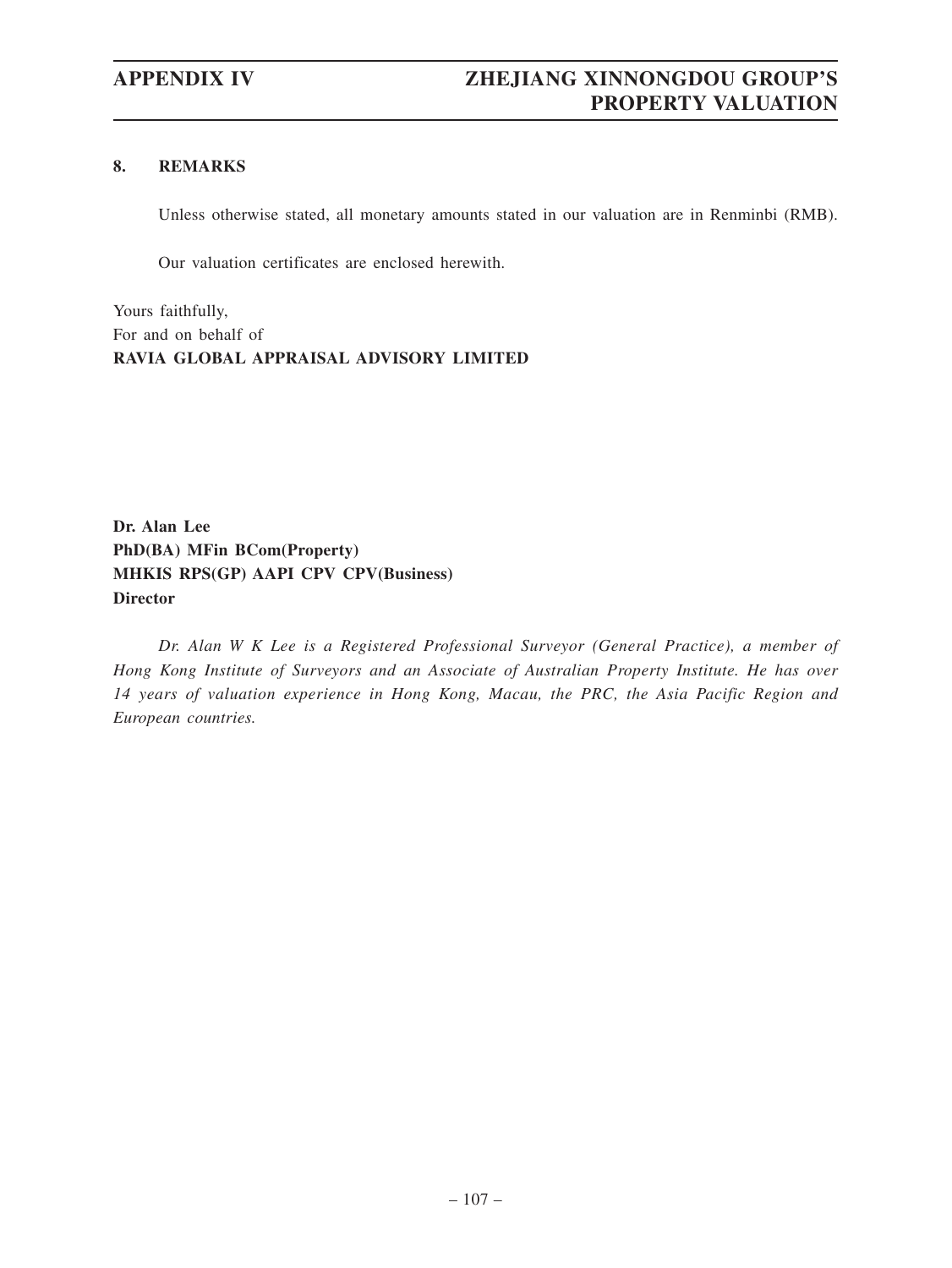# **SUMMARY OF VALUES**

**Group I – Properties for investment purpose to be acquired by Zhejiang Xinnongdou Group in the PRC**

|                                                                                          | No. Property                                                                                                                                                                                  | <b>Market Value in</b><br><b>Existing State as at</b><br>31 August 2018 |  |  |
|------------------------------------------------------------------------------------------|-----------------------------------------------------------------------------------------------------------------------------------------------------------------------------------------------|-------------------------------------------------------------------------|--|--|
| 1.                                                                                       | A hotel and various commercial units in Areas 3 to 5 of New Nongdou<br>Logistics Centre situated in Xinjie Town, Xiaoshan District, Hangzhou<br>City, Zhejiang Province, The PRC              | RMB1,626,000,000.                                                       |  |  |
|                                                                                          | 中國浙江省杭州市蕭山區新街鎮新農都物流中心3至5區之一幢酒店及<br>數個商業單位                                                                                                                                                     |                                                                         |  |  |
| 2.                                                                                       | Various commercial units in New Nongdou Quzhou Wholesale Market<br>situated in the western of the Exit of G20 Hangjinqu Express, Qujiang<br>District, Quzhou City, Zhejiang Province, The PRC | RMB498,000,000.                                                         |  |  |
|                                                                                          | 中國浙江省衢州市衢江區G60杭金衢高速南出口以西浙江新農都衢州<br>批發市場之數個商業單位                                                                                                                                                |                                                                         |  |  |
| 3.                                                                                       | Various market units in New Nongdou Zhuji Logistic Centre situated<br>in Jiyang Road Corp Products Processing Park, Zhuji City, Zhejiang<br>Province, The PRC                                 | RMB752,000,000.                                                         |  |  |
|                                                                                          | 中國浙江省諸暨市暨陽街道農產品深加工園區浙江新農都諸暨物流中<br>心數個市場單位                                                                                                                                                     |                                                                         |  |  |
| 4.                                                                                       | New Nongdou Zhangxing Logistic Centre situated in Liujiadu Village,<br>Lijiaxiang Town, Zhangxing City, Zhejiang Province, The PRC                                                            | RMB133,000,000.                                                         |  |  |
|                                                                                          | 中國浙江省長興市李家巷鎮劉家渡村浙江新農都長興物流中心                                                                                                                                                                   |                                                                         |  |  |
|                                                                                          | Total:                                                                                                                                                                                        | RMB3,009,000,000.                                                       |  |  |
| Group II – Property to be developed and acquired by Zhejiang Xinnongdou Group in the PRC |                                                                                                                                                                                               |                                                                         |  |  |
| 5.                                                                                       | New Nongdou Zhangxing Logistic Centre situated in Liujiadu Village,<br>Lijiaxiang Town, Zhangxing City, Zhejiang Province, The PRC                                                            | RMB311,000,000.                                                         |  |  |
|                                                                                          | 中國浙江省長興市李家巷鎮劉家渡村浙江新農都長興物流中心                                                                                                                                                                   |                                                                         |  |  |
|                                                                                          | <b>Total:</b>                                                                                                                                                                                 | RMB311,000,000.                                                         |  |  |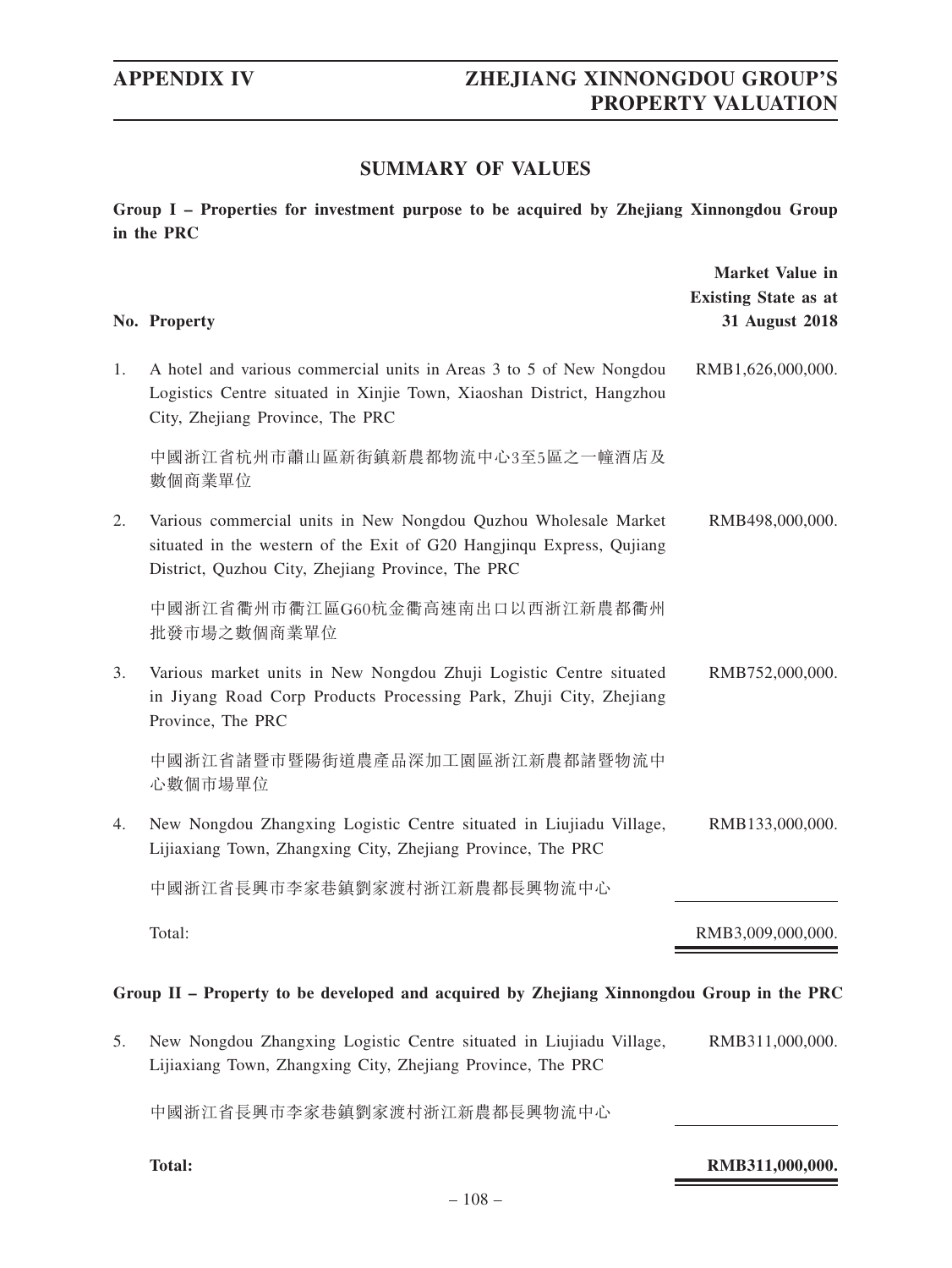**Market Value in** 

# **VALUATION CERTIFICATE**

**Group I – Properties for investment purpose to be acquired by Zhejiang Xinnongdou Group in the PRC**

| No. | <b>Property</b>                                                                                                                                                                                                                                                                                                                                                  | <b>Description and Tenure</b>                                                                                                          | Particulars of<br>Occupancy | <b>NIATKEL VAILLE III</b><br><b>Existing State as at</b><br>31 August 2018 |
|-----|------------------------------------------------------------------------------------------------------------------------------------------------------------------------------------------------------------------------------------------------------------------------------------------------------------------------------------------------------------------|----------------------------------------------------------------------------------------------------------------------------------------|-----------------------------|----------------------------------------------------------------------------|
| 1.  | A hotel and various commercial units The property comprises a hotel, The property is<br>in Areas 3 to 5 of New Nongdou various commercial operation units leased.<br>Logistics Centre situated in Xinjie and residential units in a residential/<br>Town, Xiaoshan District, Hangzhou<br>City, Zhejiang Province, The PRC<br>中國浙江省杭州市蕭山區新街鎮新<br>農都物流中心3至5區之一幢酒店及 | commercial composite development<br>which is completed in various stages<br>between about 2010's.<br>The total gross floor area of the |                             | RMB1,626,000,000                                                           |
|     | 數個商業單位                                                                                                                                                                                                                                                                                                                                                           | property is approximately 227,264.07<br>sq.m.                                                                                          |                             |                                                                            |
|     |                                                                                                                                                                                                                                                                                                                                                                  | The land use rights of the property                                                                                                    |                             |                                                                            |
|     |                                                                                                                                                                                                                                                                                                                                                                  | have been granted for a common                                                                                                         |                             |                                                                            |
|     |                                                                                                                                                                                                                                                                                                                                                                  | term of 40 years expiring on 22                                                                                                        |                             |                                                                            |
|     |                                                                                                                                                                                                                                                                                                                                                                  | February 2050 for market and hotel                                                                                                     |                             |                                                                            |
|     |                                                                                                                                                                                                                                                                                                                                                                  | uses.                                                                                                                                  |                             |                                                                            |

- 1. Pursuant to 4 State-owned Land Use Rights Certificates issued by Hangzhou City People's Government (杭 州市人民政府), the land use rights of the property with a total site area of 134,977 sq.m. were granted to Target Company for a term expiring on 22 February 2050 for market and hotel uses.
- 2. Pursuant to various Building Ownership Certificates, the property with a total gross floor area of 227,264.07 sq.m. was vested in Target Company for commercial and hotel uses.
- 3. We have been provided with a legal opinion on the property issued by the PRC Legal Adviser, which contains, inter alia, the following:
	- a. Target Company has legally obtained the land use rights and building ownership of the property; and
	- b. The property is subject to various mortgages and the property can be transferred upon approvals of respective banks.
- 4. Our inspection was performed by Dr. Alan Lee in June 2018.
- 5. For the premises without proper title certificates, their values have not been included in our valuation.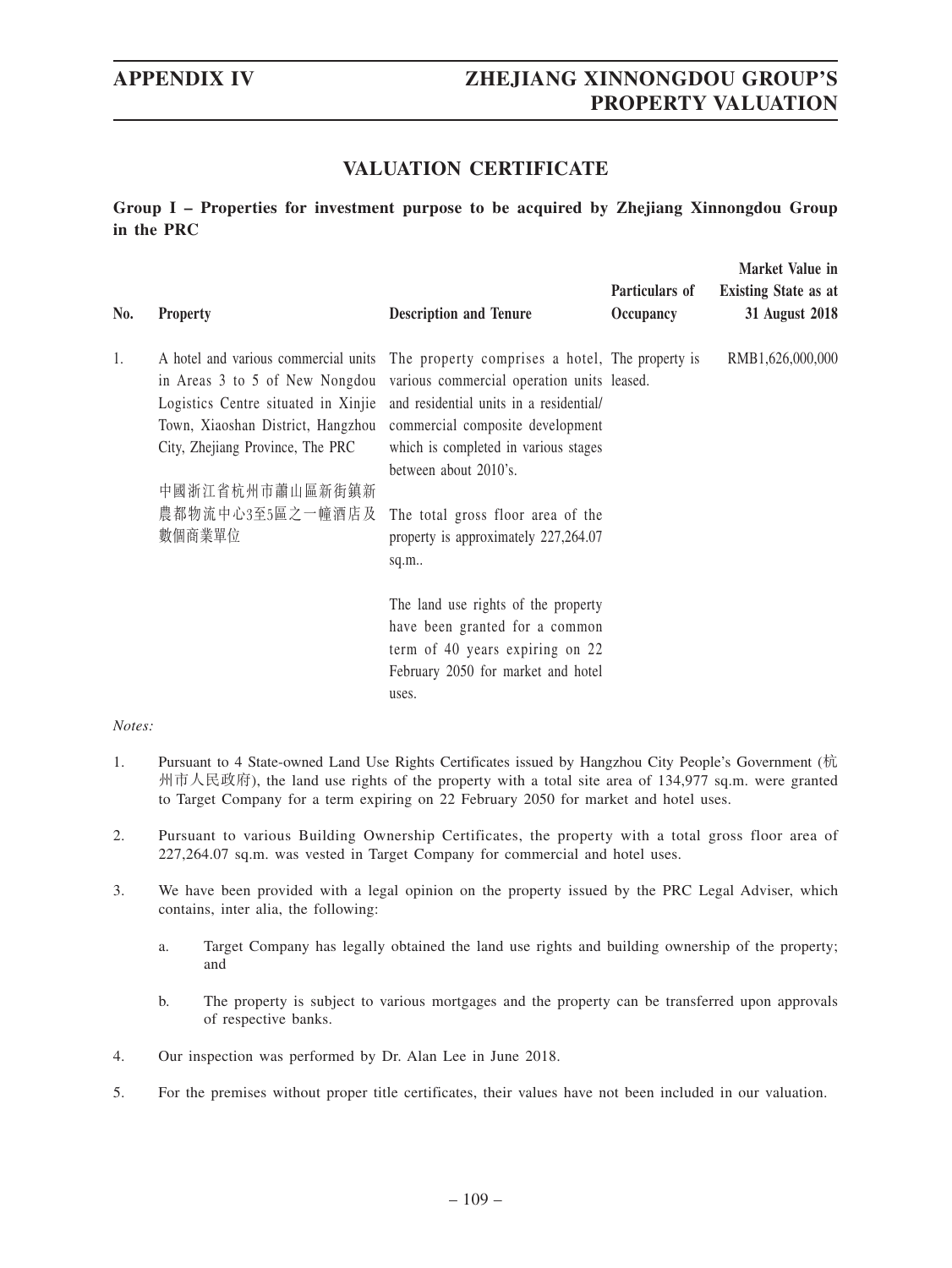# **VALUATION CERTIFICATE**

| No. | <b>Property</b>                                                                                                                                                                                                                                                                                                                                                              | <b>Description and Tenure</b>                                                                                                                                                                       | Particulars of<br>Occupancy | Market Value in<br><b>Existing State as at</b><br>31 August 2018 |
|-----|------------------------------------------------------------------------------------------------------------------------------------------------------------------------------------------------------------------------------------------------------------------------------------------------------------------------------------------------------------------------------|-----------------------------------------------------------------------------------------------------------------------------------------------------------------------------------------------------|-----------------------------|------------------------------------------------------------------|
| 2.  | Various commercial units in New The property comprises various The property is<br>Nongdou Quzhou Wholesale Market commercial units in a commercial leased.<br>situated in the western of the Exit development which is completed in<br>of G20 Hangjinqu Express, Qujiang various stages between about 2015<br>District, Quzhou City, Zhejiang and 2017.<br>Province, The PRC |                                                                                                                                                                                                     |                             | RMB498,000,000                                                   |
|     | 中國浙江省衢州市衢江區G60杭金衢<br>高速南出口以西浙江新農都衢州批<br>發市場之數個商業單位                                                                                                                                                                                                                                                                                                                           | The total gross floor area of the<br>property is approximately 110,592.05<br>sq.m                                                                                                                   |                             |                                                                  |
|     |                                                                                                                                                                                                                                                                                                                                                                              | The land use rights of the property<br>have been granted for various term<br>expiring on 19 January 2084 for<br>residential use and expiring on<br>19 January 2054 for commercial<br>services uses. |                             |                                                                  |

- 1. Pursuant to various State-owned Land Use Rights Certificates, the land use rights of the property with a total site area of 55,978.58 sq.m. were granted to Zhejiang Quzhou New Agricultural All Industrial Company Limited (浙江衢州新農都實業有限公司) for common term expiring on 19 January 2054 for commercial services uses.
- 2. Pursuant to various Building Ownership Certificates, the property with a total gross floor area of 110,592.05 sq.m. was vested in Zhejiang Quzhou New Agricultural All Industrial Company Limited (浙 江衢州新農都實業有限公司) for commercial services uses.
- 3. We have been provided with a legal opinion on the property issued by the PRC Legal Adviser, which contains, inter alia, the following:
	- a. Zhejiang Quzhou New Agricultural All Industrial Company Limited (浙江衢州新農都實業有限 公司) has legally obtained the land use rights and building ownership of the property; and
	- b. The property is subject to a mortgage and the property can be transferred upon approvals of respective banks.
- 4. Our inspection was performed by Dr. Alan Lee in June 2018.
- 5. For the premises without proper title certificates, their values have not been included in our valuation.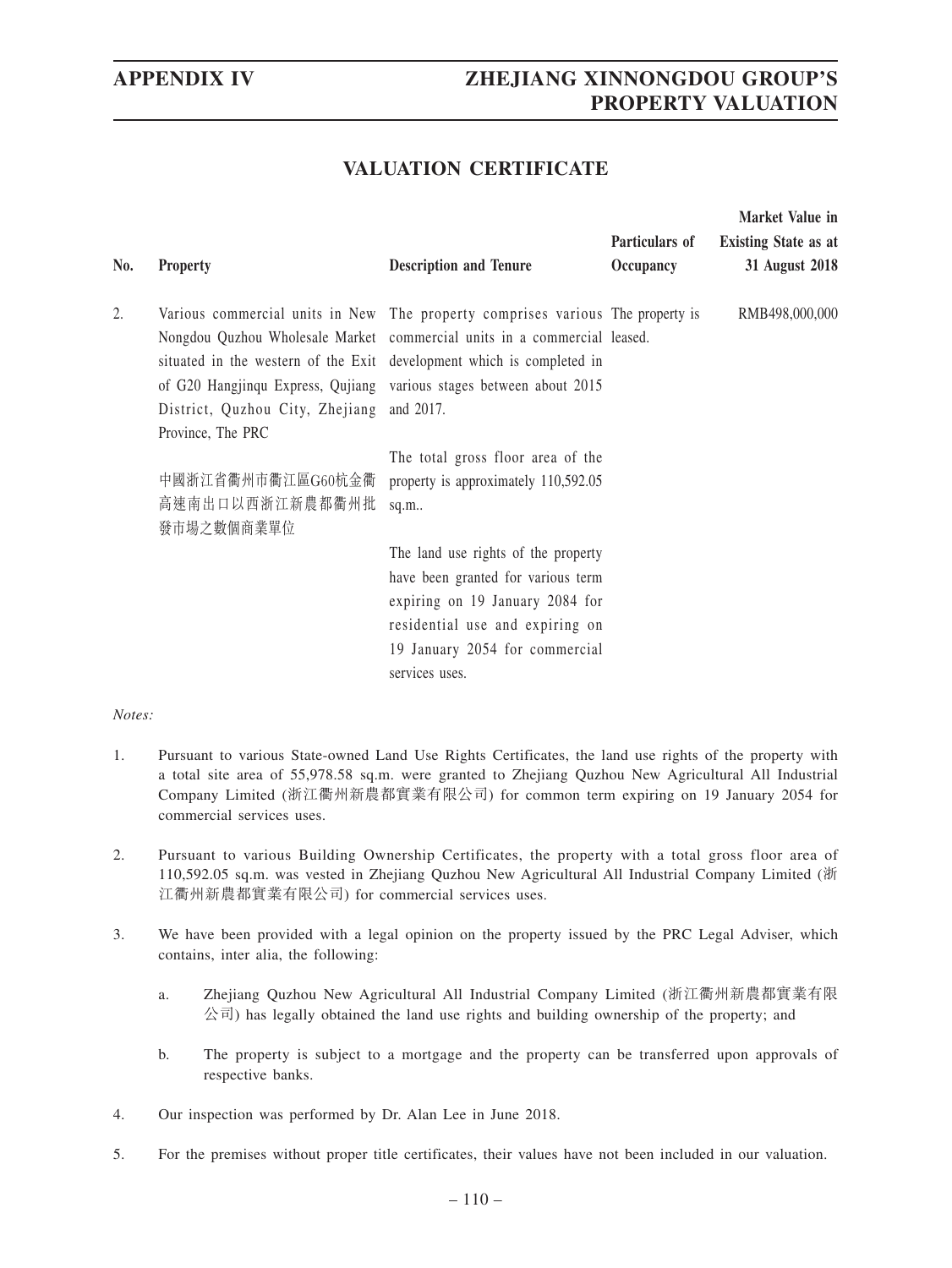**Market Value in** 

# **VALUATION CERTIFICATE**

| No. | <b>Property</b>                                                                 | <b>Description and Tenure</b>                                                                                                                                                                        | Occupancy                  | Particulars of Existing State as at<br>31 August 2018 |
|-----|---------------------------------------------------------------------------------|------------------------------------------------------------------------------------------------------------------------------------------------------------------------------------------------------|----------------------------|-------------------------------------------------------|
| 3.  | Road Corp Products Processing Park, 2017.<br>Zhuji City, Zhejiang Province, The | Various market units in New Nongdou The property comprises various commercial<br>Zhuji Logistic Centre situated in Jiyang units, which were completed in about                                       | The property is<br>leased. | RMB752,000,000                                        |
|     | <b>PRC</b><br>中國浙江省諸暨市暨陽街道農產品深                                                  | The gross floor area of the property is<br>approximately 167,149.96 sq.m                                                                                                                             |                            |                                                       |
|     | 個市場單位                                                                           | 加工園區浙江新農都諸暨物流中心數 The property also comprises various<br>structures with a gross floor area of<br>19,394.5 sq.m. without relevant title<br>document. We have not considered such in<br>our valuation. |                            |                                                       |
|     |                                                                                 | The land use rights of the property have<br>been granted for a term expiring on 29<br>May 2054.                                                                                                      |                            |                                                       |

- 1. Pursuant to 5 State-owned Land Use Rights Certificates, the land use rights of the property with a total site area of 156,352.8 sq.m. were granted to Zhejiang Zhuji New Nongdu Industrial Company Limited (浙 江諸暨新農都實業有限公司) for a common term expiring on 29 May 2054.
- 2. Pursuant to various Building Ownership Certificates, the property with a total gross floor area of 167,149.96 sq.m. was vested in Zhejiang Zhuji New Nongdu Industrial Company Limited (浙江諸暨新 農都實業有限公司) for market use.
- 3. We have been provided with a legal opinion on the property issued by the PRC Legal Adviser, which contains, inter alia, the following:
	- a. Zhejiang Zhuji New Nongdu Industrial Company Limited (浙江諸暨新農都實業有限公司) has legally obtained the land use rights and building ownership of the property; and
	- b. The property is subject to various mortgages and the property can be transferred upon approvals of respective banks.
- 4. Our inspection was performed by Dr. Alan Lee in June 2018.
- 5. For the premises without proper title certificates, their values have not been included in our valuation.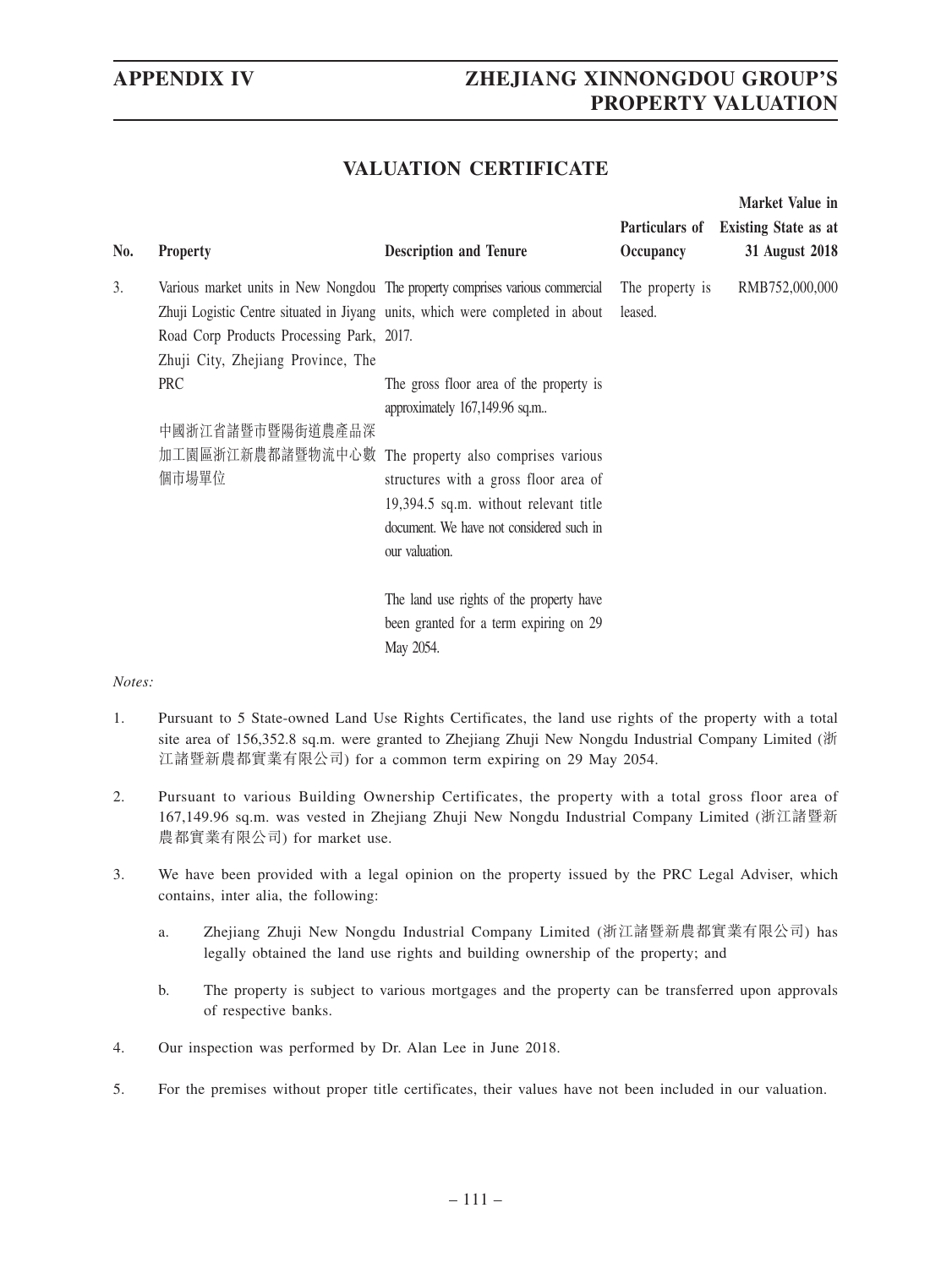**Market Value in** 

# **VALUATION CERTIFICATE**

| No. | <b>Property</b>                                                                                                                                       | <b>Description and Tenure</b>                                                                                                                                                 | Occupancy                  | Particulars of Existing State as at<br>31 August 2018 |
|-----|-------------------------------------------------------------------------------------------------------------------------------------------------------|-------------------------------------------------------------------------------------------------------------------------------------------------------------------------------|----------------------------|-------------------------------------------------------|
| 4.  | Centre situated in Liujiadu Village, commercial buildings and ancillary<br>Lijiaxiang Town, Zhangxing City, structures.<br>Zhejiang Province, The PRC | New Nongdou Zhangxing Logistic The property comprises various                                                                                                                 | The property is<br>leased. | RMB133,000,000                                        |
|     | 中國浙江省長興市李家巷鎮劉家渡<br>村浙江新農都長興物流中心                                                                                                                       | The gross floor area of the property<br>is approximately 29,627.01 sq.m                                                                                                       |                            |                                                       |
|     |                                                                                                                                                       | The property also comprises various<br>structures with a gross floor area<br>of 42,317.77 sq.m. without relevant<br>title certificate. For details please<br>refer to Note 5. |                            |                                                       |
|     |                                                                                                                                                       | The land use rights of the property<br>have been granted for various terms<br>and the earliest expiring term on 9<br>July 2054.                                               |                            |                                                       |

- 1. Pursuant to 4 State-owned Land Use Rights Certificates, the land use rights of the property with a total site area of 106,011.6 sq.m. were granted to Zhejiang Changxing New Agricultural All Industrial Company Limited (浙江長興新農都實業有限公司) for various terms and the earliest expiring term on 9 July 2054.
- 2. Pursuant to various Building Ownership Certificates, the property with a total gross floor area of 29,627.01 sq.m. was vested in Zhejiang Changxing New Agricultural All Industrial Company Limited (浙 江長興新農都實業有限公司) for commercial service use.
- 3. We have been provided with a legal opinion on the property issued by the PRC Legal Adviser, which contains, inter alia, the following:
	- a. Zhejiang Changxing New Agricultural All Industrial Company Limited (浙江長興新農都實業有 限公司) has legally obtained the land use rights and building ownership of the property; and
	- b. The property is subject to various mortgages and the property can be transferred upon approvals of respective banks.
- 4. Our inspection was performed by Dr. Alan Lee in June 2018.
- 5. In the valuation of the portion without relevant title document, we have attributed no commercial value. However, for reference purpose, we are of the opinion that the reference value as of the Date of Valuation would be RMB190,000,000 assuming all relevant title certificates have been obtained and the portion could be freely transferred in the market.
- 6. Apart from the premises in Note 5, for the premises without proper title certificates, their values have not been included in our valuation.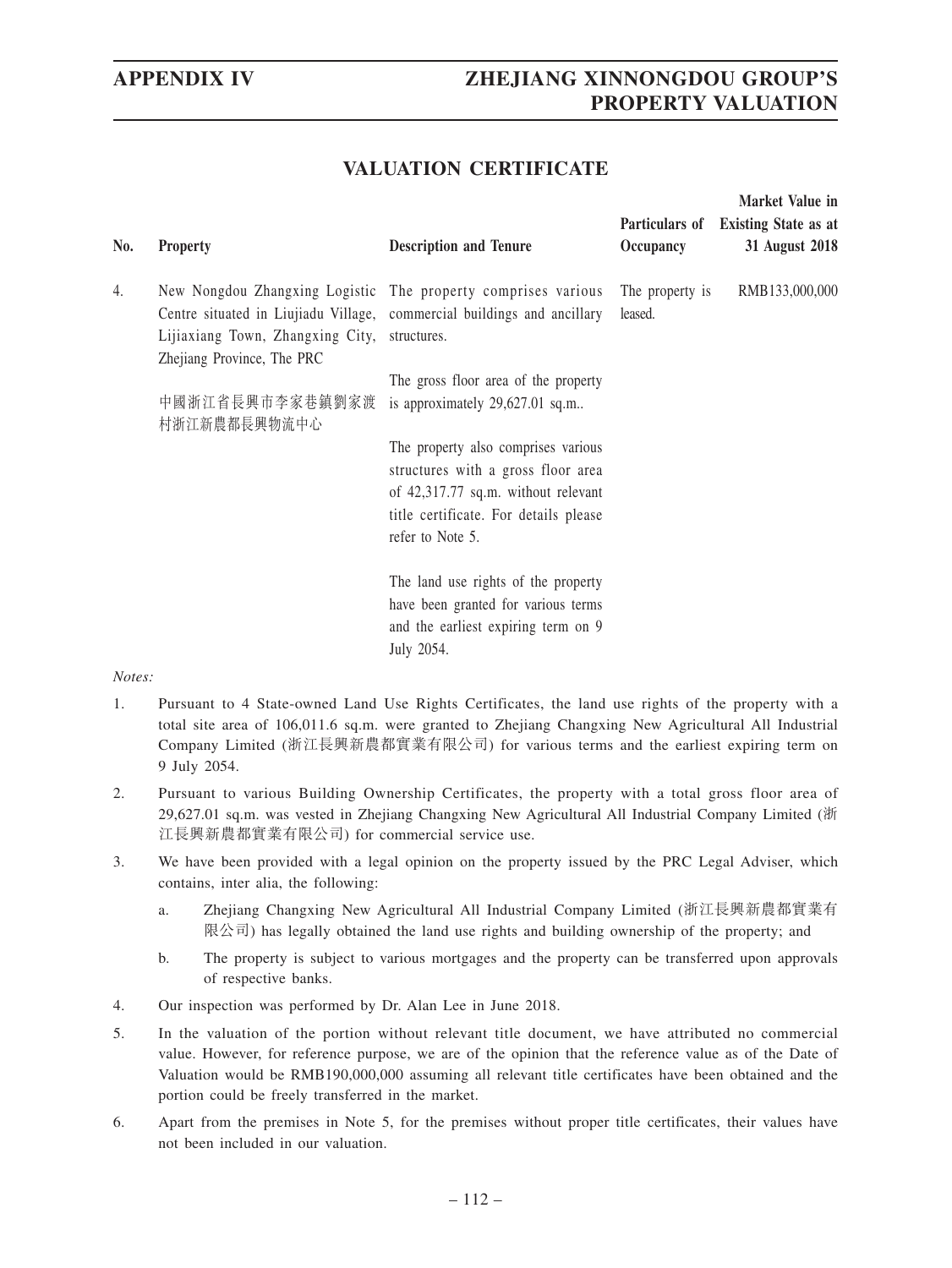# **VALUATION CERTIFICATE**

**Group II – Property to be developed and acquired by the Zhejiang Xinnongdou Group in the PRC**

| No. | <b>Property</b>                                                                           | <b>Description and Tenure</b>                                                                                                              | Particulars of<br>Occupancy         | Market Value in<br><b>Existing State as at</b><br>31 August 2018 |
|-----|-------------------------------------------------------------------------------------------|--------------------------------------------------------------------------------------------------------------------------------------------|-------------------------------------|------------------------------------------------------------------|
| 5.  | Lijiaxiang Town, Zhangxing City, approximately 108,825 sq.m<br>Zhejiang Province, The PRC | New Nongdou Zhangxing Logistic The property comprises 2 parcels<br>Centre situated in Liujiadu Village, of lands with a total site area of | The property is<br>to be developed. | RMB311,000,000.                                                  |
|     | 中國浙江省長興市李家巷鎮劉家渡<br>村浙江新農都長興物流中心                                                           | The proposed gross floor area of the<br>property is approximately 388,629.80<br>sq.m.                                                      |                                     |                                                                  |
|     |                                                                                           | The land use rights of the property<br>have been granted for a term expiring<br>on 9 July 2054 for commercial use.                         |                                     |                                                                  |

- 1. Pursuant to 2 State-owned Land Use Rights Certificates, the land use rights of the property with a total site area of 108,825 sq.m. were granted to Zhejiang Changxing New Agricultural All Industrial Company Limited (浙江長興新農都實業有限公司) for a common term expiring on 9 July 2054 for commercial use.
- 2. We have been provided with a legal opinion on the property issued by the PRC Legal Adviser, which contains, inter alia, the following:
	- a. Zhejiang Changxing New Agricultural All Industrial Company Limited (浙江長興新農都實業有 限公司) has legally obtained the land use rights and building ownership of the property; and
	- b. The property is subject to various mortgages.
- 3. Our inspection was performed by Dr. Alan Lee in June 2018.
- 4. For the premises without proper title certificates, their values have not been included in our valuation.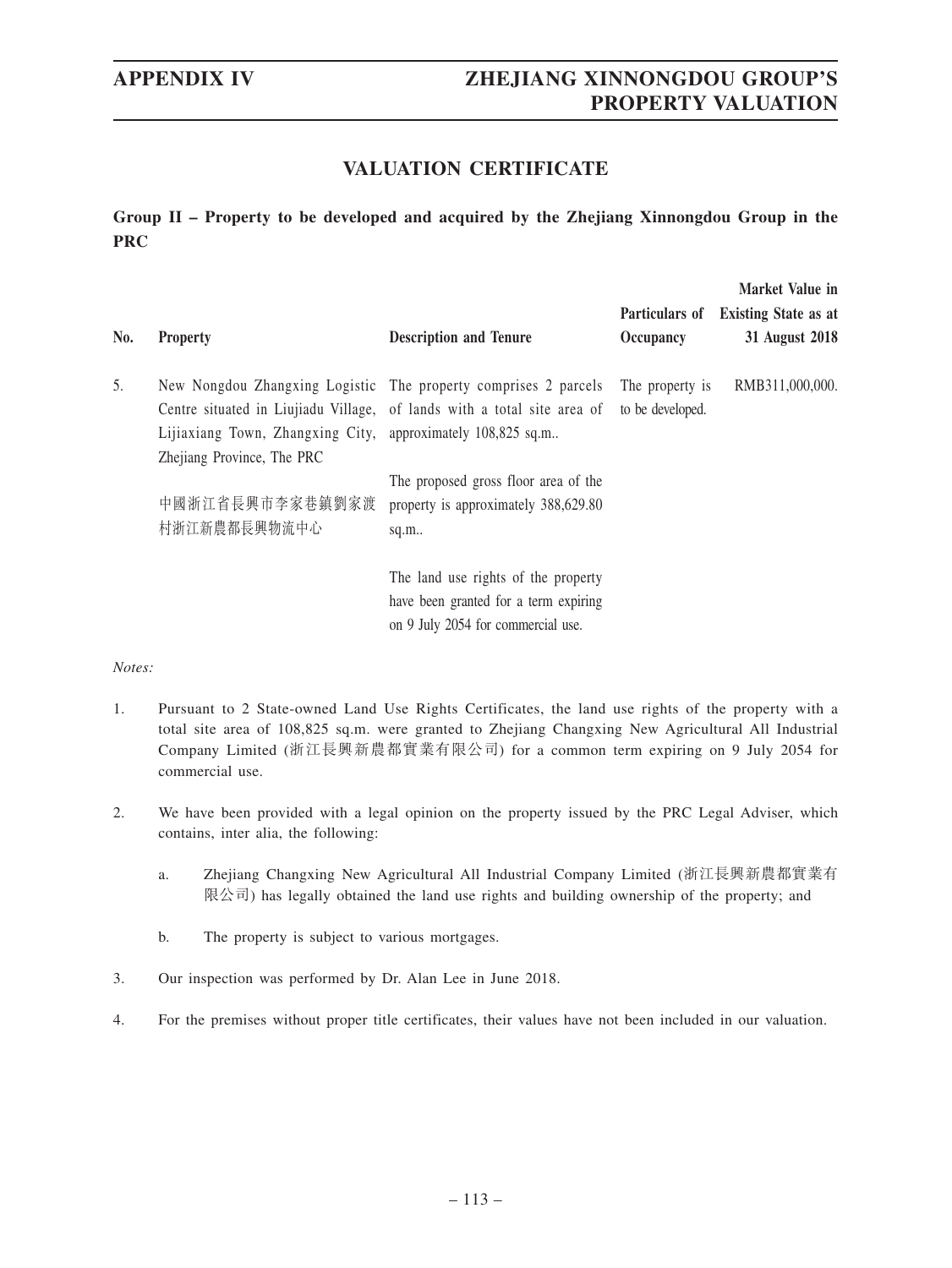## **1. RESPONSIBILITY STATEMENT**

This circular, for which the Directors, collectively and individually accept full responsibility, includes particulars given in compliance with the Listing Rules for the purpose of giving information with regard to the Company. The Directors having made all reasonable enquiries, confirm that to the best of their knowledge and belief the information contained in this circular is accurate and complete in all material respects and not misleading or deceptive, and there are no other matters the omission of which would make any statement herein or this circular misleading.

### **2. DISCLOSURE OF INTERESTS**

#### **(a) Disclosure of interests of Directors**

As at the Latest Practicable Date, the interests and short positions of the Directors and the chief executives of the Company in the Shares, underlying Shares and debentures of the Company or any associated corporation (within the meaning of Part XV of the SFO) which (i) were required to be notified to the Company and the Stock Exchange pursuant to Divisions 7 and 8 of Part XV of the SFO (including interests and short positions which he is taken or deemed to have under such provisions of SFO); or (ii) were required, pursuant to section 352 of the SFO, to be entered in the register maintained by the Company referred to therein; or (iii) were required, pursuant to the Model Code for Securities Transactions by Directors of Listed Issuers (the "**Model Code**") set out in Appendix 10 to the Listing Rules, to be notified to the Company and the Stock Exchange, were as follows:

| Name of Director corporation | Name of Group<br>member/<br>associated | Capacity/nature of<br>interest                 | Number of share(s)<br>held<br>(Note 1)          | Approximate<br>percentage of<br>shareholding |
|------------------------------|----------------------------------------|------------------------------------------------|-------------------------------------------------|----------------------------------------------|
| Mr Shi Kancheng              | The Company                            | Interest of controlled<br>corporation (Note 2) | 1,301,303,594<br>Shares (L)                     | 70.92%                                       |
|                              | Zhong An                               | Interest of controlled<br>corporation (Note 3) | 3,262,411,200 shares of<br>$HK$0.10$ each $(L)$ | 56.15%                                       |
|                              |                                        | Beneficial owner (Note 4)                      | 10,367,440 shares of<br>$HK$0.10$ each $(L)$    | 0.18%                                        |
|                              | Whole Good                             | Beneficial owner                               | 1 share of $US$1.00$ (L)                        | 100%                                         |
| Ms. Jin Ni                   | Zhong An                               | Beneficial owner (Note 5)                      | 3,722,480 shares of<br>$HK$0.10$ each $(L)$     | $0.06\%$                                     |
| Mr. Dong Shuixiao Zhong An   |                                        | Beneficial owner (Note 6)                      | 3,722,480 shares of<br>$HK$0.10$ each $(L)$     | 0.06%                                        |
| Ms. Tang Yiyan               | Zhong An                               | Beneficial owner (Note 7)                      | $600,000$ shares of<br>$HK\$0.10$ each $(L)$    | 0.01%                                        |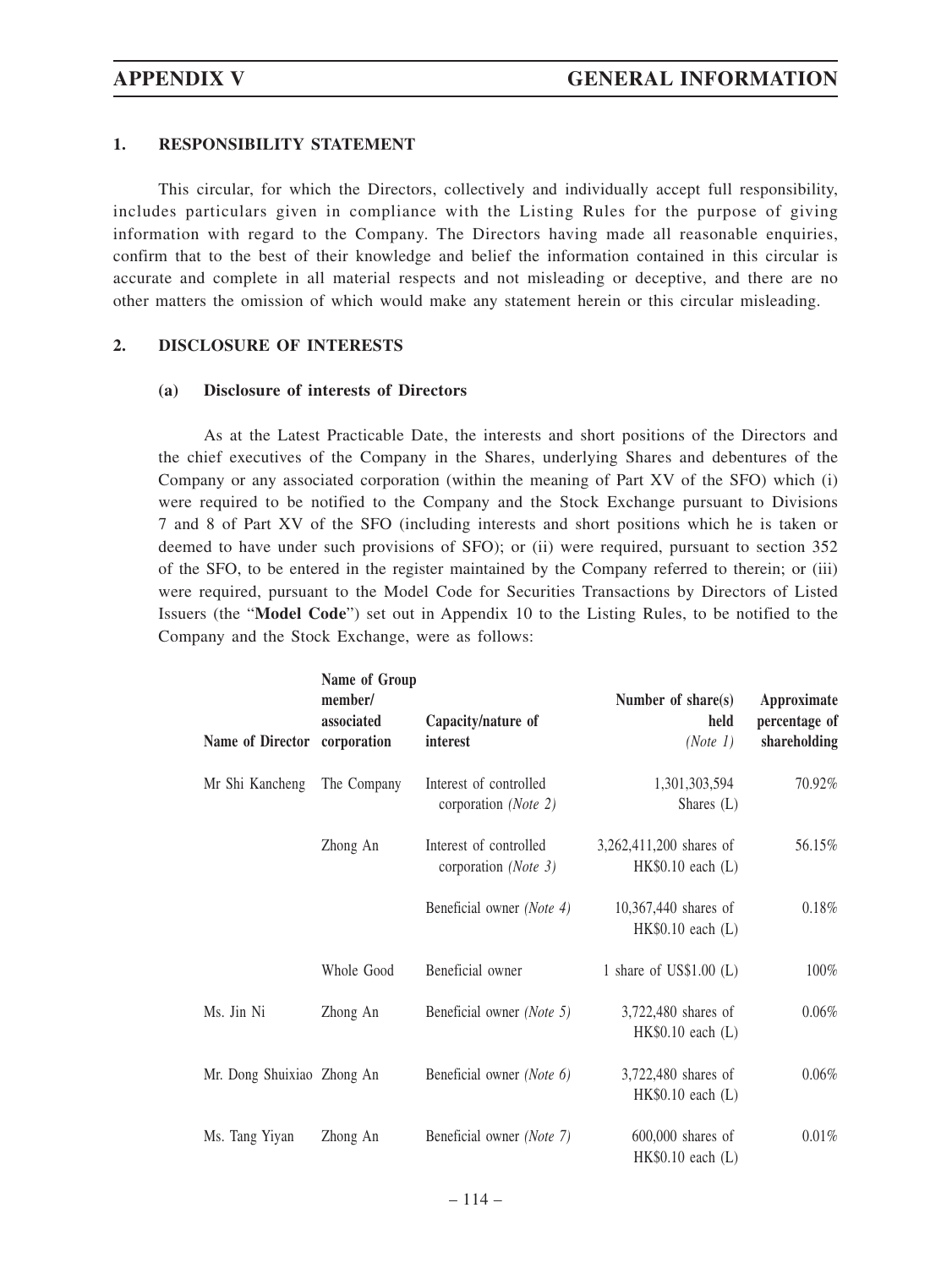*Notes:*

- 1. The letter "L" denotes the person's long position in the shares and underlying shares of the Company or the relevant associated corporation.
- 2. Among these 1,301,303,594 Shares, 1,270,000,000 Shares are held by Ideal World, a wholly owned subsidiary of Zhong An. The entire issued shares of Zhong An are owned as to about 56.15% by Whole Good, which is wholly owned by Mr. Shi Kancheng. In addition, 31,303,594 Shares are held by Whole Good. By virtue of the SFO, Mr. Shi Kancheng is taken to be interested in the Shares in which each of Ideal World and Whole Good is interested.
- 3. These shares are held by Whole Good. By virtue of the SFO, Mr. Shi Kancheng is deemed to be interested in the shares of Zhong An in which Whole Good is interested.
- 4. These shares represent the underlying shares in Zhong An comprised in the options granted to and held by Mr. Shi Kancheng pursuant to its share option scheme adopted on 15 May 2009.
- 5. These shares represent the underlying shares in Zhong An comprised in the options granted to and held by Ms. Jin Ni pursuant to its share option scheme adopted on 15 May 2009.
- 6. These shares represent the underlying shares in Zhong An comprised in the options granted to and held by Mr. Dong Shuixiao pursuant to its share option scheme adopted on 15 May 2009.
- 7. These shares represent the underlying shares in Zhong An comprised in the options granted to and held by Ms. Tang Yiyan pursuant to its share option scheme adopted on 15 May 2009.

Save as disclosed above, as at the Latest Practicable Date, none of the Directors and the chief executives of the Company had any interest and short position in the Shares, underlying Shares and debentures of the Company or any associated corporation (within the meaning of Part XV of SFO) which (i) were required to be notified to the Company and the Stock Exchange pursuant to Divisions 7 and 8 of Part XV of the SFO (including interests and short positions which he is taken or deemed to have under such provisions of SFO); or (ii) were required, pursuant to section 352 of the SFO, to be entered in the register maintained by the Company referred to therein; or (iii) were required, pursuant to the Model Code, to be notified to the Company and the Stock Exchange.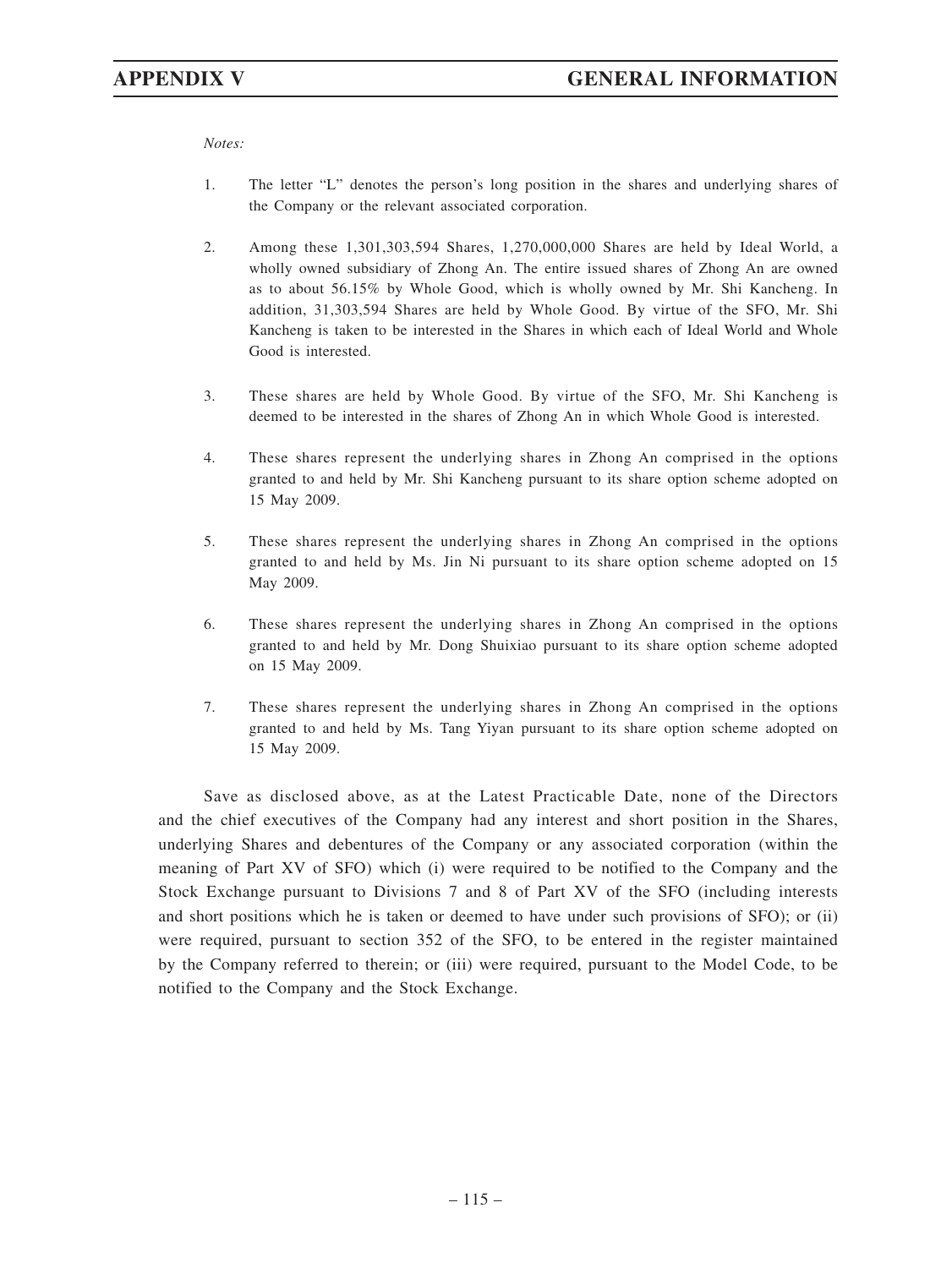## **(b) Disclosure of interests of substantial Shareholders**

As at the Latest Practicable Date, so far as is known to the Directors or chief executive of the Company, the following person, other than a Director or the chief executive of the Company, had an interest or a short position in the Shares and underlying Shares which (i) would fall to be disclosed to the Company under the provisions of Divisions 2 and 3 of Part XV of the SFO; or (ii) who were, directly or indirectly, interested in 10% or more of the nominal value of any class of share capital carrying rights to vote in all circumstances at the general meetings of any other members of the Group, were as follows:

| Name of<br>shareholder | Capacity/nature of interest                    | Capital/Number of<br>Share(s) held $(Note 1)$ | Approximate<br>percentage of the<br>Company's<br>issued share<br>capital |
|------------------------|------------------------------------------------|-----------------------------------------------|--------------------------------------------------------------------------|
| Ideal World            | Beneficial owner                               | $1,270,000,000$ Shares (L)                    | 69.21%                                                                   |
| Zhong An               | Interest of controlled corporation<br>(Note 2) | $1,270,000,000$ Shares (L)                    | 69.21%                                                                   |
| Whole Good             | Interest of controlled corporation<br>(Note 2) | $1,270,000,000$ Shares (L)                    | 69.21%                                                                   |
|                        | Beneficial owner                               | 31,303,594 Shares (L)                         | $1.71\%$                                                                 |

*Notes:*

- 1. The Letter "L" denotes the person's long position in the Shares.
- 2. These Shares are held by Ideal World, the wholly owned subsidiary of Zhong An. The entire issued shares of Zhong An are owned as to about 56.15% by Whole Good, which is wholly owned by Mr. Shi Kancheng. By virtue of the SFO, each of Zhong An, Whole Good and Mr. Shi Kancheng is taken to be interested in the Shares in which Ideal World is interested.

Save as disclosed above, as at the Latest Practicable Date, other than the Directors and the chief executive of the Company whose interests are set out in the paragraph headed "2. Disclosure of Interests – (a) Disclosure of interests of Directors" above, no person had an interest or a short position in the Shares, or underlying Shares which would fall to be disclosed to the Company under the provisions of Divisions 2 and 3 of Part XV of the SFO or who were directly or indirectly interested in 10% or more of the nominal value of any class of share capital carrying rights to vote in all circumstances at the general meetings of any other members of the Group.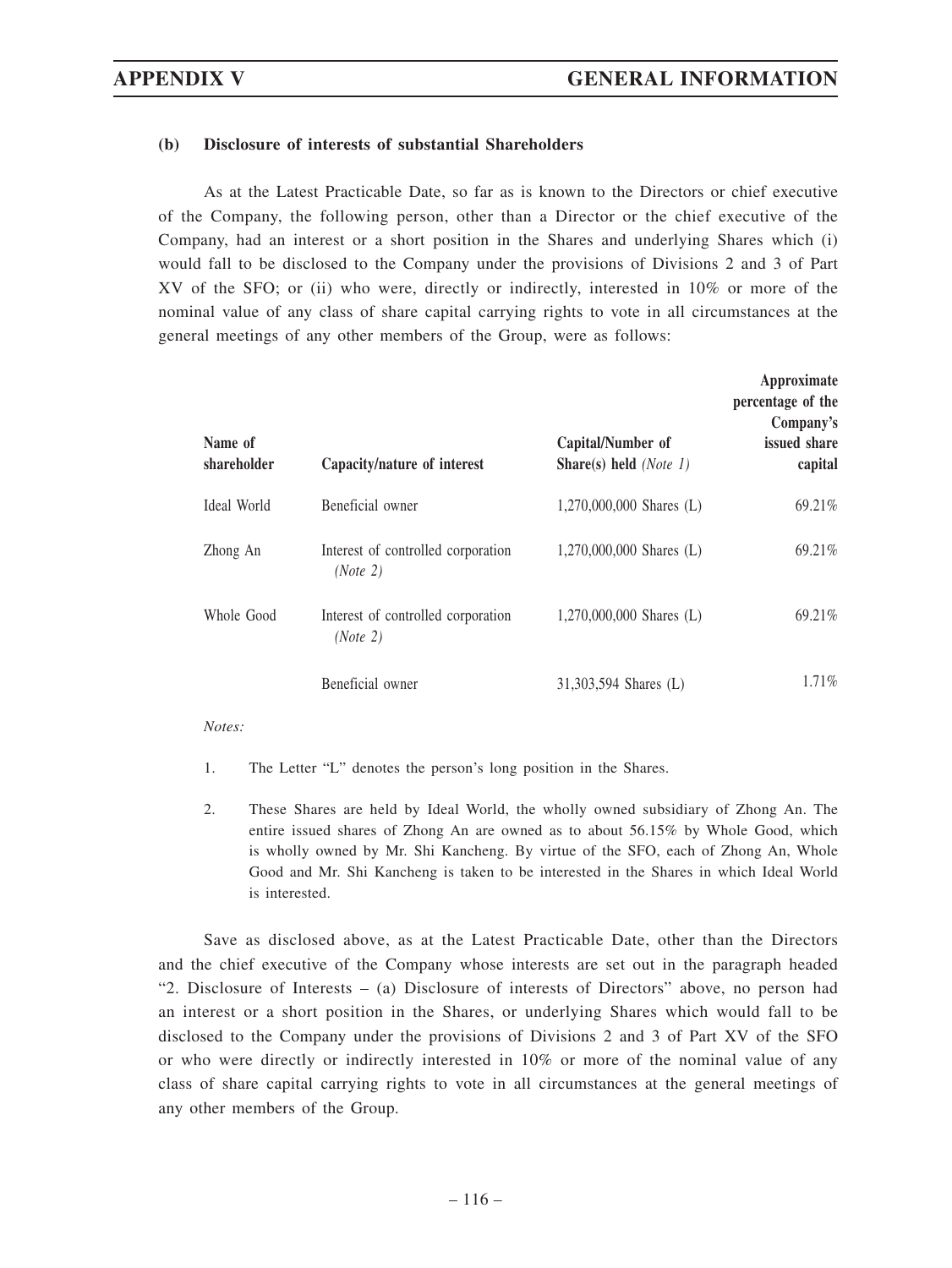### **(c) Directors' service contracts**

As at the Latest Practicable Date, none of the Directors has or is proposed to have a service contract with the Company or any of its subsidiaries (other than contracts expiring or determinable by the employer within one year without the payment of compensation (other than statutory compensation)).

### **(d) Interest in contracts and arrangements of significance**

None of the Directors had material interest in any contract or arrangement subsisting at the Latest Practicable Date which is significant in relation to the business of the Group.

### **(e) Interest in competing business**

To the best of the knowledge of the Directors, none of the Directors or their respective close associates has any interest in a business, which competes or may compete with the business of the Group.

### **(f) Interest in assets**

As at the Latest Practicable Date, none of the Directors had any interest, direct or indirect, in any asset which has since 31 December 2017, being the date to which the latest published audited financial statements of the Group were made up, been acquired or disposed of by or leased to any member of the Group or are proposed to be acquired or disposed of by or leased to any member of the Group.

## **3. LITIGATION**

As at the Latest Practicable Date, so far as is known to the Directors, neither the Company nor any of its subsidiaries is/are engaged in any litigation, arbitration or claim of material importance, and no litigation, arbitration or claim of material importance is known to the Directors to be pending or threatened by or against the Company, that would have a material adverse effect on its results of operations or financial condition.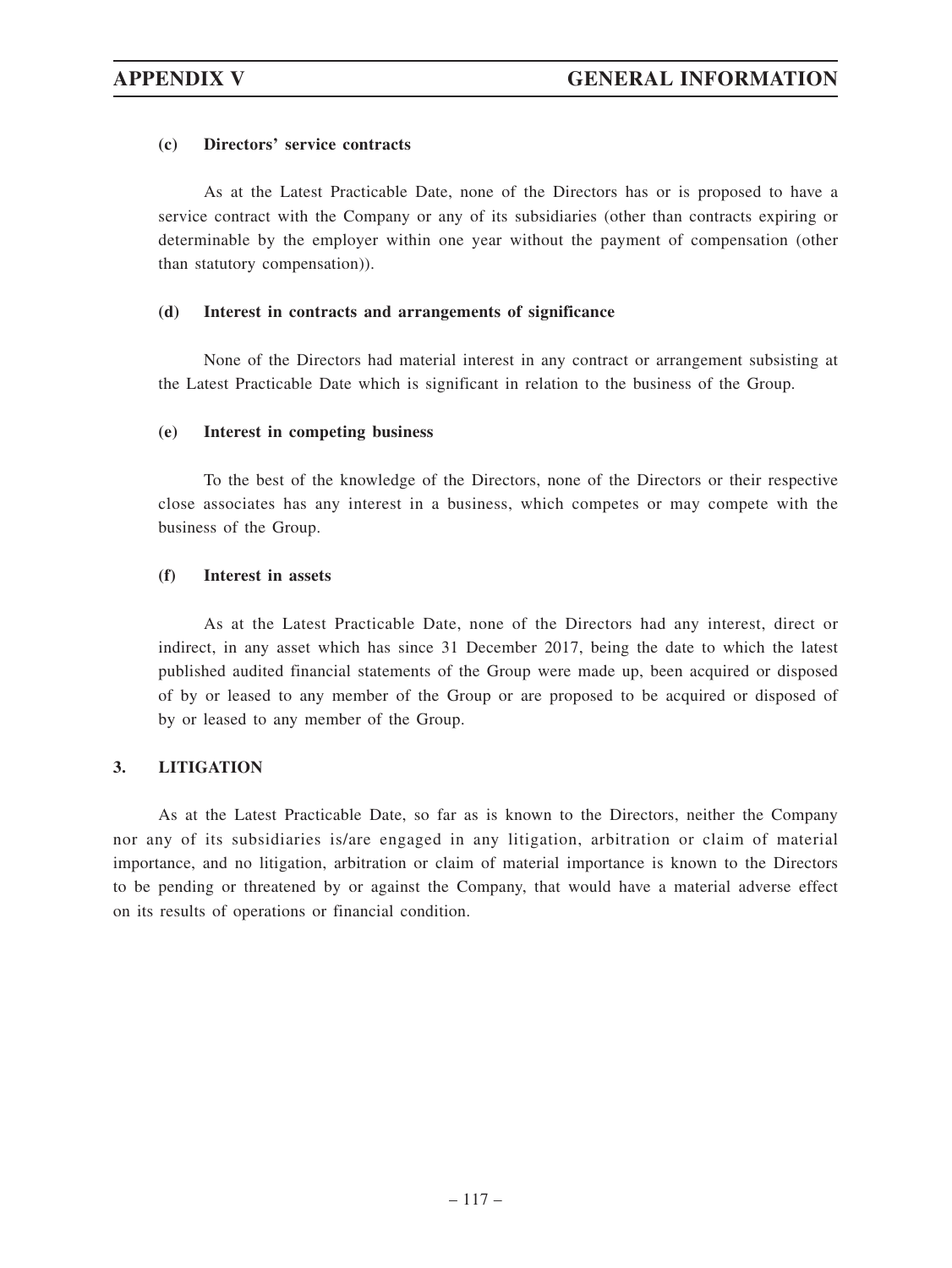## **4. EXPERT**

The following is the qualification of the expert who has given, or agreed to the inclusion of, its opinion or advice in this circular:–

| <b>Name</b>                             | <b>Qualification</b>         |
|-----------------------------------------|------------------------------|
| Ernst & Young                           | Certified Public Accountants |
| Ravia Global Appraisal Advisory Limited | Professional surveyor        |

Each of the experts as set out above has given, and has not withdrawn, its written consent to the issue of this circular with the inclusion of its letter and/or summary of valuations (as the case maybe) and reference to its name in the form and context in which it appears.

As at the Latest Practicable Date, each of the experts as set out above did not have any beneficial interest in the share capital of any member of the Group, nor did it have any right (whether legally enforceable or not) to subscribe for or to nominate persons to subscribe for any securities in any member of the Group, nor did it have any direct or indirect interest in any asset which has since 31 December 2017, being the date to which the latest published audited financial statements of the Group were made up, been acquired or disposed of by or leased to any member of the Group or are proposed to be acquired or disposed of by or leased to any member of the Group.

## **5. MATERIAL CONTRACTS**

The following contracts, not being contracts in the ordinary course of business, were entered into by the Group within two years immediately preceding the date of this circular and are or may be material:

- (a) the placing agreement dated 5 July 2017 entered into between (i) the Company as issuer and (ii) Eternal Pearl Securities Limited as placing agent; and a supplemental placing agreement dated 7 July 2017 entered into between (i) the Company as issuer and (ii) Eternal Pearl Securities Limited and Haitong International Securities Company Limited as placing agents in respect of placing, on a best effort basis, of up to 260,000,000 Shares to not less than six independent placees at the placing price of HK\$1.82 per Share;
- (b) the equity transfer agreement dated 21 August 2017 entered into between (i) Zhong An Shenglong as purchaser and (ii) Hangzhou Oriental as vendor for the acquisition by Zhong An Shenglong of the 19.85% equity interest in Zhejiang Xinnongdou at the consideration of RMB327 million (this is, the Previous Equity Transfer Agreement referred to in this circular);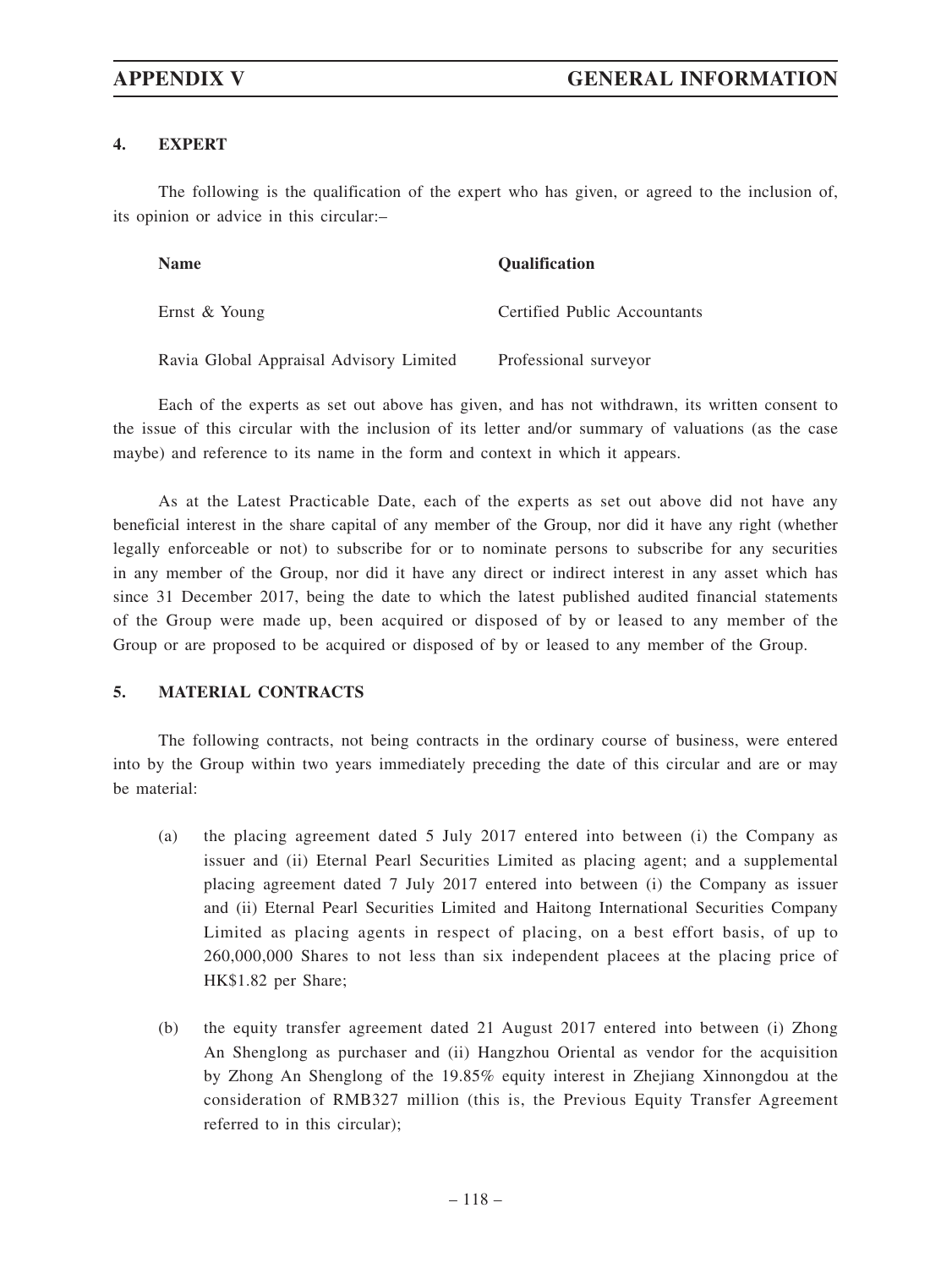- (c) the joint venture agreement dated 24 November 2017 and the amended articles of association dated 24 November 2017 (collectively the "JV Documentation") entered into between Complete Victory Enterprise Limited (全勝企業有限公司) ("Complete Victory") (a subsidiary of the Company), Highest Joy Limited (高悦有限公司) ("Highest Joy"), Maggie & Rose (CN) Limited and Maggie & Rose (Greater China) Group Limited (the "JV Company") in relation to the establishment and regulating the formation of the JV Company (pursuant to which Complete Victory agreed to contribute a total amount of RMB150 million or in HK\$ equivalent) to invest in the high quality family lifestyle business including, among other things, high quality flagship clubs operated under the "Maggie & Rose" brand, family clubs, children development and education institutions, nurseries, books, food and beverage and events using the System and/or websites or internet or other medium under the "Maggie & Rose" brand in the PRC, Macau and Taiwan. The JV Company, upon its formation, would become a subsidiary of the Company;
- (d) the exclusive licence agreement (for the PRC, Taiwan and Macau) dated 24 November 2017 entered into between Maggie & Rose (CN) Limited, Maggie & Rose Limited and the JV Company regarding the grant by Maggie & Rose (CN) Limited (as licensor) of exclusive license and make available certain intellectual property rights, free of charge to the JV Company (as licensee) for the business operation of the JV Company in the PRC, Macau and Taiwan for an initial term of 10 years and renewable for such further term in accordance with the terms and conditions contained in the exclusive licence agreement;
- (e) the service agreement dated 24 November 2017 entered into between the JV Company and Highest Joy pursuant to which Highest Joy (as service provider) agreed to provide technical and operational services, free of charge, to support the business operation of the business of the JV Company (as service receiver) in the PRC, Macau and Taiwan;
- (f) the cooperation agreement ("**Cooperation Agreement**") dated 14 December 2017 entered into between (i) Zhongan Jiankang Chanye Development Co., Ltd\* (眾 安 健 康產業發展有限公司) (a subsidiary of the Company) as purchaser; (ii) Ms. Li Qiu Lian, Ms. Li Qiu Jiao and Zhaoqing Shi Weixin Shiye Co., Ltd\* (肇慶市威信實業有 限公司) ("**Weixin Shiye**"), as vendors; and (iii) Feng Hua (HK) Limited in relation to, among others (i) the acquisition of the entire equity interest of Huaiji Yueshan Hot Springs Resort District Co., Ltd\* (懷集岳山溫泉旅游度假區有限公司) from Ms. Li Qiu Lian and Ms. Li Qiu Jiao at the consideration of RMB50 million, (which were agreed to be settled as to RMB10 million in cash and as to RMB40 million by the allotment and issue of 26,890,773 new Shares at the issue price of HK\$1.75 each); (ii) the establishment of a company to be established in the PRC ("**PRC Company**") with Weixin Shiye with a total registered capital of RMB1 million (agreed to be contributed by Zhongan Jiankang (95%) and Weixin Shiye (5%) in proportion to their respective equity interests in PRC Company); and (iii) following the establishment of PRC Company, the acquisition of the  $5\%$  equity interest in the PRC Company from Weixin Shiye at the consideration of RMB50,000 (which was agreed to be settled in cash);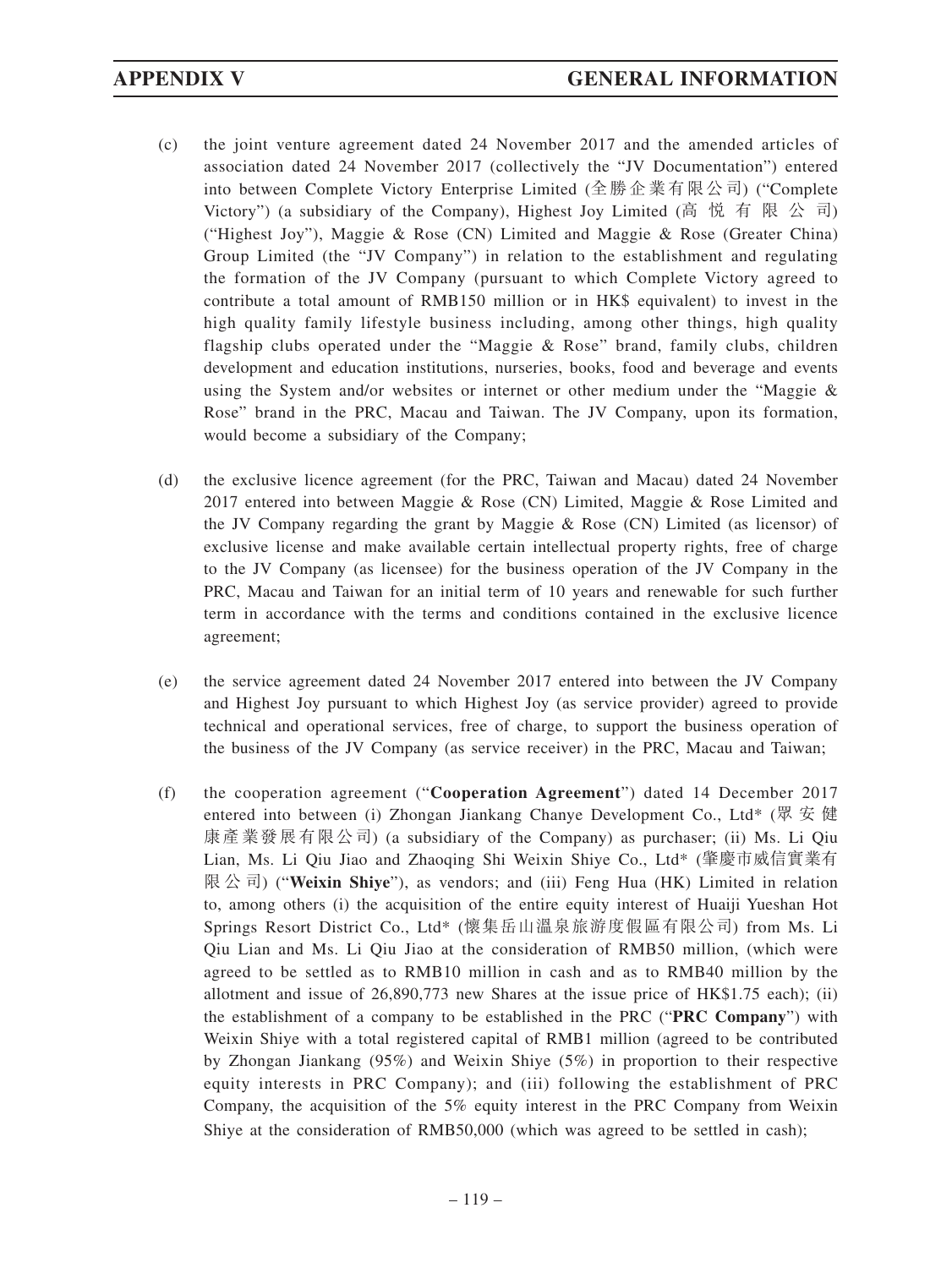- (g) the equity transfer agreement dated 16 May 2018 (as supplemented by a supplemental equity transfer agreement dated 16 May 2018) entered into between (i) Zhong An Shenglong and China Business Alliance (Beijing) Commercial Investment Co., Ltd.\* (中商聯盟(北京)商業投資有限公司) as purchasers and (ii) Wanxiang (Fujian) Zhiye Development Co., Ltd.\* (萬象(福建)置業發展有限公司) ("**Wanxiang Fujian**") as vendor for the acquisition by Zhong An Shenglong of the 51% equity interest in Xuzhou City Wanxiang Zhiye Development Co., Ltd.\* (徐州市萬象置業發展有限公 司) at the total consideration of RMB204 million (including a refundable performance security deposit of RMB60 million); and
- (h) the Equity Transfer Agreement.

# **6. MISCELLANEOUS**

- (a) As at the Latest Practicable Date, the authorised share capital of the Company was HK\$500,000,000 divided into 5,000,000,000 Shares of a par value of HK\$0.10 each, of which 1,834,968,000 Shares were in issue.
- (b) The Company's branch share registrar and transfer office in Hong Kong is Tricor Investor Services Limited at Level 22, Hopewell Centre, 183 Queen's Road East, Hong Kong.
- (c) The Company's principal share registrar and transfer office in Cayman Islands is SMP Partners (Cayman) Limited at Royal Bank House-3rd Floor, 24 Shedden Road, P.O. Box 1586, Grand Cayman KY1-1110 Cayman Islands.
- (d) The Company's head office in the PRC is located at Room 1201, 12th Floor, Building 2, Highlong Plaza, North Ganjie Road, Xiaoshan, Hangzhou, Zhejiang Province, the PRC.
- (e) The secretary of the Company is Mr. Chiu Ngam, Chris. He is a fellow member of the Hong Kong Institute of Certified Public Accountants.
- (f) All references to dates in this circular refer to Hong Kong dates.
- (g) In the event of any inconsistency, the English language text of this circular shall prevail over the Chinese language text.